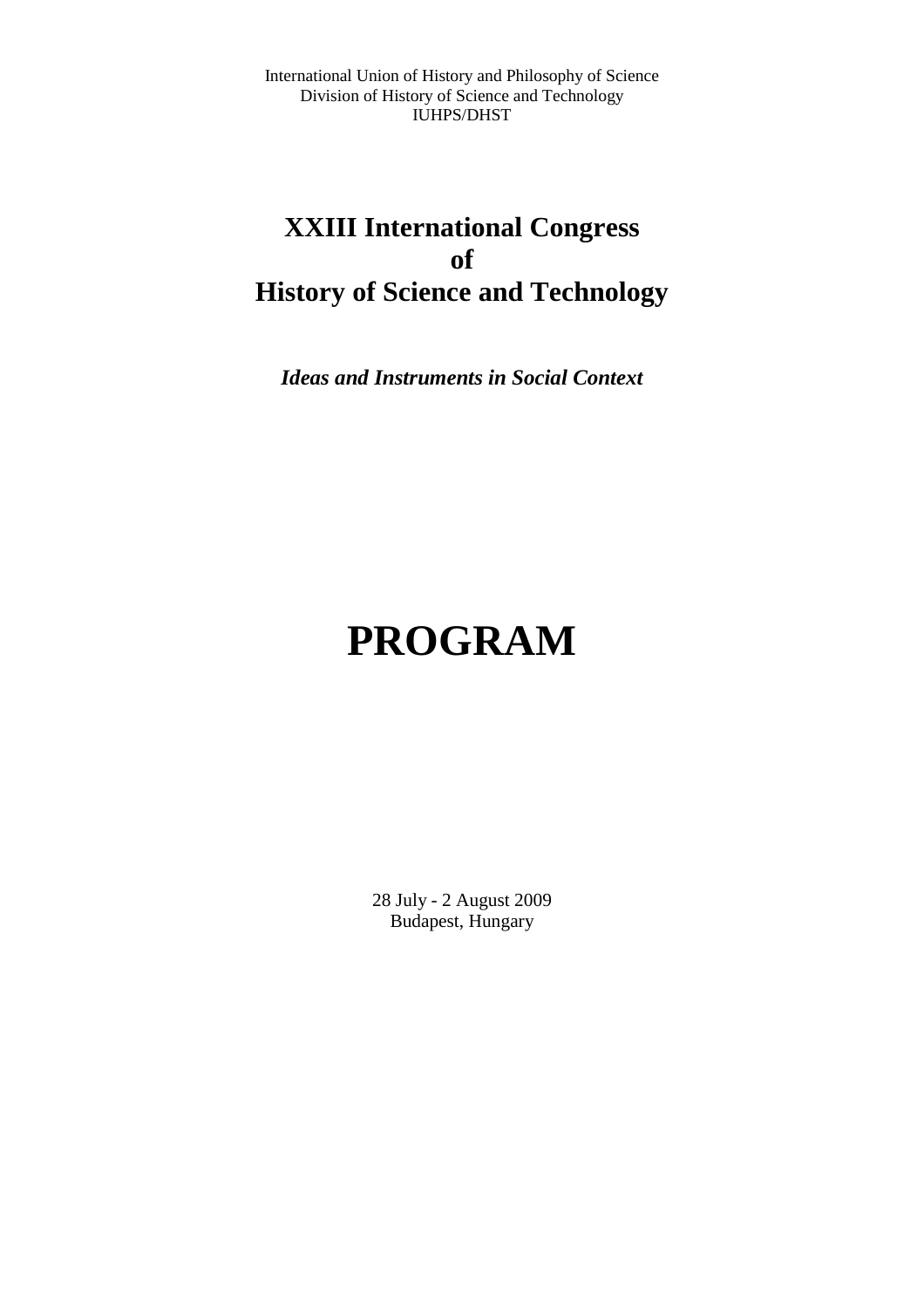## **Program Schedule**

| Date                       | AM                                                                                                        | PM                                                                                            | <b>Evening</b>                                                  |
|----------------------------|-----------------------------------------------------------------------------------------------------------|-----------------------------------------------------------------------------------------------|-----------------------------------------------------------------|
| 27 July<br><b>Monday</b>   |                                                                                                           | $16.00 - 19.00$<br>Registration                                                               | $19.00 - 21.00$<br>Welcome<br>Reception                         |
|                            | $08.30 - 09.00$<br><b>Opening Ceremony</b><br>$09.00 - 11.00$<br><b>Plenary Lectures</b>                  | $15.00 - 17.00$<br>S04, S08, S09, S21, S35, S41,<br>S46, S47, S53, S58, S69, S71,<br>S87, S96 | $20.00 - 22.00$<br>Dinner on the<br>Boat "Európa"<br>(optional) |
|                            | $11.00 - 11.30$ Coffee Break                                                                              | T02, T04, T09-05, T09-06, T09-<br>07, T23, T26, T31, T39                                      |                                                                 |
| 28 July<br><b>Tuesday</b>  | $11.30 - 13.30$<br>S04, S09, S21, S35, S41, S46, S47,                                                     | 17.00 - 17.30 Coffee Break                                                                    |                                                                 |
|                            | S53, S58, S69, S71, S87, S96<br>Т02, Т04, Т09-05, Т09-06, Т09-07.<br>T23, T26, T31, T39                   | 17.30 -19.30<br>S04, S08, S09, S21, S35, S41,<br>S47, S53, S58, S59, S69, S74,<br>S88, S96    |                                                                 |
|                            |                                                                                                           | T02, T04, T09-05, T09-06, T23,<br>T26, T31, T39                                               |                                                                 |
|                            | $09.00 - 11.00$<br>S09, S18, S22, S28, S35, S49, S50, S01, S13, S14, S15, S29, S31,<br>S56, S69, S70, S72 | $15.00 - 17.00$<br>S37, S42, S56, S70, S73                                                    |                                                                 |
|                            | T03, T08-02, T09-01, T09-05,<br>T09-06, T15, T23, T26, T28, T30,<br>T31, T36                              | T08-02, T09-01, T09-02, T09-<br>12, T15, T16, T20, T22, T25,<br>T26, T29, T36, T38            |                                                                 |
| 29 July<br>Wednesday       | 11.00 – 11.30 Coffee Break                                                                                | $17.00 - 17.30$ Coffee Break                                                                  |                                                                 |
|                            | $11.30 - 13.30$<br>S15, S18, S22, S28, S35, S49, S50, S01, S14, S15, S25, S29, S31,<br>S56, S69, S70, S94 | $17.30 - 19.30$<br>S37, S42, S56, S70, S73, S82                                               |                                                                 |
|                            | T03, T08-02, T09-01, T09-05,<br>T09-06, T15, T23, T26, T28, T31,<br>T36, T38                              | T09-01, T09-02, T09-12, T12,<br>T15, T16, T20, T22, T25, T29,<br>T36, T38                     |                                                                 |
|                            | $09.00 - 13.30$<br><b>Optional Technical Visits</b><br><b>IUHPS/DHST General Assembly I</b>               | $15.00 - 17.00$<br>S01, S03, S31, S33, S34, S37,<br>S42, S75, S93                             | $20.00 - 21.00$<br>Organ Concert                                |
|                            |                                                                                                           | T03, T07, T08-05, T09-02, T16,<br>T <sub>35</sub>                                             |                                                                 |
| 30 July<br><b>Thursday</b> |                                                                                                           | 17.00 - 17.30 Coffee Break                                                                    |                                                                 |
|                            |                                                                                                           | $17.30 - 19.30$<br>S01, S03, S31, S33, S34, S37,<br>S42, S76, S93                             |                                                                 |
|                            |                                                                                                           | T03, T07, T08-05, T09-02, T16,<br>T35                                                         |                                                                 |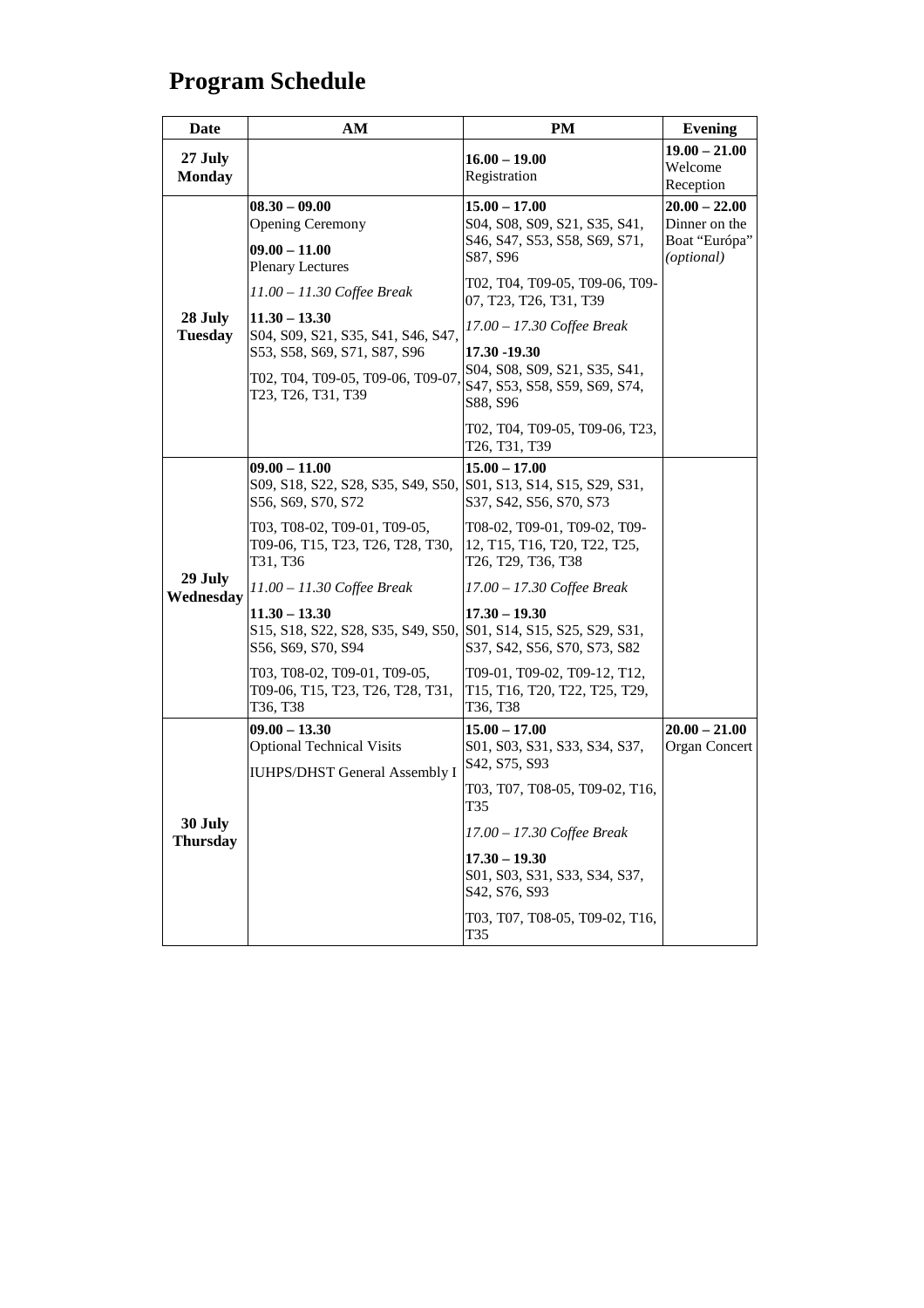|                             | $09.00 - 11.00$                                                                       | $15.00 - 17.00$                                                                                                              |                      |
|-----------------------------|---------------------------------------------------------------------------------------|------------------------------------------------------------------------------------------------------------------------------|----------------------|
|                             | <b>Plenary Lectures</b>                                                               | S12, S34, S40, S48, S51, S52,                                                                                                |                      |
|                             | 11.00 - 11.30 Coffee Break                                                            | S54, S65, S66, S80, S83, S91,<br>S93                                                                                         |                      |
|                             | $11.30 - 13.30$<br>S03, S34, S40, S48, S51, S52, S54,<br>S66, S77, S80, S83, S91, S93 | T05, T07, T09-02, T09-04, T09-<br>14, T16, T21, T32, T35, T37                                                                |                      |
| 31 July<br>Friday           | T03, T05, T07, T09-02, T09-04,                                                        | 17.00 - 17.30 Coffee Break                                                                                                   |                      |
|                             | T09-14, T16, T21, T32, T35, T37                                                       | $17.30 - 19.30$<br>S07, S12, S32, S39, S40, S43,<br>S45, S48, S54, S64, S65, S79,<br><b>S80</b>                              |                      |
|                             |                                                                                       | T05, T09-09, T10, T19, T24,<br>T32, T35, T41                                                                                 |                      |
|                             | $09.00 - 11.00$                                                                       | $15.00 - 17.00$                                                                                                              | $20.00 - 22.00$      |
|                             | S06, S12, S16, S17, S19, S23, S32,                                                    | S16, S17, S19, S24, S26, S27,                                                                                                | Congress             |
|                             | S38, S45, S57, S64, S67, S89                                                          | S36, S38, S44, S45, S60, S63,<br>S89                                                                                         | Dinner<br>(optional) |
|                             | T08-01, T09-03, T09-10, T09-13,<br>T10, T17, T21                                      | T08-01, T09-03, T11, T14, T17,                                                                                               |                      |
|                             | $11.00 - 11.30$ Coffee Break                                                          | T18, T21, T35, T40                                                                                                           |                      |
|                             |                                                                                       | <b>IUHPS/DHST</b> General                                                                                                    |                      |
|                             | $11.30 - 13.30$<br>S12, S16, S17, S19, S23, S24, S36,                                 | Assembly II                                                                                                                  |                      |
| 1 August<br><b>Saturday</b> | S38, S44, S45, S63, S67, S89                                                          | 17.00 - 17.30 Coffee Break                                                                                                   |                      |
|                             | T08-01, T09-03, T09-13, T11, T14, $\left  17.30 - 19.30 \right $<br>T17, T21, T35     | <b>IUHPS/DHST</b> General<br>Assembly                                                                                        |                      |
|                             |                                                                                       | S <sub>16</sub> , S <sub>17</sub> , S <sub>24</sub> , S <sub>26</sub> , S <sub>27</sub> , S <sub>36</sub> ,<br>S45, S60, S95 |                      |
|                             |                                                                                       | T08-01, T08-06, T09-08, T09-<br>11, T11, T13, T17, T18, T21,<br>T27, T35                                                     |                      |
|                             | 09.30 - 10.00 Coffee Break                                                            |                                                                                                                              |                      |
| 2 August<br><b>Sunday</b>   | $10.00 - 12.00$<br><b>Plenary Lectures</b>                                            |                                                                                                                              |                      |
|                             | $12.00 - 12.30$<br><b>Closing Ceremony</b>                                            |                                                                                                                              |                      |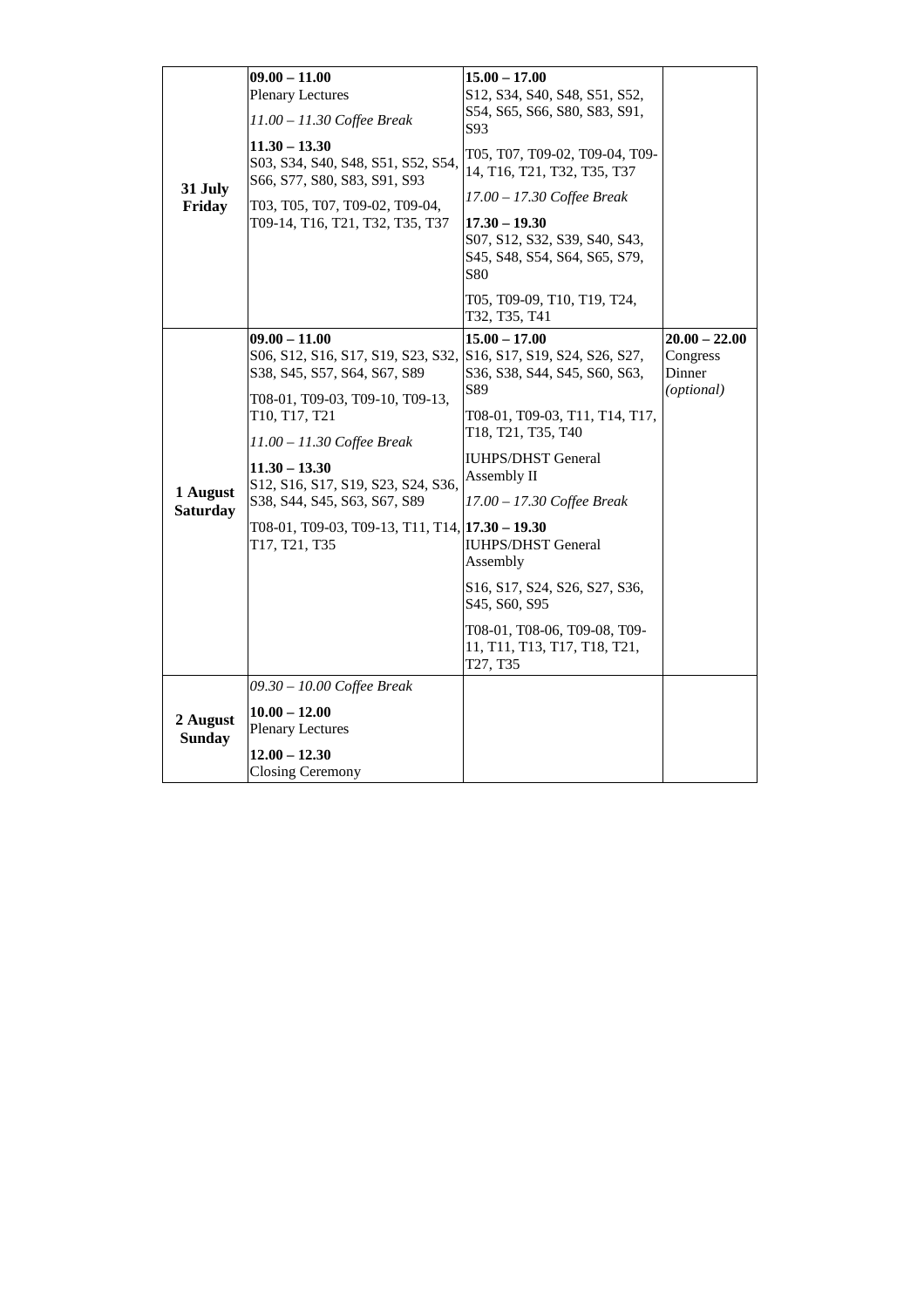## **Plenary Sessions**

#### **Opening Ceremony**

#### **Tuesday, 28 July, 08.30 – 09.00, Room: A2**

*Chair: Péter Szegedi* 

#### **Plenary Lectures**

#### **Tuesday, 28 July, 09.00 – 11.00, Room: A2**

*Chair: Ronald Numbers*  **Darwin's Sacred Cause**  *James Moore* 

*Chair: Éva Vámos*  **The Combersome Material Heritage of Astronomy**  *Paolo Brenni* 

*Chair: Karl Hall*  **From Hungary to the World: Martians of Science**  *István Hargittai* 

#### **Friday, 31 July, 09.00 – 11.00, Room: A2**

*Chair: Eberhard Heinrich Knobloch*  **Islam and Modern Science**  *Ekmeleddin Ihsanoglu* 

**Scientists in Exile – A Phenomenon in Totalitarian Regimes. The Czechoslovak Case**  *Soňa Štrbáňová, Antonín Kostlán* 

**Technology Transfer in Early Modern Europe**  *Robert Halleux* 

#### **Sunday, 2 August, 10.00 – 12.00, Room: A2**

*Chair: Norbert Kroó*  **Antikythera Mechanism: Its meaning for Greek Astronomy**  *Alexander Jones* 

*Chair: Éva Vámos*  **Women in Science in the US**  *Margaret Rossiter* 

**Women in Science in Europe: From Sof'ja Kowalewskaja to Dorothy Hodgkin**  *Annette B. Vogt* 

### **Closing Ceremony**

**Sunday, 2 August, 12.00 – 12.30, Room: A2**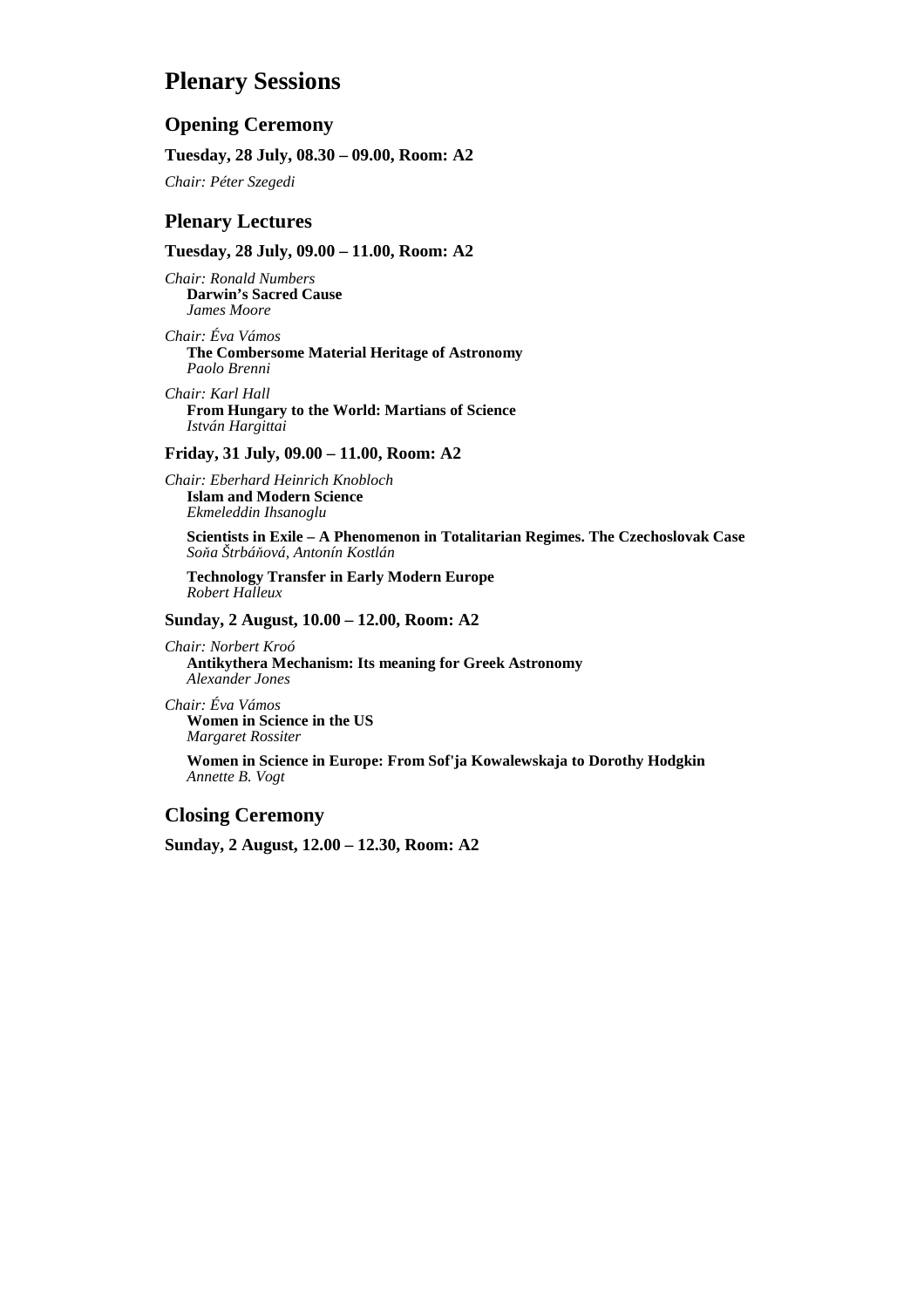## **List of Symposia**

| no.              | title                                                                                                                                        | room           | page |
|------------------|----------------------------------------------------------------------------------------------------------------------------------------------|----------------|------|
| S <sub>0</sub> 1 | Ancient and Medieval Astronomy with Special Emphasis on its Socio-<br>cultural Context                                                       | <b>B2</b>      | 17   |
| S03              | Status in Mathematics: In Particular the Role of Applications in the First<br>World War                                                      | A16,<br>D1     | 18   |
| S04              | Mathematical Analysis from the Eighteenth to the Nineteenth Centuries                                                                        | A8             | 19   |
| S <sub>06</sub>  | Transmission and Transformation of Mathematics and Mathematical<br>Instruments in their Social Contexts, East and West                       | C <sub>3</sub> | 20   |
| S07              | The Nature and Aims of Prediction in Ancient Science                                                                                         | A12            | 20   |
| S08              | Ideas and Instruments in the Development of Physics and their Use in<br><b>Science Education</b>                                             | A7             | 21   |
| S <sub>09</sub>  | Islamic Science in Context: Texts, Instruments, Locales, and Institutions<br>"in Memory of Professor Edward S. Kennedy"                      | C <sub>5</sub> | 22   |
| S <sub>12</sub>  | Ideas and Instruments in the Social Context in the Ottoman Empire and the<br><b>National States</b>                                          | C <sub>1</sub> | 23   |
| S <sub>13</sub>  | Darwin Outside Europe: Ideas of Evolution in Comparative and Global<br>Perspective                                                           | C <sub>1</sub> | 24   |
| S14              | The Commerce of Science: Exchanging Objects, Instruments and Ideas in<br>the Early Modern World                                              | A15            | 25   |
| S15              | Chemistry in the Aftermath of World Wars                                                                                                     | A13            | 25   |
| S <sub>16</sub>  | Mathematics in the Austrian-Hungarian Empire                                                                                                 | C4             | 26   |
| S17              | Mathematical Discoveries and Demonstrations: East and West                                                                                   | A1             | 27   |
| S <sub>18</sub>  | History of Science and the New Media: Resources for Connecting the<br>Global Community of Scholars                                           | A4             | 29   |
| S <sub>19</sub>  | Physics and Cold War                                                                                                                         | A14            | 29   |
| S <sub>21</sub>  | Questions of Reflexivity: The International Circulation of Knowledge and<br>Techniques                                                       | A15            | 30   |
| S22              | Learning, Producing and Using Medical Knowledge in Colonial Settings                                                                         | A15            | 31   |
| S23              | A Change in Empires: European and North American Influences in Latin<br>America's Scientific World in the Nineteenth and Twentieth Centuries | A8             | 32   |
| S <sub>24</sub>  | Global Visions? The Telescope between Competition and Collaboration                                                                          | A9             | 32   |
| S <sub>25</sub>  | Science as a Matter of Identity and Modernity in Latin America:<br>'Positivism' and 'Positivisms' in the Late XIX and Early XX Centuries     | A11            | 33   |
| S <sub>26</sub>  | Interactions between Mathematics and the Natural Sciences: Scientific<br>Realities and Social Representations (1750-1950)                    | A16            | 34   |
| S27              | Spectroscopy: Science and Society                                                                                                            | A <sub>8</sub> | 35   |
| S <sub>28</sub>  | Visual Languages (and Representations) of the Sky: Frameworks and Focal<br>Points in Social Context                                          | A5             | 35   |
| S <sub>29</sub>  | Perspectives on the Rise of Climate Science                                                                                                  | A <sub>5</sub> | 36   |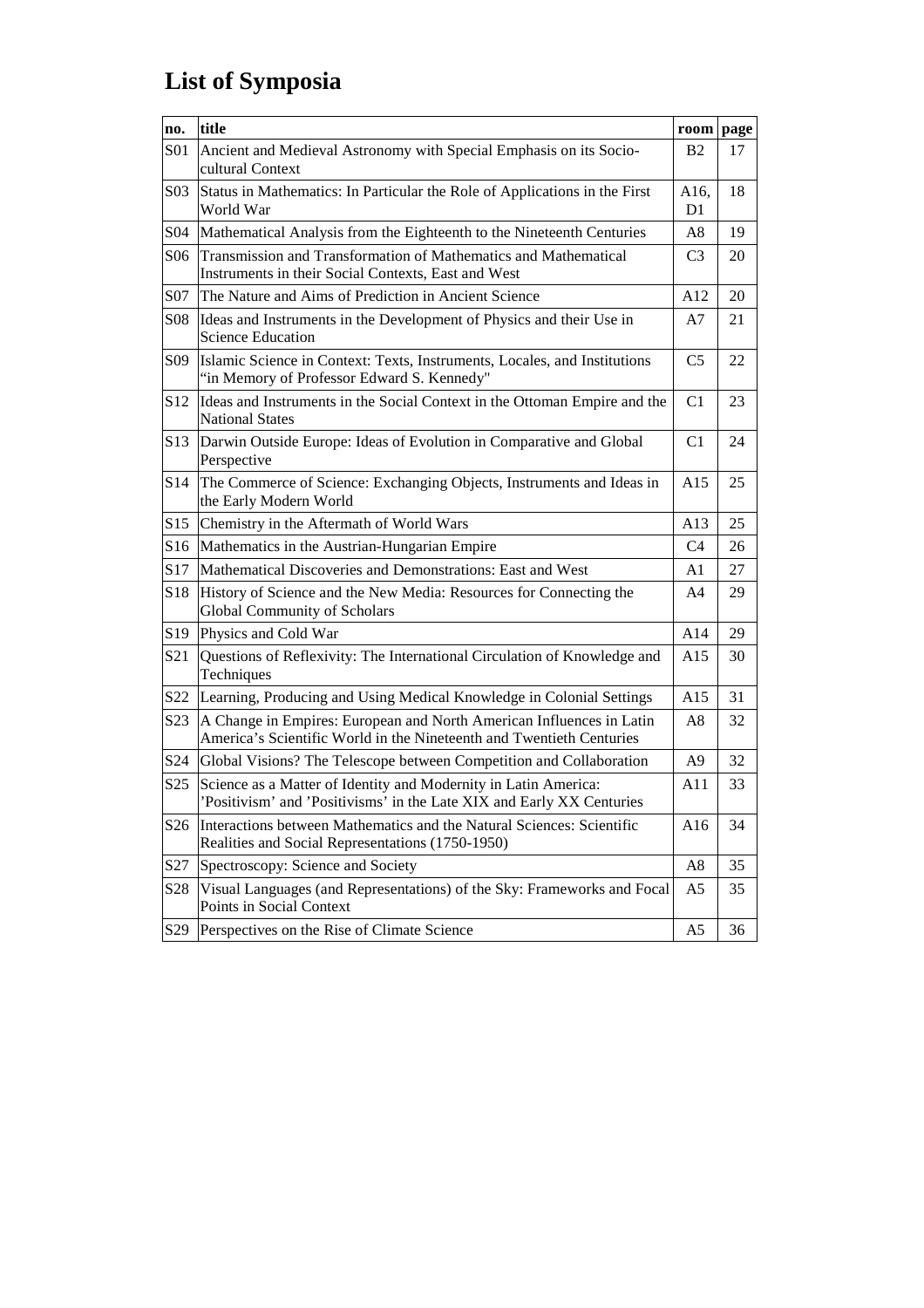| S31             | Les Ingénieurs au Service des Princes et des Etats: Un Regard sur la<br>Mobilité Professionnelle en Europe, XVe-XIXe Siècle                                  | C <sub>5</sub>        | 36 |
|-----------------|--------------------------------------------------------------------------------------------------------------------------------------------------------------|-----------------------|----|
| S32             | From Natural History to Biology, when Life Sciences were Looking for an Object                                                                               | A <sub>5</sub>        | 38 |
| S33             | How Instruments Change Hands                                                                                                                                 | A15                   | 38 |
| S34             | Cold War Social Science: Transformations in Politics, Patronage,<br>Disciplines, and Democratic Ideology                                                     | C <sub>4</sub>        | 39 |
| S35             | History of Numerical Tables - The Second Meeting on History of Exact<br>Sciences along the Silk Road                                                         | B <sub>2</sub>        | 40 |
| S36             | Introduction of Modern Mathematics in Iberoamerica                                                                                                           | A4                    | 42 |
| S37             | Science, Politics, and Development in the 20th Century                                                                                                       | C <sub>2</sub>        | 42 |
| S38             | Marxism and 20th Century Natural Science                                                                                                                     | A15                   | 44 |
| S39             | Early Modern Conversations between Science and the World's Religions                                                                                         | A8                    | 45 |
| S40             | Visual Representations in Science and Pseudo-Science in Pre-Modern and<br><b>Non-Western Cultures</b>                                                        | A14                   | 45 |
| S41             | Ideas and Instruments in the Iberian World in Early Modern Times (15th to<br>17th Century)                                                                   | A4                    | 46 |
| S42             | The Emergence of the Periodical Form (17th-18th Centuries) as an<br><b>Instrument of Scientific Change</b>                                                   | B3                    | 47 |
| S43             | Science, Space, and Claims to European Domination - The Dynamics of<br>Knowledge from the Renaissance through the Enlightenment                              | B <sub>2</sub>        | 48 |
| S44             | The Transmission of Modern Scientific Knowledge from the West to China                                                                                       | A <sub>5</sub>        | 49 |
| S45             | The Antikythera Mechanism and its Place in the History of Science,<br>Technology and Ideas                                                                   | A1,<br>B <sub>2</sub> | 49 |
| S46             | National Funding of Biomedical Research                                                                                                                      | A <sub>3</sub>        | 51 |
| S47             | Letters at War - Scientific Controversies in the Correspondences of the<br>17th and 18th Century                                                             | A13                   | 52 |
| S48             | Networks of Instrumentation in the Neurosciences                                                                                                             | A10                   | 53 |
| S49             | Mediators of Sciences. Women Translators of Scientific Texts 1600-1850 -<br>Mediatrices de Sciences. Femme Traductrices de Textes Scientifiques<br>1600-1850 | A <sub>3</sub>        | 54 |
| S50             | Plants as Ideas and Instruments: A Symposium in Memory of Philip J. Pauly                                                                                    | A6                    | 54 |
| S51             | For Better or for Worse? Collaborative Couples in the Sciences                                                                                               | A3                    | 55 |
| S <sub>52</sub> | Formation of Experimentation in Plant Sciences from 18th to 19th<br>Centuries                                                                                | A15                   | 56 |
| S53             | Communicating Science in 20th Century Europe: Comparative<br>Perspectives                                                                                    | A14                   | 56 |
| S54             | Sources of East Asian History of Science, Technology, and Medicine                                                                                           | B <sub>3</sub>        | 57 |
| S56             | Communities and Communication in East Asian Sciences                                                                                                         | D1                    | 58 |
| S57             | Meanings of "Science" in Twentieth and Twenty-First Century East Asia                                                                                        | A4                    | 59 |
| S58             | Iron Curtains and Immaterial Instruments - The Circulation of Software<br>and Computer Science in Cold War Europe                                            | A10                   | 60 |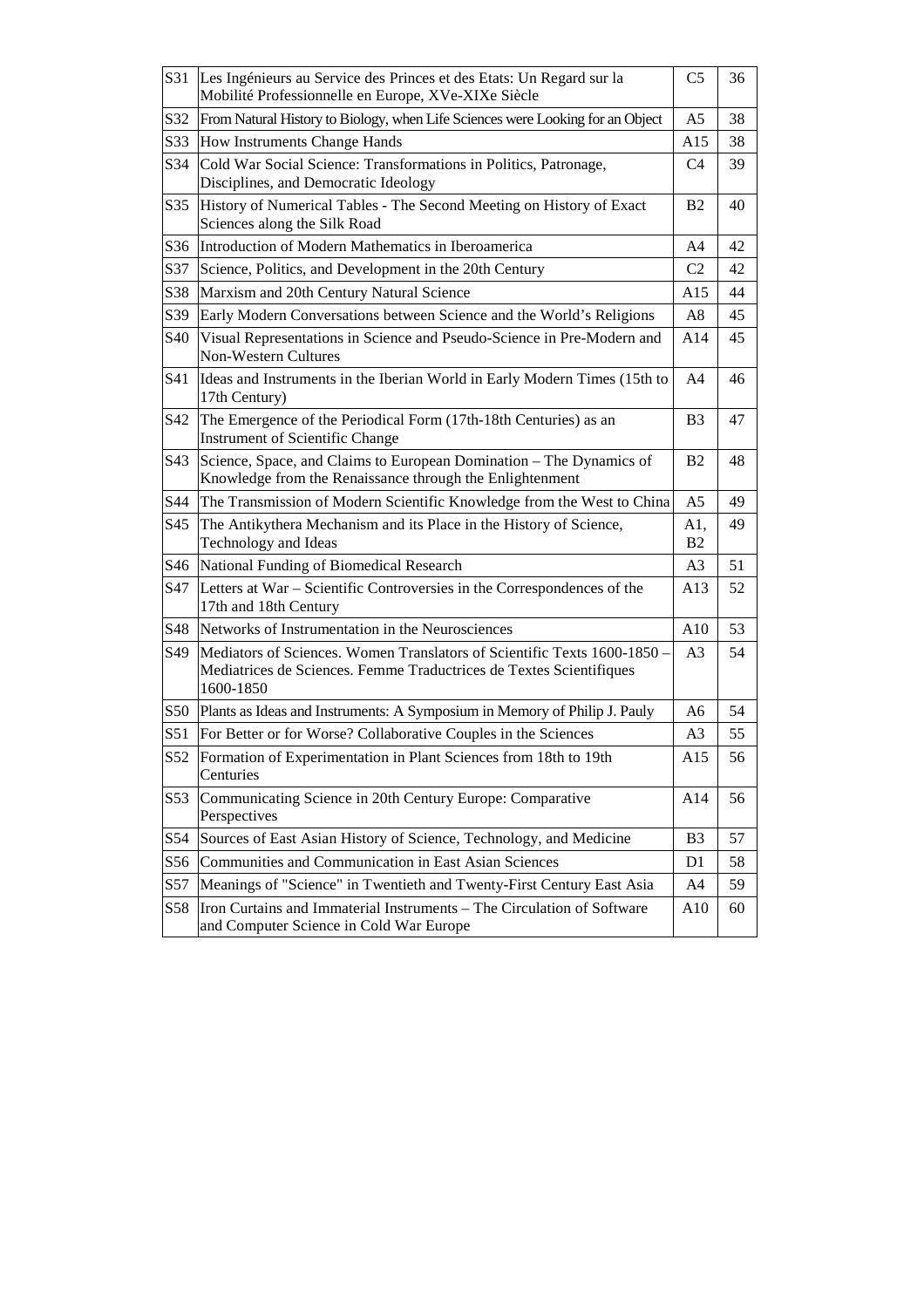| S59             | Instruments for Modifying and Enhancing Oneself and their Social Impact:<br>The Case of Amphetamines and Some of their Derivatives                                             | A <sub>3</sub> | 61 |
|-----------------|--------------------------------------------------------------------------------------------------------------------------------------------------------------------------------|----------------|----|
| <b>S60</b>      | Colonizing Drugs – Constructing the Other in the Mirror of (Precarious)<br>Substances                                                                                          | A7             | 61 |
| S63             | Entanglements of Instruments and Media in Investigating Organic Worlds                                                                                                         | A13            | 62 |
| S <sub>64</sub> | Working with Pages and Texts                                                                                                                                                   | A <sub>3</sub> | 63 |
| S65             | Diverse Cultural Practicies in 20th Century Nuclear Physics                                                                                                                    | A9             | 63 |
| S66             | Framing the Outer World in the Biological and Human Sciences: A<br><b>Comparative Historical Perspective</b>                                                                   | A4             | 64 |
| S67             | Uses of Cultural Manifolds in Research                                                                                                                                         | A7             | 65 |
| S69             | The Social History of Military Technology                                                                                                                                      | B <sub>3</sub> | 65 |
| S70             | 'Spacing Earth History': Geological and Paleontological Sciences in<br>Cultural Contexts from 17th to 20th Centuries                                                           | A16            | 67 |
| S71             | Instrumentalizing Social Practice - Socializing Instrumental Practice                                                                                                          | A9             | 68 |
| S72             | 60 Years of Cybernetics and Information Theory - Ideas, Artefacts and<br>Instruments                                                                                           | A9             | 68 |
| S73             | Ideas of Technology Across Time and Space: Changing Concepts and<br>Ideologies                                                                                                 | A9             | 69 |
| S74             | Technology in the Interaction with Society and the Environment                                                                                                                 | A <sub>9</sub> | 69 |
| S75             | Playing with Technology                                                                                                                                                        | A9             | 70 |
| S76             | Politics, Technology and Infrastructure                                                                                                                                        | A <sub>9</sub> | 70 |
| S77             | The Impact of Ideas and Ideologies on Science and Technical Innovations                                                                                                        | A9             | 71 |
| S79             | <b>Special Topics</b>                                                                                                                                                          | A15            | 71 |
| S80             | Practices, Views, and Networks in 19th and 20th Century Mathematics                                                                                                            | A16            | 71 |
| S82             | Visual Cognition in the History of Science                                                                                                                                     | C <sub>1</sub> | 72 |
| S83             | Revisiting Joseph Nedham's 'Rivers and the Sea' Metaphor: The<br>Construction of Modern Science and Technology in a Global Context,<br>17th-19th Centuries                     | A7             | 73 |
| S87             | The Reception of Darwinism at the Subnational Level: Cities                                                                                                                    | A <sub>5</sub> | 73 |
| S88             | Comparative Reception of the Synthetic Theory of Evolution in the Soviet<br>Union, Eastern and Central Europe                                                                  | A5             | 74 |
| S89             | The Role of Rail Transport in Development of the Infrastructure in St-<br>Petersburg (Russia) and Kiev (Ukraine) and their Interference in XIX -<br>first half of XX Centuries | A10            | 74 |
| S91             | Biography as a Genre in Different National Traditions of Writing about<br>Science and Scientists                                                                               | A13            | 75 |
| S93             | History of Prospective Technology Studies                                                                                                                                      | C <sub>3</sub> | 76 |
| S94             | Brief History of Characterisation of Engineering Materialsand Structures                                                                                                       | C <sub>5</sub> | 77 |
| S95             | History of Travel, Travel Medicine and Traveler's Medical Kits                                                                                                                 | A14            | 78 |
| S96             | Seeing and Measuring, Constructing and Judging: Instruments in the<br>History of the Earthsciences                                                                             | A16            | 78 |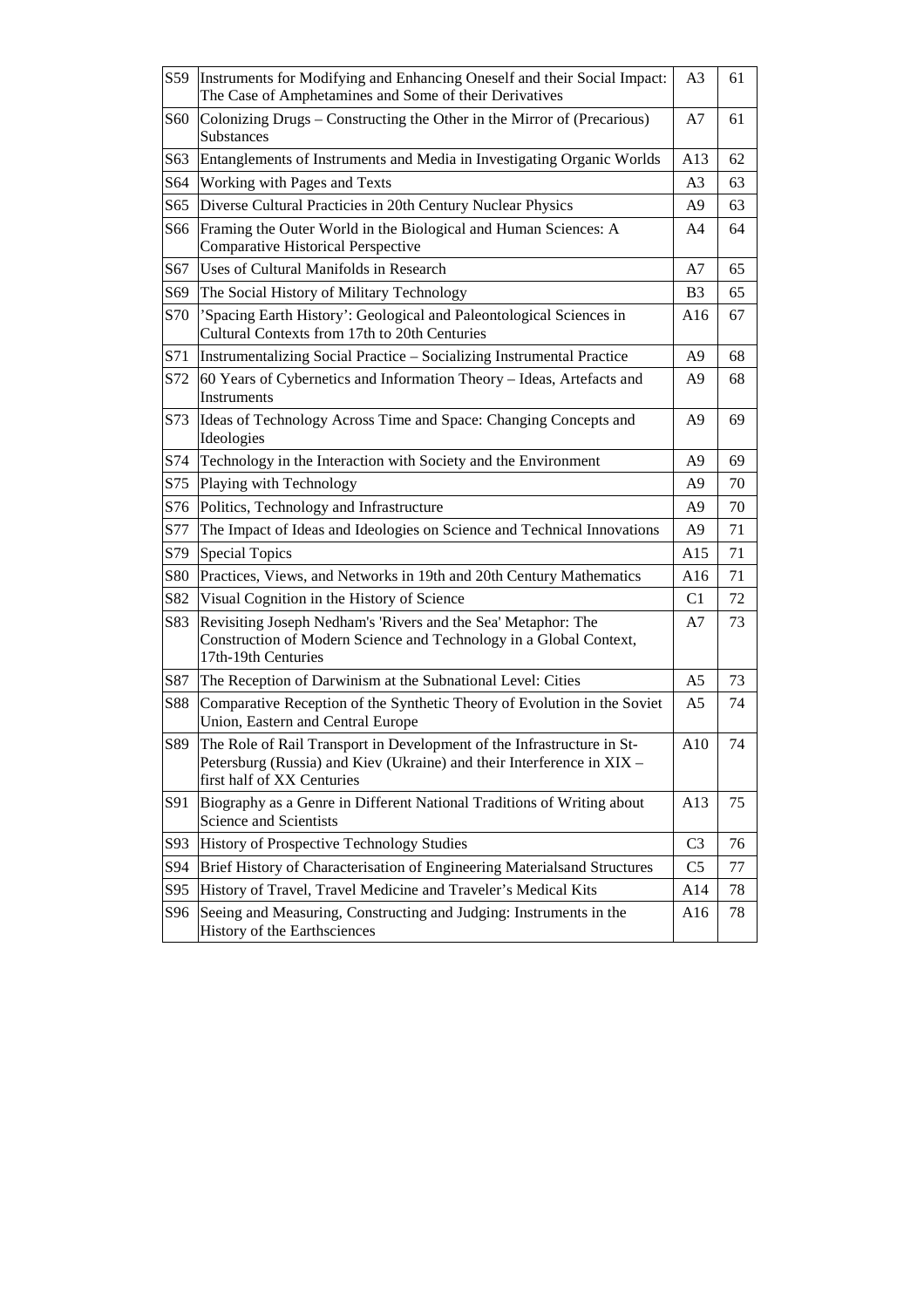## **List of Regular Sessions**

| no.             | title                                                                       | room            | page |
|-----------------|-----------------------------------------------------------------------------|-----------------|------|
| T <sub>02</sub> | <b>Classical and Oriental Antiquity</b>                                     | C <sub>1</sub>  | 81   |
| T03             | Arabic and Islamic World                                                    | C <sub>1</sub>  | 81   |
| T04             | South Asia and India                                                        | A11             | 83   |
| <b>T05</b>      | East Asia                                                                   | C <sub>5</sub>  | 84   |
| <b>T07</b>      | The Middle Ages (Western and Byzantine) and Renaissance                     | A8              | 85   |
| T08-01          | Mathematics and Mechanics in the Classical Period (1543-1800)               | C <sub>5</sub>  | 86   |
| T08-02          | Physics and Astronomy in the Classical Period (1543-1800)                   | A11             | 87   |
| T08-05          | Biological and Medical Sciences in the Classical Period (1543-1800)         | A10             | 88   |
| T08-06          | Technology and Engineering in the Classical Period (1543-1800)              | A6              | 89   |
| T09-01          | Mathematics in the Contemporary Period (1800-)                              | A10             | 89   |
| T09-02          | Physics and Astronomy in the Contemporary Period (1800-)                    | A12             | 90   |
| T09-03          | Earth Sciences in the Contemporary Period (1800-)                           | A11             | 92   |
| T09-04          | Chemistry in the Contemporary Period (1800-)                                | B <sub>2</sub>  | 93   |
| T09-05          | Biological Sciences in the Contemporary Period (1800-)                      | A12             | 94   |
| T09-06          | Medicine in the Contemporary Period (1800-)                                 | A <sub>1</sub>  | 95   |
| T09-07          | Technology in the Contemporary Period (1800-)                               | A <sub>6</sub>  | 97   |
| T09-08          | Engineering in the Contemporary Period (1800-)                              | A <sub>13</sub> | 97   |
| T09-09          | Space Exploration and Research in the Contemporary Period (1800-)           | C <sub>2</sub>  | 98   |
| T09-10          | Computing Sciences and the Internet in the Contemporary Period<br>$(1800-)$ | A9              | 98   |
| T09-11          | Geography in the Contemporary Period (1800-)                                | A11             | 98   |
| T09-12          | Social Sciences in the Contemporary Period (1800-)                          | C <sub>3</sub>  | 99   |
| T09-13          | Natural History in the Contemporary Period (1800-)                          | A16             | 99   |
| T09-14          | Environmental Studies in the Contemporary Period (1800-)                    | A6              | 100  |
| T <sub>10</sub> | <b>International Scientific Exchange</b>                                    | A6              | 100  |
| T11             | Scientific and Technical Museums                                            | A <sub>3</sub>  | 101  |
| T <sub>12</sub> | The Formation of Scientific Languages                                       | A <sub>2</sub>  | 102  |
| T13             | The Evolution of Teaching and Public Involvement                            | A10             | 102  |
| T <sub>14</sub> | Scientific Institutions - Learned Societies                                 | A6              | 103  |
| T <sub>15</sub> | Art and Science                                                             | A14             | 103  |
| T <sub>16</sub> | Science and Society                                                         | A1              | 104  |
| T17             | Science and Culture                                                         | B <sub>3</sub>  | 106  |
| T18             | Trans-cultural Diffusion of Science                                         | A12             | 107  |
| T19             | <b>Technology Transfer</b>                                                  | C <sub>4</sub>  | 108  |
| T <sub>20</sub> | Gender in Science and Technology                                            | A3              | 108  |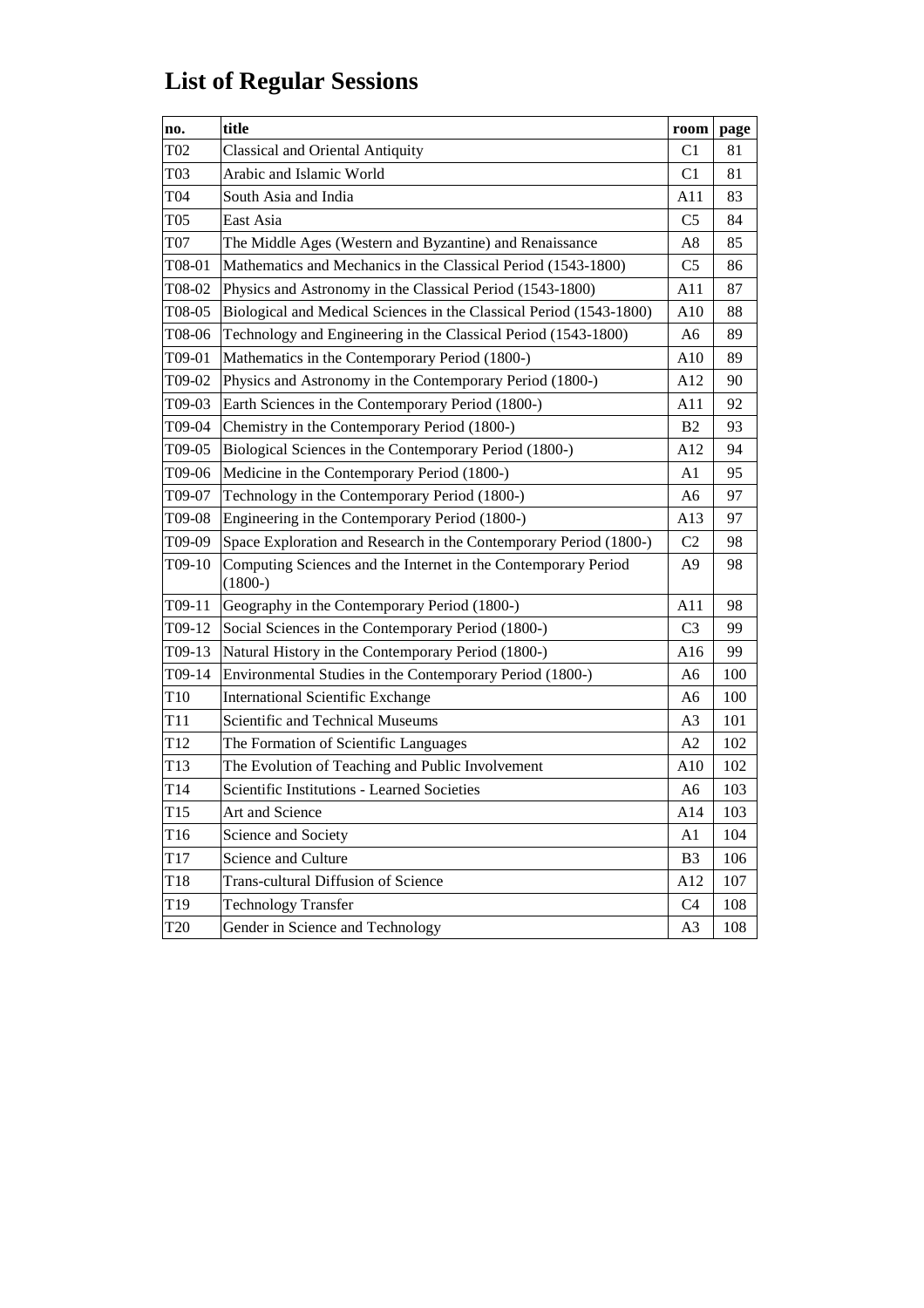| T <sub>21</sub> | Science and Political Context                                    | C <sub>2</sub> | 109 |
|-----------------|------------------------------------------------------------------|----------------|-----|
| T <sub>22</sub> | Methodology and Sources for the History of Scienceand Technology | A6             | 111 |
| T <sub>23</sub> | Science and Philosophy                                           | C <sub>2</sub> | 112 |
| T <sub>24</sub> | Science and Military Affairs                                     | A7             | 113 |
| T <sub>25</sub> | Modernization and Development                                    | A <sub>4</sub> | 113 |
| T26             | Technology and Society                                           | A <sub>2</sub> | 114 |
| T27             | Politics of Technology                                           | A15            | 116 |
| T <sub>28</sub> | Approaches to History of Science                                 | A7             | 116 |
| T <sub>29</sub> | Darwin 1809-1859-2009                                            | A <sub>7</sub> | 117 |
| T30             | Galileo 1609-2009                                                | A13            | 117 |
| T31             | History of Science in Education                                  | C <sub>3</sub> | 118 |
| T32             | Science in Social Context                                        | A11            | 119 |
| T35             | Scientific Instruments                                           | A <sub>2</sub> | 120 |
| T36             | Studies in the History of Metrology                              | A8             | 122 |
| T37             | Controversies and Methodology in the History of Science          | A5             | 123 |
| T38             | <b>Scientific Controversies</b>                                  | C <sub>4</sub> | 124 |
| T39             | <b>History of Cognitive Science</b>                              | C <sub>4</sub> | 124 |
| T40             | Pioneering Ideas and Methods in the History of Earth Sciences    | C <sub>1</sub> | 125 |
| T41             | Some Methodological Aspects of History of Science                | A13            | 126 |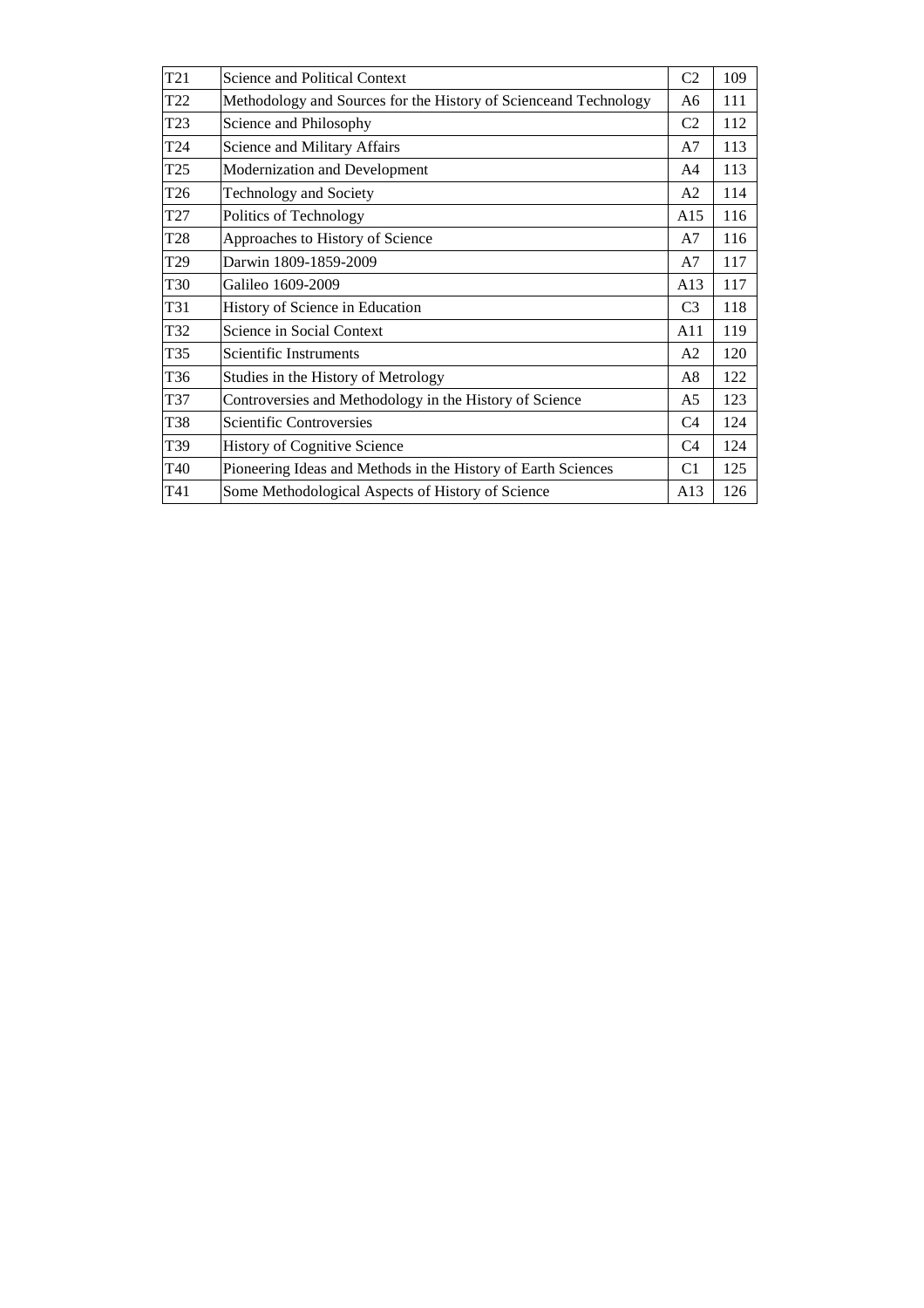## **Detailed Program of Symposia**

**S01 Ancient and Medieval Astronomy with Special Emphasis on its Socio-cultural Context Organisers: S.M. Razaullah Ansari, Julio Samso, Anne Tihon**  Room: B2 **Session I.: Ptolemy, his Writings, and their Transmission: Status of Present Research Wednesday, 29 July, 15.00 – 17.00**  *Chair: Alexander R. Jones*  **Babylonian and Greek Antecedents of Ptolemy's Tables**  *Alexander R. Jones*  **Ptolemy and his Time: An Unedited Astronomical Papyrus**  *Anne Tihon*  **Introducing the Edition of the Handy Tables of Ptolemy**  *Raymond Mercier*  **Ibn al-Raqqam's al-Zij al-Mustawfi**  *Julio Samso*  **Wednesday, 29 July, 17.30 – 19.30**  *Chair: Julio Samso*  **Ptolemaism in al-Andalus: Jābir b. Aflah and the Evolution of the Term Hay'a**  *José Bellver*  **Tasyir in the Islamic West: Ibn Abi-l-rijal and Alfonso X**  *Montse Díaz-Fajardo* 

**Jagannātha's Samrāt-siddhānta: A Translation of Almagest into Sanskrit**  *Ramasubramanian K. Sharma* 

**The Indian Scholar Khayrullah Muhandis and His Persian Translation of Al–Tusi Recension of Almagest**  *S.M. Razaullah Ansari* 

**Session II.: Contextual Oriental Studies Thursday, 30 July, 15.00 – 17.00**  *Chair: Raymond Mercier* 

**Buddhist Astronomy in its Cultural Context**  *Michio Yano* 

**Patronage of Astronomy and Astrology in Post-classical Islamic Societies**  *Sonja Brentjes* 

**Knowledge Secrecy and the Chinese Assimilation of Islamic Astronomy in the 14th Century** 

*Yunli Shi*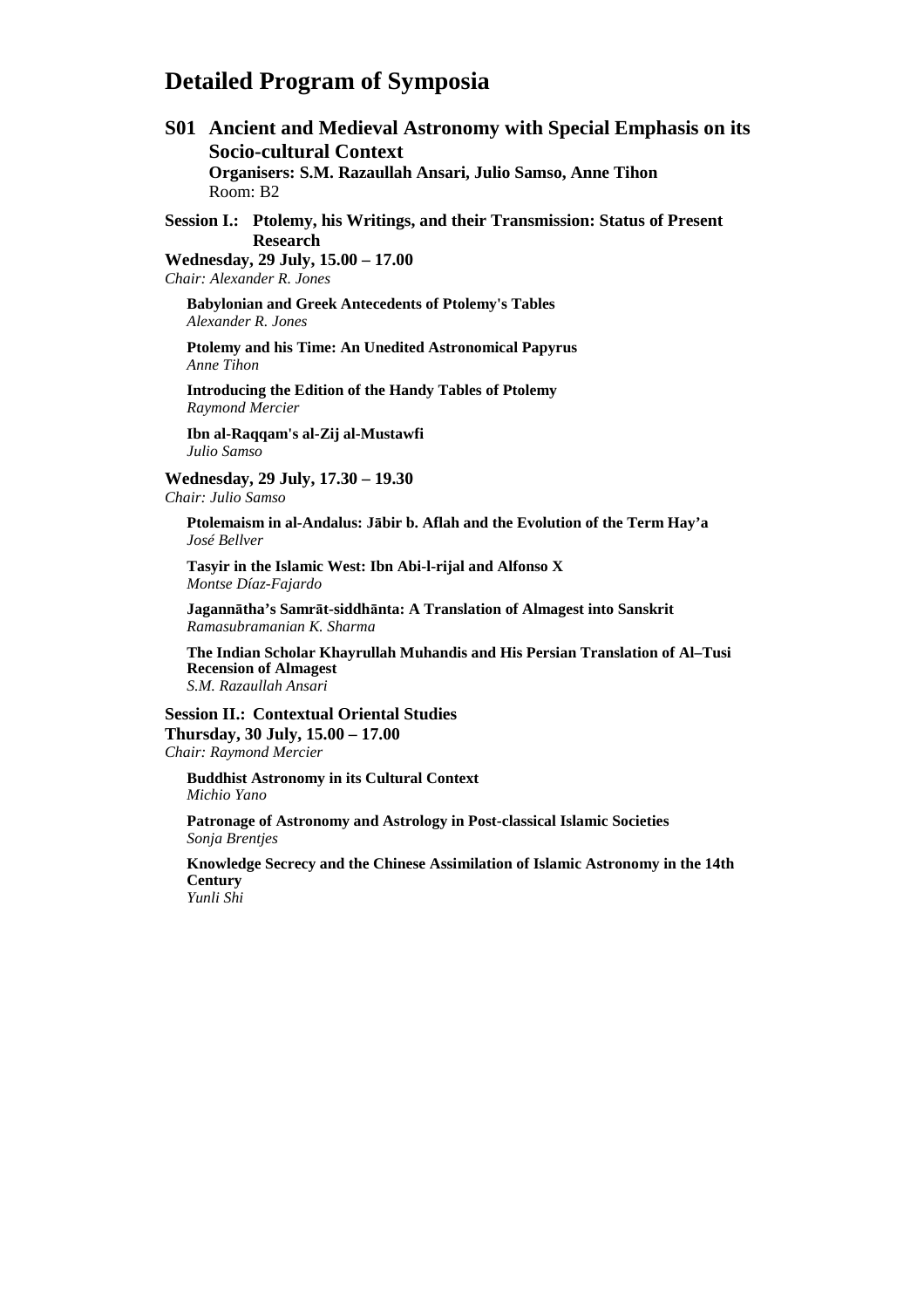**The Impact of the Telescope on Astronomy and Society in China**  *Xiaochun Sun* 

#### **Thursday, 30 July, 17.30 – 19.30**

*Chair: Anne Tihon* 

**Yavana-yantra to Yantra-râja**  *Sreeramula Rajeswara Sarma* 

**Astronomy Part of the Kerala Work, Yuktibhasa (circa 1530 CE)**  *Sriram Subrahmanya Myyasandra* 

**A Survey of Persian Zijes in Extant in Iran with Special Stress on their Use in Medieval Iranian Society**  *Farid Ghassemlou, Fariba Sabet* 

**Final Remarks by the Chair of Organizing Committee**  *S.M. Razaullah Ansari* 

## **S03 Status in Mathematics: In Particular the Role of Applications in the First World War**

**Organisers: Jeremy Gray, Reinhard Siegmund-Schultze** Room: A16 and D1 (on Friday)

**Thursday, 30 July, 15.00 – 17.00** 

*Chair: Michael Eckert* 

**The Rise of Complex Analysis in France and Germany**  *Jeremy J. Gray* 

**Cauchy's and Weierstrass's 'Schools' on Complex Function Theory: A Comparison**  *Umberto Bottazzini* 

**Function Theory for War: Ballistics and Fluid Mechanics in France, 1915-1930**  *David Aubin* 

**The British Use of Mathematics in the First World War**  *June E. Barrow-Green* 

#### **Thursday, 30 July, 17.30 – 18.30**

*Chair: June Barrow-Green* 

**Developing a Theory of Ballistics from Experimentation and Mathematics: Oswald Veblen, Forest Ray Moulton, and the Aberdeen Proving Ground Project**  *Deborah Kent* 

**The Rise of Exterior Ballistics in America, 1880-1929** *Alan Gluchoff* 

**Friday, 31 July, 11.30 – 13.30**  *Chair: Deborah Kent* 

> **Mathematics in a Dead End: Arnold Sommerfeld and the Turbulence Problem of the Early 20th Century**  *Michael Eckert*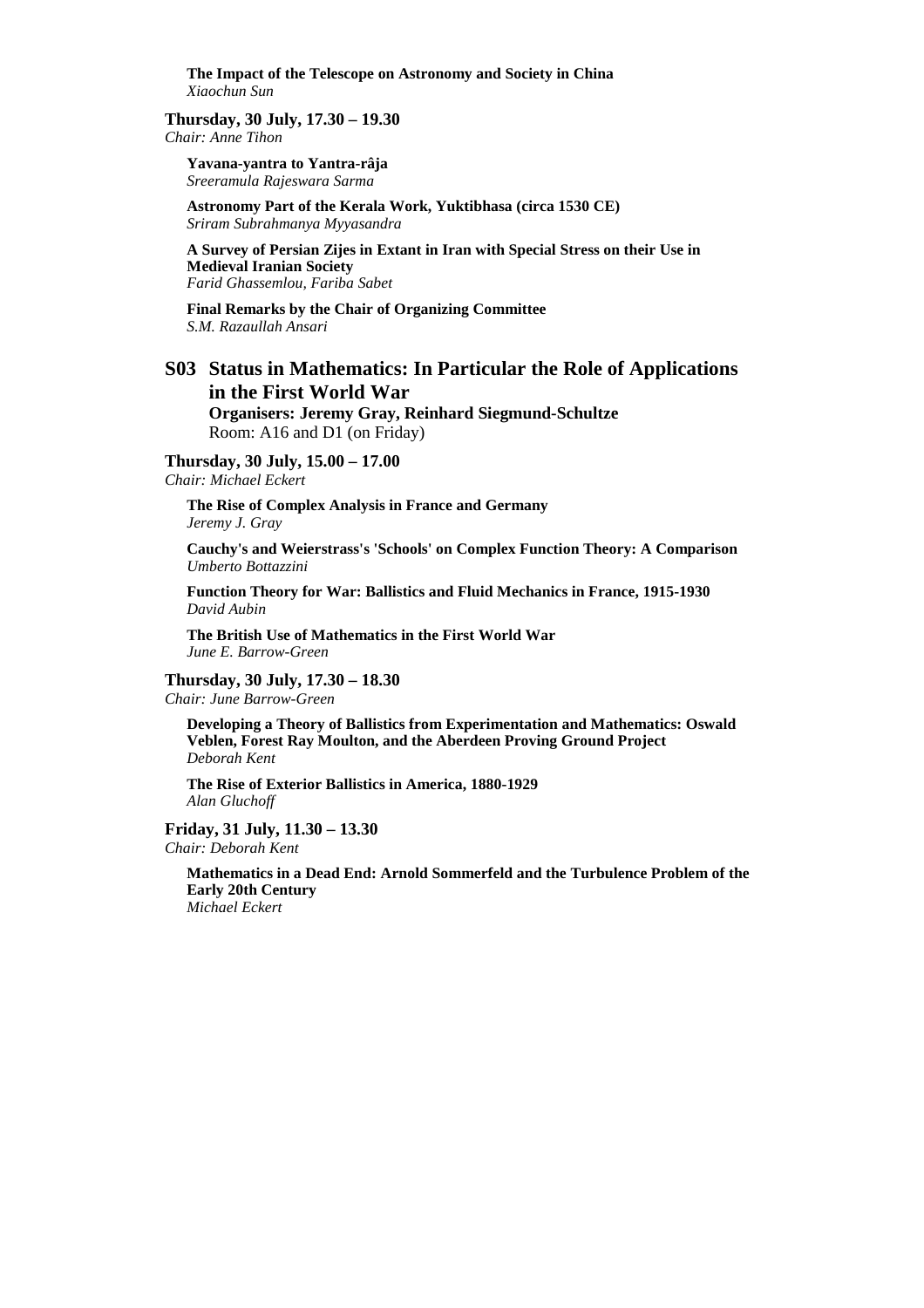**Richard von Mises: A Pioneer of Practical and Theoretical Aerodynamics**  *Reinhard Siegmund-Schultze* 

**Aviation and Aerodynamics Alongside Mathematics: The Case of the University of Leipzig** 

*Karl-Heinz Schlote* 

#### **S04 Mathematical Analysis from the Eighteenth to the Nineteenth Centuries**

**Organisers: Craig Fraser, Michiyo Nakane**  Room: A8

**Tuesday, 28 July, 11.30 – 13.30** 

*Chair: Michiyo Nakane* 

**Elaboration of Euler's Ideas on Series in the Early 19th Century**  *Hans Niels Jahnke* 

**Euler and Functions of a Complex Variable**  *Craig G. Fraser* 

**Two Ways of Understanding the Nature of Transcendental Functions in Mathematical Analysis** 

*Carlos Alvarez* 

**From Lagrange to Frege: Is a Function an Expression?**  *Marco Panza* 

**Tuesday, 28 July, 15.00 – 17.00**  *Chair: Craig Fraser* 

**Da Cunha, Stockler and Mathematical Analysis in Portugal in the Period 1770-1820**  *Luis R. Saraiva* 

**Le Statut de l'Analyse Mathématique : de l'Encyclopédie au Cours de l'Ecole Polytechnique**  *Christian Gilain* 

**Numbers, Limits, and Continuity in Gauss**  *Giovanni Ferraro* 

**"Throwing Some Light on the Vast Darkness that is Analysis": Niels Henrik Abel's Contributions to the Reorientation of Analysis in the 1820s**  *Henrik Kragh Sørensen* 

**Tuesday, 28 July, 17.30 – 19.30**  *Chair: Hans Niels Jahnke* 

**What Makes Mathematical Analysis Rigorous? Counterexamples and Pathological Functions**  *Michiyo Nakane* 

**The Place of Analysis in 19th Century British Mathematics**  *Adrian Rice*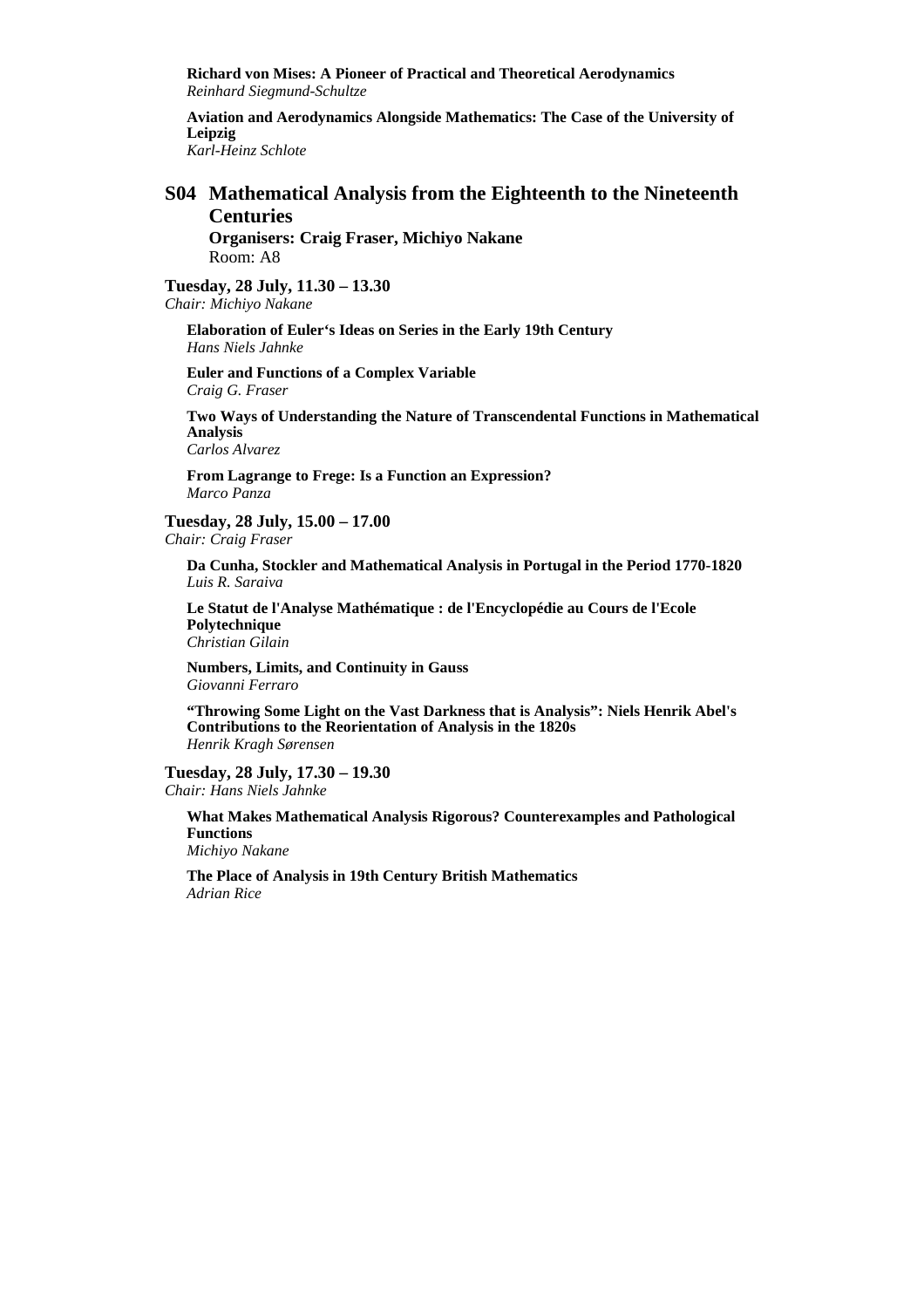**Mittag-Leffler and Weierstrassian Analysis**  *Laura E. Turner* 

**Rigour vs. Intuition: Teaching and Research in Analysis in Turin in the Second Half of the Nineteenth Century**  *Erika Luciano* 

### **S06 Transmission and Transformation of Mathematics and Mathematical Instruments in their Social Contexts, East and West**

**Organisers: Joseph W. Dauben, Liu Dun**  Room: C3

**Saturday, 1 August, 09.00 – 11.00**  *Chair: Joseph W. Dauben* 

**Qin Jiushao's Divining Method and in which the Mathematical Theory Contained**  *Gang Hou* 

**The Introduction of Napier's Rods in China**  *Jose A. Cervera* 

**Karel Slavíček and Yan Jiale Method**  *Dun Liu* 

**On the History of a Compass**  *Galina A. Zverkina* 

**Saturday, 1 August, 11.30 – 13.30**  *Chair: Dun Liu* 

**Circles and Squares, Cubes and Spheres, East and West**  *Joseph W. Dauben* 

**Leibniz's View of the I Ching**  *Mary Sol de Mora Charles* 

**The Calculating Program of the Lunar Theory in Yuzhi Lixiang Kaocheng (1725)**  *Dalong Lu* 

**"Wasan" Mathematicians, Technocrats and Samurai during the Edo Period in Japan – Seki Takakazu's Residence and the Social Status of Mathematicians**  *Shigeru Jochi* 

**Trigonometric Tables, Their Utility, and Making in**  *Jiang-Ping Jeff Chen* 

#### **S07 The Nature and Aims of Prediction in Ancient Science Organiser: Francesca Rochberg**  Room: A12

**Friday, 31 July, 17.30 – 19.30**  *Chair: Francesca Rochberg* 

> **Prediction from and in the Sky in Babylonia**  *Hermann Hunger*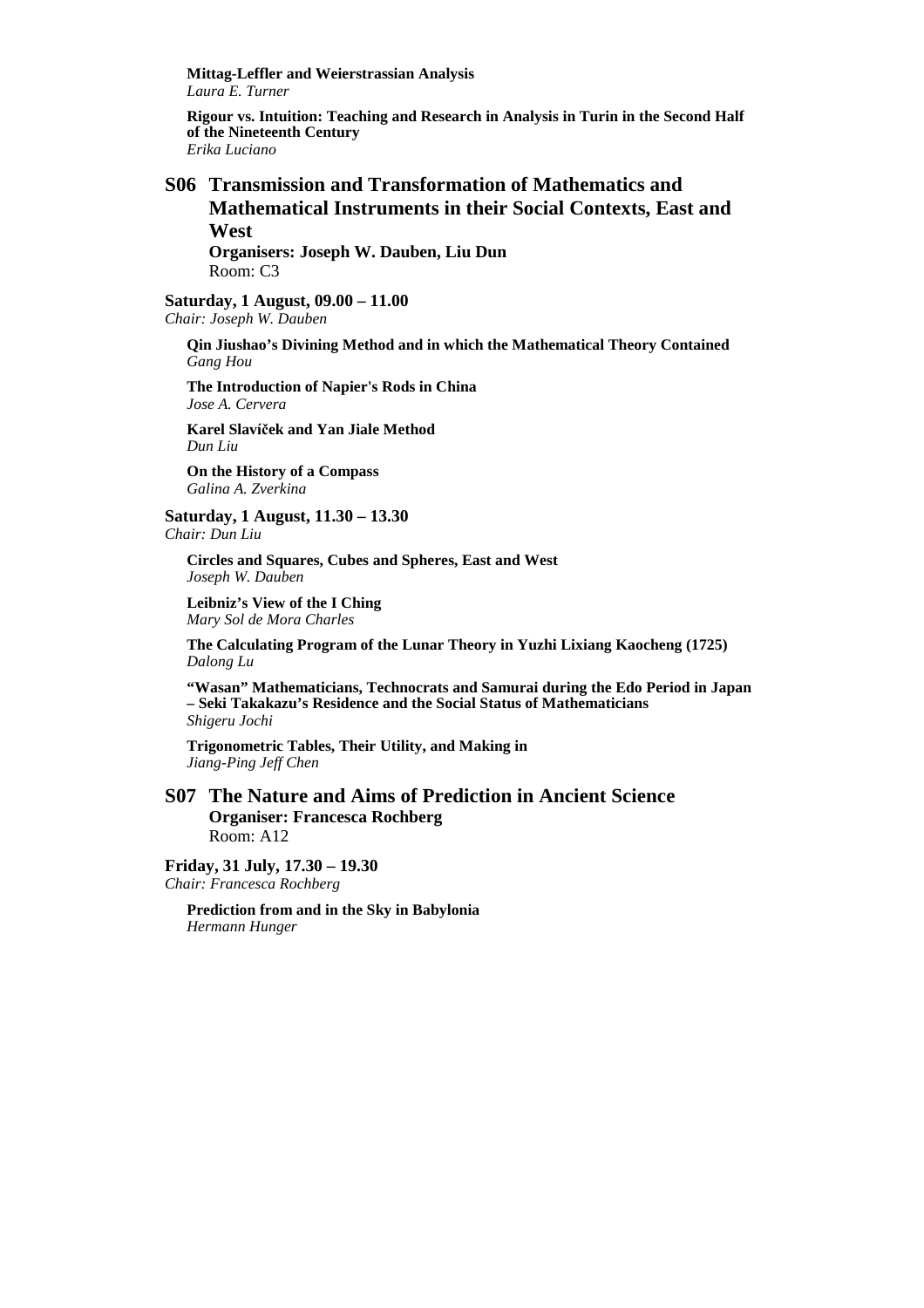**"Inference from Signs and Prediction"**  *Francesca Rochberg* 

**The Earliest Scientific Predictions**  *John P. Britton* 

**Babylonian Period Relations**  *Teije de Jong* 

**Mathematical Models or Observational Aids? Shadow Length Schemes in Babylonian Astronomy**  *John M. Steele* 

## **S08 Ideas and Instruments in the Development of Physics and their Use in Science Education**

**Organisers: Art Stinner, Jürgen Teichmann, Peter Heering**  Room: A7

**Session I.: From Mechanics to Electromagnetism Tuesday, 28 July, 15.00 – 17.00**  *Chair: László Kovács* 

**Atwood's Machine: A Historical Case Study to Complement and Enrich Contemporary Methods of Teaching Newton's Laws of Motion.** *Arthur Stinner* 

**The Hero and the Dragon – Fraunhofer and the Dark Lines of the Sun`s Spectrum**  *Jürgen Teichmann* 

**The Induction Coil and the Electromagnetic Waves**  *Sándor Jeszenszky* 

**Joule's Electromagnetic Rotor and Paddle Wheel Apparatus**  *Giorgio Dragoni, Martina Lodi* 

**Session II.: From Electromagnetic Waves to Einstein Tuesday, 28 July, 17.30 – 19.30** 

*Chair: Jürgen Teichmann* 

**The Changing Meanings of Precision – from Coulomb to Gauss and Weber**  *Susanne Heinicke, Peter Heering* 

**The Eötvös Apparatus: The Equivalence of Internal and Gravitational Mass**  *László Kovács* 

**The Experimental Confirmation of Einstein's 'Heuristic' to Explain the Photoelectric Effect: Going Beyond the Textbook Presentation**  *Mansoor Niaz* 

**General discussion and closing remarks**  *Art Stinner, Jürgen Teichmann*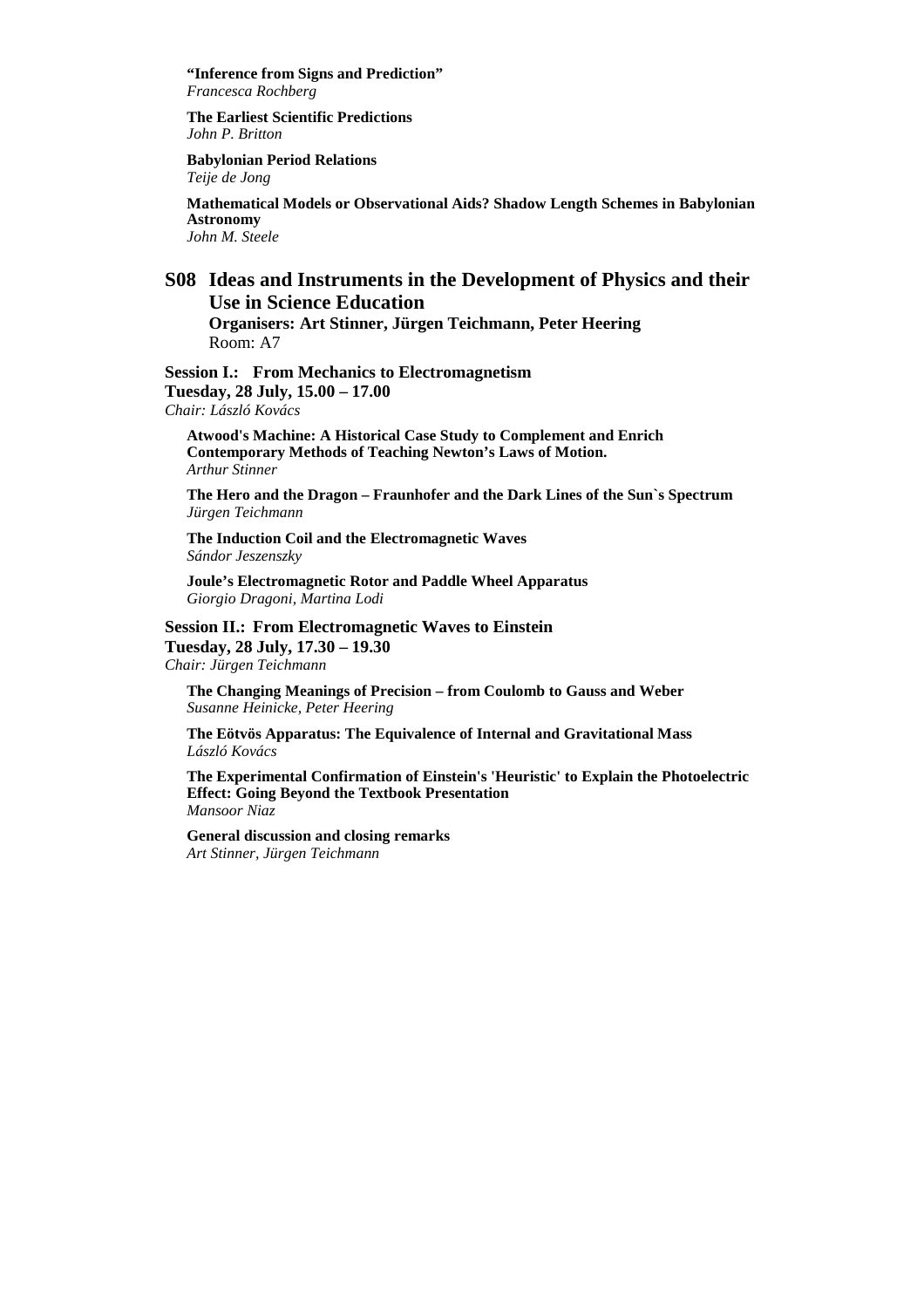**S09 Islamic Science in Context: Texts, Instruments, Locales, and Institutions "in Memory of Professor Edward S. Kennedy" Organisers: Jamil Ragep, Mercè Comes Maymó**  Room: C5

**Session I.: Practical Astronomy and Instrumentation: Use and Wider Sigificance** 

**Tuesday, 28 July, 11.30 – 13.30**  *Chair: Mercè Comes Maymó* 

**Trigonometric Instruments in Medieval Islam. New Perspectives and Possibilities**  *Emilia Calvo* 

**Medieval Arabic Astronomical Instruments with Astrological Functions**  *Josep Casulleras* 

**Exposing the Forgery of an Astronomical Instrument: An Alleged Moroccan Astrolabe Dated 1845**  *Ingrid Hehmeyer* 

**The Simple Version of the Sarrājiyya Instrument (14C): Textual and Technical Remarks** 

*Roser Puig* 

**Mathematical Astrology in Astronomical Handbooks**  *Benno van Dalen* 

**Session II.: The Multifarious Contexts of Islamic Science Tuesday, 28 July, 15.00 – 17.00**  *Chair: Mercè Comes Maymó* 

**Bīmāristān al-Manṣūrī: State and Medical Practice in Mamluk Egypt (1285-1304)** *Ahmed Ragab* 

**The Boundaries of Trigonometry: Al-Samaw'al and the 480-Degree Circle** *Glen R. Van Brummelen* 

**Environmental Studies about Cities in Medieval Islam**  *Lutfallah Gari* 

**The Sultan and the Stars: The Kitab al-Tabsira fi ilm al-nujum of al-Ashraf Umar**  *Petra G. Schmidl* 

**Several Remarks on the "Ashkāl al-Ta'sīs" by al-Samarqandī and Commentaries on it by al-Rūmī** *Irina Lyuter* 

**Session III.: Philosophical and Theological Contexts of Islamic Science** 

**Tuesday, 28 July, 17.30 – 19.30** 

*Chair: Mercè Comes Maymó* 

**"Stealing the Water" and Commenting on the Void. Philosophical and Technological Aspects of the Greek and Arabic Perceptions of the Clepsydra** *Constantin Canavas*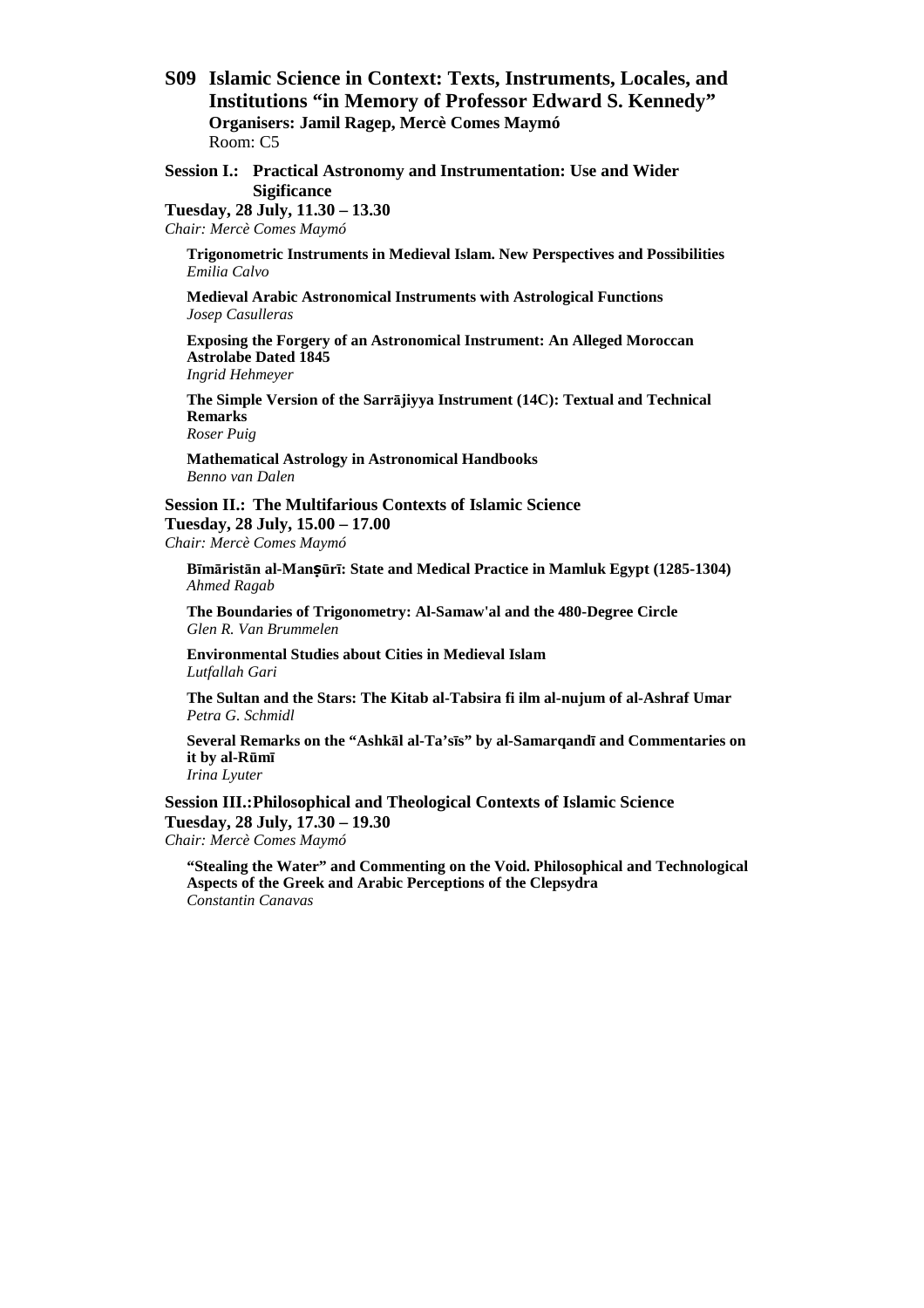**A Hidden School: The Scientists-Philosophers of the 12th Century in al-Andalus** *Miquel Forcada* 

**Astrology in Early Kalām and Tafsīr** *Robert G. Morrison* 

**Session IV.: Geographical Knowledge and Nautical Application** 

**Wednesday, 29 July, 09.00 – 11.00**  *Chair: Mercè Comes Maymó* 

**Ibn Fadlallah on the Nautical Winds**  *Mónica Herrera-Casais, Mohsen Zakeri* 

**al-Mursî's Nautical Chart in the Mediterranean Context**  *M. Mercè Comes* 

**The Qibla, From the Sky to the Sea**  *Monica Rius* 

**Le Géographe a l'Idrisi dans l'Historiographie Espagnole Pendant les XVIIIe et XIXe Siècles** 

*Juan Martos Quesada* 

## **S12 Ideas and Instruments in the Social Context in the Ottoman Empire and the National States**

**Organisers: Ekmeleddin Ihsanoglu, Efthymios Nicolaidis, Tuncay Zorlu**  Room: C1

#### **Friday, 31 July, 15.00 – 17.00**

*Chair: Ekmeleddin Ihsanoglu* 

**Evolution, Functioning and Capacity of the Mediterranean Windmills**  *Atilla Bir, Mustafa Kaçar* 

**The Ottoman Royal Cannon Foundry: "Tophane-I Amire"** *Salim Ayduz* 

**Shemseddin Sami's Treatise of Astronomy, 'Gok' (Sky): An Effort in the Way of Formation of Turkish Scientific Language**  *Sevtap Kadioglu* 

**An Analysis of Qushjī's Astronomical Textbooks**  *Tofigh Heidarzadeh* 

**Friday, 31 July, 17.30 – 19.30**  *Chair: Tuncay Zorlu* 

**Engineering Periodicals in the Ottoman Turkish**  *Cuneyd Okay, Tuncay Zorlu* 

**Ottoman Nautical Terminology as Attested in the 18th Century Sources**  *Tuncay Zorlu* 

**Locks and Keys: Their Story From Past to Present**  *Semra Saracoglu, Bulent Karakas*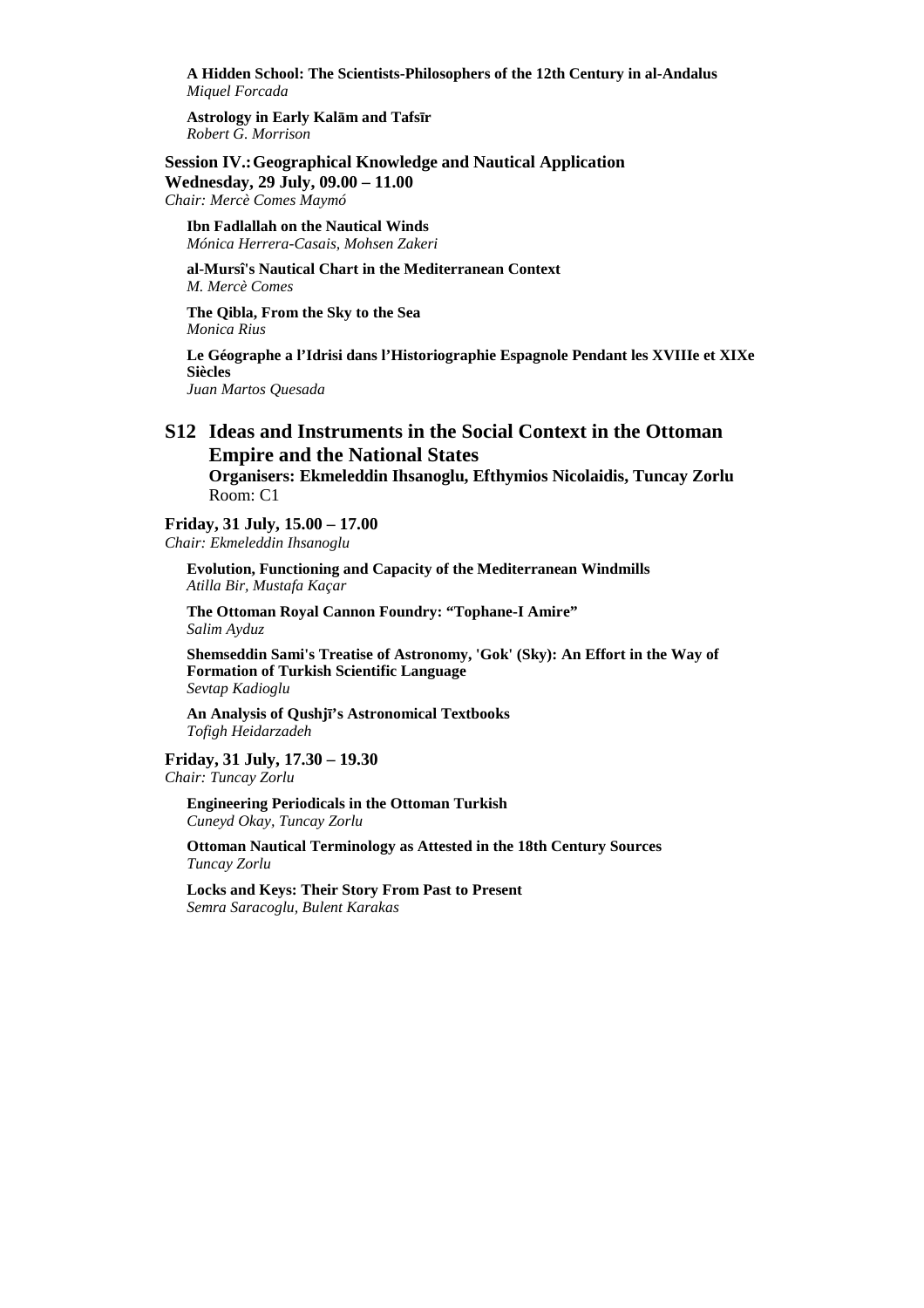**Books on Darwin and Darwinism in the Ottoman Empire** *Cemil Ozan Ceyhan* 

#### **Saturday, 1 August, 09.00 – 11.00**

*Chair: Constantine Skordoulis* 

**The Point and Importance of Works of the Nasiruddin Tusi in the Ottoman World**  *Nihal Ozdemir* 

**Ottoman Phd Dissertations of Chemistry Completed in European Universities**  *Emre Dolen* 

**First instruments of the National Observatory of Athens. When, From Where, Why and How.** 

*Panagiotis G. Lazos* 

**The Reception of Ernst Haeckel's Ideas in Greece**  *Constantine D. Skordoulis, Kyriakos Kyriakou* 

#### **Saturday, 1 August, 11.30 – 13.30**

*Chair: Mustafa Kaçar* 

**The Interaction Between Mathematics and Greek Trade During the Period of the Ottoman Occupation**  *Maria Terdimou* 

**The Foundation and Early Phase of the Imperial Observatory of Constantinople**  *Christophe Benoist* 

**Le Rôle Social et Politique des Ingénieurs du Corps du Génie dans le Jeune État Grec: Entre l'Europe et les Structures Traditionnelles**  *Fotini Assimacopoulou, Konstantinos Chatzis* 

## **S13 Darwin Outside Europe: Ideas of Evolution in Comparative and Global Perspective**

**Organisers: Cemil Aydin, Marwa Elshakry**  Room: C1

#### **Wednesday, 29 July, 15.00 – 17.00**

*Chair: Olga Restrepo Forero* 

**Darwinism After 1945: The State and Fate of 'Evolution' in Early Cold War Culture**  *Christian Geulen* 

**Moving Darwin / Tales of the Travels of Darwinism**  *Olga Restrepo Forero, Malcolm Ashmore* 

**Yādollāh Sahābī's Defence of the Theory of Evolution**  *Martin Riexinger* 

**Darwin in Non-Western Nationalist Thought**  *Cemil Aydin*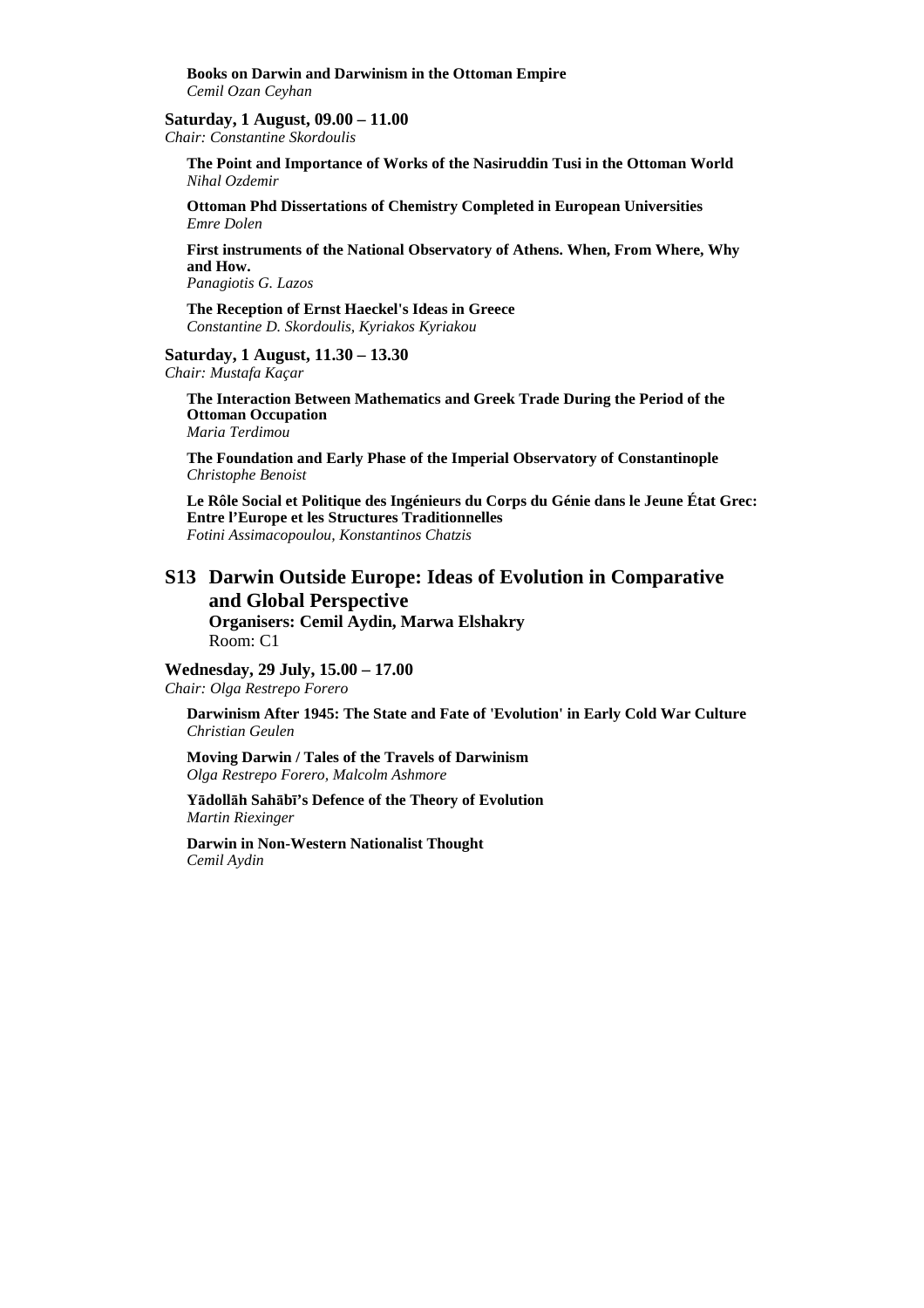#### **S14 The Commerce of Science: Exchanging Objects, Instruments and Ideas in the Early Modern World Organisers: Daniel Margocsy, Mario Biagioli**  Room: A15

#### **Session I.: Owning and Selling Instruments Wednesday, 29 July, 15.00 – 17.00**

*Chair: Harold Cook* 

**Georg Hartmann and the Beginnings of the Printed Scientific Instruments Trade**  *Suzanne Karr Schmidt* 

**Trading Up: Instruments and Architecture in Early-Modern England**  *Stephen A. Johnston* 

#### **Session II.: The Circuits of Natural History**

**The Price of Mobility: Transporting Exotic Animals in Early Modern Europe**  *Daniel Margocsy* 

**Trading Places: Domestic Worlds and Materials of Scientific Exchange in Early Enlightenment Danzig**  *Alix Cooper* 

**Wednesday, 29 July, 17.30 – 19.30** 

*Chair: Stephen Johnston* 

**Final Discussion** 

#### **Session III.: Science and the State**

**Commerce and Science in the Dutch Republic**  *Harold J. Cook* 

**A Sampling History of Autodidacticism**  *Avner Ben-Zaken* 

**Scientific Practice as Political Economy in the English Atlantic Empire, 1650-1688**  *Matthew Underwood* 

## **S15 Chemistry in the Aftermath of World Wars**

**Organisers: Yasu Furukawa, Ernst Homburg, Jeffrey Johnson, Gábor Palló**  Room: A13

**Session I.: Chemistry and Chemical Industry in the Aftermath of World War I. Wednesday, 29 July, 11.30 – 13.30**  *Chair: Yasu Furukawa* 

**The Impact of World War I upon Japanese chemistry**  *Yoshiyuki Kikuchi* 

**French Chemists and the Reorganization of Chemistry in the International Community after the First World War**  *Danielle M.E. Fauque*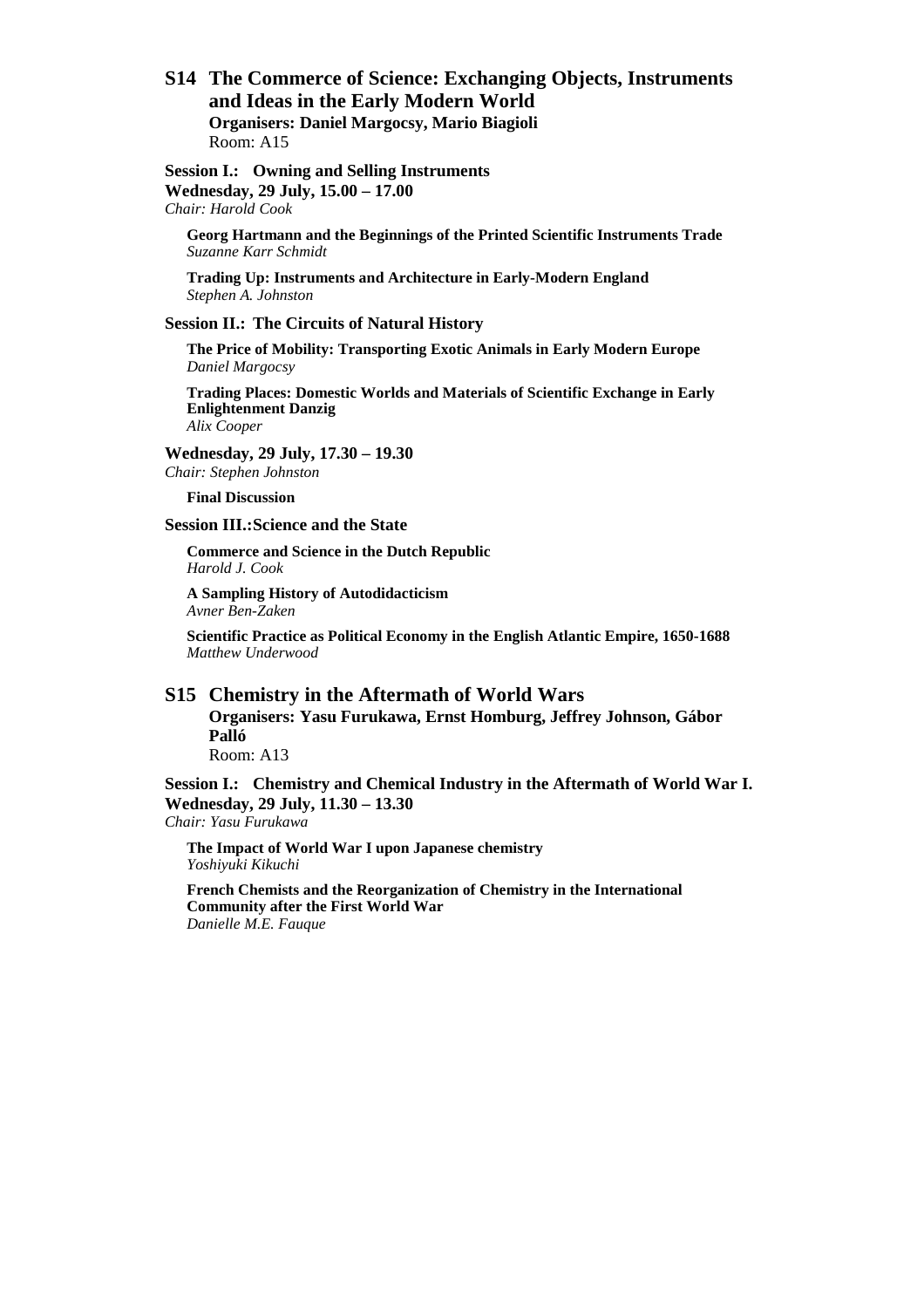**Soviet Chemistry after the Civil War**  *Yakov M. Rabkin* 

**Crisis, Change and Creativity in Science and Technology (Keynote address)**  *Jeffrey A. Johnson* 

**Session II.: Chemistry and Chemical Industry in the Aftermath of World War II. Wednesday, 29 July, 15.00 – 17.00** 

*Chair: Ernst Homburg* 

**World War II, the Cold War, and British Women Chemists** *Sally M. Horrocks* 

**The Difficult Beginning of the German-Israeli Scientific Cooperation** *Ute Deichmann* 

**Chemistry at the University of Strasbourg in the Aftermath of World Wars I and II** *Pierre Laszlo* 

**Commentary** *Carsten Reinhardt* 

**Session III.: Chemical Technology Transfer in the Aftermath of Two World Wars Wednesday, 29 July, 17.30 – 19.30** 

*Chair: Gábor Palló* 

**Isolation & Innovation: German Chemicals and American Political Economy after World War I**  *Kathryn Steen* 

**Role of Prettre's Lyons Laboratory in the Postwar Development of Fischer-Tropsch Synthetic Oil Technology in France.** 

*Baptiste Voillequin* 

**Postwar Transfer of Synthetic Rubber Technology Between Germany, Russia and the USA** 

*Peter J.T. Morris* 

**Commentary**  *Anthony S. Travis* 

#### **S16 Mathematics in the Austrian-Hungarian Empire Organisers: Christa Binder, Martina Becvarova**  Room: C4

#### **Saturday, 1 August, 09.00 – 11.00**

*Chair: Martina Becvarova* 

**The Appointment Policy in the Austro-Hungarian Monarchy**  *Christa Binder* 

**The Reception of Bolyai's Geometry in the Austrian-Hungarian Empire**  *Katalin Munkácsy* 

**Greek Mathematical Publications in Vienna in the 18th-19th Centuries**  *Christine Phili*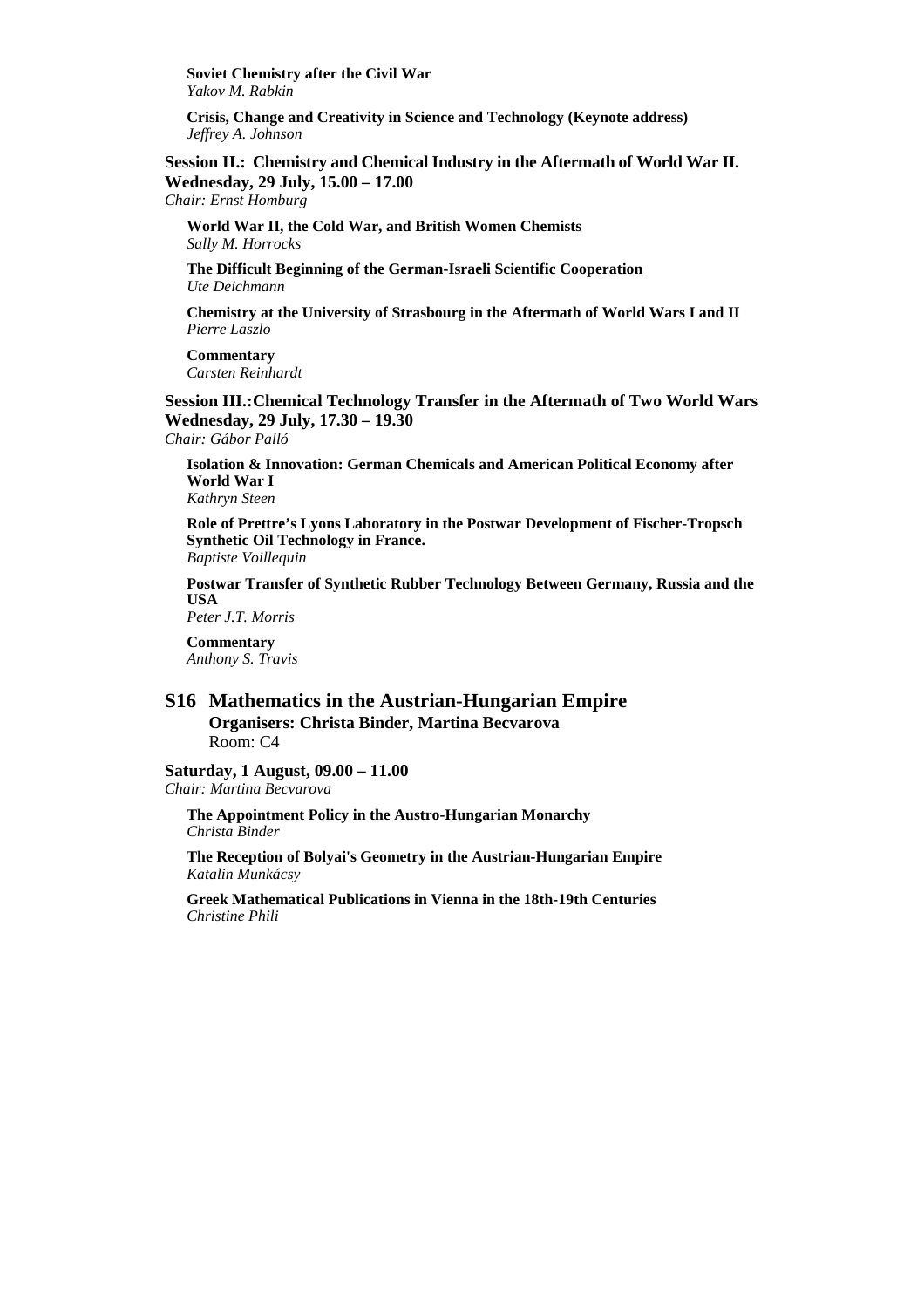**Saturday, 1 August, 11.30 – 13.30** 

*Chair: Christina Phili* 

**Franc Hočevar and His Scientific Work**  *Marko Razpet* 

**Franc Hočevar - Textbooks Writer**  *Nada Razpet* 

**Mathematical Education in the Province of Voivodina Within the Habsburg Monarchy** 

*Aleksandar M. Nikolić*

**Wilhelm Matzka (1798–1891) and his Position in the Austro-Hungarian Mathematics**  *Michaela Chocholova* 

#### **Saturday, 1 August, 15.00 – 17.00**

*Chair: Peter Schmitt* 

**Karel Pelz an Outstanding Geometer of the 19th Century**  *Marta Pémová, Zita Sklenáriková* 

**The Mathematics and its Professors at the Mining (and Forestry) Academy in Schemnitz**  *Miroslav Tibor Morovics* 

**Czech Mathematicans and their Role in the Development of Mathematics in the Balkans**  *Martina Becvarova* 

**Mathematics in Lwów Before the Famous Lwów Mathematical School**  *Stanislaw Domoradzki* 

#### **Saturday, 1 August, 17.30 – 19.30**

*Chair: Christa Binder* 

 **"The Crisis of Intuition" – Austrian-Hungarian Contributions in the Quest of Defining the Mathematical Term "Dimension" from the 1850´s to the 1920´s**  *Bernhard Johann Karl Beham* 

**Muslim Ideas and Instruments in the Mathematics and Astronomy of Austria-Hungary** 

## *Harald Gropp*

## **S17 Mathematical Discoveries and Demonstrations: East and West Organisers: Chikara Sasaki, Helène Bellosta, Ioannis Vandoulakis, Feng Lisheng**

Room: A1

**Saturday, 1 August, 09.00 – 11.00**  *Chair: Chikara Sasaki* 

**Two Archetypes of Mathematical Discoveries and Demonstrations: Ancient Greece and Ancient China**  *Chikara Sasaki*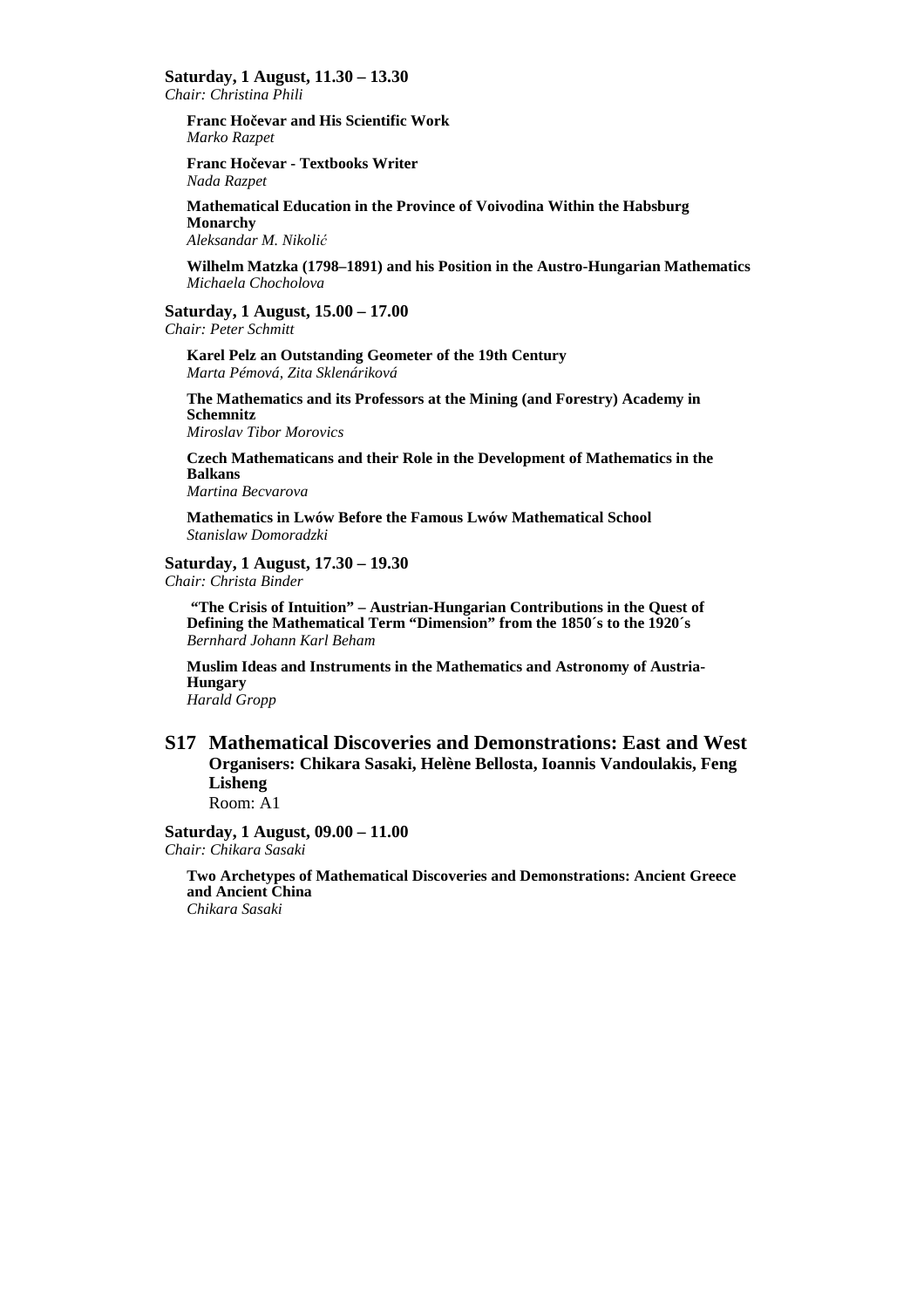**Early Greek Mathematics and Eleatic Philosophy: A Reappraisal of a Controversial Relation** 

*Ioannis M. Vandoulakis* 

**The Treatise on the Section of a Cone of Serenus of Antinoe and its Relation With the Book XII of Euclid's Elements**  *Konstantinos S. Nikolantonakis* 

**Theory of Proof in the 10th Century: What Change? Why?**  *Hélène Bellosta* 

**Saturday, 1 August, 11.30 – 13.30**  *Chair: Helène Bellosta* 

**Epistemic Aspects of Algebraic Demonstration: East and West**  *Albrecht Heeffer* 

**About the Reading of Diophantus Between the 16th and 17th Century**  *Paolo Freguglia* 

**Les Mathématiques de Newton Après les Principia**  *Massimo Galuzzi* 

**Leibniz's Parisian Studies on Infinitesimal Mathematics**  *Eberhard Heinrich Knobloch* 

**Saturday, 1 August, 15.00 – 17.00**  *Chair: Ioannis Vandoulakis* 

**History of Demonstration as Vital Ingridient of Mathematics**  *Michael I. Monastyrsky* 

**Pre-modern Japanese Mathematics, Wasan and Demonstration**  *Tatsuhiko Kobayashi* 

**The Comparative Studies on the Discoveries and Demonstrations in the Eighteenthcentury Mathematics in East and West**  *Nobuo Miura* 

**Saturday, 1 August, 17.30 – 19.30** 

*Chair: Feng Lisheng* 

**Styles de Démonstration en Philosophie Naturelle: Galilée, Tartaglia, Borelli.**  *Enrico Giusti* 

**Descartes and the "Impossible" Constructions with Ruler and Compass**  *Aldo Brigaglia* 

**On the Seki Takakazu's Summation Formulae for of Powers of Natural Numbers and its Construct Method**  *Lisheng Feng*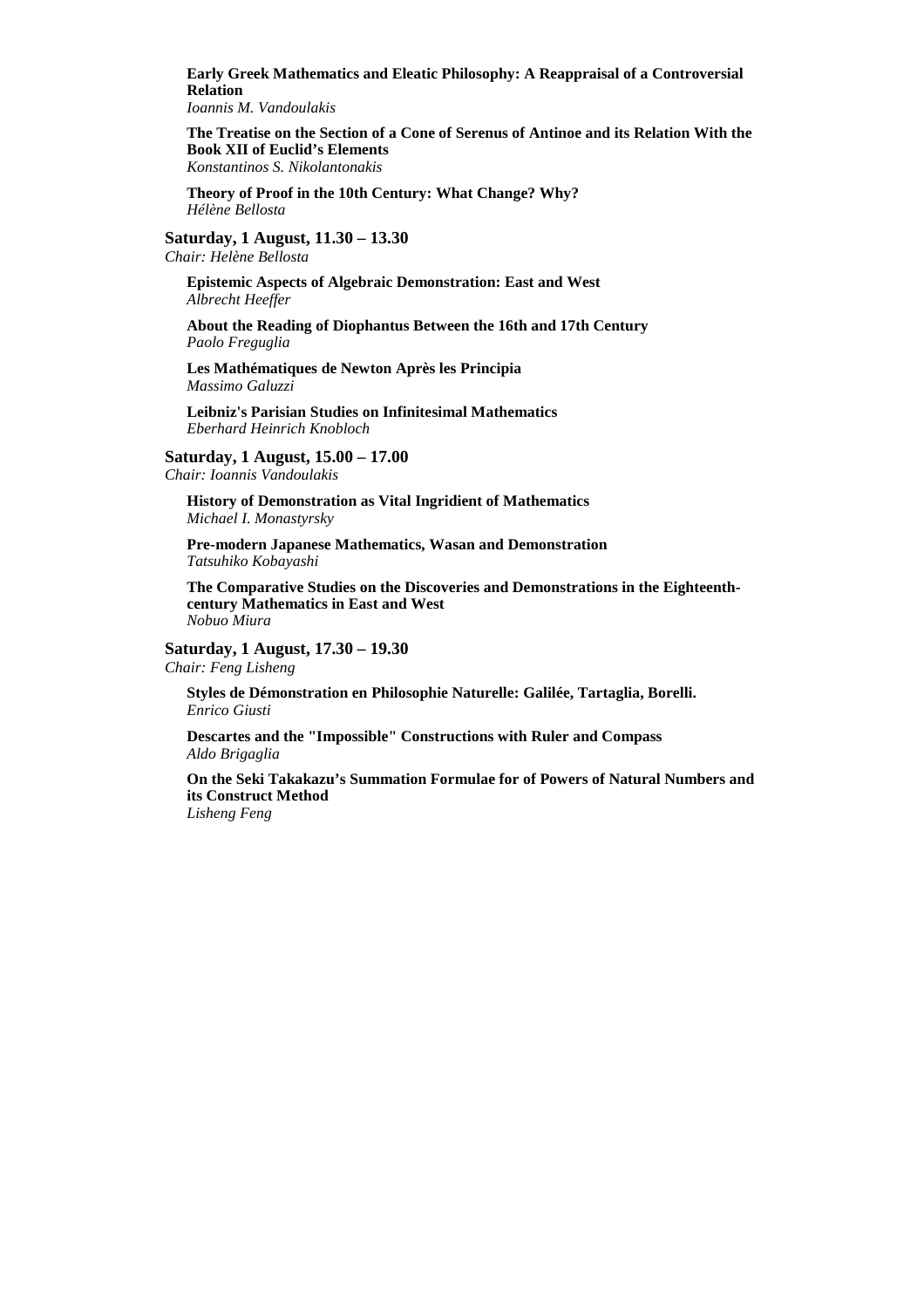#### **S18 History of Science and the New Media: Resources for Connecting the Global Community of Scholars Organisers: Peter Harper, Stephen Weldon**  Room: A4

## **Wednesday, 29 July, 09.00 – 11.00**

*Chair: Peter Harper* 

**The Website @.Ampère and the History of Electricity** *Christine Blondel* 

**Physics Educational Instruments in New Media: Case Study of Capodistrian School**  *Stanislav J. Juznic* 

**Managing the Dispersion of Sources on Science History: National Bibliography**  *Birute Railiene* 

**Digital Humanities in the United Kingdom: Advancing Computation Methods in the Digital Humanities through the Arts-Humanities.net Project: http://www.**  *Craig Bellamy* 

#### **Wednesday, 29 July, 11.30 – 13.30**

*Chair: Peter Harper* 

**Digital Media at Centro Simao Mathias**  *Ana M. Alfonso-Goldfarb, Marcia H. M. Ferraz, Silvia I. Waisse de Priven* 

**World History of Science Online: Citation, Standards and Web Services**  *Gavan J. McCarthy* 

**The Cost of Free Access: Making the Isis Bibliography Available on the Open Internet**  *Stephen P. Weldon* 

#### **S19 Physics and Cold War**

**Organisers: Christian Forstner, Leonardo Gariboldi**  Room: A14

#### **Saturday, 1 August, 09.00 – 11.00**

*Chair: Christian Forstner* 

**The Nobel Prize and the Cold War**  *Robert Marc Friedman* 

**The Haber Institute in Berlin During the Cold War**  *Dieter Hoffmann* 

## **Saturday, 1 August, 11.30 – 13.30**

*Chair: Falk Mueller* 

**The Spy Who Came In From the Lab: A Cold War Tale Based on Real Physicists**  *Simone Turchetti* 

**Between East and West? Austrian Neutrality, Cold War, and Nuclear Physics**  *Christian Forstner*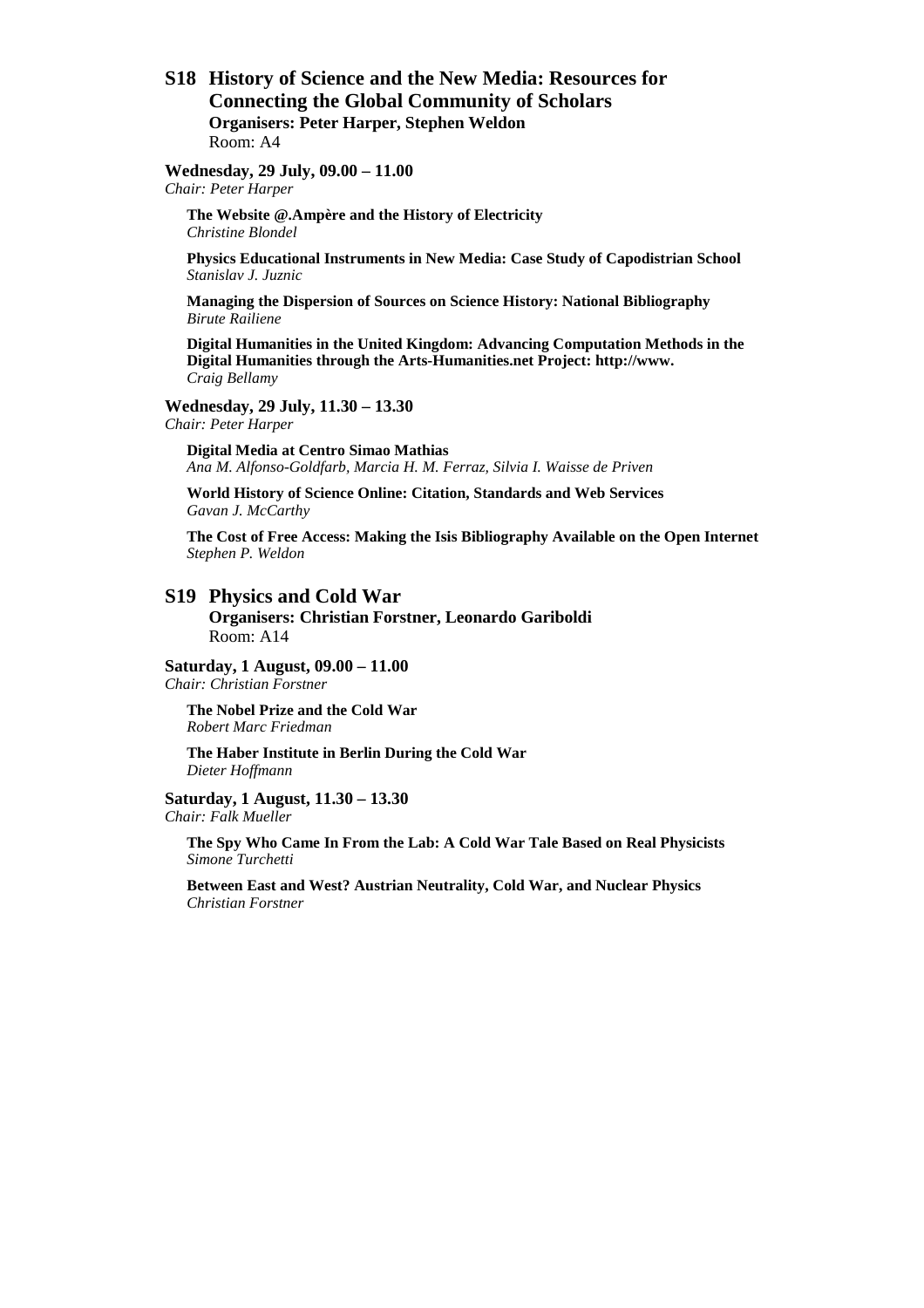**Physics in Spain Under Franco**  *Néstor Herran, Xavier Roqué* 

**When Latitude and/or Altitude Matters. International Collaborations in Cold-War Times Cosmic-Ray Physics**  *Leonardo Gariboldi* 

#### **Saturday, 1 August, 15.00 – 17.00**

*Chair: Leonardo Gariboldi* 

**The Double Track for Superconductivity During the Cold War**  *Georges Waysand* 

**The Recommencement of Electron Microscopy After World War II in the Two German States** *Falk Mueller* 

**Interacting Fields—Quantum Field Theory and the Conceptual Borderlands Between Solid-State and Particle Physics During the Cold War** *Christian Joas* 

**Pictures Without Problems: The Reconstitution of an International Physics Community in the 1950s** *Elvira Scheich* 

#### **S21 Questions of Reflexivity: The International Circulation of Knowledge and Techniques**

**Organisers: A. Michael Osborne, Jahnavi Phalkey**  Room: A15

**Session I.: Scientific and Popular Medicine in the Portugese Empire Tuesday, 28 July, 11.30 – 13.30** 

*Chair: Mike Osborne* 

**Teaching Medicine and Learning How to Cure: the Circulation of European and Indigenous Knowledge in 19th Century Portuguese Colonies**  *Cristiana Bastos* 

**Climatology, Parasitology, and the Development of Tropical Medicine in 19th Century Brazil** 

*Flavio Coelho Edler* 

**The International Circulation of Medical Knowledge About Malaria**  *Monica Saavedra* 

**Comments: audience and members of the research team for "Empires, Centers, and Provinces: the Circulation of Medical Knowledge in the Nineteenth Century," Instituto de Sciencias Sociais, Fundação para a Ciência e Tecnologia, Lisbon, Portugal** 

**Session II.: Medicine, Race and Governance Tuesday, 28 July, 15.00 – 17.00**  *Chair: Mike Osborne* 

**The Circulation of Medical Knowledge in Mexico, During and After the French Intervention, 1860s-80s**  *Paul Edison*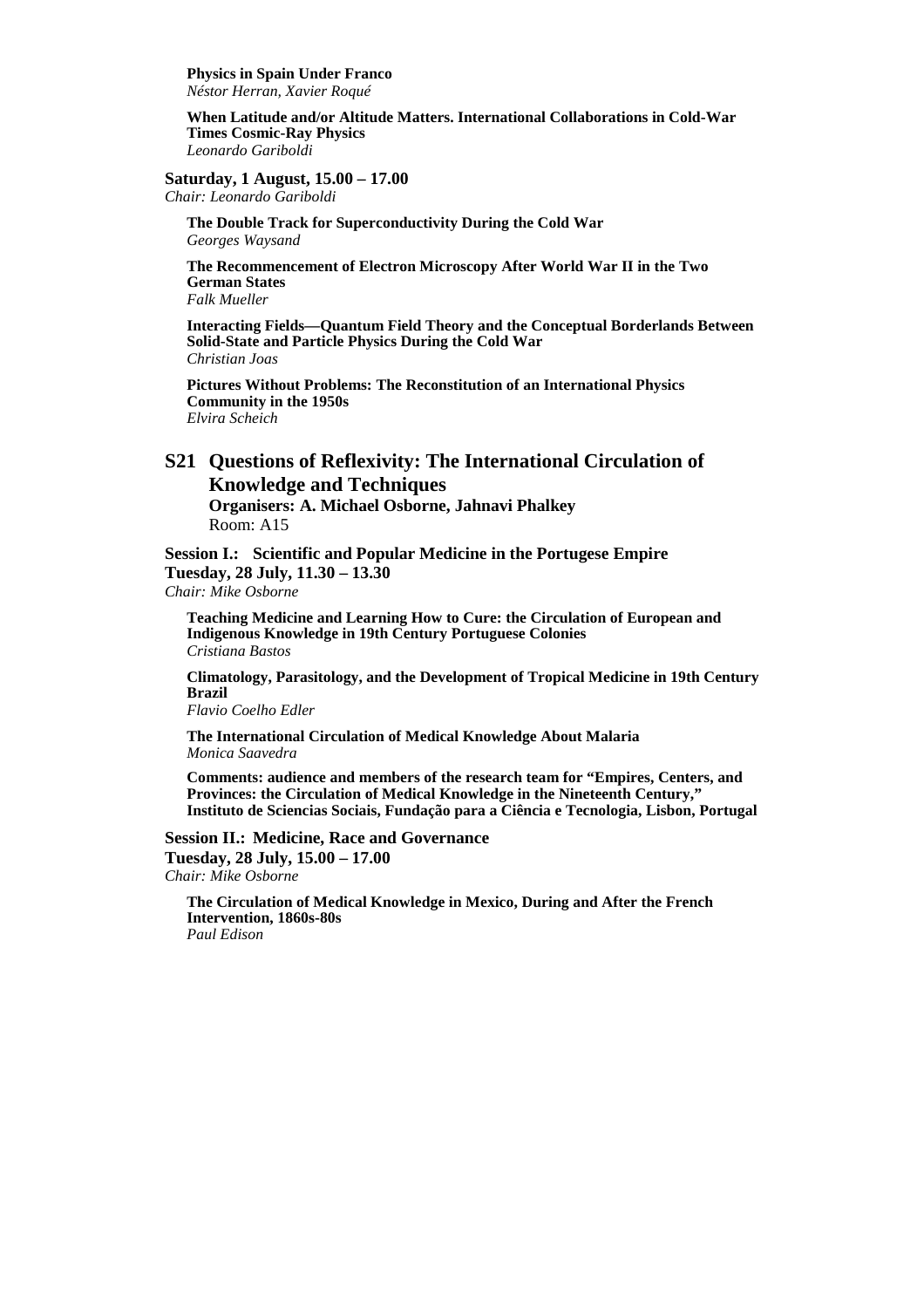**From Race Crossing to Over Population: Scientific Discourses on the Population of Jamaica (1929-1945)** 

*Jill Briggs* 

**Construction of Medical Hegemony: An Exploration into Colonial Encounters in Anatomical Knowledge in India**  *Jayanta Bhattacharya* 

**Session III.: South Asian Texts and Contexts** 

**Tuesday, 28 July, 17.30 – 19.30**  *Chair: Jahnavi Phalkey* 

**Worldly Visions: Science and Modernity in Colonial India**  *Prakash Kumar* 

**Western Science in Late 19th-Early 20th Century Hindi-Language Print Media**  *Rajive Tiwari* 

**Scientific Correspondence for the Global Diffusion of Theory: The Case of F. Mesnil's Laboratory of Tropical Zoology at the Institut Pasteur (First Third of the 20th Century)**  *Annick Opinel* 

#### **S22 Learning, Producing and Using Medical Knowledge in Colonial Settings**

**Organisers: Cristiana Bastos, Renilda Barreto**  Room: A15

**Wednesday, 29 July, 09.00 – 11.00**  *Chair: Cristiana Bastos* 

**Introduction, Research Agenda, and Theoretical Goals**  *Cristiana Bastos* 

**Political Crisis, Exile, and the Circulation of Medical Concepts: M. J. Henriques de Paiva Between Portugal and Brazil (1800-1829)**  *Maria Renilda N. Barreto, Luiz Otavio Ferreira* 

**Learning to Heal in the Santa Casa da Misericórdia´s Hospital (Rio de Janeiro, First Half of the 19th Century)**  *Tânia S. Pimenta* 

**Medical Knowledge Applied to the Education: The Mutual Teaching in Nineteenth Century** 

*Tereza Cardoso* 

**Brazil and Tropical Medicine from the 1880s to the Great War**  *Jaime L. Benchimol* 

#### **Wednesday, 29 July, 11.30 – 13.30**

*Chair: Renilda Barreto* 

**Folk Hydrotherapy and the Science of Medical Hydrology in Brazil and Portugal**  *Maria Manuel Quintela, Cristiana Bastos* 

**Pharmacies, Industries, and Overseas: Cinchona and Quinine (18th-20th Centuries)**  *João Rui Pita*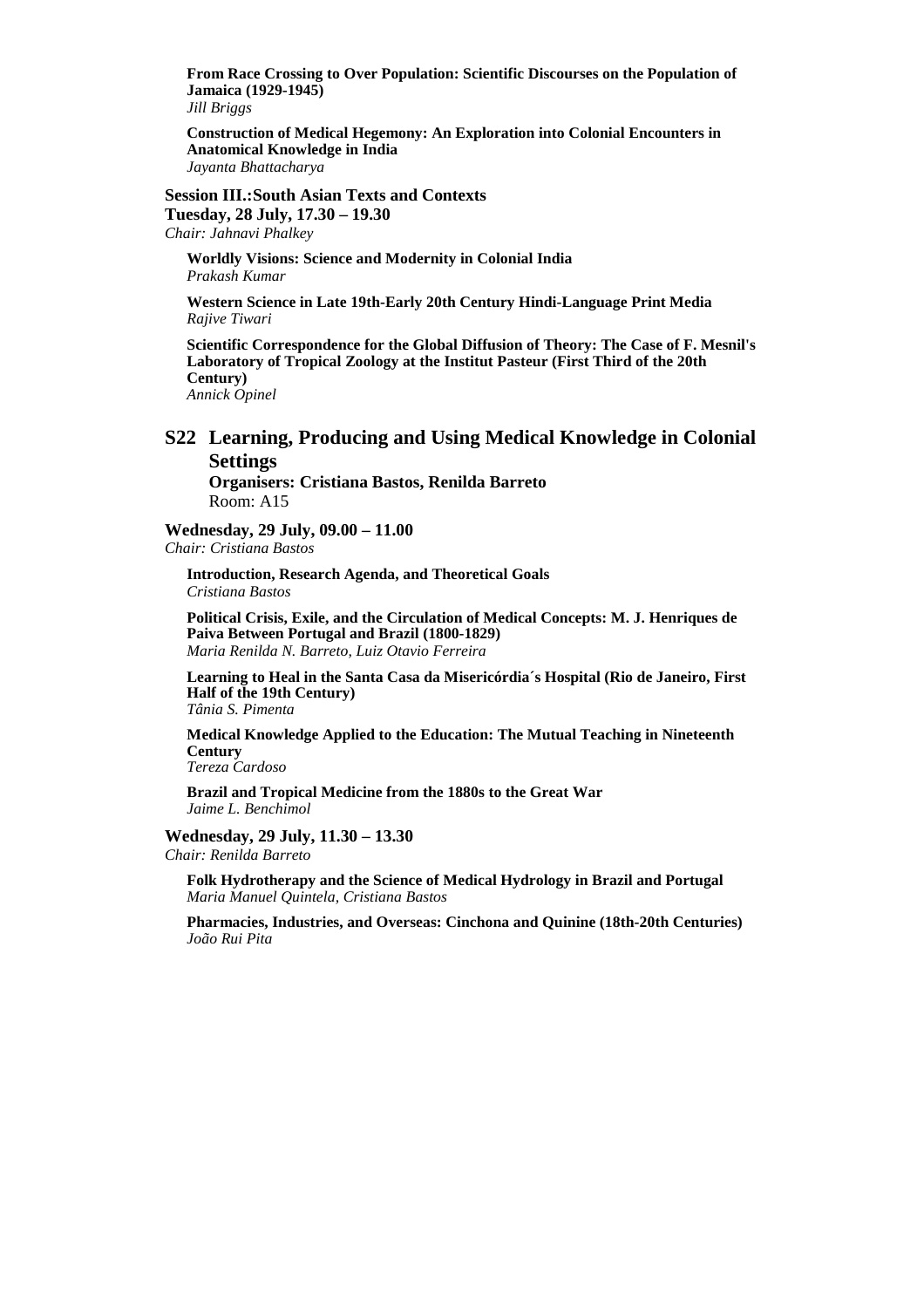**Lost White Men: Colonial Forensic RESEARCH and the 'Drechter and Bell' case (New Guinea, 1920s)**  *Ricardo Roque* 

**From Hospitals to Bush Clinics: The Politization of Health Care in Portugal's African Colonies** 

*Philip J. Havik* 

**Rolling Bones or Probabilistic Softwares: Deterministic Chaos in Mozambican Healing and in Risk Analyses**  *Paulo Granjo* 

**Final Commentary by Discussant**  *Saraiva Tiago* 

## **S23 A Change in Empires: European and North American Influences in Latin America's Scientific World in the Nineteenth and Twentieth Centuries**

**Organisers: Camilo Quintero, Shawn Mullet**  Room: A8

**Saturday, 1 August, 09.00 – 11.00** 

*Chair: Shawn Mullet* 

**Nation, Nature, and Naturalists: Exploring U.S.-Colombia Scientific Relations in the Early Twentieth Century**  *Camilo Quintero* 

**The Rebuilding of German Influence in Latin America through Medical Science Between the World Wars**  *Magali Romero Sá* 

**The Rockefeller Foundation and the Introduction of Genetics in Mexico**  *Ana Barahona* 

**Building Brazilian Bridges: Gleb Wataghin and Physics at the University of Sao Paulo**  *Shawn Mullet* 

**Saturday, 1 August, 11.30 – 13.30** 

*Chair: Camilo Quintero* 

**Continental Bridges: Globalization of Geological Cultures from a South American Perspective at the Turn of the 20th Century**  *Maria Margaret Lopes* 

## **S24 Global Visions? The Telescope between Competition and Collaboration**

**Organisers: Sven Dupré, Albert van Helden**  Room: A9

**Saturday, 1 August, 11.30 – 13.30**  *Chair: Sven Dupré* 

**Introduction: The Telescope Between Competition and Collaboration**  *Sven Dupré*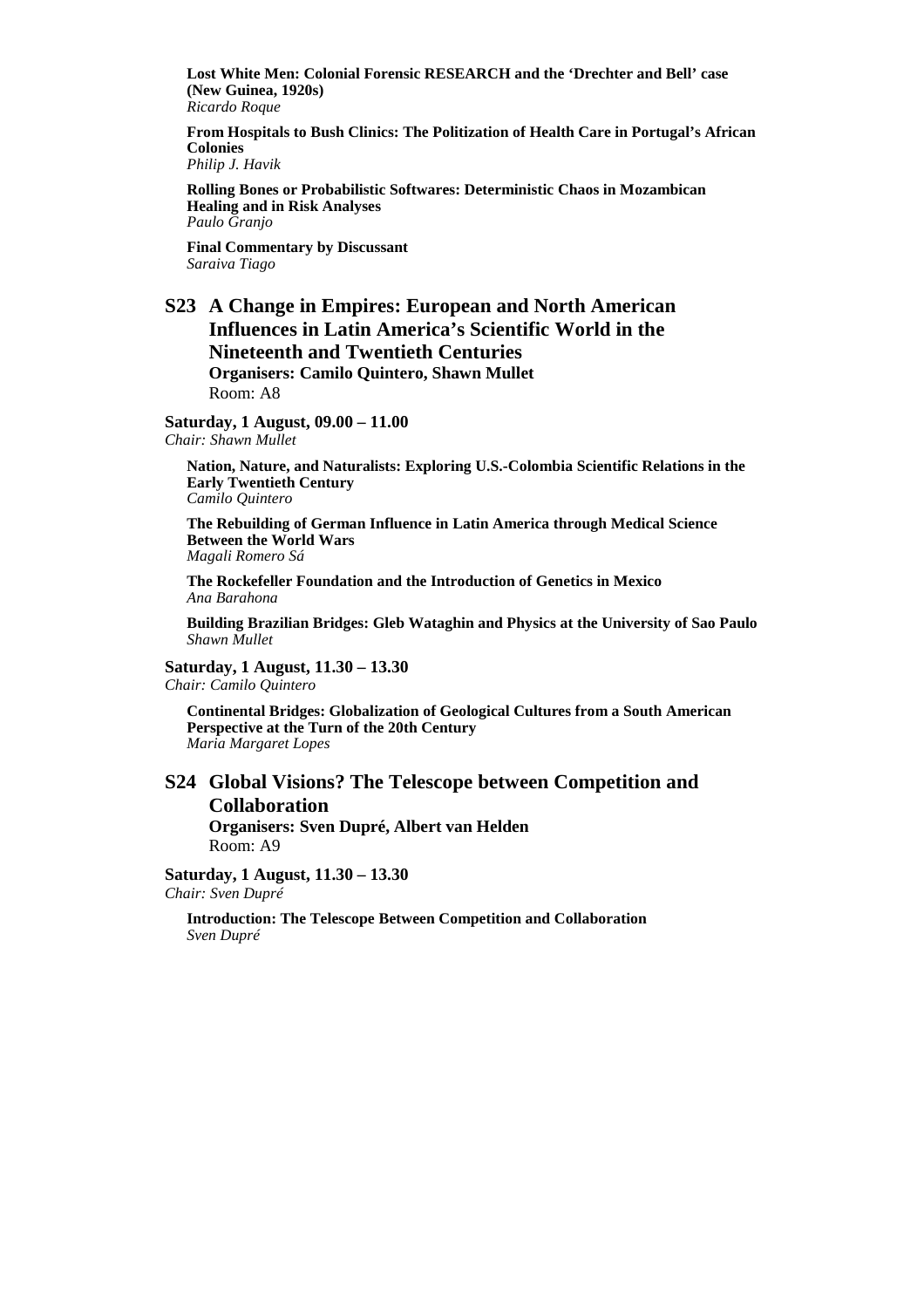**Galileo's Shopping List: an Overlooked Document About Early Telescope Making**  *Giorgio Strano* 

**Johann Wiesel ´s Telescopes and his Clientele**  *Inge Keil* 

**Astronomical Sites in the Dutch Republic, or the Changing Use of the (Astronomical) Telescope in Institutional and Private Settings During the 17th and 18th Centuries** *Huib J. Zuidervaart* 

**The Art of Polishing: Practice and Prose in 18th-century England** *Jim Bennett* 

**Saturday, 1 August, 15.00 – 17.00**  *Chair: Sven Dupré* 

**Networks of Telescope Makers and the Evolution of Skill: The Evidence From Observatory and Museum Collections**  *Gloria C. Clifton* 

**Astronomy in the Field: Mason, Dixon and the Greenwich Observatory, 1763 - 1768**  *Nicky Reeves* 

**Dollond or Fraunhofer: Instruments and Practices for Early Nineteenth Century Star Chart Observations**  *Klaus Staubermann* 

**The Limits of the Universe and the Limits of the Telescope: A Controversy on Stellar Distances in the Nineteenth Century**  *Pedro M.P. Raposo* 

**Saturday, 1 August, 17.30 – 19.30** 

*Chair: Sven Dupré* 

**Topography as Instrument: High-Altitude Telescope Observations and the Rocky Mountain Eclipse of 1878**  *Steve Ruskin* 

**The Smithsonian Institution's Contribution to Global Networking in Astronomy**  *David H. DeVorkin, Teasel Muir-Harmony* 

**The Making of Space Astronomy**  *Robert W. Smith* 

**Commentary**  *Mario Biagioli* 

## **S25 Science as a Matter of Identity and Modernity in Latin America: 'Positivism' and 'Positivisms' in the Late XIX and Early XX Centuries Organisers: Natalia Priego, Sonia Lozano**

Room: A11

**Wednesday, 29 July, 17.30 – 19.30**  *Chair: Sonia Lozano* 

**Porfiriato, Pisciculture et Progrès**  *Minerva Contreras-Alvarado, Dr. Ismael Ledesma-Matos*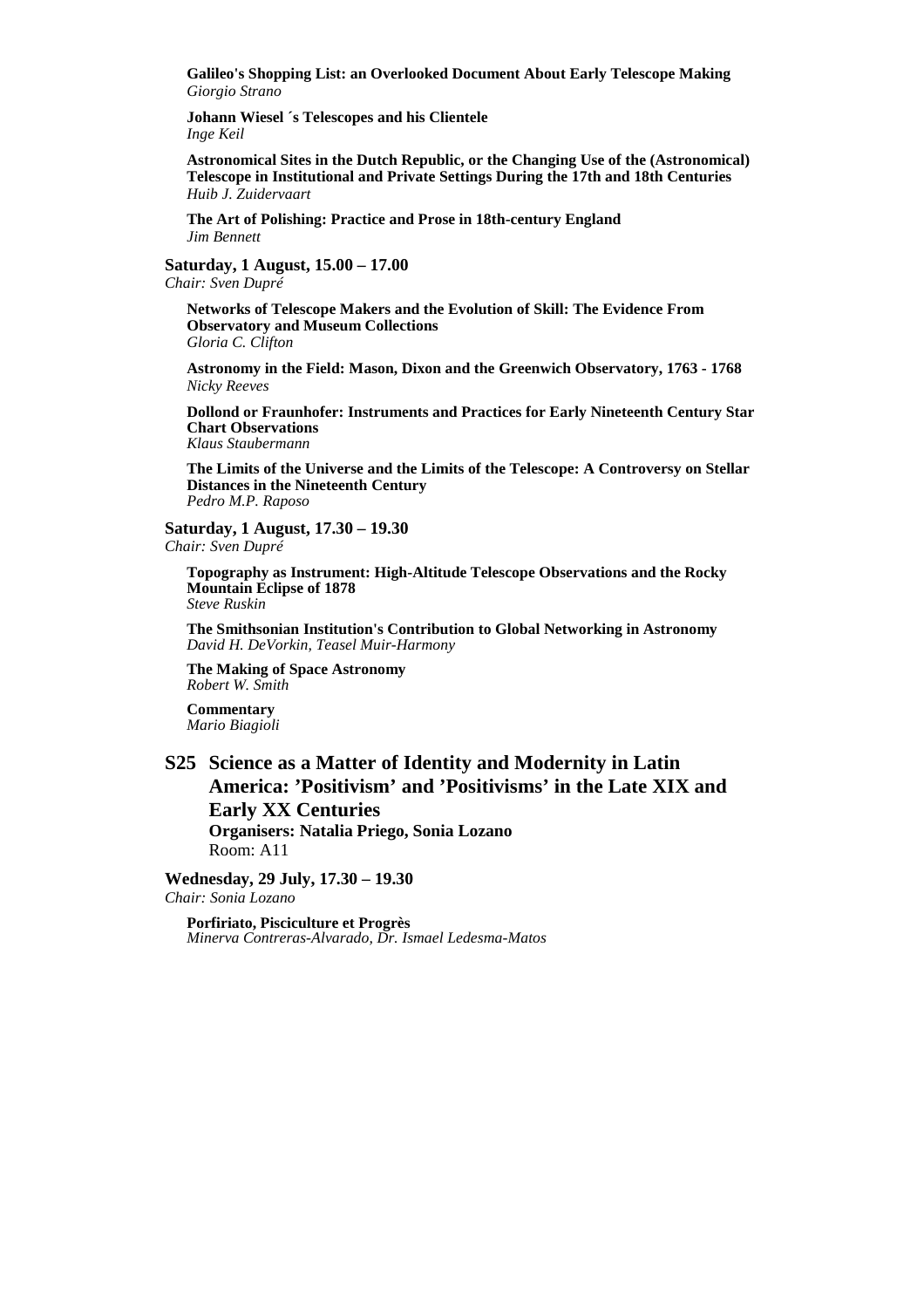**The New Visions of Venezuela in the Late XX Century: The Contributions of the Positivists** 

*Yajaira Freites* 

**Scientific Universalism and Controversies with a Positivist Perspective in Brazil**  *Bernardo J. Oliveira* 

**Is There a Latin American Philosophy of Science? Notes Upon Late-19th and Early-20th Century Mexico** 

*Natalia Priego* 

**Le Début du Positivisme au Venezuela. Adolf Ernst et Rafael Villavicencio: de l'Histoire Naturele à la Philosophie de l'Histoire 1863-1898**  *Juan J. Martin-Frechilla* 

#### **S26 Interactions between Mathematics and the Natural Sciences: Scientific Realities and Social Representations (1750-1950) Organisers: Christian Gilain, Tom Archibald**  Room: A16

#### **Saturday, 1 August, 15.00 – 17.00**

*Chair: Tom Archibald* 

**Les Premiers Travaux de d'Alembert en Hydrodynamique (1745-1750) : Une Nouvelle Problématique**  *Gerard Grimberg* 

**L'Hydrodynamique et le Calcul Intégral à Plusieurs Variables dans la Seconde Moitié du XVIIIe Siècle** *Alexandre Guilbaud* 

**Les Équations aux Dérivées Partielles chez D'Alembert, Euler et Lagrange: des Mathématiques Mixtes aux Mathématiques Pures** *Guillaume Jouve* 

**Choosing and Measuring Physical Parameters for Mathematically** *Muriel Guedj, Arnaud Mayrargue* 

**French Geodesy in 19th and 20th Centuries. Context, Actors and Mathematical Practices in the Field.**  *Martina Schiavon* 

**Saturday, 1 August, 17.30 – 19.30**  *Chair: Christian Gilain* 

**Henri Poincaré's Approach to Astronomy**  *Scott A. Walter* 

**Integral Equations Between Theory and Application, 1900-1920**  *Thomas Archibald, Rossana Tazzioli* 

**Different Views on Applied Mathematics in Germany in the 1920s** *Birgit Bergmann* 

**Group Theory and Quantum Mechanics: Van Der Waerden's Contribution**  *Martina R. Schneider*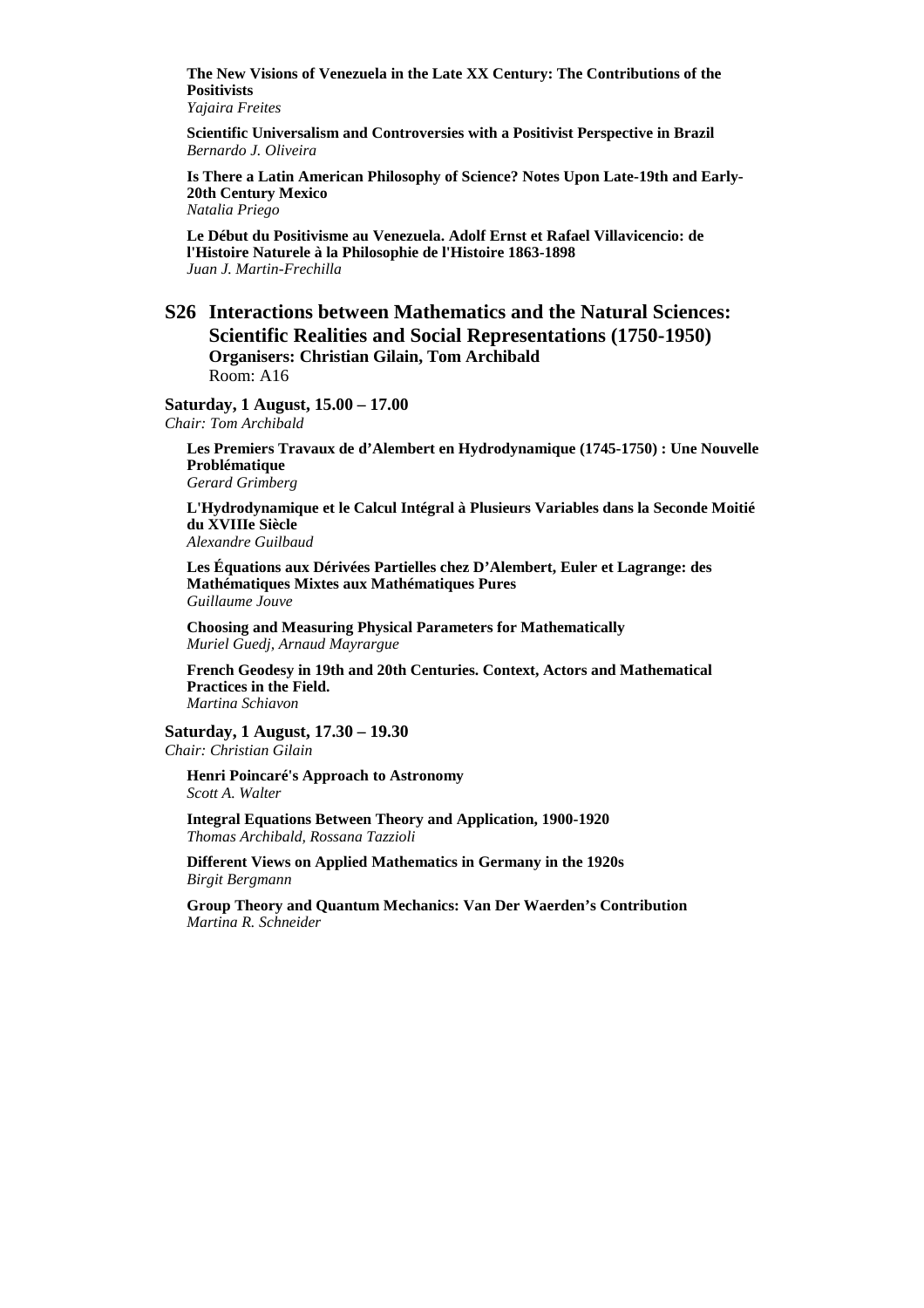## **S27 Spectroscopy: Science and Society**

**Organisers: Peter Maria Schuster, George N. Vlahakis**  Room: A8

#### **Saturday, 1 August, 15.00 – 17.00**

*Chair: George N. Vlahakis* 

**Spectroscopy in Ireland in the Late 19th Century**  *Denis Weaire, Se O'Connor* 

**Spectroscopy in Greece. The Early Days**  *George Vlahakis* 

**The Scientific Network of Robert W. Bunsen, Founder of Spectroscopy, in the Light of his Private Library**  *Rudolf W. Soukup* 

#### **Saturday, 1 August, 17.30 – 19.30**

*Chair: Denis Weaire* 

**Historical Development of the Spectroscopy of Planetary Atmospheres**  *Bruno P. Besser* 

**Computer Simulations: A New Way to Approach Nature**  *Franjo Sokolic, Giovanni Ciccotti* 

**Applying the Doppler Principle to the Amici Prisms – A Think-different in Astronomy Giving Birth to Astrophysics**  *Peter Maria Schuster* 

#### **S28 Visual Languages (and Representations) of the Sky: Frameworks and Focal Points in Social Context Organisers: Cornelia Lüdecke, James Fleming**  Room: A5

**Wednesday, 29 July, 09.00 – 11.00** 

*Chair: Cornelia Lüdecke* 

**Socializing the Skies: British Skies in Popular Culture 1780-1880**  *Marilyn Gaull* 

**La Niña, Stellar Portents, and the Extinction of Easter Island's Birdmen, 1862-1866**  *Gregory T. Cushman* 

**Instructions for Cloud Observation at Meteorological Stations in Germany Before the International Year of Clouds 1896/97** 

*Mathias Deutsch, Michael Börngen, Karl-Heinz Poertge* 

**Seeing Icebergs in the Sky: G. I. Taylor's Newfoundland Voyage**  *Daniela K. Helbig* 

**Wednesday, 29 July, 11.30 – 13.30**  *Chair: James Fleming* 

**Visible Impressions from World War II - Reality or Artistic Interpretation?**  *Cornelia Luedecke*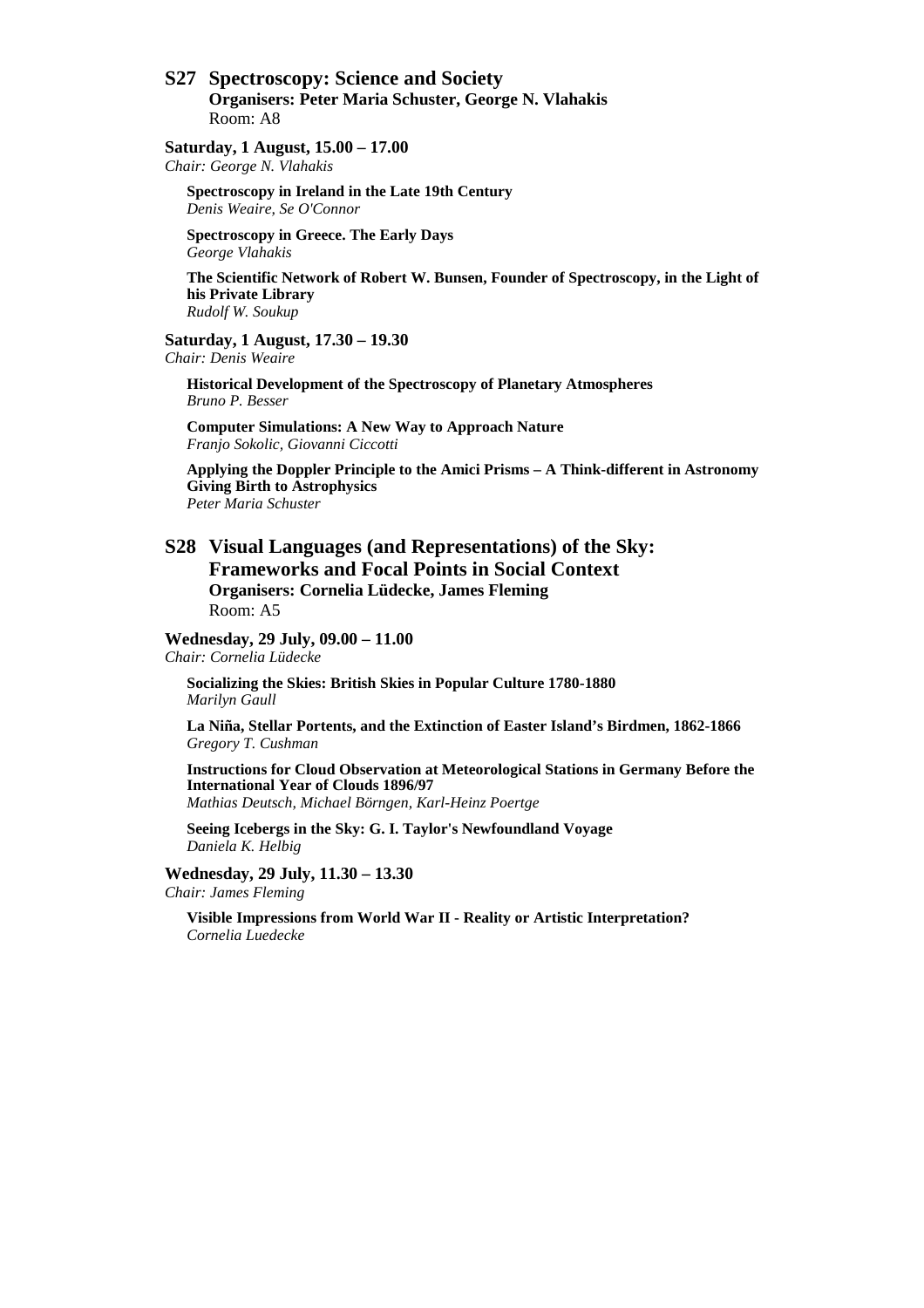**A Hole in the Sky? A Visual History of Ozone Depletion**  *Sebastian V. Grevsmühl* 

**/Cloud/... Blur**  *Thomas Mical* 

#### **S29 Perspectives on the Rise of Climate Science Organisers: Matthias Heymann and Robert Marc Friedman**  Room: A5

**Wednesday, 29 July, 15.00 – 17.00** 

*Chair: Robert Marc Friedman* 

**From Polar War and Cod Fishery to Global Climate Change**  *Maiken L. Lolck* 

**Nuclear Arms, Cold War, and the Rise of Climate Science**  *Matthias Dörries* 

**The Project of MECCA**  *Nils R. Hundebøl, Matthias Heymann* 

#### **Wednesday, 29 July, 17.30 – 19.30**

*Chair: Matthias Heymann* 

**Modeling Climate Prosperity**  *Vladimir Jankovic* 

**How Global Warming Stimulated Ocean Research in Germany**  *Walter Lenz* 

**Climate and Clientelism in Brazil**  *Christina H.M. Barboza* 

**S31 Les Ingénieurs au Service des Princes et des Etats: Un Regard sur la Mobilité Professionnelle en Europe, XVe-XIXe Siècle Organisers: Ana Cardoso de Matos, Irina Gouzévitch, André Grelon**  Room: C5

**Session I.: S'Expatrier pour se Former et s'Informer: Migration Entre la Formation et l'Action** 

**Wednesday, 29 July, 15.00 – 17.00**  *Chair: Ana Cardoso de Matos* 

**Les Ingénieurs pour le Risorgimento Italien: Une Contribution «Internationale» pour la Construction de la Nation**  *Renata de Lorenzo* 

**L'État Libéral Portugais et la Formation à l'Étranger de Cadres Techniques Modernes (1851-1900)** *Paulo Simões Rodrigues, Helena Souto* 

**Trained in Europe to Serve the State: Preliminary Remarks on Ottoman Engineers of the 19th Century** *Feza Günergun*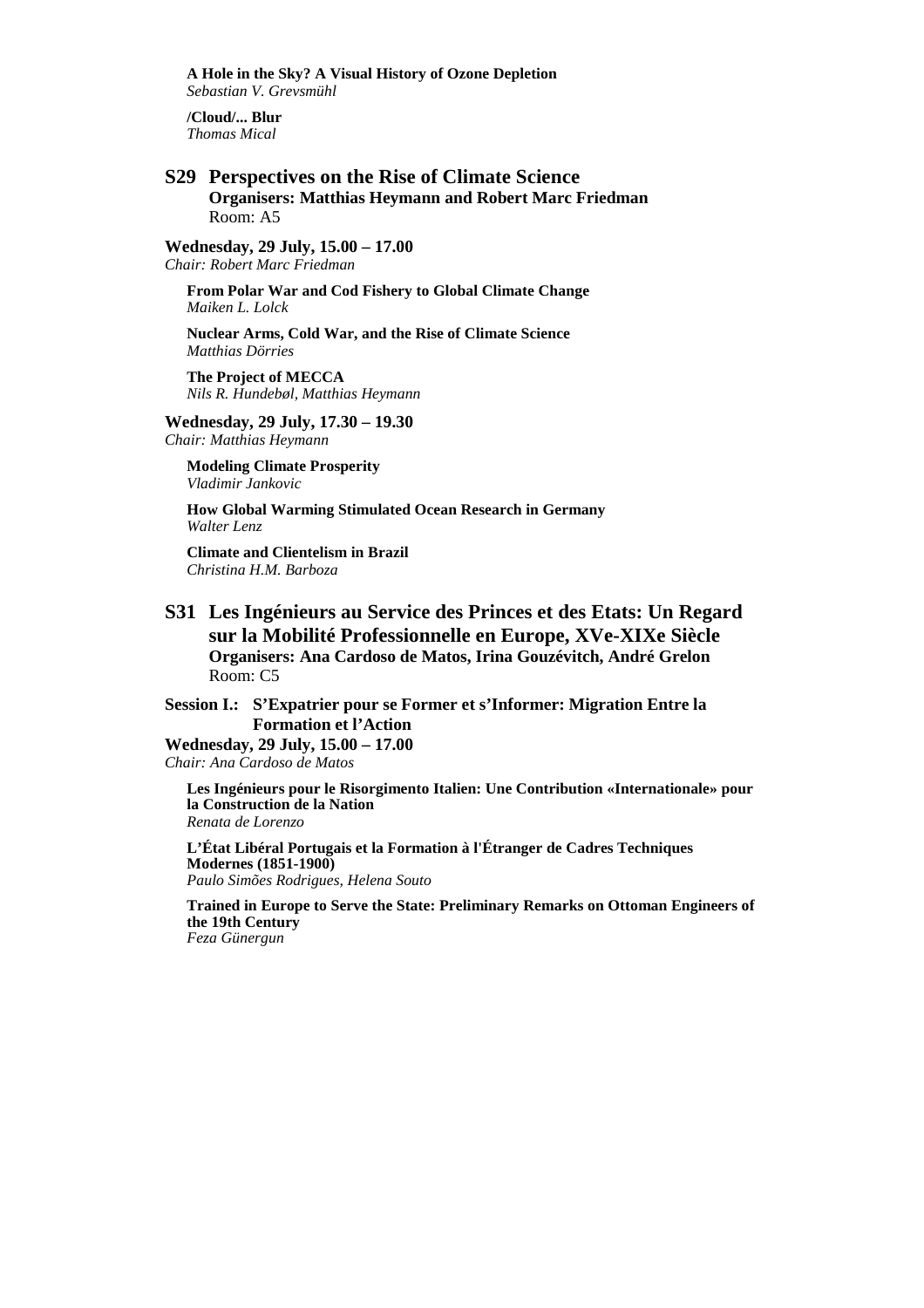#### **Session II.: Pérégrinations et Expatriations: Parcours Classiques, Parcours d'Eception**

**Wednesday, 29 July, 17.30 – 19.30**  *Chair: Irina Gouzévitch* 

**Aristocrates en Ecosse – Ingénieurs en Russie: la Famille Bruce au Service de la Couronne Russe, Fin XVIIe- Début XVIIIe Siècle** *Irina Gouzévitch* 

**Les Ingénieurs Français et Flamands et les Projets de Forteresses de l'Alentejo, Portugal, au XVIIe Siècle** *Antónia Fialho Conde* 

**Lamé et Clapeyron en Russie, 1820-1830** *Margaret M. Bradley* 

**Dzrewiecki (1844-1938): les Périgrinations Européennes d'un Ingénieur Russo-Polonais**

*Claudine Fontanon* 

**Between Europe and America. E. Terradas (1883-1950) and the New Engineering in Spain**

*Antoni Roca-Rosell* 

#### **Session III.: Mise á Disposition des Compétences: le Travail des Experts dans les Pays Étrangers**

**Thursday, 30 July, 15.00 – 17.00**  *Chair: Irina Gouzévitch* 

**Foreign Engineers in Spain and in the Ottoman Empire: A Comparative Study from a Long-Term Perspective (18th to Early 20th Century)** *Darina Martykánová, Meltem Akbas* 

**La Mission des Ponts et Chaussées en Gréce (1882-1886); un Corps National d'Ingénieurs pris dans des Rapports Économiques Internationaux**  *Anna Mahera* 

**Sous le Signe de l'École des Ponts et Chaussées: João Evangelista de Abreu et les Chemins de Fer Portugais** *Maria Paula Diogo* 

**A Place for Foreign Specialists: French Agronomists and the Institutionalization of Agricultural Sciences in Brazil, 1870 – 1910** *Graciela de Souza Oliver* 

**Gaspard Monge et les Polytechniciens à Rome**  *Luigi Pepe* 

**Les Ingènieurs Étrangers dans l'Industrie du Gaz et de l'Életricité au Portugal, 1850-1920** *Ana Cardoso de Matos* 

#### **Session IV.: La Remise en Question de la Mobilité Professionnelle: Crises et Nationalismes**

**Thursday, 30 July, 17.30 – 19.30**  *Chair: André Grelon* 

**Les Ingénieurs de la Renaissance au Service du Grand Prince de Moscovie, ou les "Habits" Pour un État Unifié (Fin XVe - Début XVIe Siècles)** *Dmitri Gouzevitch*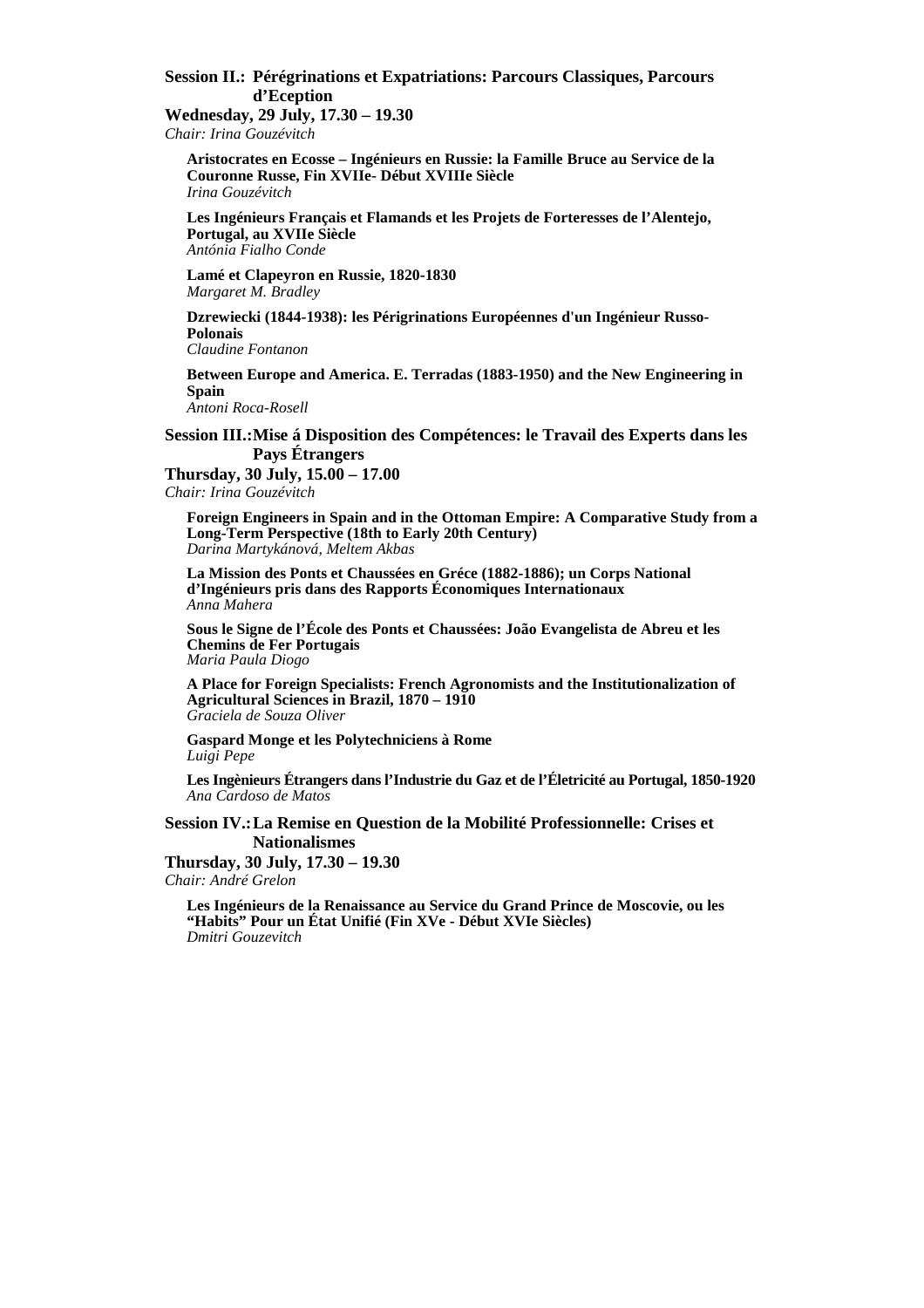**Great Hydraulic Works of French Engineers During the Napoleonic Period in Italy** *Maria Teresa Borgato* 

**Otages de « l'Intérêt des Arts et des Fabriques » : les Mécaniciens Anglais en France au Début du XIXe Siècle**

*Christiane Demeulenaere-Douyere* 

**Conclusion**  *Andre Grelon* 

## **S32 From Natural History to Biology, when Life Sciences were Looking for an Object**

**Organisers: Bernardino Fantini, Stéphane Tirard**  Room: A5

**Friday, 31 July, 17.30 – 19.30**  *Chair: Stéphane Tirard* 

**La Biologie Végétale Durant la Deuxième Moitié du XIXe Siècle: de la Pratique au Laboratoire et Retour**  *Cristiana Oghinã-Pavie, Stéphane Tirard* 

**Quelle Révolution Pasteurienne dans les Sciences du Vivant?**  *Gérard Jorland* 

**La Naissance de la Zoologie en Belgique: Pierre-Joseph Van Beneden**  *Marie Claire S.Y. Van Dyck* 

**La Réception du Transformisme dans les Milieux Catholiques à la Fin du XIXè Siècle**  *Olivier Perru* 

#### **Saturday, 1 August, 09.00 – 11.00**

*Chair: Stéphane Tirard* 

**La Question du Verdissement des Huitres: Observatoire Privilégié de la Transformation des Sciences de la Vie à la Fin du XIXème Siècle et au Début Du**  *Céline M.-L. Briée* 

**Aux Origines d'une Science du Développement**  *Jean-Louis Fischer* 

#### **S33 How Instruments Change Hands**

**Organisers: Sara J. Schechner, A. D. Morrison-Low**  Room: A15

**Thursday, 30 July, 15.00 – 17.00**  *Chair: Alison Morrison-Low* 

**'Distinguished and Well-known to Princes and Lords': The Self-marketing of Earlymodern Instrument-makers in Germany**  *Michael B. Korey* 

**Symbiosis and Style: the Production, Sale and Purchase of Instruments in the Luxury Markets of Early Eighteenth Century London**  *Alexi S. Baker*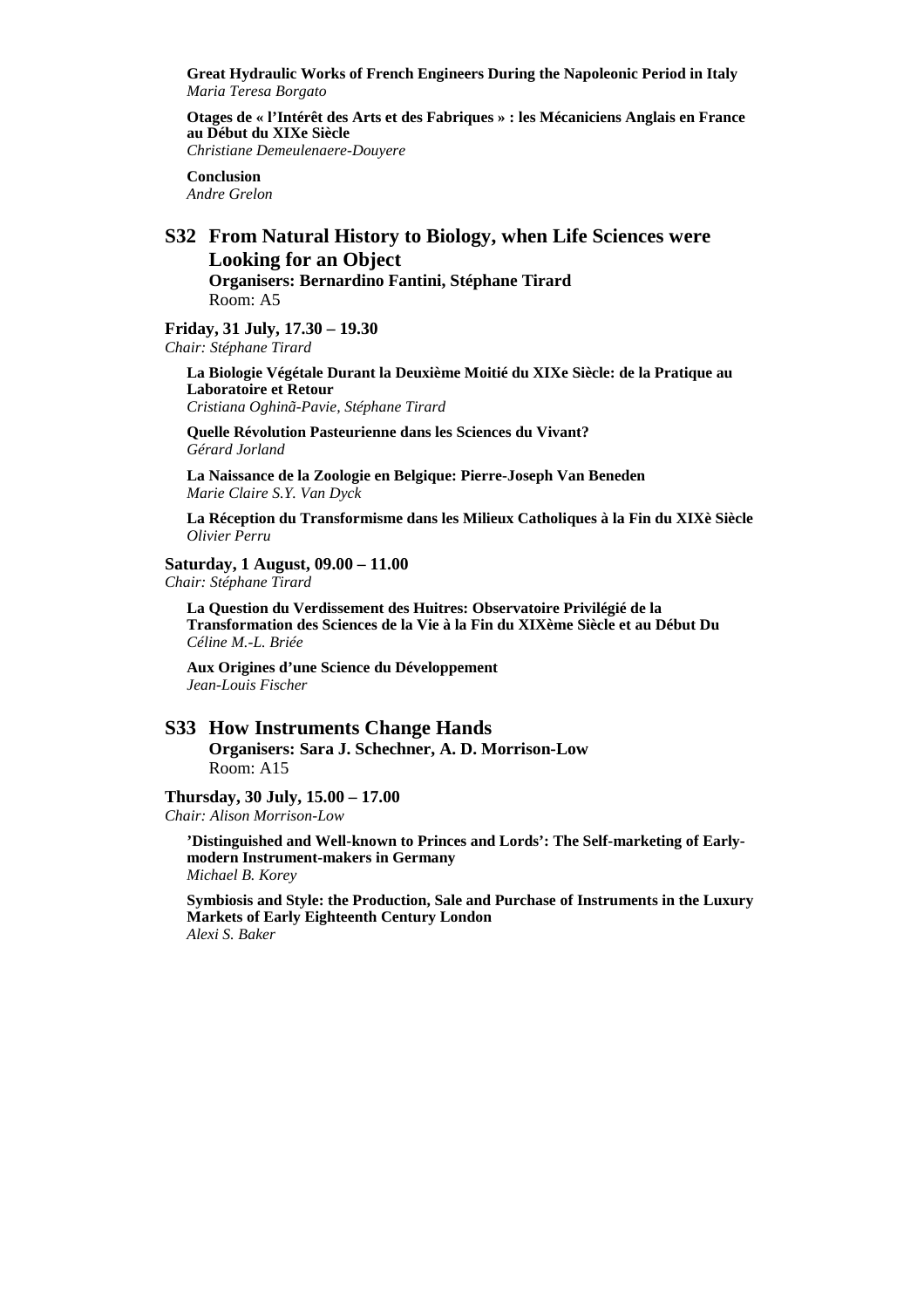**Counterfeits, Copycats, and Knockoffs in the Branding and Selling of Scientific Instruments** 

*Sara J. Schechner* 

**Selling Surveying Instruments in America Before the Printed Trade Catalog**  *Richard Kremer* 

#### **Thursday, 30 July, 17.30 – 19.30**

*Chair: Sara J. Schechner* 

**The Gentle Art of Persuasion: Advertising Instruments During Britain's Industrial Revolution** 

*Alison D. Morrison-Low* 

**Selling by the Book: Scientific Trade Literature**  *Liba Taub, Joshua Nall* 

**Mathematical Instruments Changing Hands at World's Fairs, 1851-1904**  *Peggy A. Kidwell* 

**The Economics of Instruments: Prices in Europe Between 1800 and 1914**  *Paolo Brenni* 

#### **S34 Cold War Social Science: Transformations in Politics, Patronage, Disciplines, and Democratic Ideology Organisers: Mark Solovey, Hamilton Cravens**  Room: C4

**Session I.: Social Science, Social Movements, and Social Reform Thursday, 30 July, 15.00 – 17.00**  *Chair: Nadine M. Weidman* 

**The Strange Career of Neo-Evolutionist Anthropology in the United States**  *Howard Brick* 

**The Crossroads of Race and Gender: Ashley Montagu and the Unity of Human Nature, 1950-1975**  *Nadine M. Weidman* 

**Revolt Against The System: Radical Individualism and the American Social Sciences in the Age of the Cold War 1945-2000**  *Hamilton Cravens* 

**Session II.: Disciplinary Transformations Thursday, 30 July, 17.30 – 19.30** 

*Chair: Joel Isaac* 

**Cold War Modern? Shapes of Knowledge in Harvard's Department of Social Relations**  *Joel Isaac* 

**Producing Reason**  *Hunter A. Heyck* 

**The Birth of a Movement: Joy Paul Guilford and Creativity Research in American Psychology, 1950-70** 

*Michael Trevor Bycroft*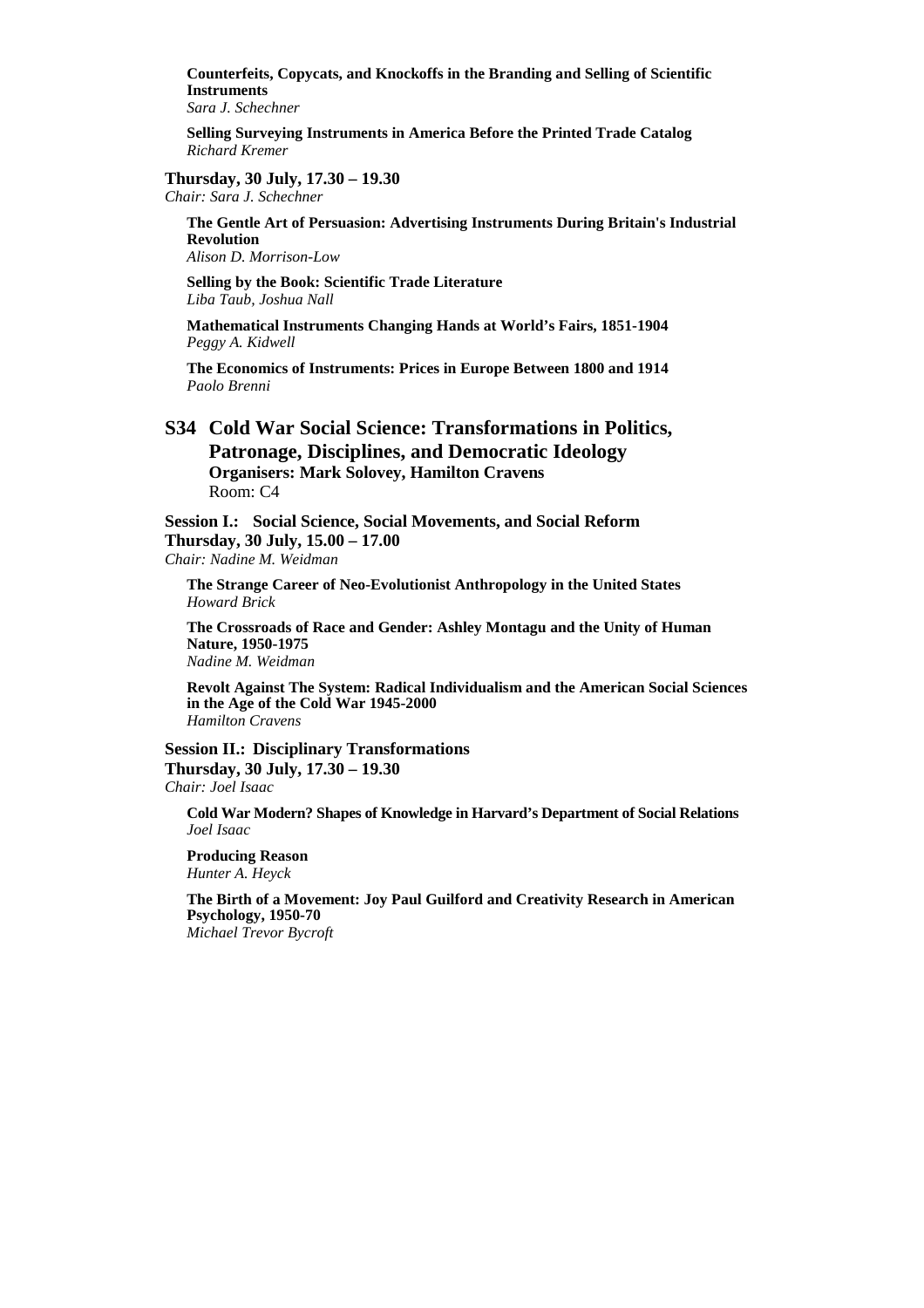## **Session III.: Social Theory and Democratic Ideology Friday, 31 July, 11.30 – 13.30**

*Chair: Jefferson D. Pooley* 

**International Influences and Interpretations of Futures Studies**  *Kaya Tolon* 

**Gemeinschaft After All: The Frontstage and Backstage of Small Group Research in Early Cold War Social Science**  *Jefferson D. Pooley* 

**Somewhat Known but Not Known Well:Sociologist Harry Alpert's Travels in American Social Science**  *Mark Solovey* 

**American Foundations and Socio-economic Research in Italy: A Long-term Analysis**  *Giuliana Gemelli* 

#### **Session IV.: The Human Machine in Cold War Social Science Friday, 31 July, 15.00 – 17.00**  *Chair: Edward Jones-Imhotep*

**Cold War Emotions: Mother Love and Human Nature in Post-War America**  *Marga Vicedo* 

**Maintaining Humans**  *Edward Jones-Imhotep* 

**The Most Advanced of All Social Sciences?: Linguistics in Cold War America**  *Janet Martin-Nielsen* 

#### **S35 History of Numerical Tables – The Second Meeting on History of Exact Sciences along the Silk Road Organisers: Dominique Tournès, Anjing Qu**  Room: B2

**Session I.: Tables in Antiquity** 

**Tuesday, 28 July, 11.30 – 13.30**  *Chair: Zhigang Ji* 

**From Square Tables to Calculation of Surfaces in Mesopotamia**  *Christine Proust* 

**Fractional Tables and Water Clocks in Egypt**  *Micah T. Ross* 

**From Lists to a Table to Manage Grains: The Evidence from the Oldest Extant Chinese Mathematical Books**  *Karine C. Chemla, Biao Ma* 

**Session II.: Tables and Astronomy Tuesday, 28 July, 15.00 – 17.00**  *Chair: Alexander Jones* 

**The Function of Numerical Tables in the Mathematical Structure of Ptolemy's /Almagest/**  *Nathan Sidoli*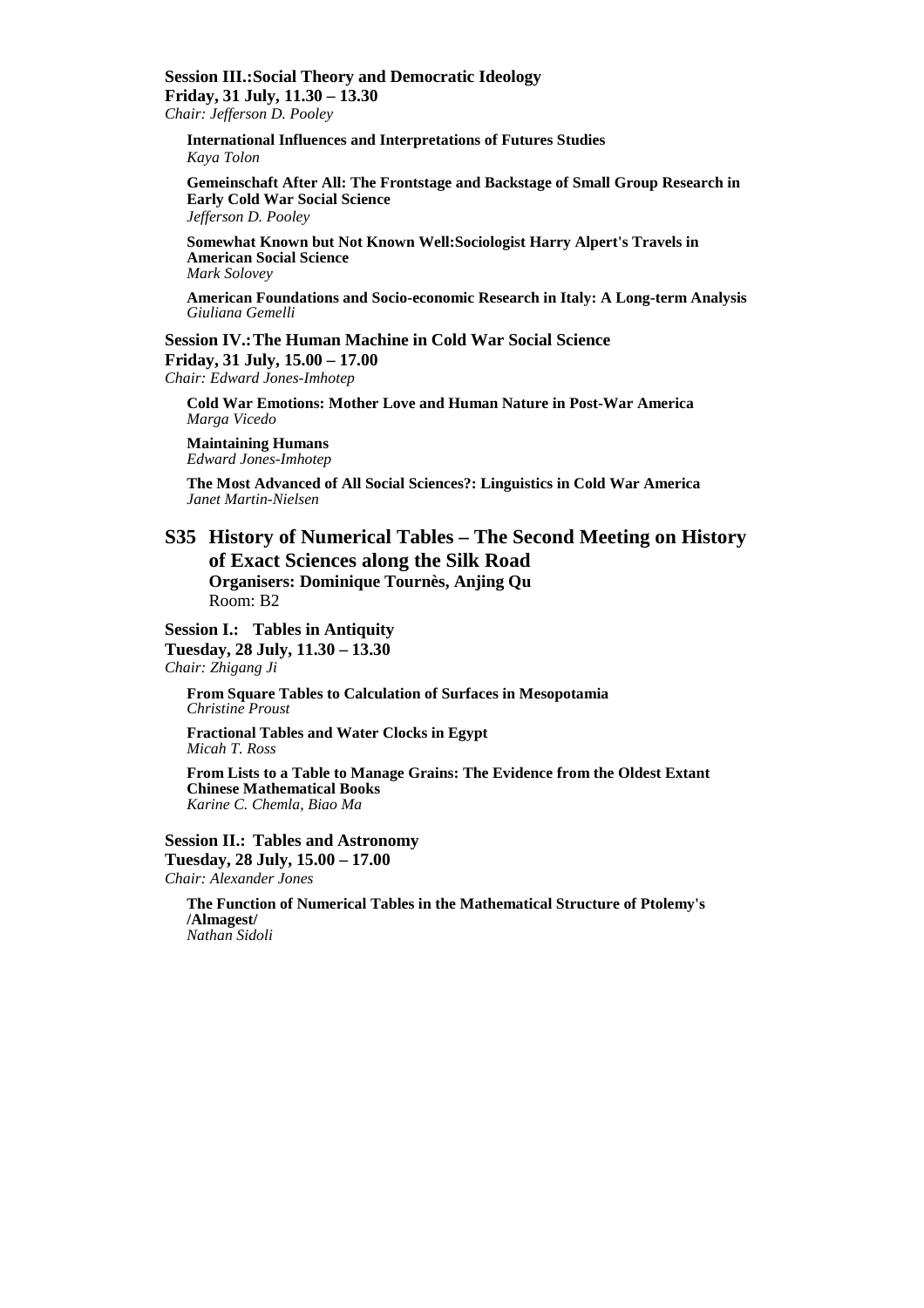**The Numerical Model of Chinese Planetary Theory**  *Anjing Qu* 

**The Precision of the Planetary Calculation in the Song Dynasty**  *Quan Tang* 

**Mercure et le Second Équatoire de Jean de Lignières** *Matthieu Husson* 

**Session III.: Tables and Arithmetic Tuesday, 28 July, 17.30 – 19.30** 

*Chair: Karine C. Chemla* 

**Comments on the Numerical Tables and Algorithms in Fibonacci's Liber Abaci**  *Zhigang Ji* 

**Cardano's Rule of Proportional Position in Artis Magnae**  *Jiwei Zhao* 

**Earliest Factor Tables**  *Maarten Bullynck* 

**Une Étude Empirique de Georg Cantor**  *Anne-Marie Decaillot* 

**Session IV.: Tables and Engineering in the 19th Century Wednesday, 29 July, 09.00 – 11.00**  *Chair: David Aubin* 

**Euler-Otto's Ballistic Tables**  *Dominique Tournes* 

**Instruments Versus Tables dans le Calcul des Déblais et Remblais dans la France des Années 1830-1860**  *Konstantinos Chatzis* 

**Mathematics, Analysis, and Mechanisation in Great-Britain (1834-1934)**  *Marie-José J. Durand-Richard* 

**Session V.: Tables and Engineering in the 20th Century Wednesday, 29 July, 11.30 – 13.30**  *Chair: Dominique Tournes* 

**The Relationship between Numerical and Graphical Methods in the First Half of the 20th Century**  *Renate A. Tobies* 

**The Design of Numerical Tables for Statistical Quality Control in Industry (1920- 1950)** 

*Denis Bayart* 

**"Why Might a Mathematician Want to Add Pulse Circuitry to Pencil and Paper?" Mathematical Tables in the Era of Digital Computing.**  *Liesbeth De Mol*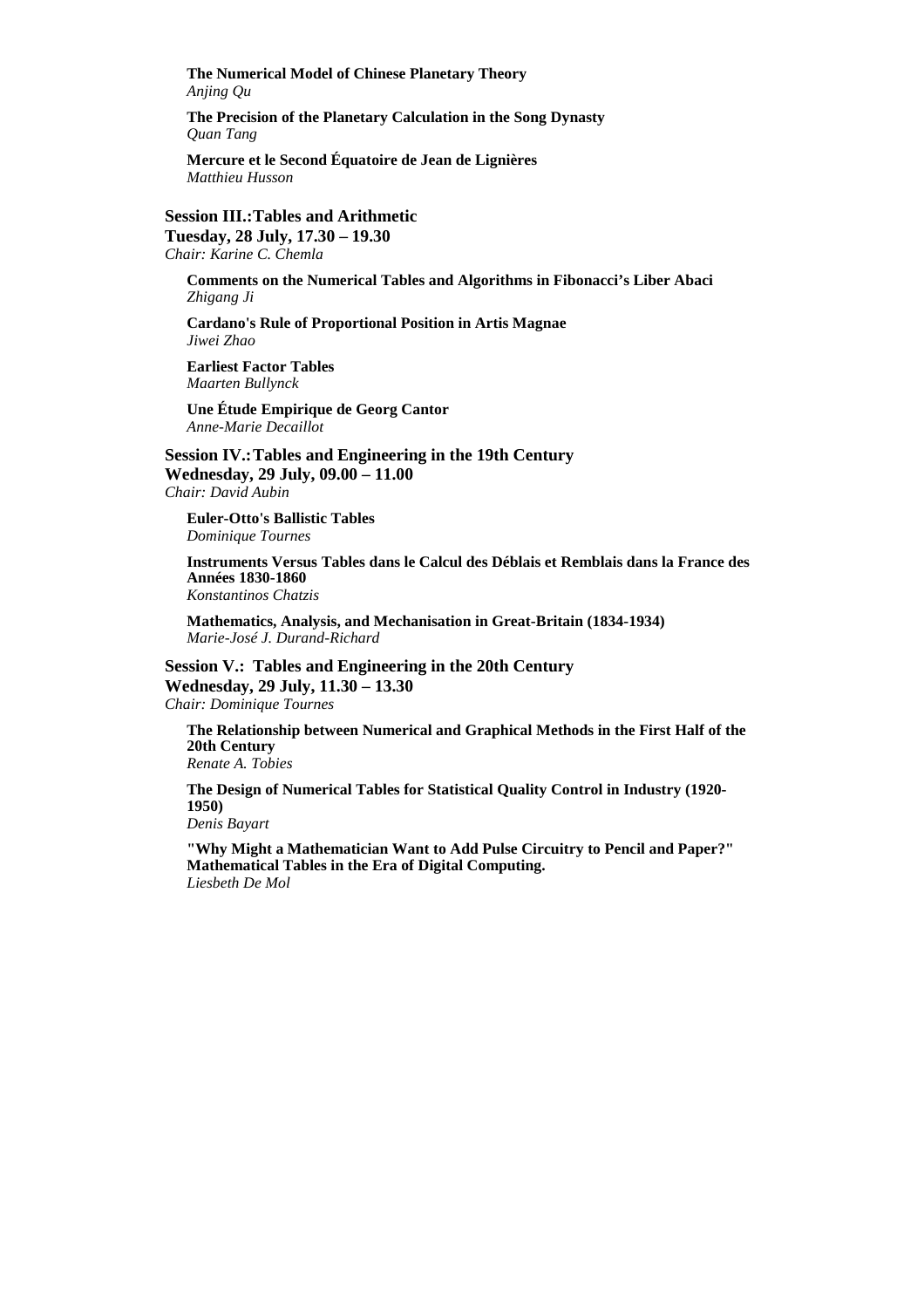## **S36 Introduction of Modern Mathematics in Iberoamerica**

**Organisers: Alejandro R. Garciadiego, Sergio Nobre, Clara H. Sánchez**  Room: A4

#### **Saturday, 1 August, 11.30 – 13.30**

*Chair: Sergio R. Nobre* 

**The Translation into Spanish of Kurt Grelling's Theory of Sets**  *Alejandro Garciadiego* 

**Introduction of Set Theory in Colombia**  *Clara Helena Sánchez Botero, Víctor Albis* 

**Logic and Set Theory in Primary and Secondary Education in Spain**  *Elena Ausejo* 

**Hilbert's "Grundlagen der Geometrie" Translated into Spanish: A Case of a Famous Mathematical Text and its Contexts**  *Leo Corry* 

#### **Saturday, 1 August, 15.00 – 17.00**

*Chair: Alejandro Garciadiego* 

**Mischa Cotlar's First Studies on Measure and Integration Theory (1939-1944)**  *Luis C. Arboleda, Carlos D. Galles* 

**The Impact of Antonio Monteiro on the Establishment of Algebraic Logic in Latin America**  *Eduardo Ortiz* 

**Sur Une Contribution de Pi Calleja au Problème d'Induction et Récursivité dans les Axiomes de Peano pour les Nombres Naturels**  *Luis Carlos Arboleda* 

**A Brasilian Genealogy of the Mathematics from Luigi Fantappiè**  *Plínio Zornoff Táboas* 

## **Saturday, 1 August, 17.30 – 19.30**

*Chair: Clara Helena Sánchez Botero* 

**The Birth of the Research in Mathematics Inside the State of São Paulo - Brazil**  *Sergio R. Nobre* 

**Intuition, Formalism, and Purity in Brazilian Mathematics**  *Rogério Monteiro de Siqueira* 

**On the Development of Paraconsistent Logic and the Brazilian School of Logic**  *Itala M.L. D'Ottaviano* 

**Some Historical Considerations on the Paraconsistent Logic in Brazil**  *Carlos Roberto Moraes* 

#### **S37 Science, Politics, and Development in the 20th Century Organisers: Olival Freire Junior, Patrick Petitjean, Alexis de Greiff**  Room: C2

**Session I.: Politics and Scientific Internationalism Wednesday, 29 July, 15.00 – 17.00**  *Chair: Olival Freire* 

**UNESCO in the 50s: From the Periphery Principle to Technical Assistance**  *Patrick Petitjean*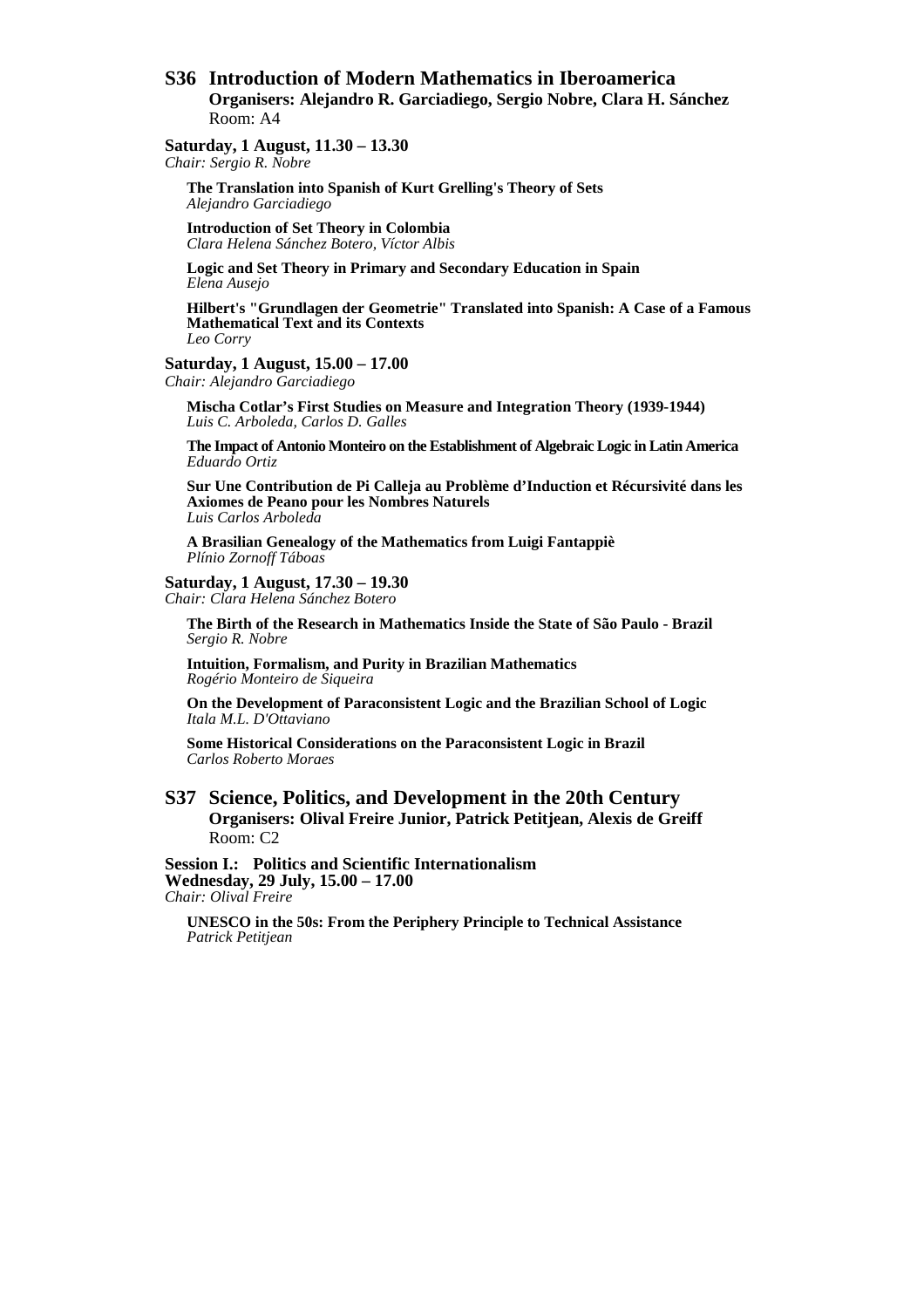**International Scientific Activity in an Autarchic and Isolated Regime: The Origins and Constitution of Particle Physics in Spain** 

*Agustín Ceba Herrero, Jorge Velasco González* 

**The Technical and Scientific Activities of the Office of Inter American Affairs (1940- 1946)** 

*Alexis De Greiff* 

**The Exact Sciences and Politics in Argentina, Brazil, Portugal, and Spain in the Immediate Post-war Years: Common Features and Differences**  *Eduardo Ortiz* 

**Session II.: Science and Development in 20th Century Ibero-America I. Wednesday, 29 July, 17.30 – 19.30** 

*Chair: Patrick Petitjean* 

**Scientific Development Under Military Dictatorship: The Case of Brazilian Physicists (1964-1985)**  *Olival Freire* 

**A New Look at an Old Devil: A Democratic Computer Market Reserve During an Authoritarian Dictatorship**  *Ivan da Costa Marques* 

**Scientific Policies in Portugal During the Dictatorial Regime and the Physics and Genetics Communities (1929-1954)**  *Júlia Gaspar, Maria do Mar Gago, Ana Simoes* 

**Shaping Scientific Communities in Francoist Spain, 1939-1967**  *Antoni Malet* 

**Session III.: Science and Development in 20th Century Ibero-America II. Thursday, 30 July, 15.00 – 17.00** 

*Chair: Alexis de Greiff* 

**Les Agronomes Sylviculteurs et les Politiques Forestières des Années 1930-1960 au Brésil** 

*Diana Antonaz* 

**Historical Notes on the Geophysics in Brazil – Petrobrás and the National Development**  *Aurino Ribeiro Filho, José Eduardo Clemente* 

**The Mathematician Norberto Cuesta Dutari Recovered from Oblivion**  *José M. Pacheco* 

**The Rebirth of a «Scientific Movement» and the Foundation of the National Board of Education in the First Period of Portuguese Dictatorship**  *Emília V. Gomez, Augusto J.S. Fitas, Fátima Nunes* 

**Session IV.: Institutions for Science and Development Thursday, 30 July, 17.30 – 19.30**  *Chair: Patrick Petitjean* 

**Science and Social Inequality: Caste and Gender in Modern Physics in India**  *Abha Sur*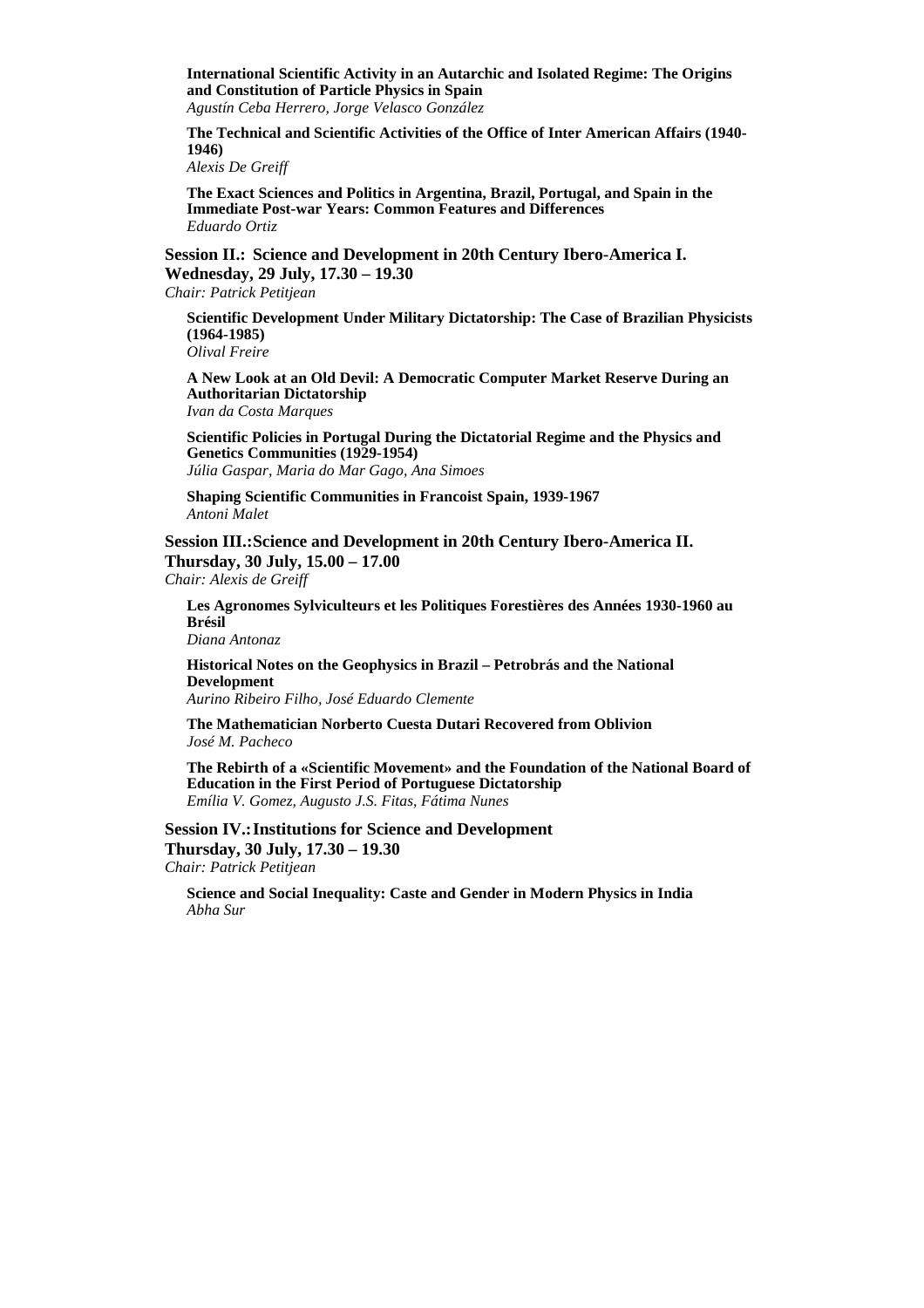**Personal Motivation in the Creation of the First Profession and Research Institutions of Physics in Mexico** 

*Maria Ramos* 

**The Political Engagement of a Scientific Institution: The Museu Nacional of Rio de Janeiro in the Beginning of the 20th Century**  *Heloisa M. Bertol Domingues* 

#### **S38 Marxism and 20th Century Natural Science**

**Organisers: Anja Jacobsen, Alexei Kojevnikov, Masakatsu Yamazaki, with the participation of Olival Freire Junior**  Room:A15

**Saturday, 1 August, 09.00 – 11.00** 

*Chair: Anja Jacobsen* 

**Marx's Appeal to Dutch Scientists**  *Leo P. Molenaar* 

**Vygotsky, Blonsky and Marxist Psychology in Soviet Russia**  *Alexander Dmitriev* 

**Soviet Marxism and Scientism**  *Alexei B. Kojevnikov* 

**Re-examination of the Disputes Over the Interpretation of Physical Theories in Pre-War Soviet Russia: From the Philosophical Viewpoint** *Koji Kanayama* 

**Saturday, 1 August, 11.30 – 13.30**  *Chair: Alexei Kojevnikov* 

**Foundations of Quantum Theory and Marxism: Rosenfeld Versus Bohm**  *Anja Skaar Jacobsen* 

**Le Lyssenkisme et la Conceptualisation de la Science Prolétarienne**  *Deniz Uztopal* 

**The Impact of the Soviet Genetics Controversy on Japan from the Late 1930s to the Early 1950s**  *Hirofumi Saito* 

**Marxism as a Useful Tool: Japanese Particle Physicists**  *Masakatsu Yamazaki* 

**Saturday, 1 August, 15.00 – 17.00**  *Chair: Masakatsu Yamazaki* 

**Rejection and Acceptance of Plate Tectonics: Stalinism and the Japanese Geological Community**  *Jiro Tomari* 

**Marxist Philosophy and Natural Science in the Last Days of the USSR**  *Paul Josephson*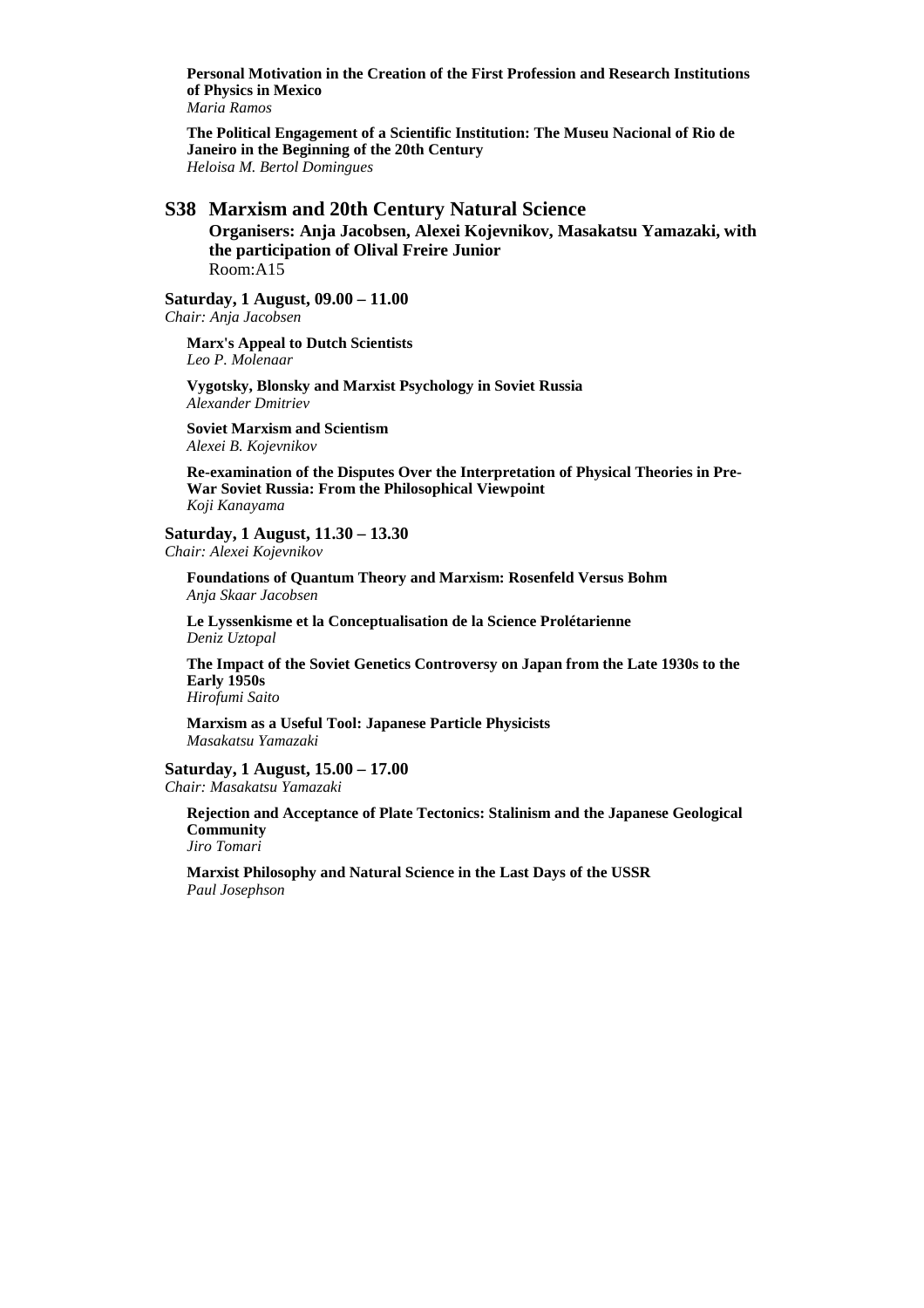# **S39 Early Modern Conversations between Science and the World's Religions**

**Organisers: Scott Gerard Prinster, Efthymios Nicolaidis**  Room: A8

**Friday, 31 July, 17.30 – 19.30**  *Chair: Ekmeleddin Ihsanoglu* 

> **The Heresy Prosecution of Renaissance Scholars Domenico Scandella, Giordano Bruno, and Galileo Galilei**  *Scott G. Prinster*

**Oswald Croll's "De signaturis internis rerum": A Theory of Pharmacognosy at the Crossroads of Tradition and Modernity**  *Fabienne Gallaire* 

**The Atmosphere as Physical Mirror of the Society – The Case of Jean André Deluc (1727-1817)** 

*Marita Hübner* 

**Laplace's Private Religious Discomfort**  *Roger Hahn* 

**The Scientific Revolution and the Two Faces of Augustinianism**  *Rob Iliffe* 

**The Scientific Revolution and the Eastern Orthodox Church**  *Efthymios Nicolaidis* 

### **S40 Visual Representations in Science and Pseudo-Science in Pre-Modern and Non-Western Cultures**

**Organisers: Alexei Volkov, Vera Dorofeeva-Lichtmann**  Room: A14

**Session I.: Pre-modern Cartography** 

**Friday, 31 July, 11.30 – 13.30**  *Chair: Alexei Volkov* 

**Maps of Chinese Empire in East Asian Cartographic Traditions: An Attempt at a Typology**  *Vera Dorofeeva-Lichtmann* 

**The Representation of Japanese Islands on European Maps**  *Ekaterina Simonova-Gudzenko* 

**Map Behind the Mask of a Talisman: The Taoist Diagram of the "True Form of the Eastern Sacred Mountain Tai"**  *Sheng Jiang* 

**Session II.: Diagrams in Pre-modern Science Friday, 31 July, 15.00 – 17.00**  *Chair: Vera Dorofeeva-Lichtmann* 

**Diagram and Algebraic Equations in Chinese Mathematics of the 13th Century: The Example of the Yigu yanduan by Li Ye**  *Charlotte V. Pollet*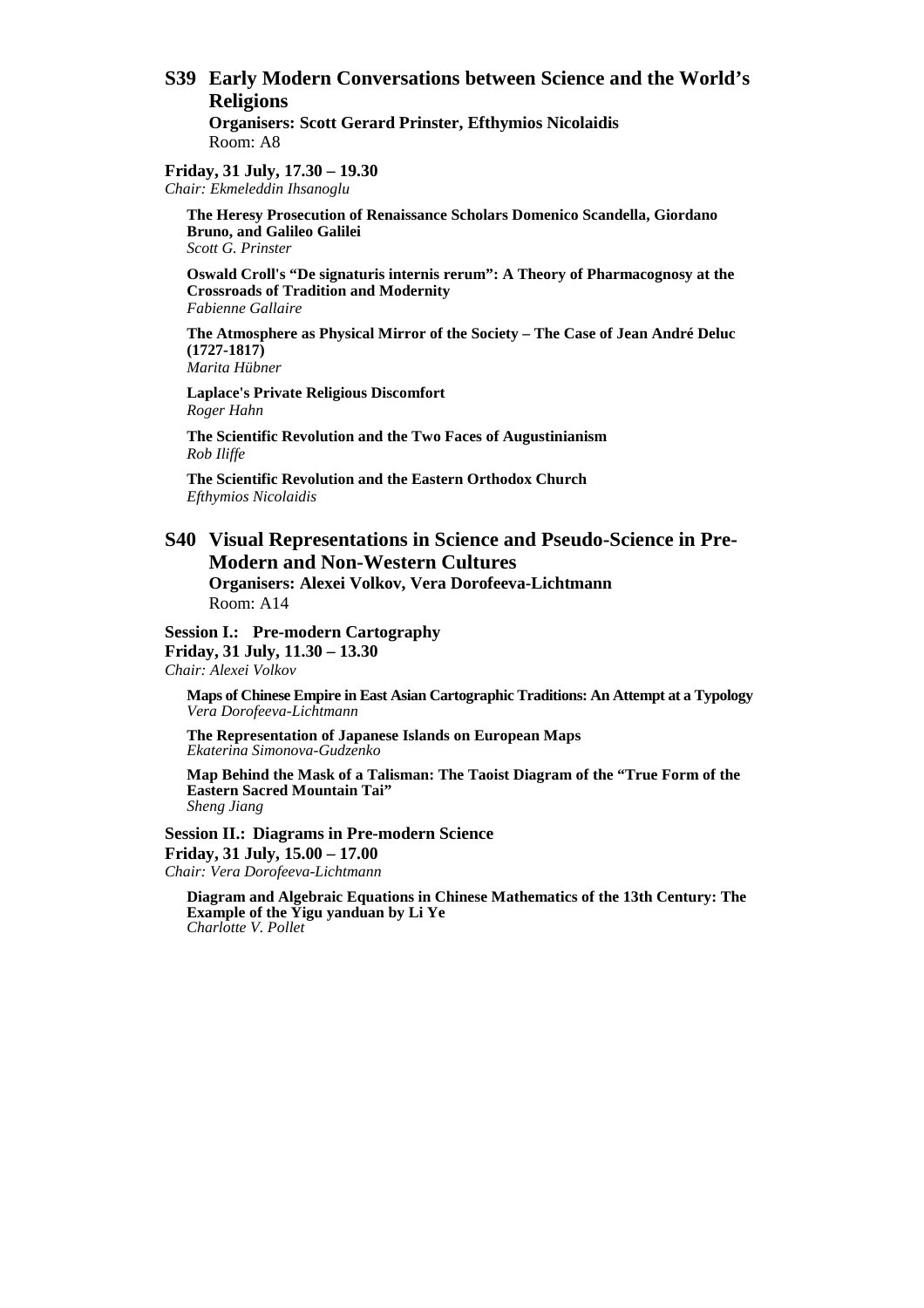**A Survey of Geometrical Figures in Korean Mathematical Texts in 17th to 19th Centuries** 

*Jia-Ming Ying* 

**Astronomy and Astral Divination in Early Medieval Japan**  *Kam-Wing Fung* 

**Session III.: Talismans and Pseudo-medical Diagrams Friday, 31 July, 17.30 – 19.30** 

*Chair: Kam-Wing Fung* 

**Mapping the Body in Early Medieval Daoism: Visualization of Deities in the Laozi Zhongjing**  *Alexandre Iliouchine* 

**The Talismanic Tableaux of the Masters of Psalmodia: Between Writing and Image in China** 

*Aurélie Névot* 

**Talismans and Diagrams in the Manuscripts of the Minority Nationalities of Northern Vietnam**  *Alexei K. Volkov* 

**S41 Ideas and Instruments in the Iberian World in Early Modern Times (15th to 17th Century)** 

**Organisers: Víctor Navarro Brotons, Henrique Leitão**  Room: A4

**Tuesday, 28 July, 11.30 – 13.30** 

*Chair: Susana Gómez* 

**Portuguese Cosmography in Sixteenth-Century Florence. Portuguese Maps in the Grand-Ducal Collections: Their Use, Influence and Legacy**  *Angelo Cattaneo* 

**The Magnetic Variation and the Variation Compass in Portuguese Navigation Techniques, XV to XVIII Centuries**  *José Malhão Pereira* 

**Mathematical Diagrams and Other Theoretical "Instruments" in 16th Century Nautical Science** 

*Henrique Leitão* 

**Mathematics and Cosmography in Sixteenth Century (Second Half) Spain: Instruments, Ideas, and Practices**  *Víctor Navarro Brotons* 

**Tuesday, 28 July, 15.00 – 17.00**  *Chair: Henrique Leitão* 

**Cosmography and Astrology in Manila: Tracing an Intellectual Network in the Iberian Colonial World**  *Ana Avalos* 

**Clavius, Coignet, Galileo, Gunter: the European Discussion About the Sector in Lisbon** 

*Samuel Gessner*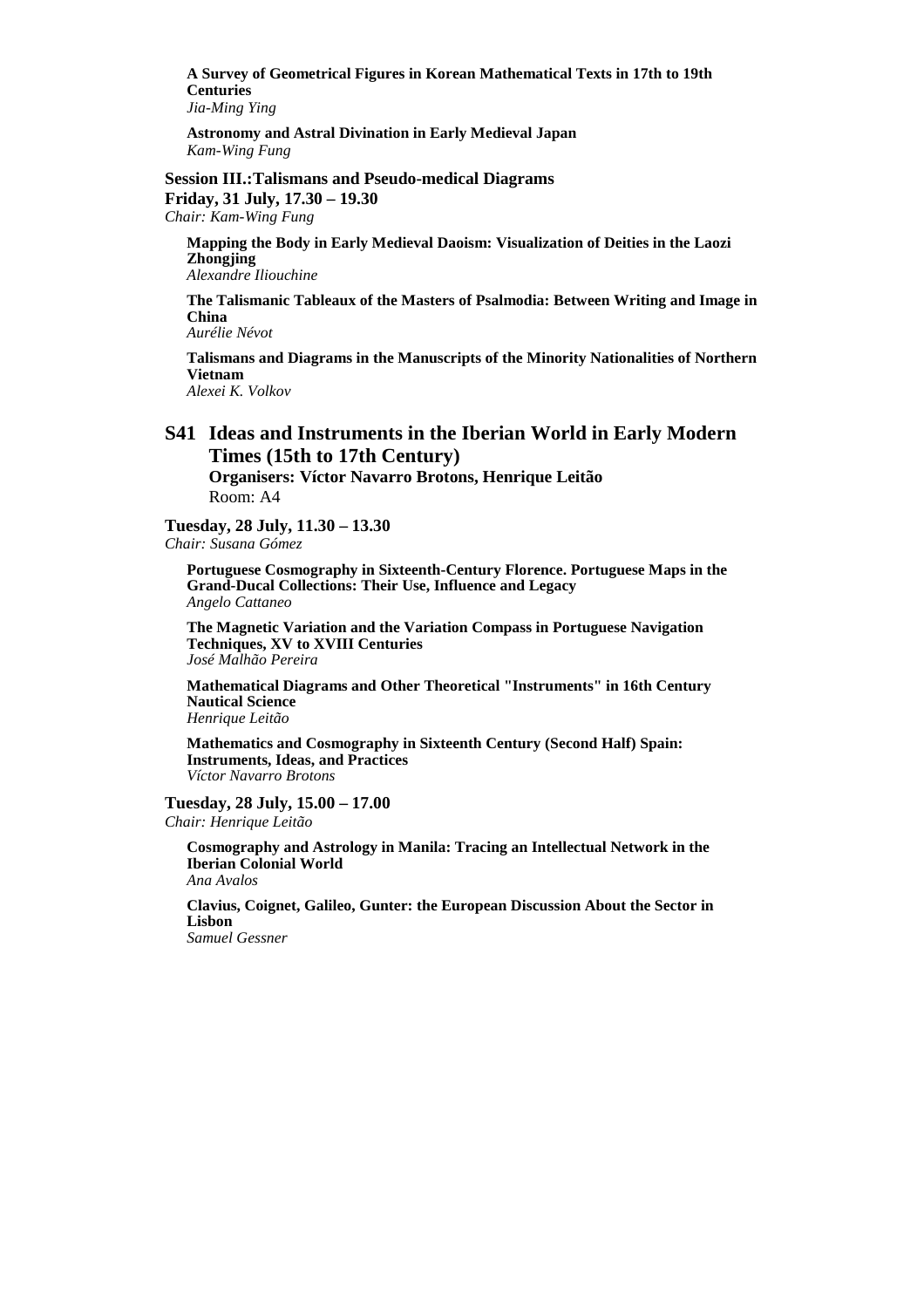**Instruments for Learning. The Practice of Astrology and Astrological Discs**  *Tayra M.C. Lanuza-Navarro* 

**Instruments Employed by Master Esquivel to Create the Map of Spain (c. 1555)**  *Isabel Vicente, Antonio Crespo* 

**Tuesday, 28 July, 17.30 – 19.30** 

*Chair: Víctor Navarro Brotons* 

**Mathematical Instruments in the Spanish Artillery Treatises, 1530-1700**  *Mariano Esteban Piñeiro* 

**New Worlds and Old Languages: The Problem of the Transmission of Knowledge in Utopian Literature** 

*Susana Gómez* 

**Jose Zaragozà and the Scientific Renewal in 17th Century Spain: Ideas, Instruments, and Practices** 

*Eduard Recasens* 

# **S42 The Emergence of the Periodical Form (17th-18th Centuries) as an Instrument of Scientific Change**

**Organisers: Jeanne Peiffer, Maria Conforti, Fernando Reis, Iordan Avramov**  Room: B3

**Wednesday, 29 July, 15.00 – 17.00**  *Chair: Fernando Reis* 

**Advancing the Baconian Science? 'Queries for Natural History' in the Early Philosophical Transactions and the Correspondence of Henry Oldenburg**  *Iordan V. Avramov* 

**Nouvelles Stratégies de Communication Scientifique dans l'Italie Moderne. Les Publications de A. Vallisneri dans la Revue « La Galleria di Minerva»**  *Cristina Dessì* 

**Testimonial Forms of Scientific Knowledge Presentation**  *Simone De Angelis* 

**Mathematical Instruments in the Seventeenth-century Journal des Savants**  *Jeanne Peiffer* 

**Wednesday, 29 July, 17.30 – 19.30**  *Chair: Maria Conforti* 

**Beyond Instructions. Scientific Instruments in Early Modern Italian Periodicals**  *Maria Conforti* 

**Notes on Advertising Microscopes in the Seventeenth Century Italy.**  *Michela Fazzari* 

**About the Scientific Discourse in the Kaiserlich-königlich Privilegirten Anzeigen**  *Ágoston Zénó Bernád*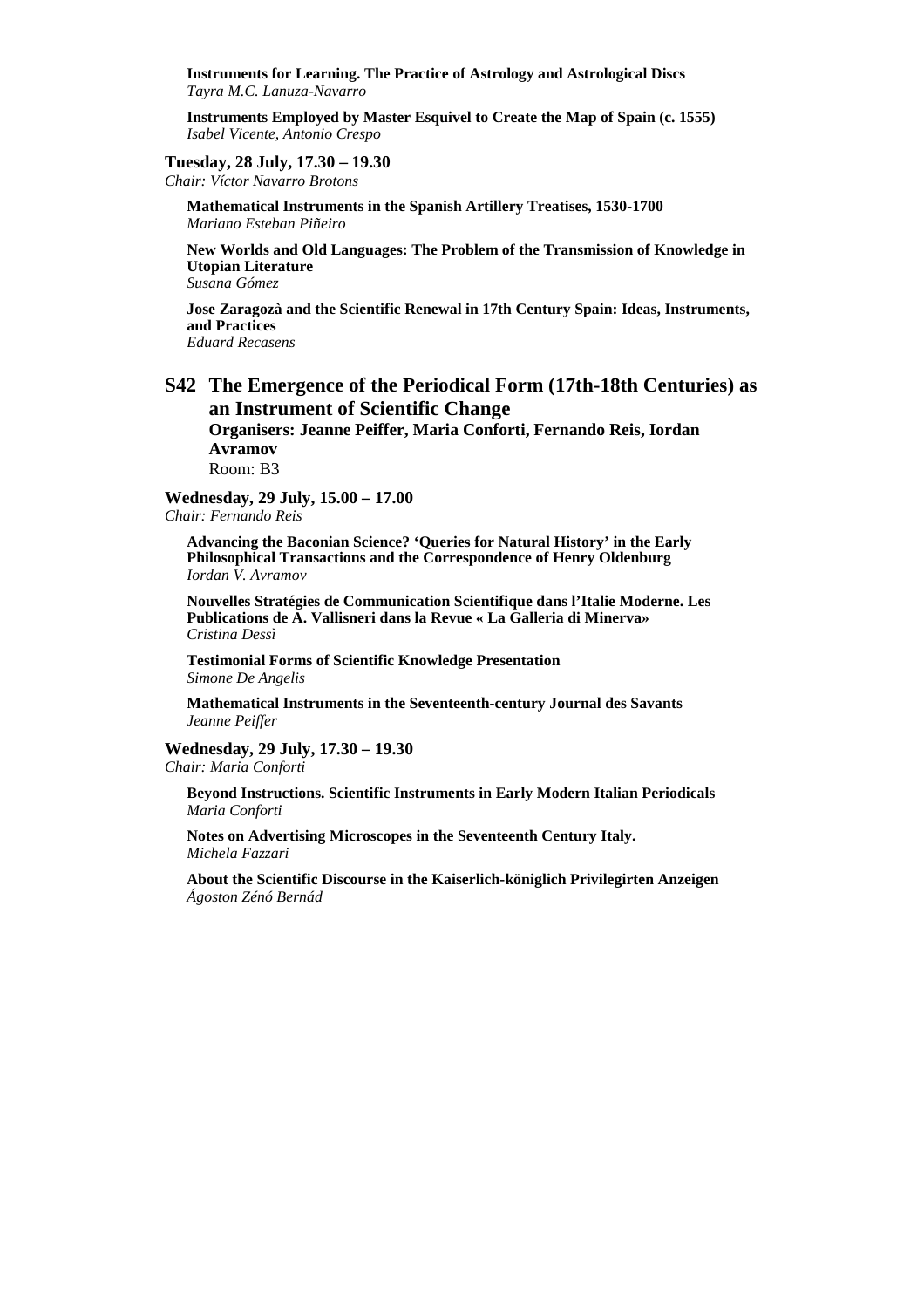**A Veil of Ignorance: Anonymity and Promotion of Self in the Eighteenth-Century Republic of Letters**  *Mathias Persson* 

#### **Thursday, 30 July, 15.00 – 17.00**

*Chair: Jeanne Peiffer* 

**Disseminating the Sciences to the Portuguese Readers in Late Eighteenth-century Periodicals** 

*Fernando E. Reis* 

**Jacopo Riccati Organizer of Mathematics Knowledge and Advanced Research in Italian Journals of 18th Century**  *Clara Silvia Roero* 

**Vulgariser le Mesmérisme: le Magnétisme Animal dans les Périodiques Italiens au XVIIIe Siècle**

*Patrizia Delpiano* 

**Les Observations sur la Physique et les Questions Agricoles Entre 1771 et1779** *Paul M.M. Robin* 

#### **Thursday, 30 July, 17.30 – 19.30**

*Chair: Silvia Roero* 

**Fonction et Statut de la Traduction dans le Journal des Scavants** *Georgette Stefani-Meyer* 

**Communicating Swedish Science in German: The Periodicals of Swedish-Pomerania** *Andreas Önnerfors* 

# **S43 Science, Space, and Claims to European Domination – The Dynamics of Knowledge from the Renaissance through the Enlightenment**

**Organisers: Catherine Jami, Laszló Kontler, Antonella Romano**  Room: B2

#### **Friday, 31 July, 17.30 – 19.30**  *Chair: Antonella Romano*

**European Scientific Mission in China Seen From Mexico: Challenging European Domination from the "Periphery"**  *Antonella Romano* 

**New Knowledge on the New World and the Shaping of Historical Discipline: Provincializing the Enlightenment**  *Silvia Sebastiani* 

**Relevant Knowledge on the Margins: Maximilian Hell and the Eighteenth-century Astronomers' Republic**  *László Kontler* 

**Herder's Travels: Language, Sociability, and the Concept of the Nation**  *Anthony LaVopa*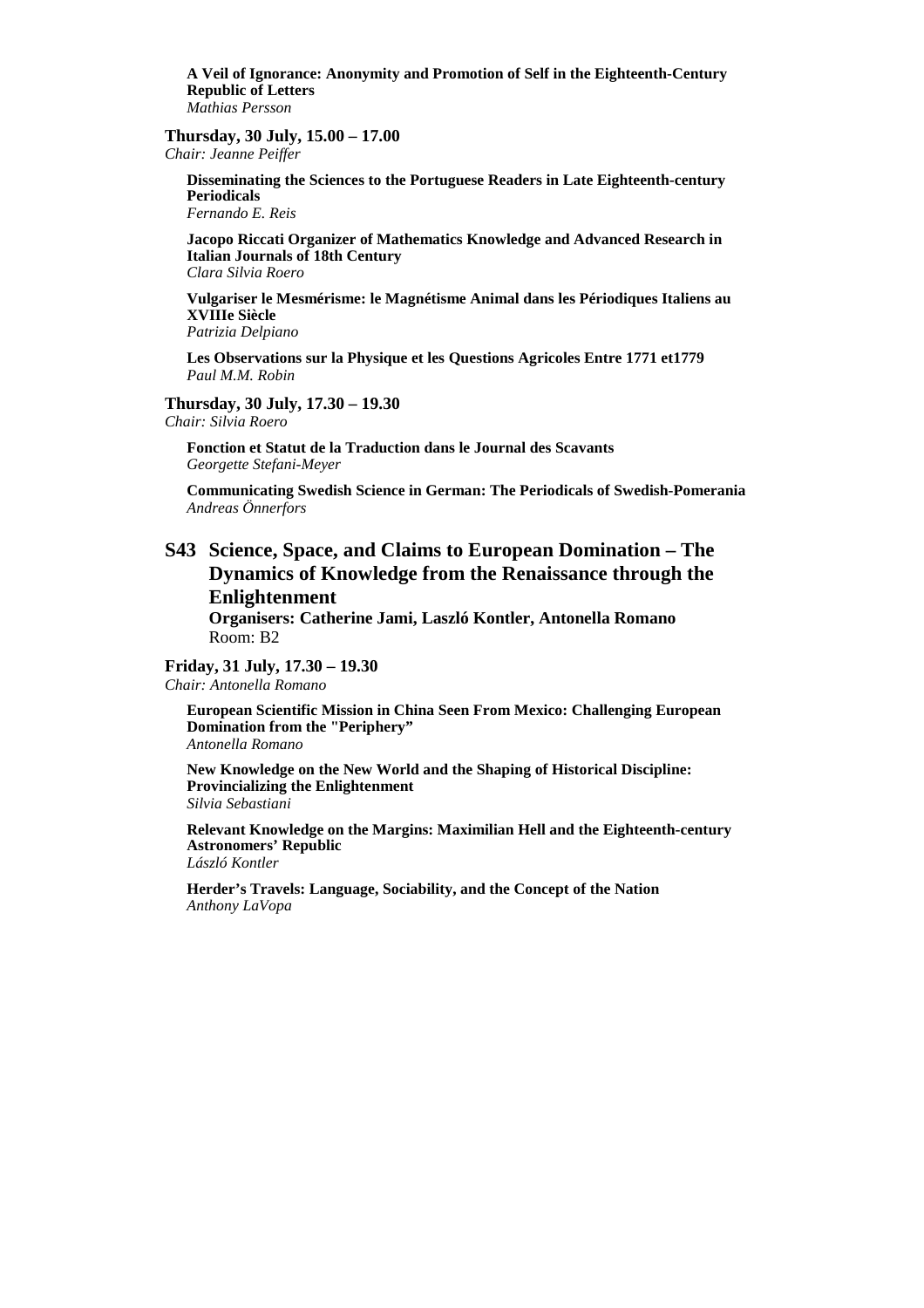**Useful Knowledge and Academic Reform in Hungary at the End of the Eighteenth Century** 

*B. Zsuzsanna Török* 

**Erudition as Epistemic Culture: Ideals, Strategies, Practices**  *Hans Erich Boedeker* 

# **S44 The Transmission of Modern Scientific Knowledge from the West to China**

**Organisers: Baichun Zhang, Yibao Xu**  Room: A5

**Saturday, 1 August, 11.30 – 13.30**  *Chair: Baichun Zhang* 

**Expeditions of the Russian Academy of Sciences and Studying of China in the First Half of the Nineteenth Century**  *Tatiana Y. Feklova* 

**Galileo's Military Compass in China**  *Yibao Xu* 

**Westernization of Mathematics Education in China: Calvin Wilson Mateer's Work**  *Yi Han* 

**Development of Mathematical Education and the Professionalization of Chinese Mathematicians During 1860-1904**  *Miao Tian* 

**Saturday, 1 August, 15.00 – 17.00**  *Chair: Yibao Xu* 

**The Transmission of Western Mechanics into China in the Seventeenth Century**  *Baichun Zhang, Miao Tian, Matthias Schemmel* 

**The Modernization of Chinese Industry Via Meiji Japan**  *Jian Yang* 

**The Academic Activities of the Chinese Physicists in Europe from 1920s to 1950s**  *Xiaodong Yin* 

**Animadversion on the Quantum Mechanical Viewpoints of the Copenhagen School in China from 1950s to 1970s**  *Huakai Hu* 

### **S45 The Antikythera Mechanism and its Place in the History of Science, Technology and Ideas Organisers: Alexander Jones, Yanis Bitsakis**  Room: A1 (on Friday) and B2

**Session I.: Discovery and Background Friday, 31 July, 17.30 – 19.30**  *Chair: Mike Edmunds* 

**Opening**  *Mike Edmunds, Alexander Jones*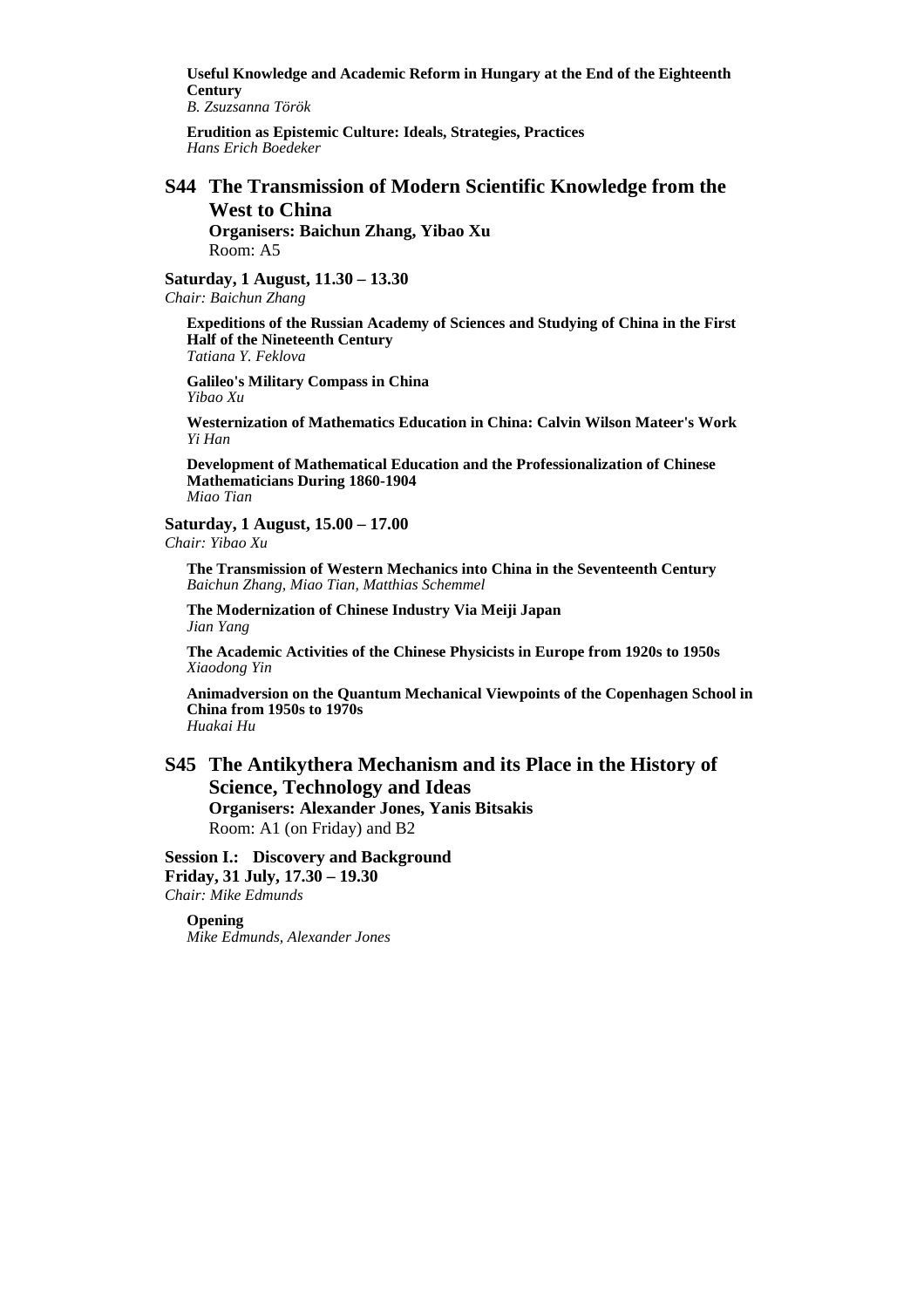**The Antikythera Shipwreck, the Treasure and the Fragments of the Mechanism**  *Mary Zafeiropoulou, Panagiotis Mitropoulos* 

**Prerequisites for the Antikythera Mechanism to be Constructed in the 2nd Cent BCE**  *Theodosios Tassios* 

**The Antikythera Mechanism, the First Mechanical Universe**  *Xenophon Moussas, Dionysios Kriaris* 

**Discussion** 

#### **Session II.: The Mechanism Saturday, 1 August, 09.00 – 11.00**

*Chair: Mike Edmunds* 

**The Antikythera Mechanism: An Instrument of Mathematical Astronomy**  *Tony S. Freeth* 

**A Practical Approach to Studying the Antikythera Mechanism**  *Michael T. Wright* 

**A New Model of the Antikythera Mechanism**  *Kyriakos Efstathiou, Theodora Zacharopoulou, Magdalini Anastasiou, John-Hugh Seiradakis* 

**The Solar Anomaly and the Venus Display on the Antikythera Mechanism**  *James C. Evans* 

#### **Saturday, 1 August, 11.30 – 13.30**

**Discussion** 

#### **Session III.: The Inscriptions**

*Chair: Alexander Jones* 

**The Inscription on the Antikythera Machanism**  *Yanis Bitsakis, Agamemnon Tselikas, Alexander Jones*

**The Front Cover Plate of the Antikythera Mechanism**  *Agamemnon Tselikas, Yanis Bitsakis* 

**The Eclipse Inscriptions within the Context of Ancient Astronomy**  *John M. Steele* 

**Discussion** 

### **Saturday, 1 August, 15.00 – 17.00**

**The Parapegma of the Antikythera Mechanism**  *Tony Freeth* 

**Astronomical Implications of the Parapegma of the Antikythera Mechanism**  *Magdalini Anastasiou, John-Hugh Seiradakis* 

**The Antikythera Parapegma in Context**  *Daryn Lehoux* 

**Discussion**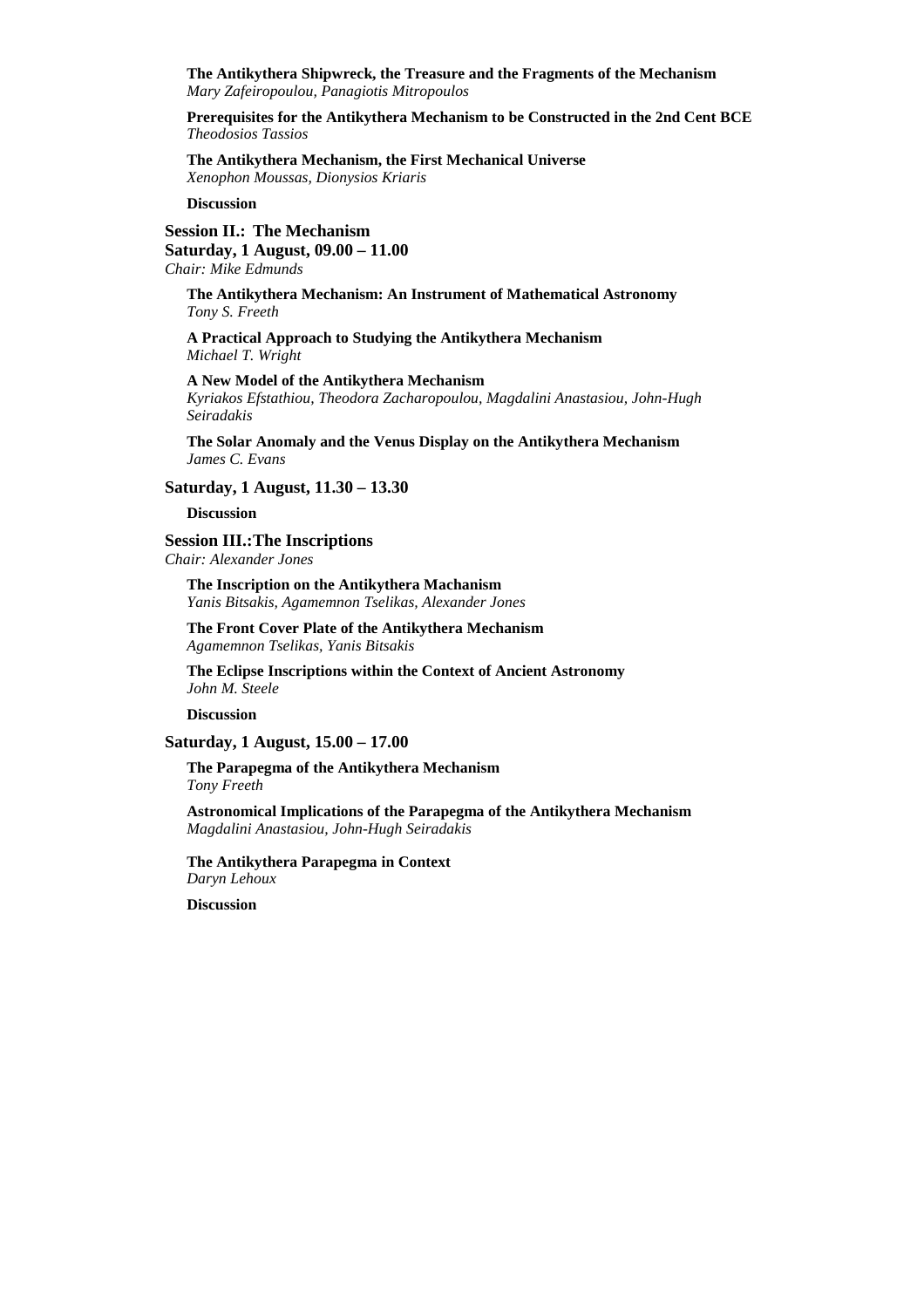#### **Session IV.: The Mechanism in Context**

*Chair: Theodossios Tassios* 

**Mechanics, Thought, and the Marketplace – The Antikythera Mechanism in Context**  *Michael G. Edmunds* 

#### **Saturday, 1 August, 17.30 – 19.30**

**Instructions for the Instrument-Maker? Ptolemy's Planetary Hypotheses and Mechanical Representations**  *Elizabeth Burns* 

**A Comparison Between the Astrolabe and the Antikythera Mechanism**  *Flora Vafea* 

**Une Fille d'Anticythére: La Calotte Zodiacale de Chevroches et ses Cousins Bourguignons** 

*Frédéric Devevey, Christian Vernou, Patrice Cauderlier* 

**The Inscriptions of the Disc of Chevroches into their Context**  *Patrice Cauderlier* 

**Discussion** 

### **S46 National Funding of Biomedical Research**

**Organisers: Giuliana Gemelli, Jean-François Picard, William H. Schneider**  Room: A3

#### **Tuesday, 28 July, 11.30 – 13.30**

*Chair: William H. Schneider* 

**From Private Initiative to Public Government Funding of Medical Research and Public Health in Italy: Opportunities and Constraints**  *Giuliana Gemelli* 

**The Medical Research Council in Britain: Science, Utility and Politics Since 1913**  *John V. Pickstone* 

**The First Medical Research Institute in China: The North Manchurian Plague Prevention Service** 

*Daqing Zhang* 

**The Meeting of Medicine and Biology in France: Success and Limits of Political Planning** 

*Jean-François Picard* 

#### **Tuesday, 28 July, 15.00 – 17.00**

*Chair: Giuliana Gemelli* 

**The Birth of the Fight Against Cancer in Europe: The Case of EORTC**  *Bertrand Dargelos* 

**Internal and External Influences on the Establishment of the NIH Extramural Funding Program in the United States**  *William H. Schneider*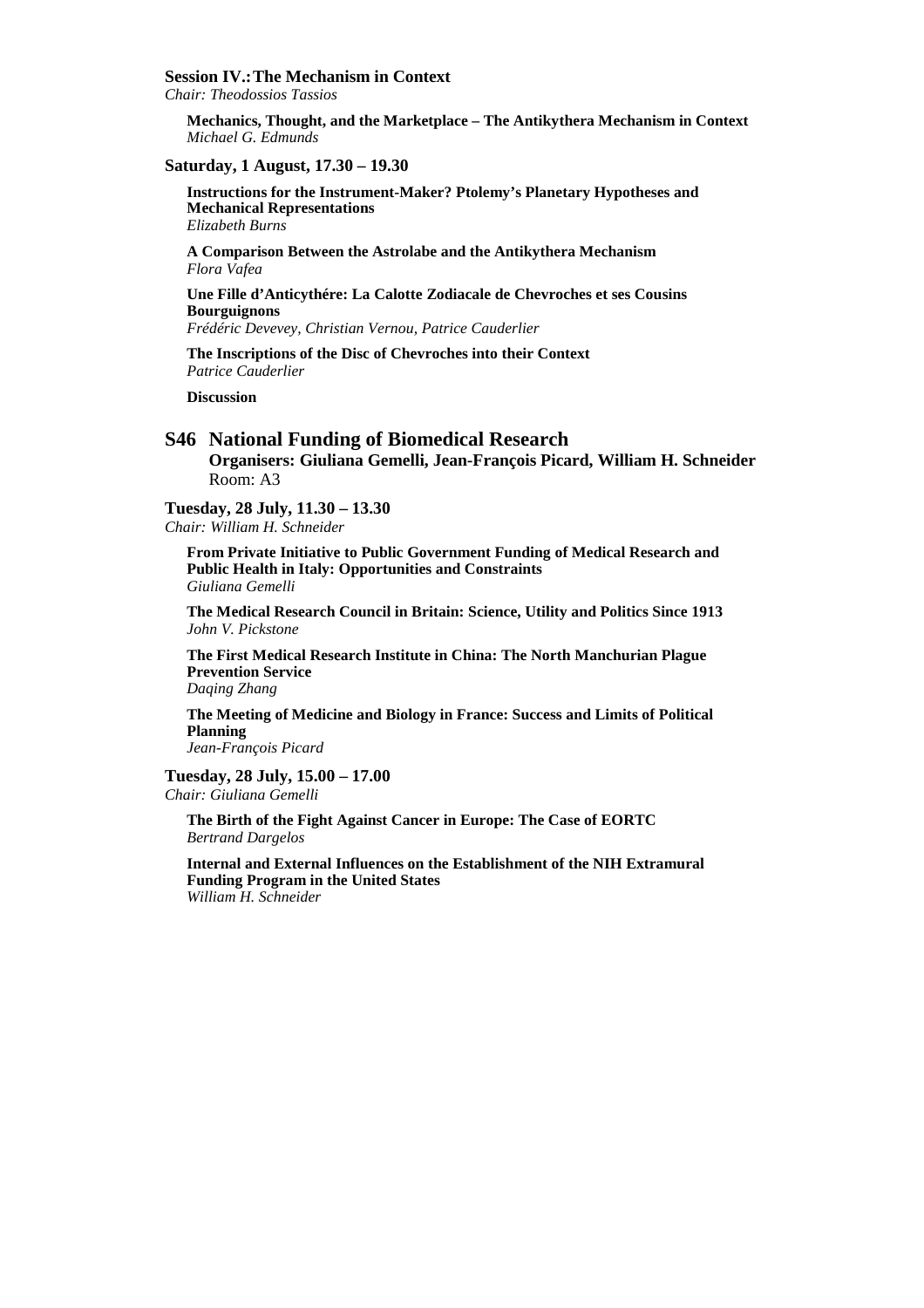**Shaping Scientific Research with Decisions Not to Fund: The U.S. Government and Human-Embryo Research** 

*Doris T. Zallen* 

**Researching Public Health in the Age of Biomedicine: Population-Based Science and Expertise in France and Britain (1940s-1980s)**  *Luc Berlivet* 

### **S47 Letters at War – Scientific Controversies in the Correspondences of the 17th and 18th Century Organisers: Anne-Lise Rey, Siegfried Bodenmann**  Room: A13

### **Tuesday, 28 July, 11.30 – 13.30**

*Chair: Siegfried Bodenmann* 

**The Interplay Between the Private and the Public Dimensions in 17th and 18th Centuries Scientific Debates**  *Marcelo Dascal* 

**Geometrization or Mathematization: Christian Huygens' Critiques on Infinitesimal Analysis** 

*Fabien Chareix* 

**Routine Controversies: Mathematical Challenges in Early Modern France**  *Catherine Goldstein* 

**La Controverse Entre G. W. Leibniz et Denis Papin: de la Polémique Publique à la Correspondance**  *Anne-Lise Rey* 

#### **Tuesday, 28 July, 15.00 – 17.00**

*Chair: Jean-Pierre Schandeler* 

**Anatomie d'une Controverse Épistolaire: la « Correspondance » Leibniz-Clarke (1715-1716)**  *Philippe Hamou* 

**Le Rôle des Correspondances dans la Querelle de la Circulation Sanguine**  *Claire E. Crignon-De Oliveira* 

**Correspondre avec Son Médecin à l'âge des Lumières: débats et contestations**  *Vincent Barras, Séverine Pilloud* 

**Enlightened Controversies or Controversies in the Enlightenment? Albrecht von Haller versus Coschwitz and La Mettrie**  *Rainer Godel* 

**Tuesday, 28 July, 17.30 – 19.30**  *Chair: Anne-Lise Rey* 

**La Violence sous le Verbe Académique. Aspect Rhétorique d'un « Débat » sur la Certitude en Histoire à l'Académie des Inscriptions et Belles-lettres au XVIIIe Siècle**  *Jean-Pierre Schandeler*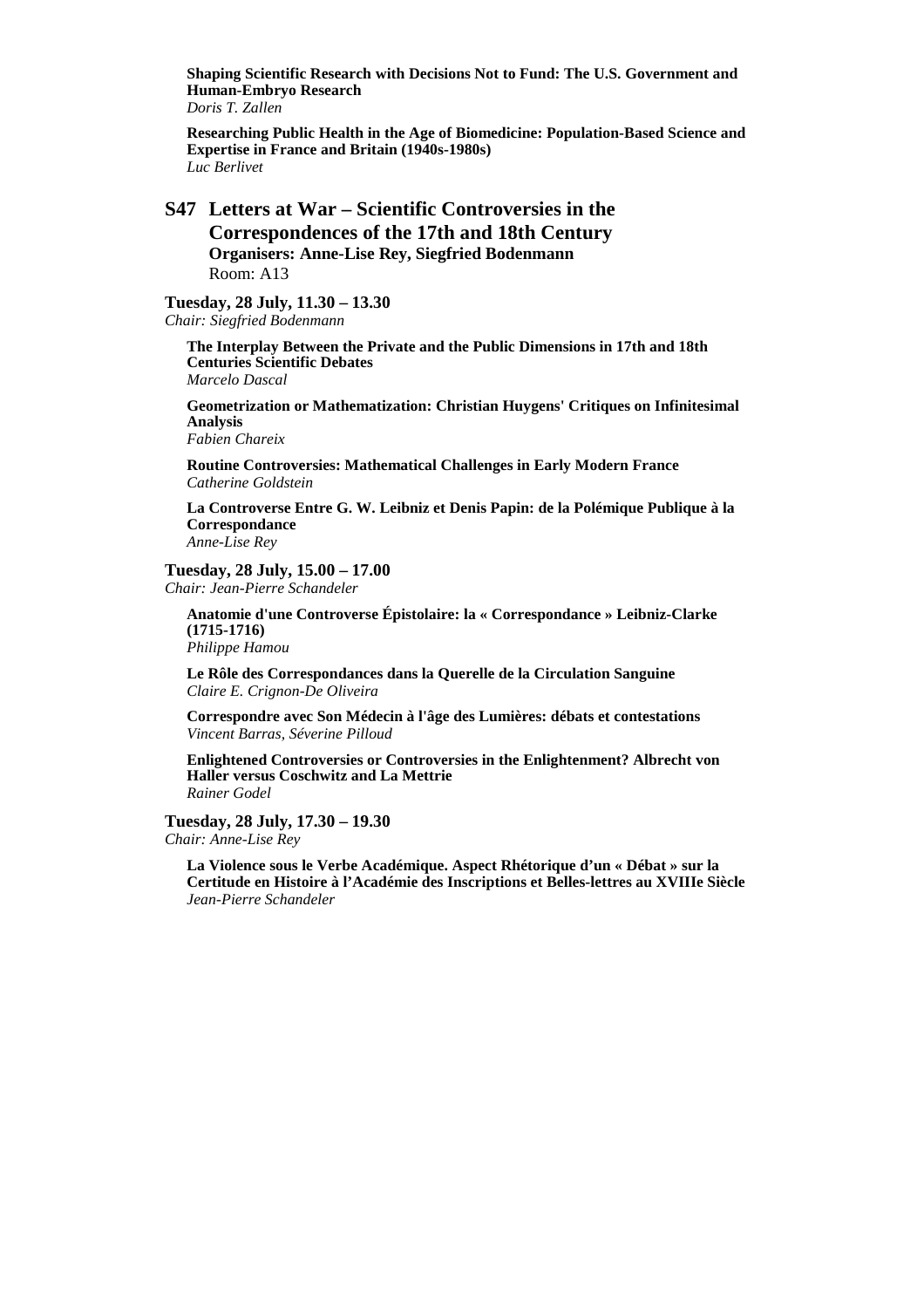**Spreading the Word: Reporting an Eighteenth-Century Controversy About Lightning Rods**  *Roderick W. Home* 

**Une Réconciliation Controversée de Séléné et Newton: Clairaut, d'Alembert, Euler et la Théorie de la Lune**  *Siegfried Bodenmann* 

**Final Discussion**  *Anne-Lise Rey, Siegfried Bodenmann* 

### **S48 Networks of Instrumentation in the Neurosciences Organisers: Jean-Gaël Barbara, Cornelius Borck**  Room: A10

### **Friday, 31 July, 11.30 – 13.30**

*Chair: Jean-Gaёl Barbara* 

**Technical Advances in Neurochemistry: Histofluorescence and Immunohistochemistry**  *Claude A. Debru* 

**A Fine Balance: The Cultural Implications of Indirect Measurement**  *Gabriel Finkelstein* 

**Action Potentials and the "Digitization" of the Nervous System by European Scientists Between 1900 and 1950** 

*François Clarac* 

**The PPI Network: From Spiritual Brain to Future Antipsychotics?**  *Nicolas Langlitz* 

**Friday, 31 July, 15.00 – 17.00**  *Chair: Cornelius Borck* 

**Epilepsy, a Disease Between the Fields of Clinics and Surgery in the Twentieth Century** 

*Celine Cherici* 

**Electric Fish Discoveries in Modern Age: Complex Networks of Scientific Endeavour and Historical Intricacies.**  *Marco Piccolino* 

**From Leipzig to Cambridge, from Wundt to James: Hugo Münsterberg and his Laboratories for Experimental Psychology**  *Henning Schmidgen* 

**Travels of a Bioassay: The Eserinized Leech Muscle in Henry Dale's Lab and Beyond**  *Tilli Tansey* 

### **Friday, 31 July, 17.30 – 19.30**

*Chair: Cornelius Borck* 

**Ex-radar Folk with Biological Leanings': Models, Electronics, and the Nerve Impulse at WWII** 

*Max Stadler* 

**What was in their Luggage? German Refugee Neuroscientists and the Emergence of Interdisciplinary Research Networks in North-America, 1933-1963**  *Frank W. Stahnisch*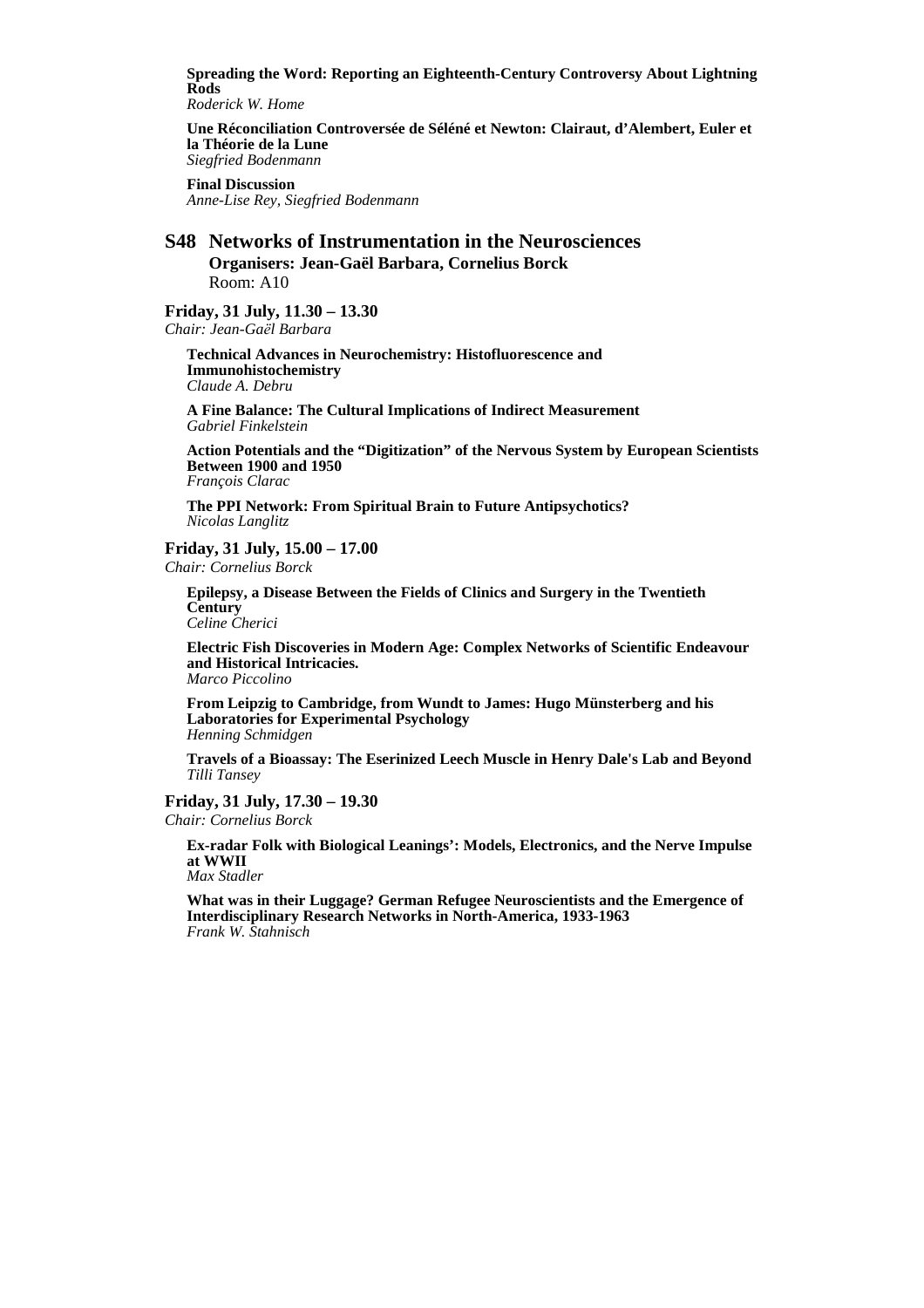**S49 Mediators of Sciences. Women Translators of Scientific Texts, 1600-1850 – Mediatrices de Sciences. Femme Traductrices de Textes Scientifiques, 1600-1850 Organisers: Patrice Bret, Brigitte Van Tiggelen**  Room: A3

**Wednesday, 29 July, 09.00 – 11.00** 

*Chair: Patrice Bret* 

**Women Translators in 19th Century Greece: The Case of "Ladies' Newspaper" and "Estia"** 

*Poly Giannakopoulou* 

**Transforming the Text: Translation Practices of the Philosopher, Emilie Du Chatelet**  *Judith P. Zinsser* 

**Mariangela Ardinghelli: Poetry and Electricity in 18th-century Naples.**  *Corinna Guerra* 

**Mme Thiroux d'Arconville and the Uses of Translation : Anonymity, Autonomy, and Authorship in Women's Contribution to Chemistry in the XVIIIth Century**  *Brigitte R.P. Van Tiggelen* 

#### **Wednesday, 29 July, 11.30 – 13.30**

*Chair: Brigitte R.P. Van Tiggelen* 

**Madame Lavoisier, une Negociatrice de la Republique des Lettres**  *Keiko Kawashima* 

**Women Translating Science in the Spanish Enlightenment**  *Elena Serrano* 

**Mme Picardet and the Translation of European Chemistry at the End of the Eighteenth Century** 

*Patrice Bret* 

**God in Translation: Mary Somerville and the Moral Guardianship of Science**  *Michal Meyer* 

# **S50 Plants as Ideas and Instruments: A Symposium in Memory of Philip J. Pauly**

**Organisers: Barbara Kimmelman, Harro Maat**  Room: A6

**Session I.: Plants as Ideas of Culture and Taste Wednesday, 29 July, 09.00 – 11.00**  *Chair: Barbara Kimmelman* 

**In the Name of the Bourgeoisie. Early Belgian Plant Collectors in America (1830- 1865)**  *Denis J.N. Diagre* 

**Seeds of Wealth: The Changing Life of Cotton Plants in Nineteenth Century Western India** 

*Sandip K. Hazareesingh*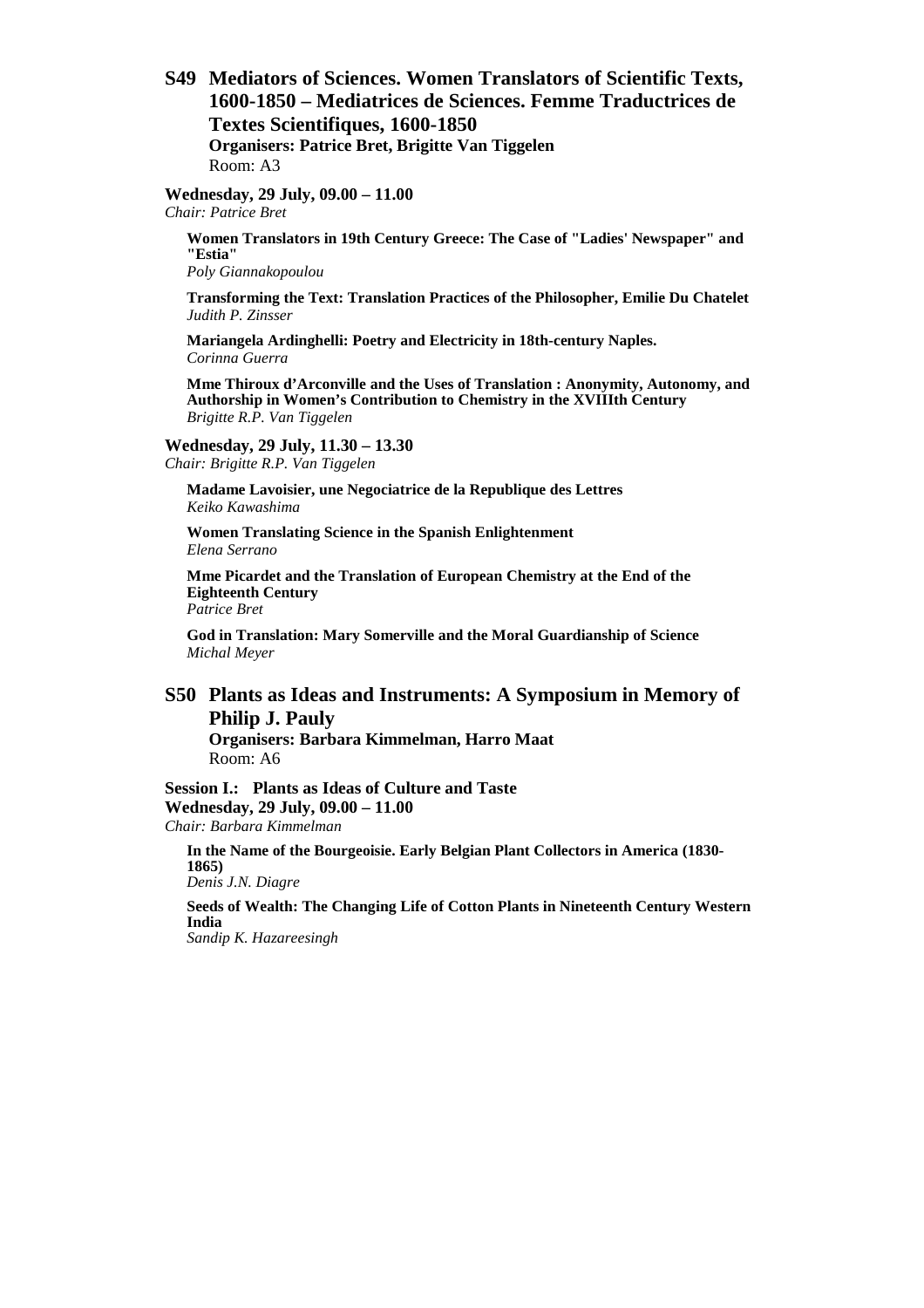**Pure Lines, Modular Genotype, and Entrenched Genetic Identity: A Cultural History of the Rise of Modern Genetics (1860-1915)**  *Christophe Bonneuil, Philip Thurtle* 

**A Taste for the Spoils of Empire: David Fairchild and American Plant Cosmopolitanism**  *Barbara A. Kimmelman* 

# **Session II.: Plants as Instruments of Public Policy**

**Wednesday, 29 July, 11.30 – 13.30**  *Chair: Harro Maat* 

**What Has Been Learned from Past Green Revolutions?**  *Jonathan Harwood* 

**The Co-Evolution of Potatoes and Pigs and the Political Economy of Nazism**  *Tiago Saraiva* 

**Instrumental Thinking About the Genotype and Phenotype of IRRI's High Yielding Rice Varieties** 

*Harro Maat* 

**Botanical Education: Contested Territories in Public Education 1900-2000**  *Dawn Sanders* 

### **S51 For Better or for Worse? Collaborative Couples in the Sciences Organisers: Brigitte Van Tiggelen, Annette Lykknes**  Room: A3

#### **Friday, 31 July, 11.30 – 13.30**

*Chair: Brigitte Van Tiggelen* 

**Changing Strategies for Collaborative Couples in the Sciences**  *Nancy G. Slack* 

**The Allocation of Scientific Credit to Collaborative Couples: The Lederbergs and the 1958 Nobel Prize in Physiology**  *Pnina Geraldine Abir-Am, Christina C. Luo, Pinar A. Ozisik* 

**Ida and Walter Noddack: A Collaborating Couple in Chemistry**  *Brigitte Van Tiggelen, Annette Lykknes* 

**Invisibility and Partnership: Families in Early Twentieth Century Swedish Science**  *Staffan R. Bergwik* 

**Friday, 31 July, 15.00 – 17.00**  *Chair: Annette Lykknes* 

**Scientific Couples in Hungary**  *Éva Vámos* 

**Married for Science: Success and Failure in the Collaboration Between Astrid Cleve and Hans von Euler-Chelpin, 1902–1912**  *Kristina Espmark* 

**Science at Terling: Placing Collaboration in the Context of the Victorian Country House** 

*Donald L. Opitz* 

**Pioneering Couples in Chemistry and in its Popularisation**  *Jean-Jacques Dreifuss, Natalia Tikhonov*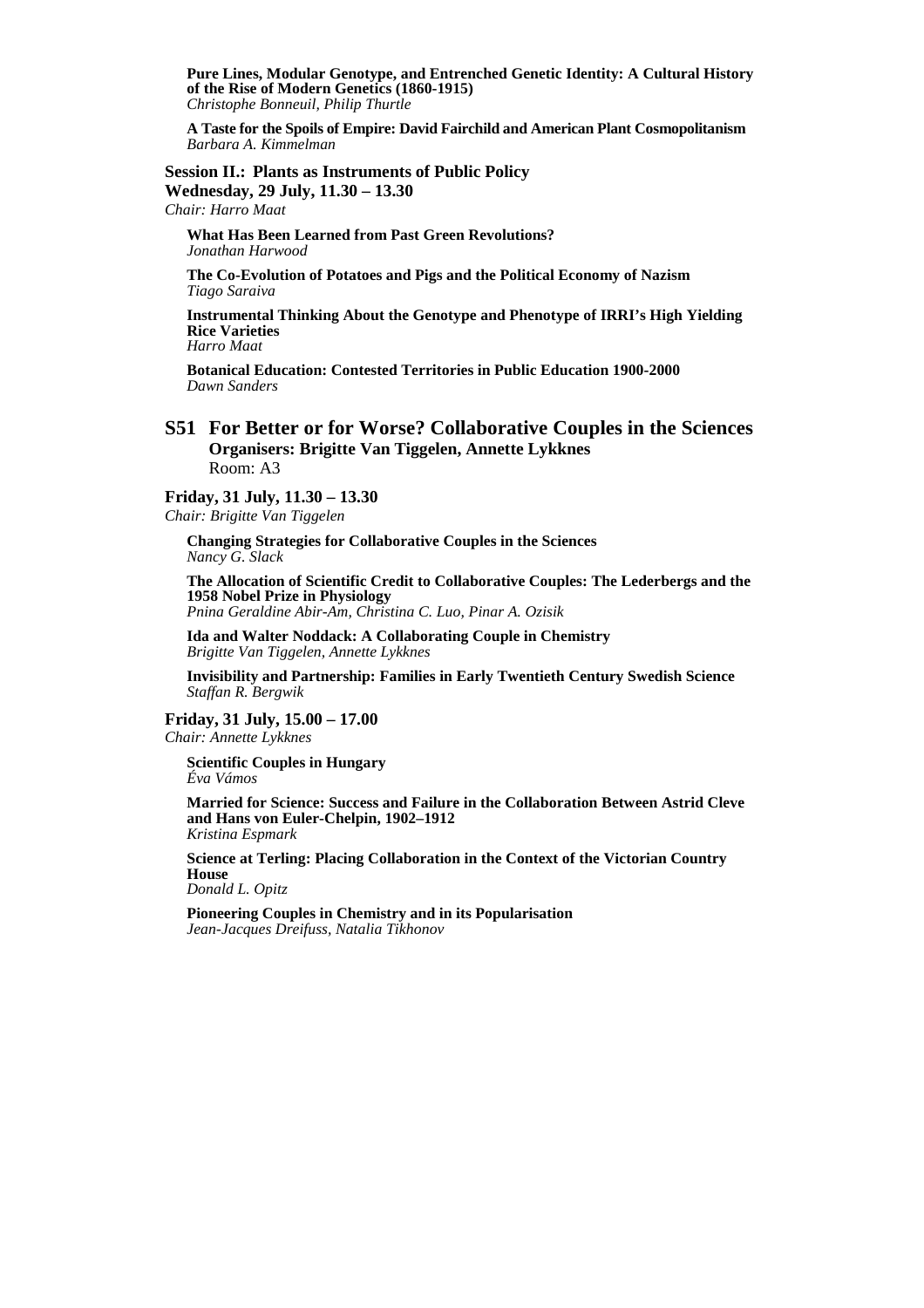### **S52 Formation of Experimentation in Plant Sciences from 18th to 19th Centuries Organisers: Brigitte Hoppe, Nicolas Robin**  Room:A15

#### **Friday, 31 July, 11.30 – 13.30**  *Chair: Brigitte Hoppe*

**Studies on the Balsams in the 18th Century: A Modern Experimental Approach**  *Marcia H.M. Ferraz, Ana M. Alfonso-Goldfarb, Silvia I. Waisse de Priven* 

**Plants, Private Estates and Public Assistance: Formation of Plant Breeding Experimentation in Russia, 18th – 19th Centuries**  *Olga Yu. Elina* 

**From Experimentation on Plants to an Experimental Analysis of Plants in Early Electrophysiology**  *Brigitte Hoppe* 

# **Friday, 31 July, 15.00 – 17.00**

*Chair: Nicolas Robin* 

**18th Century Utilitarian Botany and the Manufacturing of Potash in Colonial Brazil**  *Fernando J. Luna de Oliveira* 

**The Experimental Discovery of the Nature of Plants – The Empirical Spirit of the Scientific Revolution**

*Nicolas Robin* 

**The Human Instrument in the 18th Century Laboratory** *Larry Stewart* 

### **S53 Communicating Science in 20th Century Europe: Comparative Perspectives**

**Organisers: Arne Schirrmache, Leszek Zasztowt**  Room: A14

**Session I.: 20th Century Publishing Phenomena Tuesday, 28 July, 11.30 – 13.30**  *Chair: Arne Schirrmacher* 

**New Initiatives in Popular Science Publishing in Early Twentieth-Century Britain** *Peter J. Bowler* 

**Two Models or One? Popularization of Science in Poland Before and After the Collapse of the Soviet Bloc** *Jarosław Włodarczyk* 

**Popular Science Books and Human-Origins-Research in Contemporary Spain. Atapuerca – The Making of a Magic Mountain.** *Oliver Hochadel*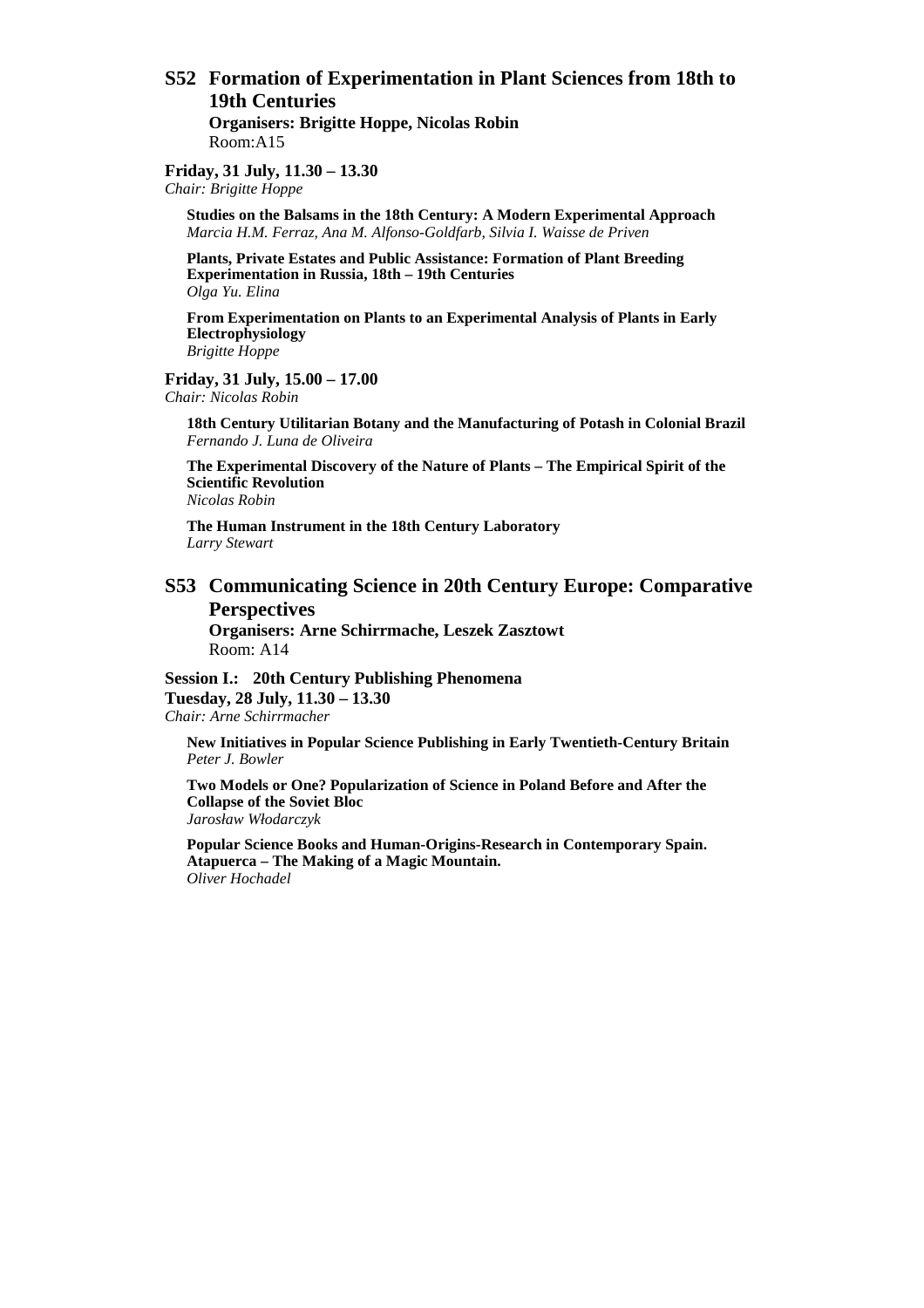#### **Session II.: Science Communication as Political Tool**

**The Political Background of Polish and Soviet Science Popularization in the Post-war Period** *Leszek Zasztowt* 

#### **Tuesday, 28 July, 15.00 – 17.00**  *Chair: Christine Blondel*

**Public Policies of Publicisation of Science in Post-war France. Toward a "State Affair"**

*Andrée Bergeron* 

#### **Session III.: Science Imprints: Science Content and Genres of Newspapers, Journals, Books**

**A Comparative Approach to the Representations of Science and Technology in the Portuguese Press at the Beginning of the 20th Century** *Ana Simões, Ana Carneiro, Maria Paula Diogo* 

**Science and Technology in the Early-20th Century Greek Daily Press** *Erini Mergoupi-Savadiou, Faidra Papanelopoulou, Sypros Tzokas* 

**The Popularization of Science in Hungary, 1867-1945: Textbooks, Media, Personalities**  *Tibor Frank* 

**Sesion IV.: Beyond Print: Science Communication in the Early Audio-visual Age Tuesday, 28 July, 17.30 – 19.30** 

*Chair: Peter J. Bowler* 

**Science Programs as Integral Part of Weimar and Post-war German Radio**  *Arne Schirrmacher* 

**Science in the French Popular Media in the 1930s and 40s: From Radio to Movies, Songs, and Cabaret**  *Daniel Raichvarg* 

#### **Session V.: New Perspectives in Popular Science Studies**

**General Discussion** 

# **S54 Sources of East Asian History of Science, Technology, and Medicine**

**Organisers: Paul U. Unschuld, Paul D. Buell, Christopher G. Muench (Germany/USA/USA)**  Room: B3

**Friday, 31 July, 11.30 – 13.30**  *Chair: Paul D. Buell* 

> **Textual Sources of the Traditional Chinese Life Science Feng Shui**  *Manfred Kubny*

**"Mister Chen's Instructions on the Inner Cinnabar": A Source for Transformation** *Rudolf Pfister*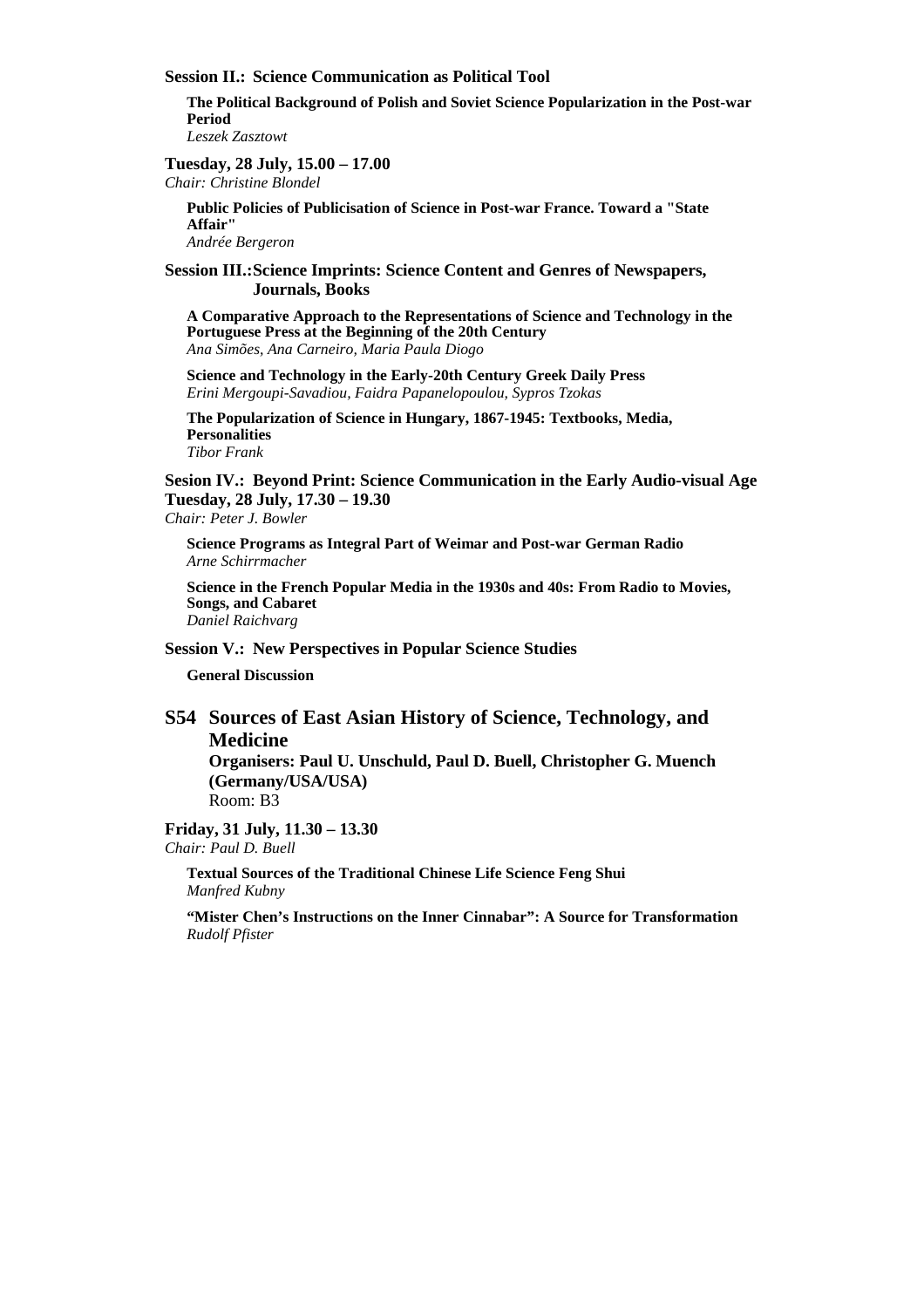**A Source for the Cosmopolitan Medicine of the Mongol Era: Huihui Yaofang** *Paul D. Buell* 

**The Significance of Research on Ancient Chinese Medical Literature Preserved Not in Chinese Archives but in Foreign Libraries Only** *Jinsheng Zheng, Zhibin Zhang* 

#### **Friday, 31 July, 15.00 – 17.00**

*Chair: Paul D. Buell* 

**Michael Boym, Le Chéron d'Incarville and João Loureiro – Three Important Sources in the History of Botany of China**  *Manuel S. Pinto, Noel Golvers* 

**Manchu Texts on Natural Science in the Early Qing Period: The Manchu Anatomy and other Manchu Books on Mathematics and Medicine**  *Junsei Watanabe* 

**Sources, Content and Influence of the Book "Les Secrets de la Médecine des Chinois" (1671)** 

*Eric Marié* 

**A New Realm of Sources for Chinese Medical Historiography. The Chinese Medical Manuscripts of the 16th to the 20 Century in Two Collections in Berlin**  *Paul U. Unschuld* 

### **Friday, 31 July, 17.30 – 19.30**

*Chair: Paul U. Unschuld* 

**New Perspectives on Late Imperial Medical Texts**  *Angelika C. Messner* 

**Chinese Medical Practice on the Western Frontier: A Case Study in Adaptation** *Christopher Muench* 

### **S56 Communities and Communication in East Asian Sciences Organisers: Catherine Jami, Christopher Cullen**  Room: D1

#### **Wednesday, 29 July, 09.00 – 11.00**

*Chair: Michele Thompson* 

**Searching for the Community of 'Astronomers' in Early Imperial China**  *Cullen Christopher* 

**Scholars, the State, and the Circulation of Mathematical Knowledge in Early Qing China (1644-1735)**  *Catherine Jami* 

**The Emergence of Literati Mathematicians and the New Culture of Mathematics in Late Eighteenth-century Korea**  *Jongtae Lim* 

**Medical Networks and Circulation of Knowledge in the Margins of the Qing Empire (1644-1911)** 

*Florence Bretelle-Establet*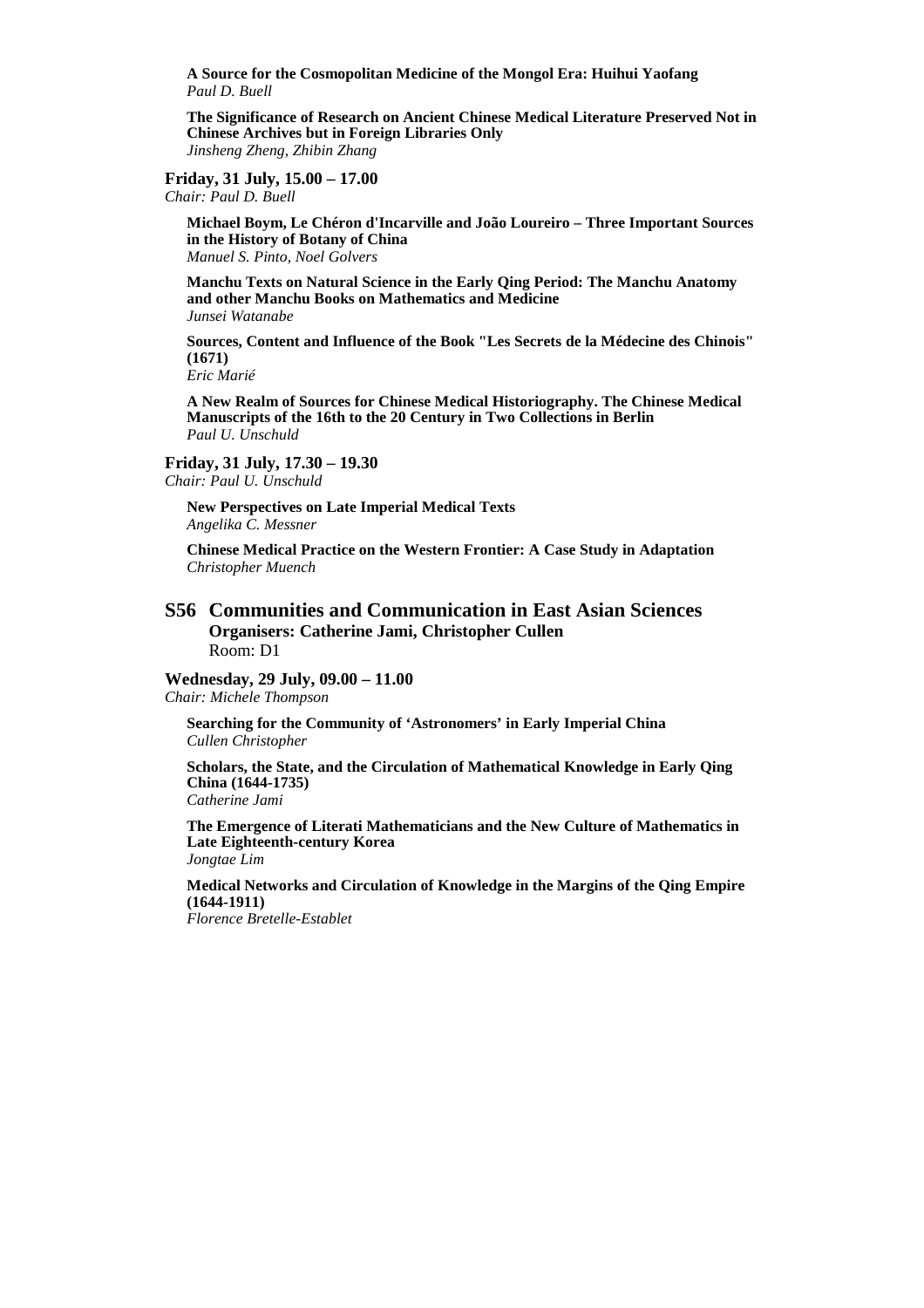#### **Wednesday, 29 July, 11.30 – 13.30**

*Chair: Catherine Jami* 

**Who Were the First Generation of 'Statisticians' in Early 20th Century China?**  *Andrea Bréard* 

**Science, Nationalism, and Internationalism in Early 20th Century China**  *Fa-Ti Fan* 

**Gia Truyen and Arapprochement Within the Healing Community in Vietnam**  *Michele Thompson* 

**National Academy of Peiping and Scientists Trained in France**  *Xiao Liu* 

**Wednesday, 29 July, 15.00 – 17.00** 

*Chair: Christopher Cullen* 

**Continuity/Discontinuity and Changing Agents of Japan's Colonial Sciences**  *Togo Tsukahara* 

**Community Building and Transmission of Knowledge: The Case of Quantum Physics in Japan** 

*Kenji Ito* 

**Precious Few: East Asian Nobel Laureates in Science in the Twentieth Century**  *Dong-Won Kim* 

#### **Wednesday, 29 July, 17.30 – 19.30**  *Chair: Togo Tsukahara*

**Identifying "Local Area Doctors": TKM (Traditional Korean Medicine) Practitioners and Disease under the USAMGIK, 1945-1948**  *John DiMoia* 

**Constructing the Community of Radiation Medicine in Post-war Japan: Communication Between Japanese and American Scientists**  *Aya Homei* 

**Leaping from Theory to Practice: Mathematics in China in the Late 1950s**  *Jiri Hudecek* 

### **S57 Meanings of "Science" in Twentieth and Twenty-First Century East Asia**

**Organisers: Angelika C. Messner, Bridie Andrews Minehan**  Room: A4

# **Saturday, 1 August, 09.00 – 11.00**

*Chair: Angelika C. Messner* 

**Linking Chinese Crafts to Global Contexts – The Research Objective of Zhu Qiqian**  *Martin Hofmann* 

**Dress Pattern Books and the Diffusion of Western Tailoring Techniques in Maoist China** 

*Iris Hopf*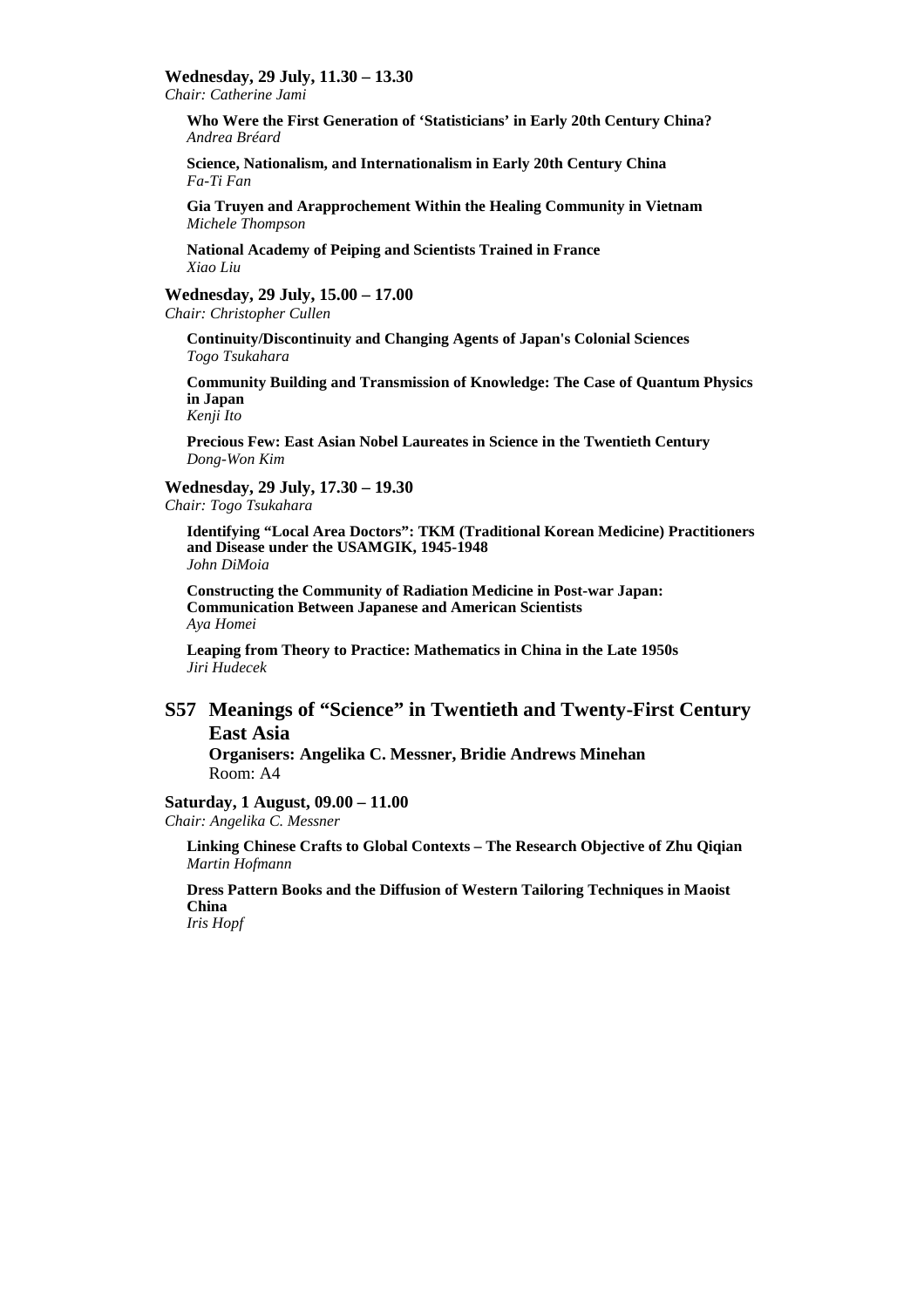**Reference to Science in the Life-Stories of Senior Chinese Medicine Practitioners in the PRC** 

*Lena Springer* 

**Sentimental Education in Scientific Terms**  *Angelika C. Messner* 

**Meanings of 'Becoming Scientific' in Republican and Early Communist China**  *Bridie Andrews Minehan* 

### **S58 Iron Curtains and Immaterial Instruments – The Circulation of Software and Computer Science in Cold War Europe Organisers: Gerard Alberts, Maria Bardosova, Helena Durnova, Thomas Misa**  Room: A10

**Tuesday, 28 July, 11.30 – 13.30** 

*Chair: Maria Bardosova* 

**The Feedback of Fear: American and Soviet (Mis)Perceptions of the Other Side's Cybernetics Agenda**  *Slava Gerovitch* 

**Computing in Russia Before and After 1991** *Paul Josephson* 

**When the Iron Curtain Leaked: Tracking Eastern European and Soviet Influences upon Belgian Computing History** *Sandra C.M. Mols, Marie D'Udekem-Gevers* 

**Jacek Karpiński – A Polish Bill Gates?** *Izabela Bondecka-Krzykowska, Anna Ren-Kurc, Marlena Solak* 

**Tuesday, 28 July, 15.00 – 17.00**  *Chair: Thomas J. Misa* 

**Vladimír Vand and Scientific Computing**

*Alena Šolcová, Michal Křížek* 

**Seeing Like a State? The "Functional Programming Systems" in the Central Planning Economy of East Germany** *Simon Donig* 

**Reasons for the Failure of Soviet Estonian Computer Project Juku** *Laur Kanger* 

**Tuesday, 28 July, 17.30 – 19.30**  *Chair: Gerard Alberts* 

**Science and Politics Intertwined: Slovak Computing in the International Context** *Maria Bardosova* 

**Turning Programming Language into Working Technology: Compiler Construction at the Amsterdam Mathematical Centre, 1960** *David Nofre, Gerard Alberts*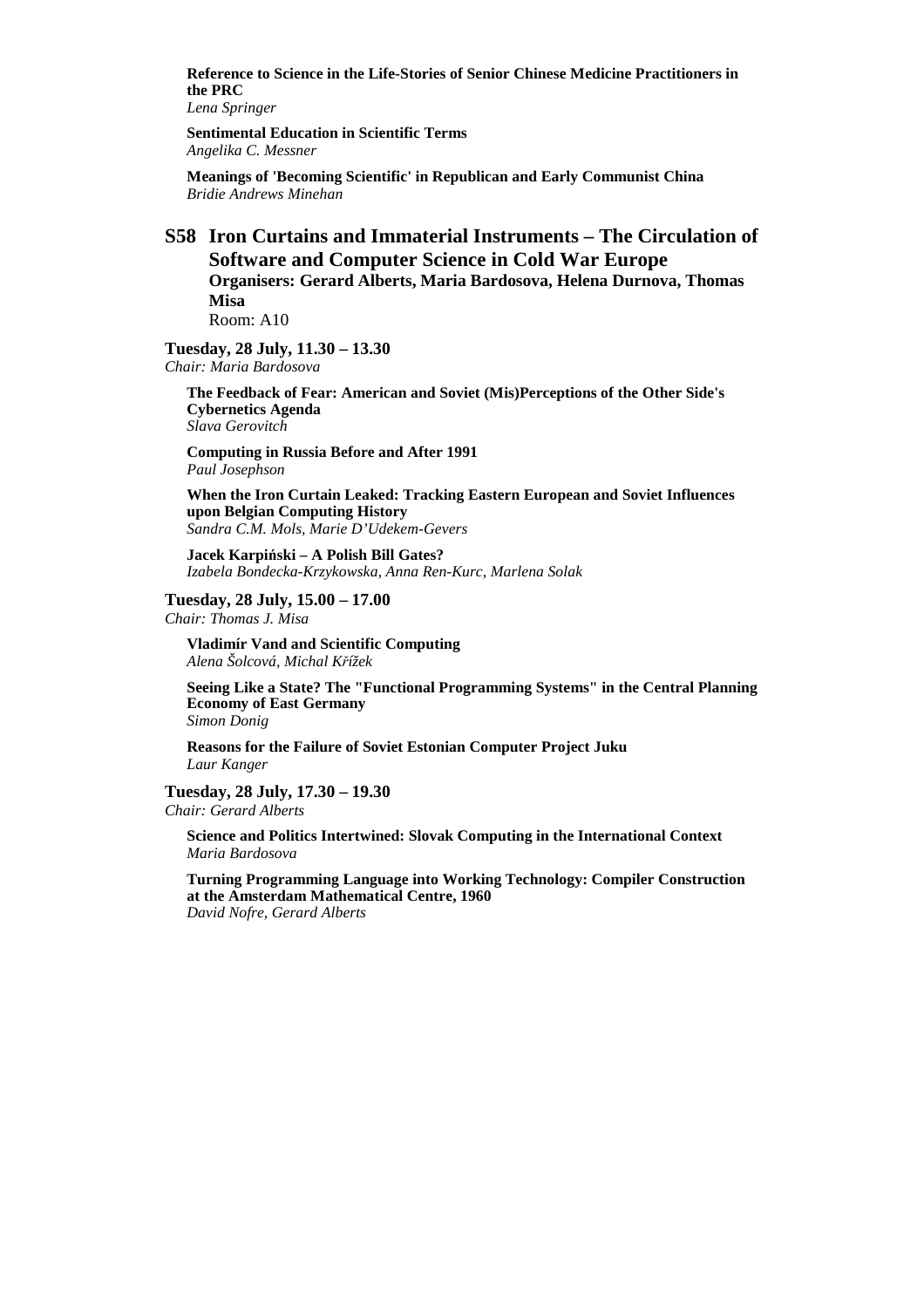**Western Effort, International ALGOL 60: Compiler Construction in Czechoslovakia in Early 1960s**

*Helena Durnova* 

**Eastern European Computer Pioneers' Roundtable** 

# **S59 Instruments for Modifying and Enhancing Oneself and their Social Impact: The Case of Amphetamines and Some of their Derivatives**

**Organisers: Pascal Nouvel, Maria-Teresa Brancaccio**  Room: A3

#### **Tuesday, 28 July, 17.30 – 19.30**

*Chair: Maria-Teresa Brancaccio* 

**Les Thérapies Médicamenteuses de la Bile Noire par Râzî (865 – 925)**  *Mehrnaz Katouzian-Safadi* 

**When 'Modifying the Self' is a Command: Amphetamines and the Allied Military in the Second World War**  *Nicolas Rasmussen* 

**Birth, Growth and Decline of a Bio-power: Some Remarks on the Carrer of the First Synthetic Psychotropic Drug, Amphetamine.**  *Pascal Nouvel* 

**A Conceptual History of the Notion of Bio-power**  *Dominique Lecourt* 

**Make Me Smarter': Amphetamines and the Quest for Cognitive Enhancement**  *Maria Teresa Brancaccio* 

### **S60 Colonizing Drugs – Constructing the Other in the Mirror of (Precarious) Substances Organiser: Bettina Wahrig**  Room: A7

**Saturday, 1 August, 15.00 – 17.00**  *Chair: Bettina Wahrig* 

**Will the Real Colonizer Please Stand Up? Early Modern Controversies on the Effects of Tobacco on the Western Body.** 

*Martina Mittag* 

**Religion – Pharmacy – Transfer of Pharmaceutical Knowledge and Drugs Men of God as Mediators Between the Cultures (16th to 18th c.)** *Sabine Anagnostou* 

**Drugs from the Mountains: Coca as an Exotic Tonic (ca. 1850-1900)** *Bettina Wahrig*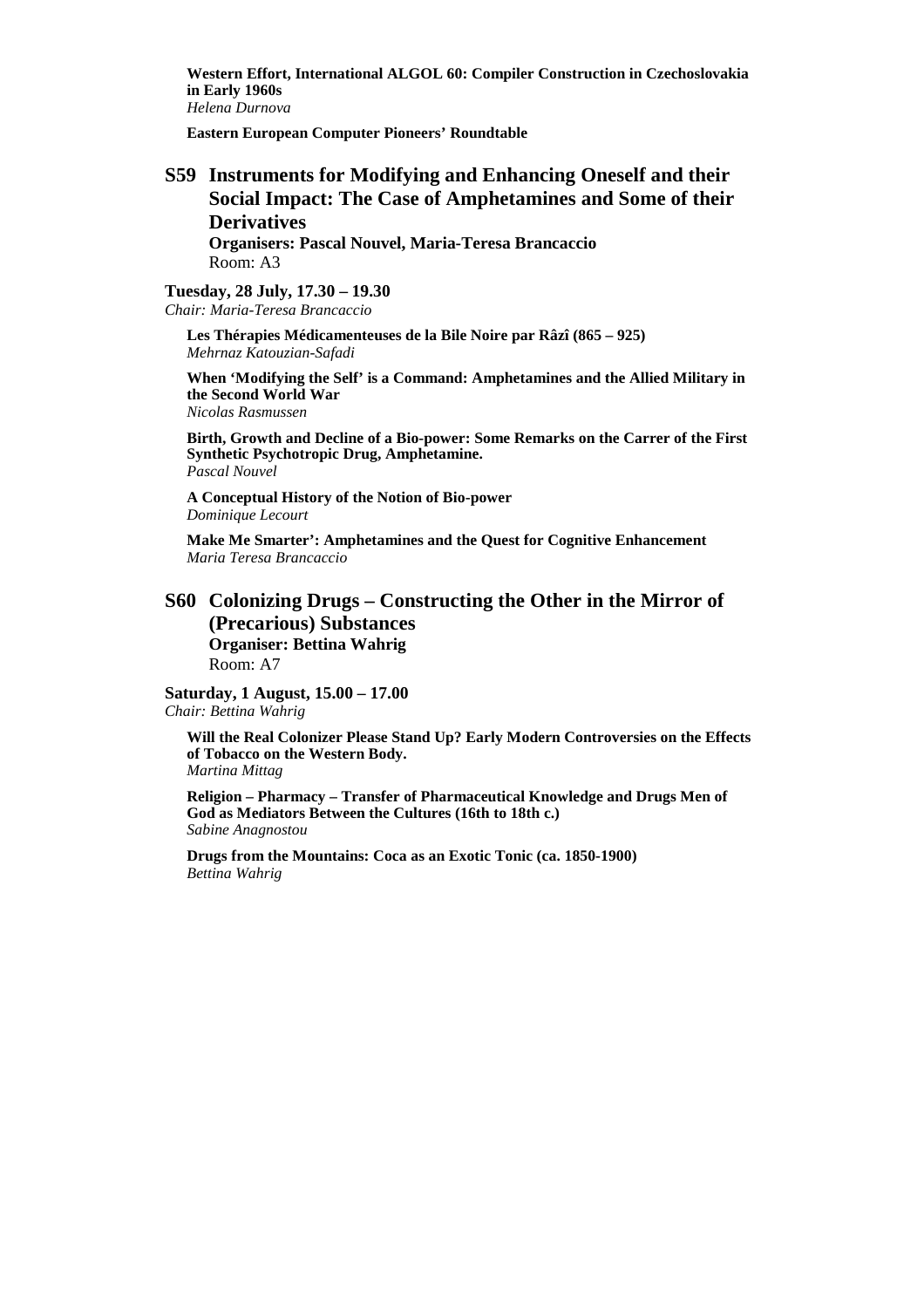**Saturday, 1 August, 17.30 – 19.30** 

*Chair: Bettina Wahrig* 

**The Toxic Total Situation: Preservatives and the Critical Consumer Around 1960 in West Germany** 

*Heiko Stoff* 

**Standardizing Sleeping-Sickness Therapy as a Precarious German-British-Belgium-Spanish Cooperation in the Interwar Period** *Marion Hulverscheidt* 

**Test Systems and Mutagens: The Regulation of Scientific, Consumptive, and Dangerous Objects** *Alexander Schwerin* 

### **S63 Entanglements of Instruments and Media in Investigating Organic Worlds**

**Organisers: Joan Steigerwald, Philippe Huneman**  Room: A13

**Saturday, 1 August, 11.30 – 13.30** 

*Chair: Joan Steigerwald* 

**Defining Life in the Eighteenth Century: Instrumental Reasoning, Excitable Matter and Living Subjects** 

*Joan Steigerwald* 

**The Very Nervous Apparatus : Entanglements of Media, Mind and Matter** *Cornelius Borck* 

**Response-able Experimentation with Toxic Algae** *Astrid Schrader* 

**Generating "Anxiety Like Phenotypes" in the Elevated Plus Maze: A Measure of Mouse Anxiety or a Model of Human Anxiety?**  *Nicole C. Nelson* 

**Saturday, 1 August, 15.00 – 17.00** 

*Chair: Joan Steigerwald* 

**The Use of Computer Simulation in Studying Biological Evolution: Pure Possible Processes, Selective Regimes and Open-ended Evolution.**  *Philippe Huneman* 

**Recalcitrant Instruments, Objects and Investigators in the Non-invention of a Noninvasive Prenatal Genetic Diagnosis Technique** *Aryn Martin* 

**Excitable Media: Intra-cellular Signal Transduction and Intra-active Models of Cellular Life**  *Natasha S. Myers*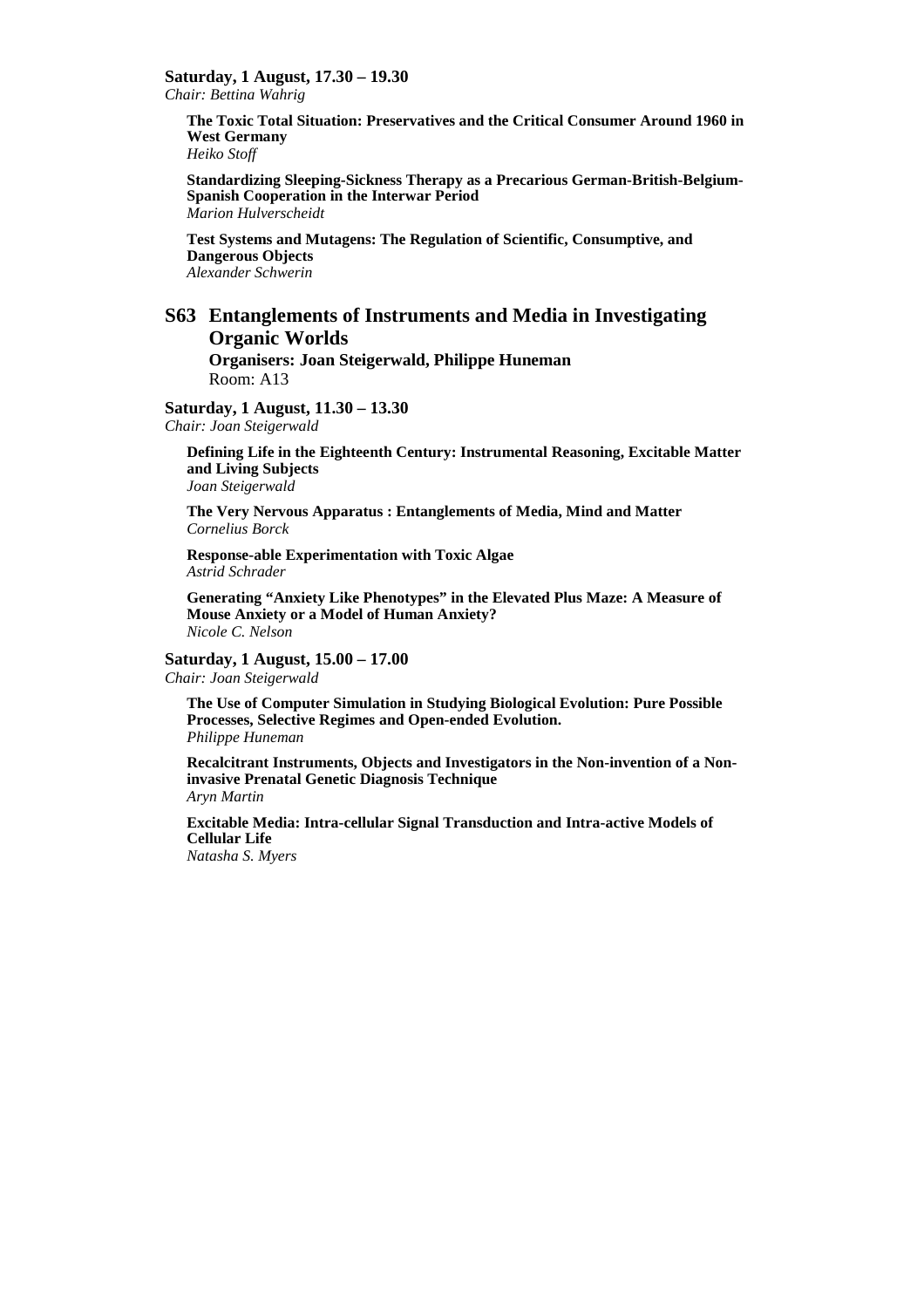### **S64 Working with Pages and Texts**

**Organisers: Karine Chemla, Ito Kenji, Richard Yeo**  Room: A3

**Session I.: Working with Texts and Inscriptions Friday, 31 July, 17.30 – 19.30**  *Chair: Ito Kenji* 

**Working with Texts and Spaces to Extract Square Roots in Medieval Sanskrit Mathematics**  *Agathe Tamar Keller* 

**From Quarry to Paper: Cuvier's Reconstruction of Montmartre Tertiary Mammals**  *Bruno Belhoste* 

**Laboratory Writing**  *Hans-Jörg Rheinberger* 

#### **Session II.: Writing and Rewriting Writings**

**The Significance of Paratext in Buffon's Histoire Naturelle**  *Stephane Schmitt* 

**Saturday, 1 August, 09.00 – 11.00** 

*Chair: Karine Chemla* 

**A Mathematician Writes within a Given Genre: Books of Mathematical Recreations by Dénes Kınig**  *Mitsuko Mizuno* 

**Session III.: The Analysis of Textual Practices and Historiography** 

**Focusing on Actual Manuscripts to Discuss What the Genuine Text of Euclid Was**  *Ken Saito* 

**Editing Texts and Diagrams: Medieval Islamic Discussions of Archimedean Solids**  *Gregg De Young* 

**La Reflexion du Passé Industriel des Pays de Boheme aux Archives du Musée National Technique de Prague**  *Milada Sekyrková* 

#### **S65 Diverse Cultural Practices in 20th Century Nuclear Physics Organisers: Gisela Mateos, Maria Rentetzi**  Room: A9

**Friday, 31 July, 15.00 – 17.00**  *Chair: Christian Forstner* 

> **The Greek-American Connection: The First Nuclear Reactor in Greece**  *Maria Rentetzi*

**The Mexican-American Connection: The First Mexican Accelerator** *Gisela T. Mateos* 

**The Norwegian-American Connection: Atom Smashers Before and After WW II.**  *Roland Wittje*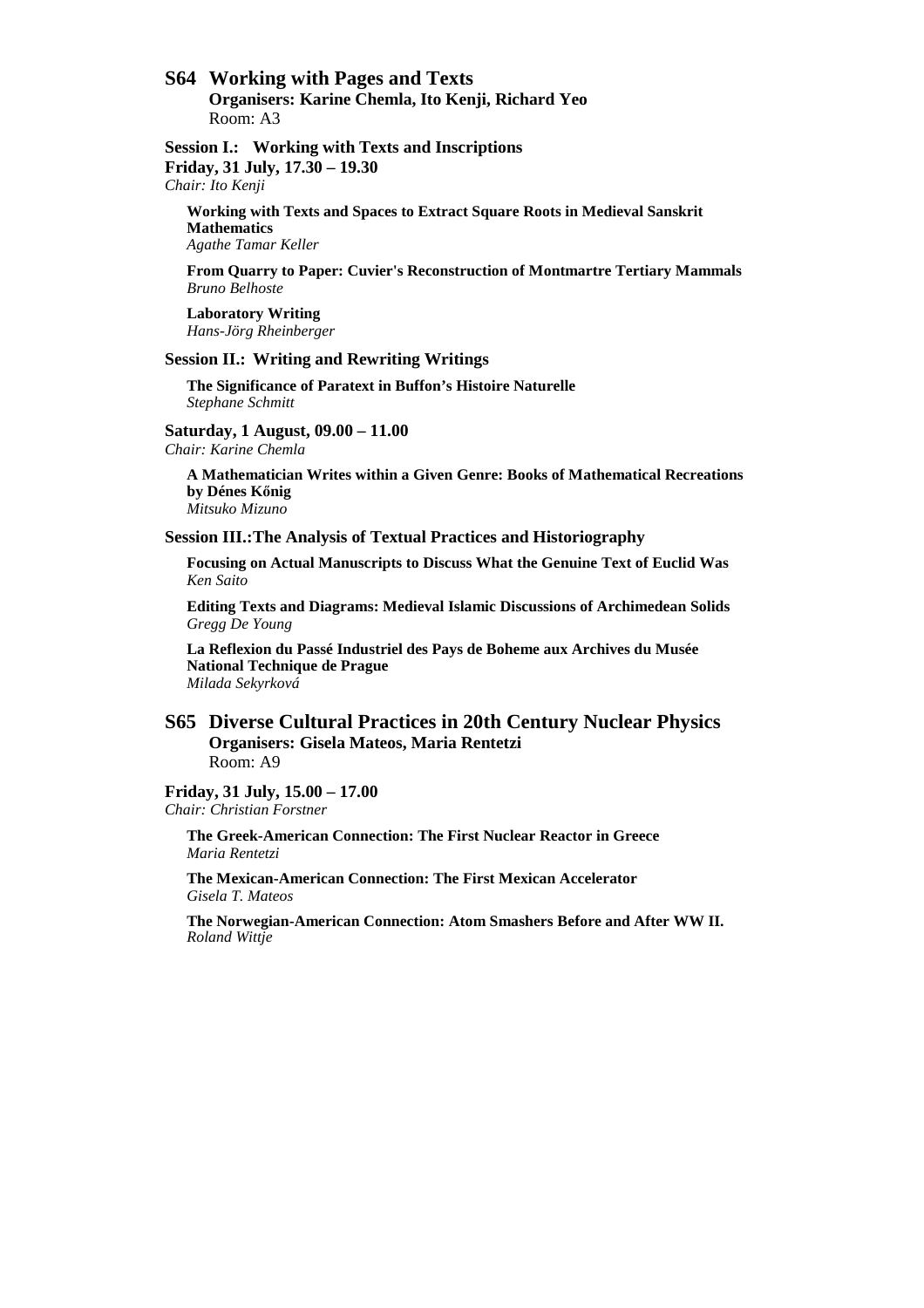**Friday, 31 July, 17.30 – 19.30** 

*Chair: Gisela Mateos* 

**Turkey's Participation to the 'Atoms for Peace' Program: Expectations and Consequences**  *Kaan Ata* 

**Nabor Carrillo and the First Van De Graaff Particle Accelerator in Mexico** *Enrique Esqueda Blas, Ramos Lara María de la Paz* 

### **S66 Framing the Outer World in the Biological and Human Sciences: A Comparative Historical Perspective Organisers: Vincent Guillin, Beth Hannon**  Room: A4

**Friday, 31 July, 11.30 – 13.30**  *Chair: Vincent Guillin* 

> **Circumstances in Context: The Example of John Stuart Mill's Ethology**  *Vincent Guillin*

**Weismann's Barrier?: the Roles of Soma and Environment in Late Nineteenth Century Evolution** *Fern M. Elsdon-Baker* 

**Milieu, Umwelt and Lebensraum. Friedrich Ratzel and the Beginnings of an Environmental Science** *Wolf Feuerhahn* 

**The Internal and the External in Evolutionary Theory at the Turn of the Twentieth Century**

*Sander Gliboff* 

**Friday, 31 July, 15.00 – 17.00**  *Chair: Vincent Guillin* 

> **"To Do Work in the World": Instrumentalism in Pragmatist Psychology and Philosophy**  *Stephane Madelrieux*

**The Concept of Umwelt in Physiological Anthropology: Von Uexküll, Portmann, Buytendijk** *Anne M. Fagot-Largeault* 

**The Concept of Biodiversity: Between Science and Society**  *Marc Kirsch* 

**Finding the Boundary: Evolutionary Developmental Biology**  *Elizabeth M. Hannon*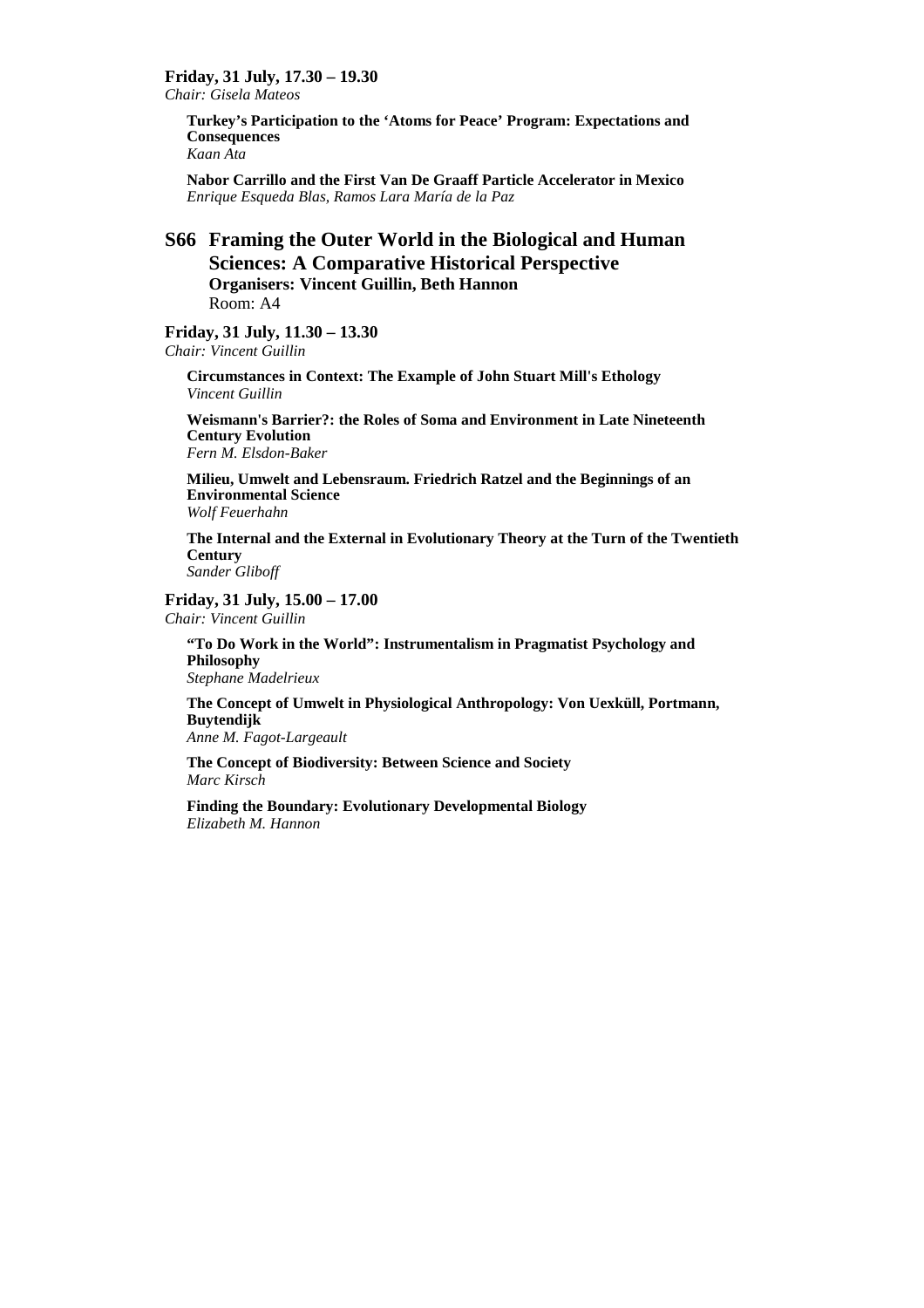### **S67 Uses of Cultural Manifolds in Research Organisers: Nathan Sivin, Xiaochun Sun**  Room: A7

#### **Saturday, 1 August, 09.00 – 11.00**

*Chair: Xiaochun Sun* 

**Cultural Manifolds and the Need for Generalists**  *Nathan Sivin* 

**The Manipulation of Fire in Chinese Alchemy**  *Juan He* 

**Animals as Cultural Manifold**  *Martina Siebert* 

**Saturday, 1 August, 11.30 – 13.30** 

*Chair: Nathan Sivin* 

**What Inhibited the Development of the Planetary Theory in Song China?**  *Xiaochun Sun, Guangchao Wang* 

**Control vs. Autonomy: Fabrications in Song Astronomy**  *Yu Yu Dong* 

**The Needham Question and Beyond** *Liuxiang Hao, Xiaoye Cao* 

### **S69 The Social History of Military Technology Organisers: Barton C. Hacker, Margaret Vining**  Room: B3

**Tuesday, 28 July, 11.30 – 13.30**  *Chair: Barton C. Hacker* 

**Separating the Men from the Polloi: The Rejection of Missile Technology by the Classical Greeks**  *Nick D. Barley* 

**Republican Roman Rejection of Siege Technology**  *Colin D. Hough* 

**Seven Reasons for the Rejection of Known Military Technologies in the Classical World** 

*Tracey Rihll* 

**Children of Mercury, Children of Mars: Civil and Military Technology in German Vernacular Illustrations, 1400-1525**  *Bert Hall* 

**Tuesday, 28 July, 15.00 – 17.00**  *Chair: Barton C. Hacker* 

**Native American Adoption of Firearms 1609 – 1640**  *Lawrence E. Babits*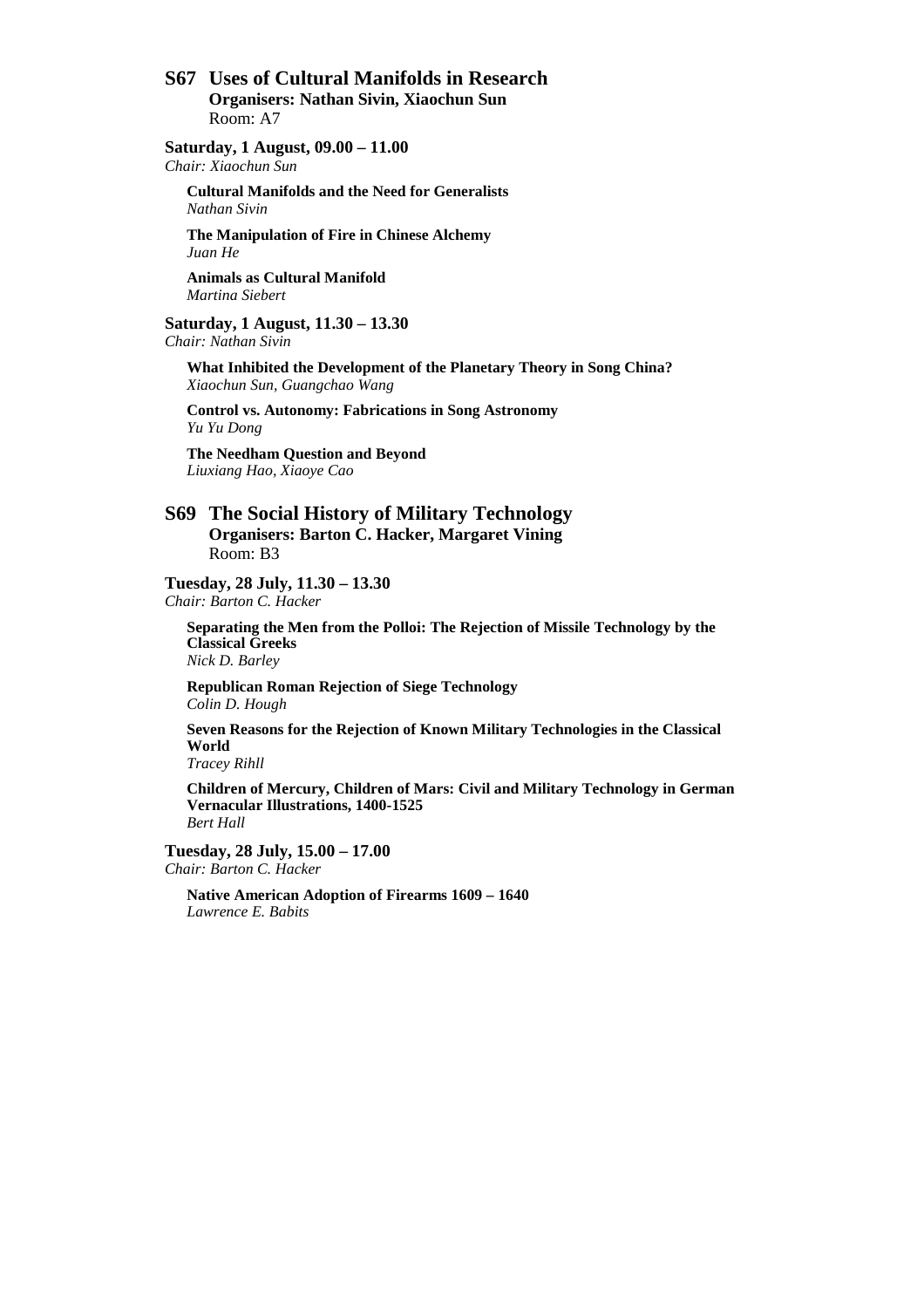**The Embodied Soldier and the Impact of Technology**  *Michael Budd* 

**Spirit of the Age: Inventors, Scientific Instruments, and the Military at the Royal Artillery Institution, Woolwich**  *Steven A. Walton* 

**The Conventionnel, the Workers and the War. An Early Welfare State or a Workforce Militarization?**  *Christophe Bonnet* 

**Tuesday, 28 July, 17.30 – 19.30** 

*Chair: Barton C. Hacker* 

**Weapons and Ethnology in 19th-Century Britain: Lt.-Gen. Pitt-Rivers and his Museum**  *David F. Channell* 

**James H. Burton, John W. Mallet, and the Foundations of a New South: System, Uniformity, and Control at the Confederate Ordnance Department**  *Steven G. Collins* 

**Navy, Taxes, and People: The Italian Royal Navy's 1874 Shipbuilding Program and its Consequences**  *Ciro Paoletti* 

**"Hunk O'Tin" – The American Ambulancier and his Model T in France, 1915-1919**  *Jeffrey Larrabee* 

**Wednesday, 29 July, 09.00 – 11.00** 

*Chair: Margaret Vining* 

**Visualizing Tanks: War Artists Confront a New Technology on the Western Front**  *Barton C. Hacker* 

**Impact: Packaging the U.S. Army Air Force Fire-Raising Practice During the Second World War**  *Ralph R. Hamerla* 

**The Norden-Victor Connection: Making Bombsights and Selling Adding Machines in World War II**  *Michael T. Tremblay* 

**Wednesday, 29 July, 11.30 – 13.30**  *Chair: Margaret Vining* 

**The Development of Air Defense Systems in France: From Transatlantic Networks to Systems Engineering (1955–1975)**  *Pierre-E. Mounier-Kuhn* 

**Greek Military Aviation in the Electronic Era: Technical Protocols, Competition, and International Trends**  *Dimitrios E. Ziakkas* 

**Touching the Face of God: Religion and the U.S. Air Force**  *Tim Cathcart*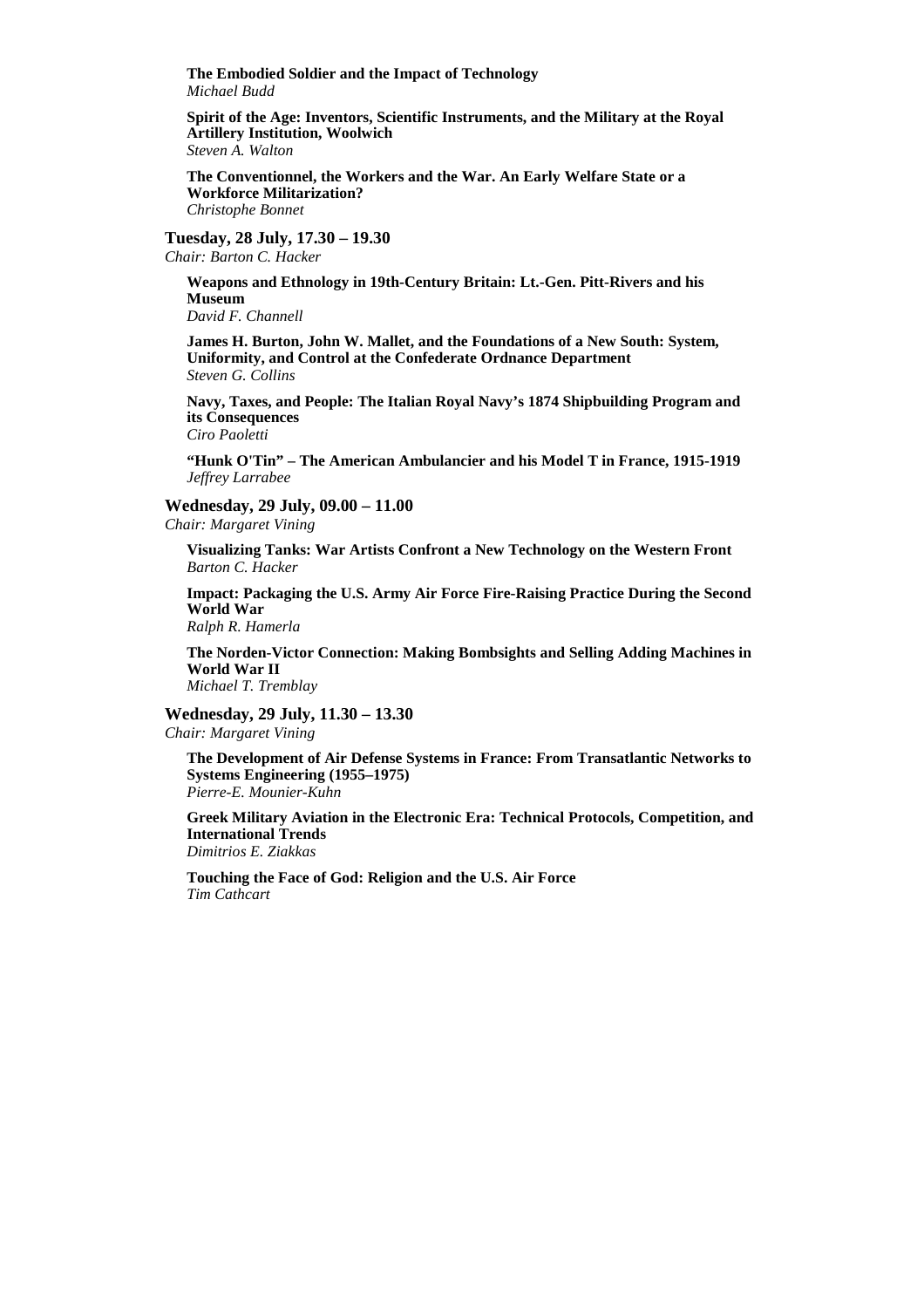### **S70 'Spacing Earth History': Geological and Paleontological Sciences in Cultural Contexts from 17th to 20th Centuries Organisers: Bernhard Fritscher, Miklos Kazmer**  Room: A16

### **Wednesday, 29 July, 09.00 – 11.00**

*Chair: Bernhard Fritscher* 

**Une "Approche Organique" des Montagnes en Europe Médiévale – Sauvegardée par des Mineurs Allemands en Hongrie et Documenté par Marsigli** *Péter Papp* 

**Origin of Geology in the Netherlands (1780-1839)** *Thomas J.A. Reijers* 

**First Geological Investigations of Australia's Coastal Regions by French and British Expeditions, 1788-1803: An Example of Scientific Cooperation Between Two Nations at War**  *Wolf Mayer* 

**Wednesday, 29 July, 11.30 – 13.30** 

*Chair: Bernhard Fritscher* 

**Letters of German Naturalists to Domokos Teleki, the First President of the Jena Mineralogical Society, in the End of the 18th Century** *István Viczián* 

**Mining Versus Archaeology: National Styles in Early 19th Century Stratigraphy** *Bernhard Fritscher* 

**Lyell's Palaeontological Research in Gran Canaria** *Consuelo Sendino, Paul D. Taylor* 

#### **Wednesday, 29 July, 15.00 – 17.00**

*Chair: Miklós Kázmér* 

**Genealogical Reasoning in Alpine Tectonics. Linking Family History to Earth History** *Andrea B. Westermann* 

**Styles in Geology: Eduard Suess and Erudition** *Ernst P. Hamm* 

**The Ries Patriots: The Influence of Nationalism and Local Confinement on a Science Distrusting Instruments** *Martina M. Kölbl-Ebert* 

#### **Wednesday, 29 July, 17.30 – 19.30**

*Chair: Miklós Kázmér* 

**Geology as a Service in Nation Building – The Japanese Example** *Andreas N. Küppers, Yasuo Nogami* 

**The Soviet Experts and the Integrated Survey of Natural Resources in China (1950s)** *Xiaojing Hu*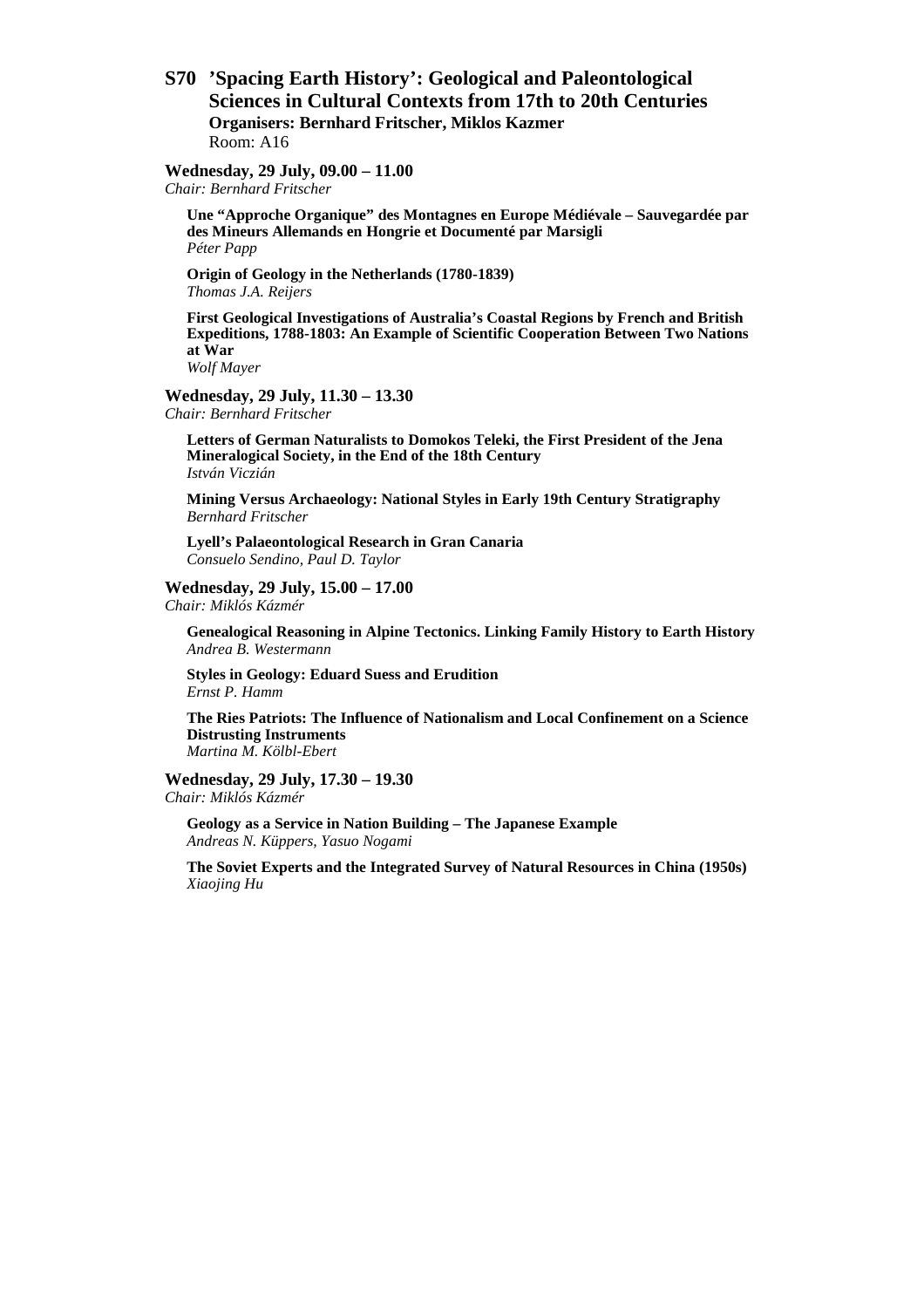# **S71 Instrumentalizing Social Practice – Socializing Instrumental Practice**

**Organisers: Peter Heering, Klaus Staubermann**  Room: A9

**Tuesday, 28 July, 11.30 – 13.30**  *Chair: Peter L. Jakab* 

**Political Ideas and Instrumental Ideals: The Design of Scientific Instruments in the Late 18th Century**  *Peter Heering* 

**Calorimetry and the Social Question in the Late Nineteenth Century**  *Elizabeth R. Neswald* 

**Instrumental Knowledge: Understanding Historic Socio-Technological Practice through Engineering Models**  *Klaus Staubermann* 

**Accelerating for Peace Science, Technology, and the American Decade of Nuclear Research in India**  *Jahnavi Phalkey* 

**Tuesday, 28 July, 15.00 – 17.00**  *Chair: Klaus Staubermann* 

**Sounds for Comfort - of Computers Users in the 1950s**  *Gerard Alberts* 

**Orbiting Mars, Orbiting a Camera: The Ambiguities of Building a Scientific Research Group Around a Single Instrument** 

*Jan Frercks* 

**Gathering Data, Losing Focus: The Aeronautical Research Instrumentation of Samuel Pierpont Langley**  *Peter L. Jakab* 

**"A Fatal Hour for Metallography": The Cognitive and Social Appropriation of New Instruments and Methods in Aachen's Ferrous Metallurgy from 1900 to 1914**  *Stefan Krebs* 

### **S72 60 Years of Cybernetics and Information Theory – Ideas, Artefacts and Instruments Organiser: Lars Bluma**  Room: A9

**Wednesday, 29 July, 09.00 – 11.00**  *Chair: Peter Heering* 

**What Cybernetics Did to Change the Mindsets of Engineers: New Design Procedures in the 50s and 60s**  *Lars Bluma* 

**Crossing Boundaries of Cybernetics and Information/Communication Theory. The Idea of Fuzzy Sets and its First Technical Application**  *Rudolf Seising*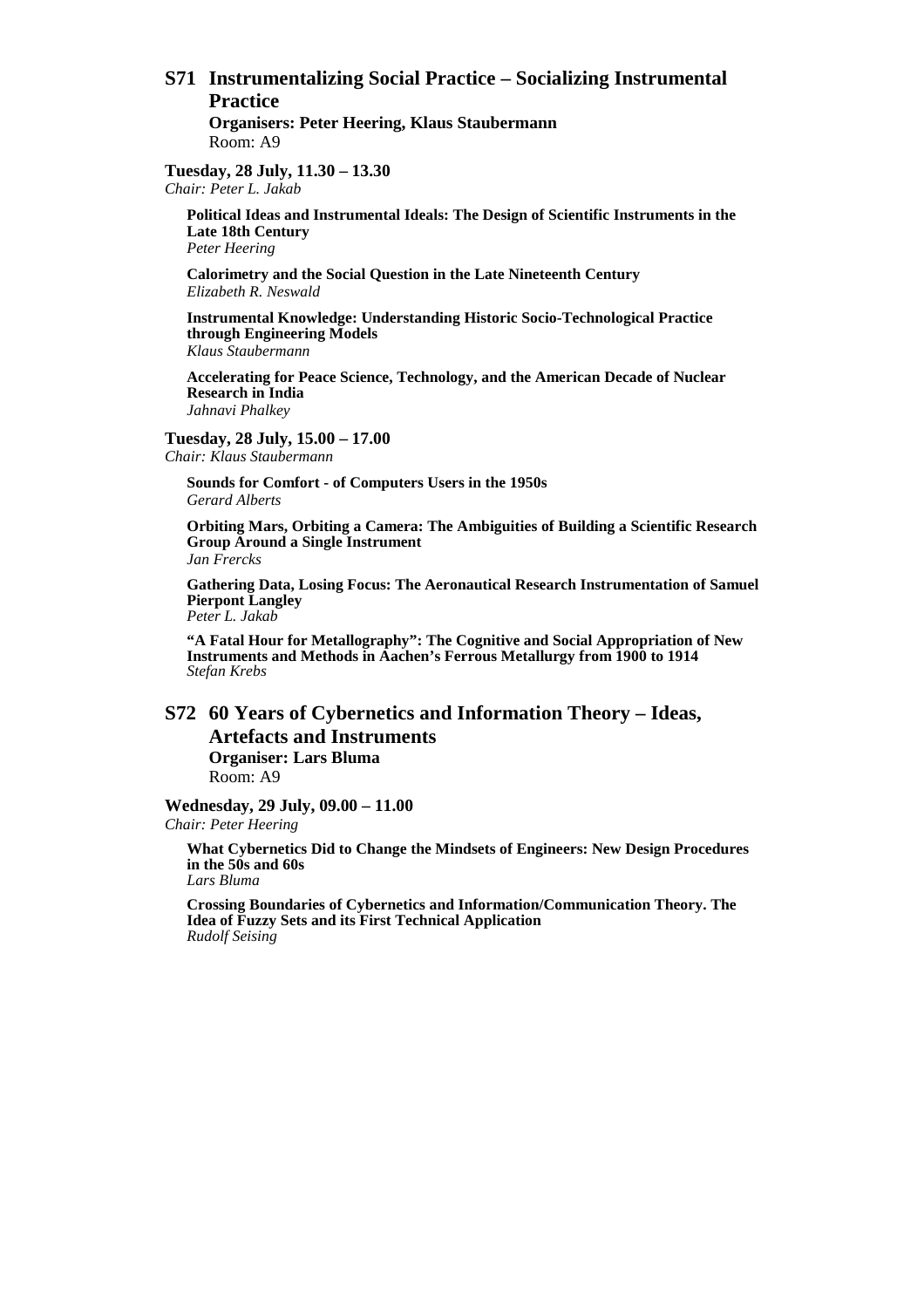**Bionic Prototypes as Scientific Models: Experimental Epistemology at the Biological Computer Laboratory 1958-1974**  *Jan K. Müggenburg* 

**Richard Wagner and his Book on Feedback Systems in Economy**  *Frank Dittmann* 

### **S73 Ideas of Technology Across Time and Space: Changing Concepts and Ideologies Organiser: Eric Schatzberg**  Room: A9

**Wednesday, 29 July, 15.00 – 17.00**  *Chair: Lars Bluma* 

**The Arts and Engineering: Their Meaning and Cultural Place in Late Medieval and Early Modern Europe** *Pamela O. Long* 

**A Weberian Model on Technological Knowledge – Medieval Transmission of Knowledge on Pigments and Dyes for Painters and Illuminators** *Guido Frison* 

**"Machine" and "Decline": Conceptions of Technik in the Conservative Revolution of the Weimar Republic** *Adelheid Voskuhl* 

**Wednesday, 29 July, 17.30 – 19.30** 

*Chair: Stefan Krebs* 

**The Transnational Shaping of Theory of Technology in Imperial Japan, 1931-1945** *Aaron S. Moore* 

**The Role of Continental Concepts of Technology in American Social Thought, From Talcott Parsons through Herbert Marcuse** *Eric Schatzberg* 

# **S74 Technology in the Interaction with Society and the Environment**

**Organiser: Timo Myllyntaus**  Room: A9

**Tuesday, 28 July, 17.30 – 19.30**  *Chair: Irina Gouzévitch* 

**Technological Responses to Concern for the Future: Finnish Experience on Copying with Limits of Natural Resources** *Timo J. Myllyntaus* 

**Driving is (Not) for Everyone – Gender Perspective on Motoring Experiences in Finland, 1949-1980** *Riikka Jalonen*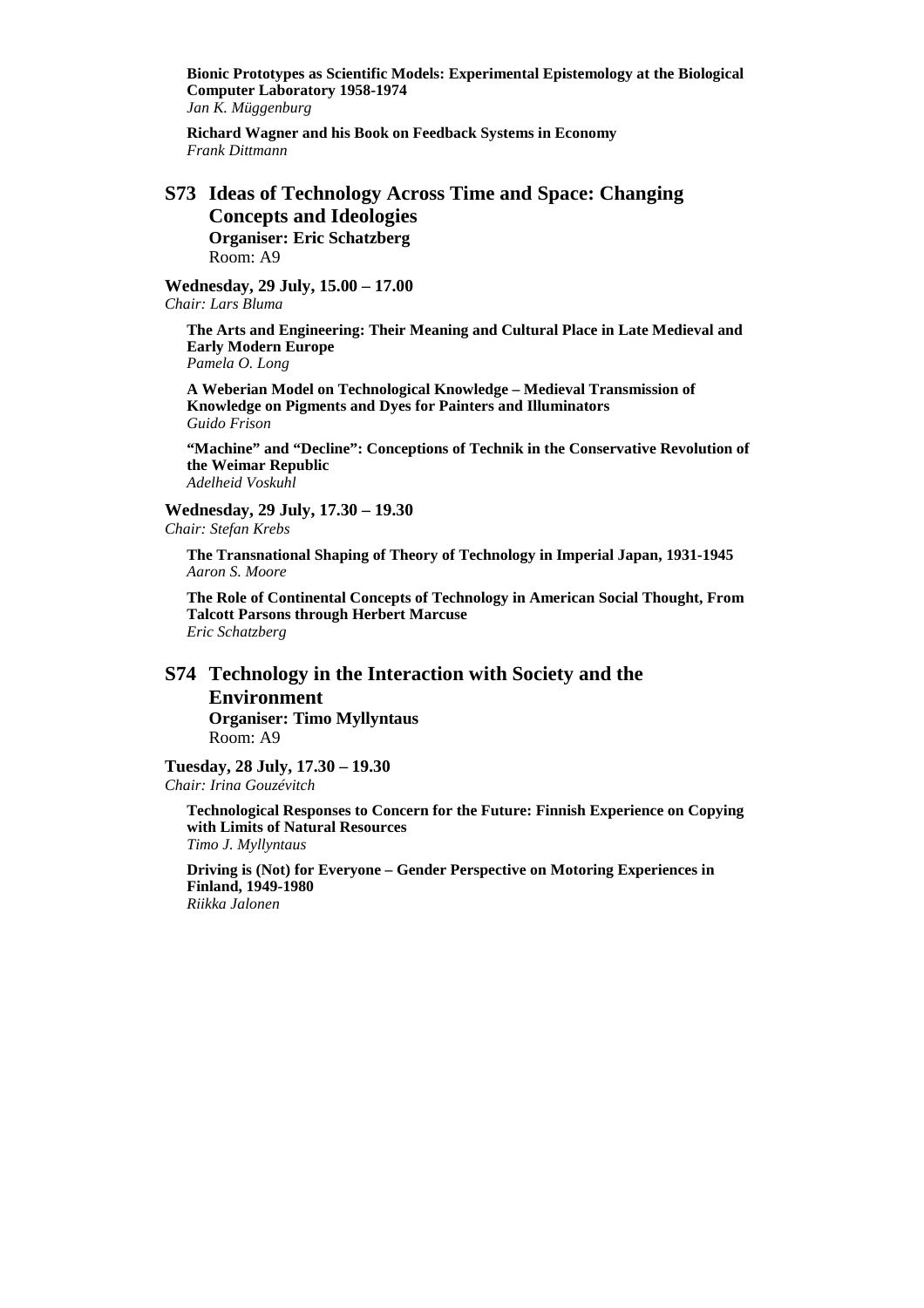**Against the Tide – Technology Transfer from the Periphery** *Jan Kunnas* 

**Resource Conservation and Electrification in California** *James C. Williams* 

### **S75 Playing with Technology Organiser: Stefan Poser**  Room: A9

**Thursday, 30 July, 15.00 – 17.00** 

*Chair: Reinhold Bauer* 

**Heavenly Games of Flight on the Prehistory of Flying: Between Aesthetic Illusion and Wonderful Technology**  *Natascha Adamowsky* 

**Toys, Educational Toys, and Scientific Instruments**  *Joseph Wachelder* 

**Stories of Modern Technology in the Child's World During the Cold War: The Case of the Netherlands** *Dick Van Lente* 

**Technology, Play and Innovation**  *Stefan Poser* 

### **S76 Politics, Technology and Infrastructure Organiser: ICOHTEC**  Room: A9

**Thursday, 30 July, 17.30 – 19.30** 

*Chair: Janis Langins* 

**Bertrand Goldschmidt, Plutonium and Technobiography** *Matthew Adamson* 

**The Building of the Paris Métro, from 1898 to Second World War: An Overview on the History of Technology**  *Pascal B. Desabres* 

**Satellites into Plowshares: Politics and Space Technology, 1946-1967**  *Sean Kalic* 

**A Glimpse Behind the Curtain: Polish Perspectives on the American Housing Industry in the 1950s** 

*Slawomir Lotysz* 

**Tires for Giants. The Development of the Pneumatic Tire and its Importance for Road Transportation**  *Jørgen Burchardt*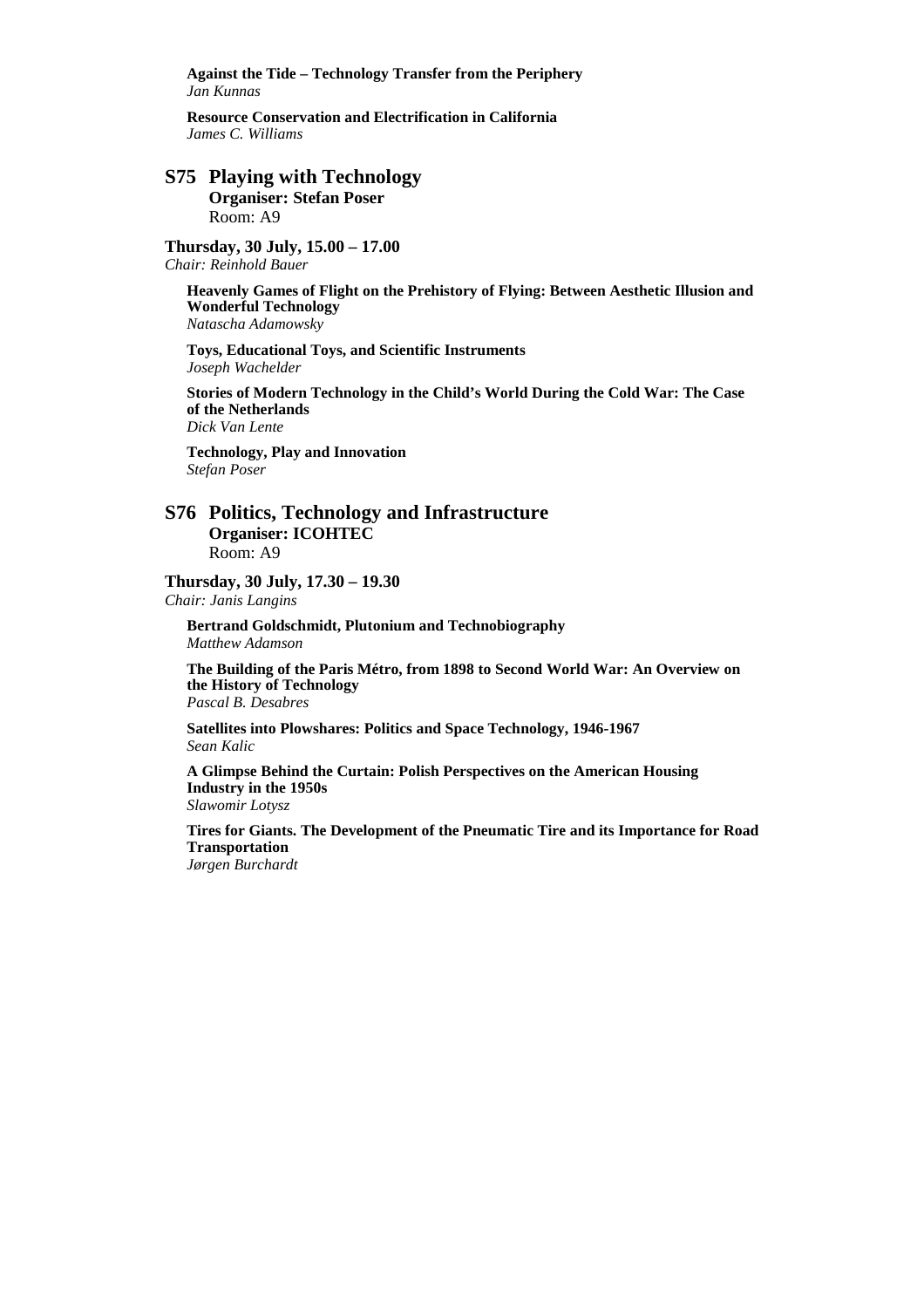### **S77 The Impact of Ideas and Ideologies on Science and Technical Innovations Organiser: ICOHTEC**

Room: A9

**Friday, 31 July, 11.30 – 13.30**  *Chair: Dick van Lente* 

> **Engineers and Conservatives in the Creation of State Hydroelectric Power in Canada**  *Janis Langins*

**The Technology Gap in Canadian Medicare**  *John B. Stranges* 

**Institutional Cultural Influence on the Application of Science to War, 1914 to 1945**  *David Zimmerman* 

**Evidences Regarding the Introduction of Metallurgy and the Utilization of Gun Powder in Europe** *Horia Colan* 

### **S79 Special Topics Organiser: ICOHTEC**

Room:A15

**Friday, 31 July, 17.30 – 19.30**  *Chair: Alexandre Herlea* 

> **The Historical Development of the Notions "Natural" and "Artificial"**  *Vitaly Gorokhov*

**Water Pollution and its Treatment in Nineteenth-century United States**  *Anthony N. Stranges* 

**Mining: Ideas and Instruments in Germany 1750 to 1900** *Wolfhard Weber* 

**The International Committee for the History of Technology (ICOHTEC). Scientific Development and Politics from 1968 till 1989**  *Holger Skorupa* 

# **S80 Practices, Views, and Networks in 19th and 20th Century Mathematics**

**Organisers: Laura Rodríguez, Frédéric Brechenmacher** Room: A16

**Friday, 31 July, 11.30 – 13.30**  *Chair: Frederic Brechenmacher* 

> **What is 'Mathematical Practice' in The Philosophy of Mathematical Practice?**  *Jessica Carter*

> **Hilbert on the Notion of Completeness: A Conceptual and Historical Analysis**  *Catherine Karella*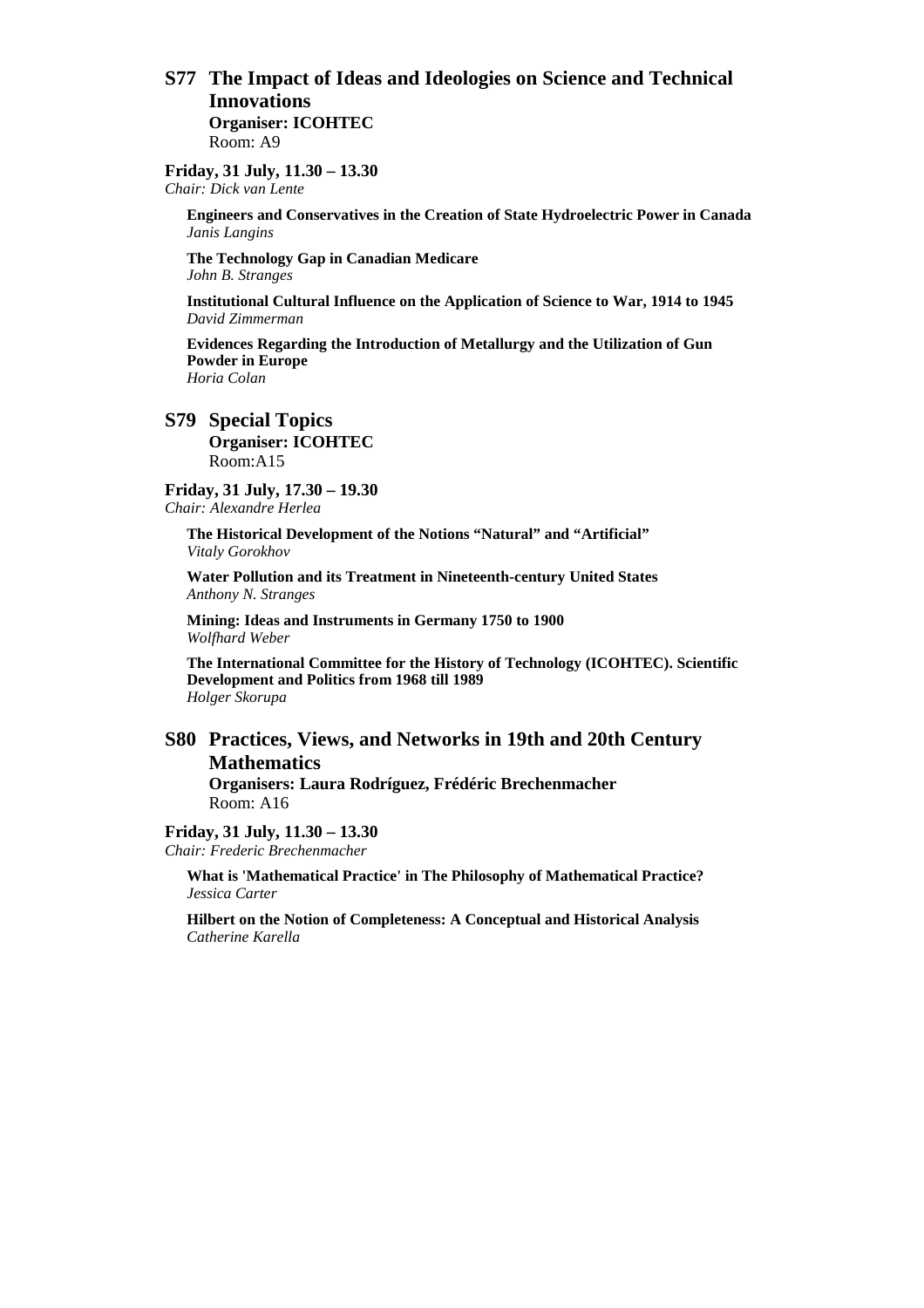**Emile Picard: A View on his Mathematical and Epistemological Ideas**  *Pierre Lamande* 

**History of Mathematics as a Way of Justification. Mathematicians' Views on their own Discipline During the Weimar Republic**  *Bjoern T. Schirmeier* 

#### **Friday, 31 July, 15.00 – 17.00**

*Chair: Laura Rodriguez* 

**Views and Practices in the Early Functional Analysis**  *Laura Rodríguez* 

**A Triple Point of Mathematics: Born and Wiener's "New Formulation of the Laws of Quantization"**  *Arianna Borrelli* 

**Networks and Individual Agency: The Case of Galois Theory in France at the Turn of the 19th Century**  *Caroline Ehrhardt* 

#### **Friday, 31 July, 17.30 – 19.30**

*Chair: Laura Rodriguez* 

**On the Identities of Algebra in 19th Century: Algebraic Practices, Networks, Cultural Issues**  *Frédéric Brechenmacher* 

**Practices, Networks, and Fields: Making (Historical) Sense of Poincaré's Early Work**  *Renaud Chorlay* 

**Shifting Boundaries. Kronecker's Early Work on Complex Multiplication and Dirichlet's Legacy in Number Theory**  *Ivahn Smadja* 

### **S82 Visual Cognition in the History of Science Organisers: Christophe Heintz, Tamas Tofalvy**  Room: C1

# **Friday, 31 July, 17.30 – 19.30**

*Chair: Tamás Tófalvy* 

**Visual Cognition and History of Science**  *Christophe Heintz* 

**Visual Thinking in Medieval Scientific and Philosophical Manuscripts**  *Anna Somfai* 

**What are Genetic Maps Visualizations of?**  *Marion Vorms* 

**The Role of Visuality in Konrad Lorenz's Philosophy of Science**  *László Nemes*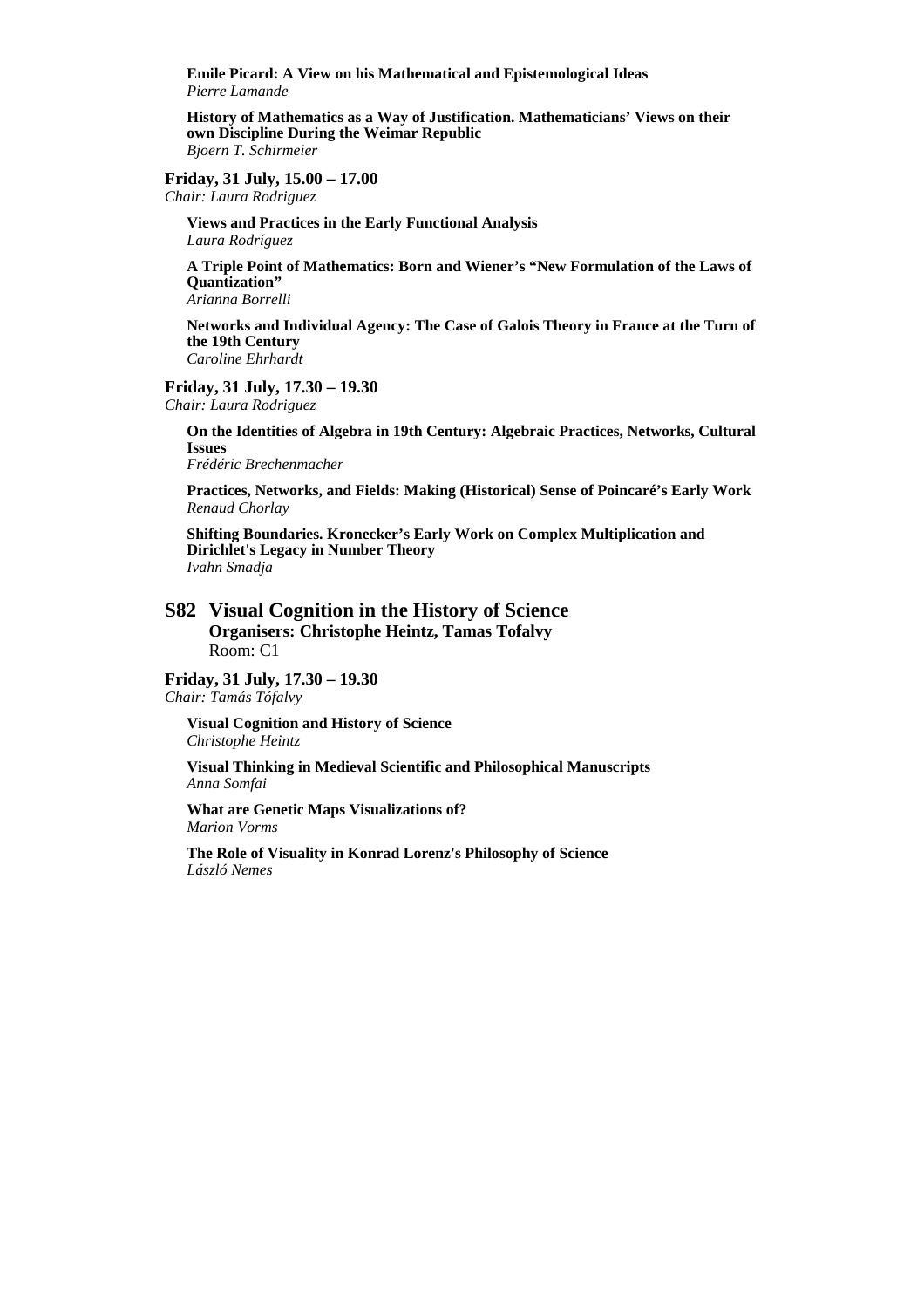**S83 Revisiting Joseph Nedham's 'Rivers and the Sea' Metaphor: The Construction of Modern Science and Technology in a Global Context, 17th-19th Centuries Organisers: Kapil Raj, Mau Chuan-hui**  Room: A7

#### **Friday, 31 July, 11.30 – 13.30**

*Chair: Kapil Raj* 

**Needham's Rivers and Sea Metaphor and the Nineteenth Century Perception of Scientific Knowledge in India**  *Irfan Habib* 

**Circulation Intercontinentale des Savoirs et des Techniques au Pérou (XVI-XVIIIe Siècle)**

*Carmen Salazar-Soler* 

**Maps, Permabulators, Repeating Circles, and Theodolites: Mapping in India and Great Britain , 1780-1830**

*Kapil Raj* 

**The Jesuit and the Long Life. The First French Translation of a Chinese Text of Nurturing Life (Yangsheng) in the Early 18th Century** *Frédéric Obringer* 

#### **Friday, 31 July, 15.00 – 17.00**

*Chair: Mau Chuan-hui* 

**From Starry Abnormity to Meteorological Phenomenon: The Impact of Aristotelian View of Comet on Xu Guangqi and Xiong Mingyu in Ming Wanli Period**  *Kuang-Tai Hsu* 

**Gewu Rumen: A Case Study of the Introduction of Western Physics into Nineteen-Century China**

*Hao Chang* 

**Artisanal Know-how and Modern Sciences: The Use of Chinese Traditional Knowledge in French Research on Sericulture** *Chuan-Hui Mau* 

### **S87 The Reception of Darwinism at the Subnational Level: Cities Organisers: Thomas F. Glick, Hans Henrik Hjermitslev**  Room: A5

**Tuesday, 28 July, 11.30 – 13.30**  *Chair: Thomas Glick* 

**The Early Reception of the Origin of Species in Boston**  *Thomas F. Glick* 

**Harmony of Nature and Struggle for Survival: Reception of Darwinism in Russian Plant Geography**  *Anastasia A. Fedotova* 

**Darwinism and Neo-Darwinism between Prague and Brno, 1900-1915**  *Michal Simunek, Tomas Hermann*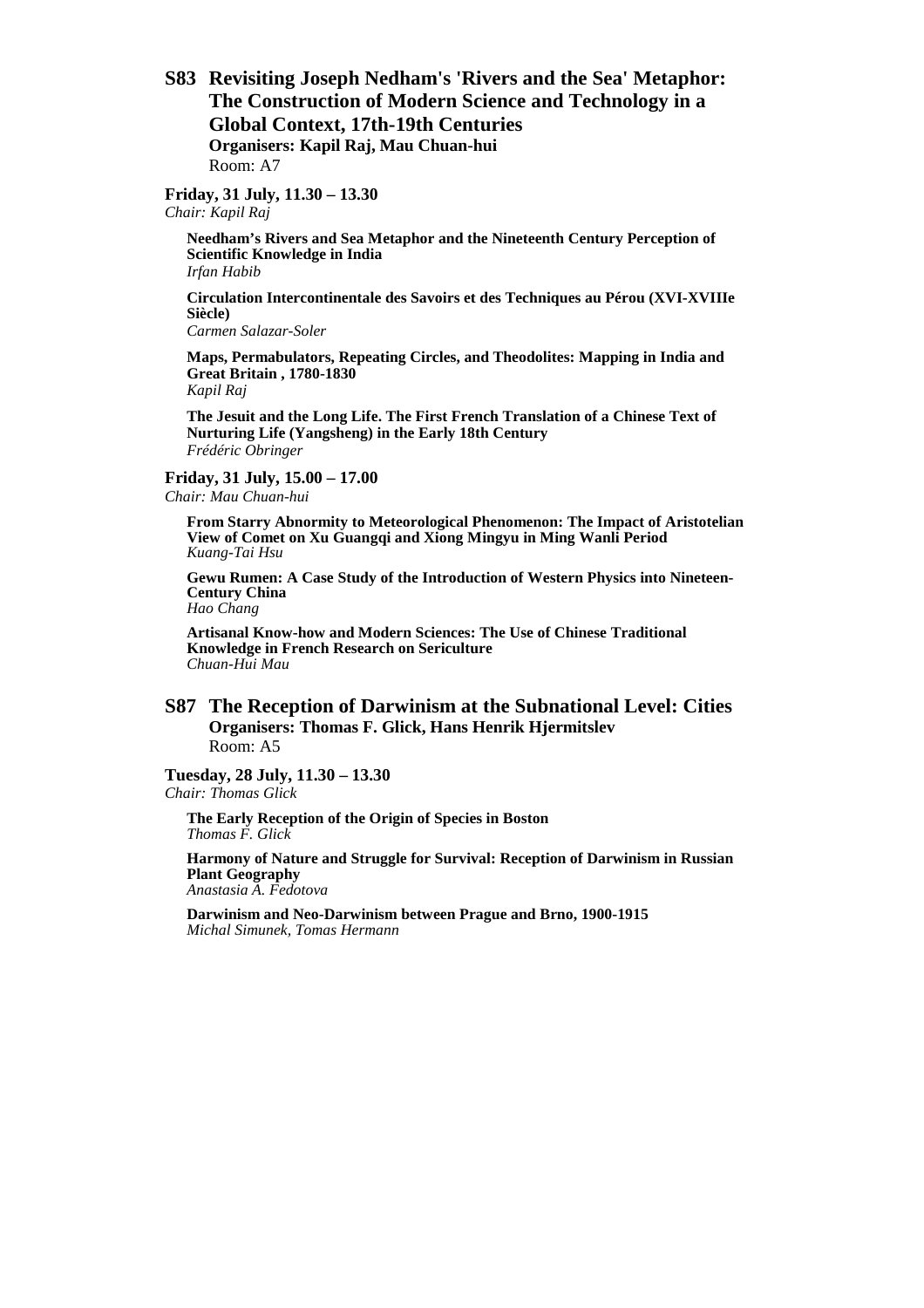#### **Tuesday, 28 July, 15.00 – 17.00**

*Chair: Hans Henrik Hjermitslev* 

**Darwinism and the Birth of the Polish Urban Intelligentsia: Warsaw, Cracow, and Lwów** 

*Daniel Schümann* 

**Darwinism and Cultural Struggles in Rural Askov and Metropolitan Copenhagen in Nineteenth-century Denmark**  *Hans H. Hjermitslev* 

# **S88 Comparative Reception of the Synthetic Theory of Evolution in the Soviet Union, Eastern and Central Europe**

**Organisers: Eduard I. Kolchinksy, Uwe Hossfeld, Oleg Philipchuk**  Room: A5

#### **Tuesday, 28 July, 17.30 – 19.30**

*Chair: Eduard I. Kolchinksy, Oleg Philipchuk* 

**Peculiarities of Evolutionary Synthesis in Nazi Germany and Soviet Russia** *Eduard Kolshinsky* 

**The Development of Darwinism by Ukrainian Zoologists (Late 19th – Early 20th Centuries)** 

*Oleg Pilipchuk* 

**Theodosius Dobzhansky: A Large Step Towards Solving "The Species Problem" – A Main Step Towards "Evolutionary Synthesis"**  *Mikhail Konashev* 

**The Teaching of Evolutionary Theory in Russian Secondary Schools Between the World Wars** 

*Anna V. Samokish* 

**The Selectionist Turn of Bernhard Rensch (1900-1990) through the Prism of Panpsychistic Identism** *Uwe Hossfeld, Georgy S. Levit* 

**Reception of Darwin's Ideas in Russia: The Struggle for Existence and Natural Selection. V. N. Sukachev's Experimental Program**  *Yakov Gall* 

# **S89 The Role of Rail Transport in Development of the Infrastructure in St-Petersburg (Russia) and Kiev (Ukraine) and their Interference in XIX – First Half of XX Centuries Organisers: Margarita Voronina, Alexander Soldatov, Victor Shataev**  Room: A10

#### **Saturday, 1 August, 09.00 – 11.00**

*Chair: Margarita Voronina* 

**Role of the Corpus of Railroad Engineers in Institutialization of High Technical Education in Russia**  *Boris I. Ivanov*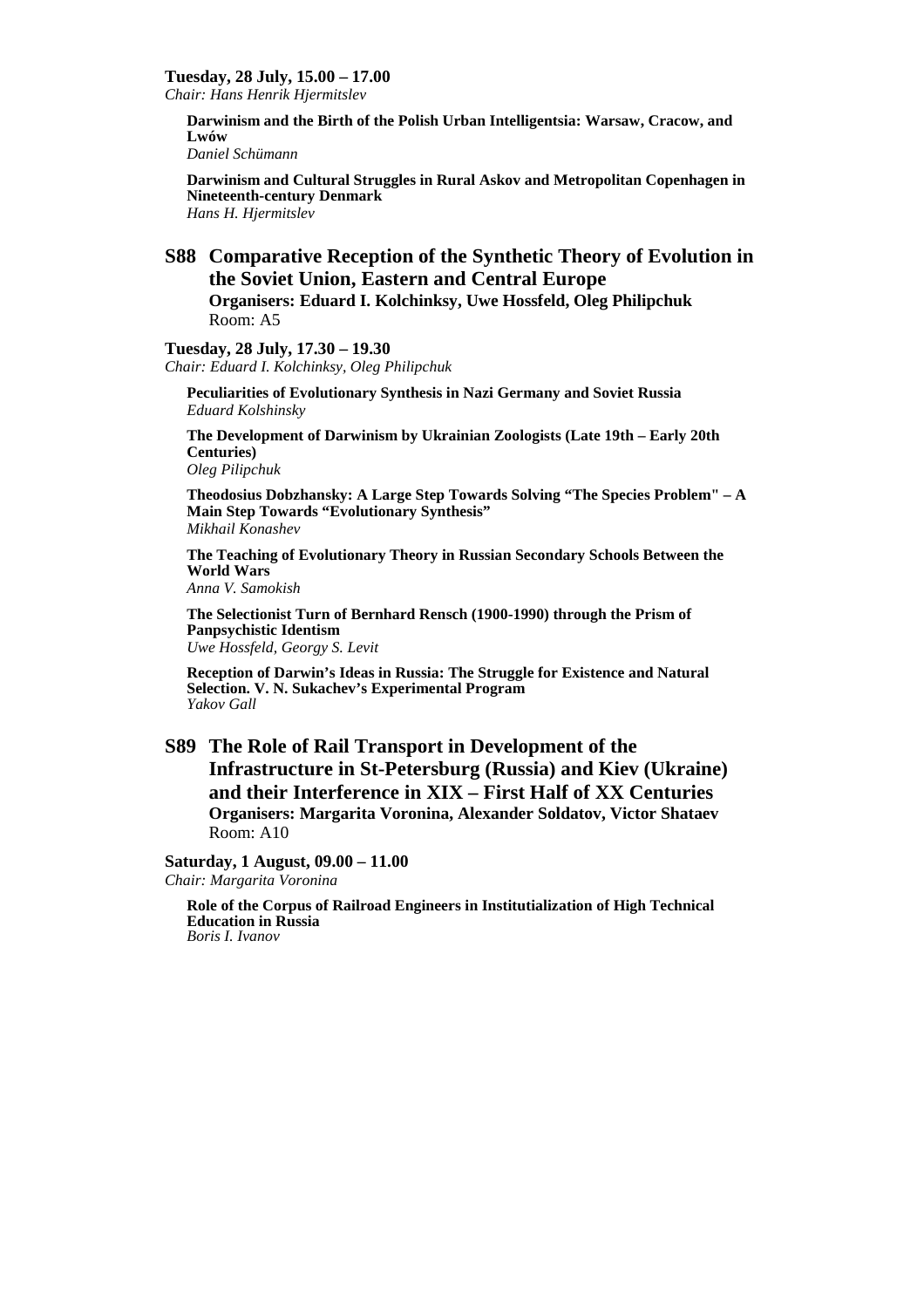**The Role of Institute of Engineers of Means of Communication (St. Petersburg, Leningrad) in Formation Engineers of Transport in 1910-1930** *Margarita M. Voronina* 

**Borodin Creativity in a Context of Development of Mobile Structure Engineering of Ukrainian Railroads (Second Half XIX in)** *Viktor N. Shataev* 

**The Warsaw Railway Station in St. Petersburg**  *Alexsander V. Soldatov, Nina P. Soldatova* 

**Saturday, 1 August, 11.30 – 13.30** 

*Chair: Alexander Soldatov* 

**K.I. Potier (1786 - 1855) and Applied Geometry Development in Russia.**  *Natalya N. Eliseeva, Nikolai A. Eliseev* 

**Department of Physics and its Professors in the Institute of Engineers of Means of Communication**  *Petr V. Velikorussov* 

**The Historical Development in Kiev University of Railways Transport**  *Anna P. Berezhnyak* 

**The Investigation of the Development of Non-traditional Types of Transport**  *Elena N. Eliseeva* 

**Saturday, 1 August, 15.00 – 17.00** 

*Chair: Victor Shataev* 

**The Role of the Naval Engineering Institute in Creation of Russian Underwater Navy** *Isay Kuzinets* 

**Origin and Beginning of Building of Diesel Engines in the World (End of XIX-Beginning of XX Century)** *Elena L. Sorochinskaya* 

# **S91 Biography as a Genre in Different National Traditions of Writing about Science and Scientists**

**Organisers: Galina Smagina, Aleksandar Petrovic, Marina Loskutova**  Room: A13

### **Friday, 31 July, 11.30 – 13.30**

*Chair: Aleksandar Petrovic* 

**Reading History of Women Scientists Through Biography : Life-stories of Lydia Rabinowitsch-Kempner, Lina Stern, and Gertrud Woker** *Natalia Tikhonov Sigrist* 

**Assessment of Different Biographical Approaches to Writing about Science and Scientists**  *Rose-Luise Winkler* 

**Local Amateur Scholars of the 19th – early 20th Centuries in Russia: Biographical Tradition and Prosopographic Data**  *Marina V. Loskutova*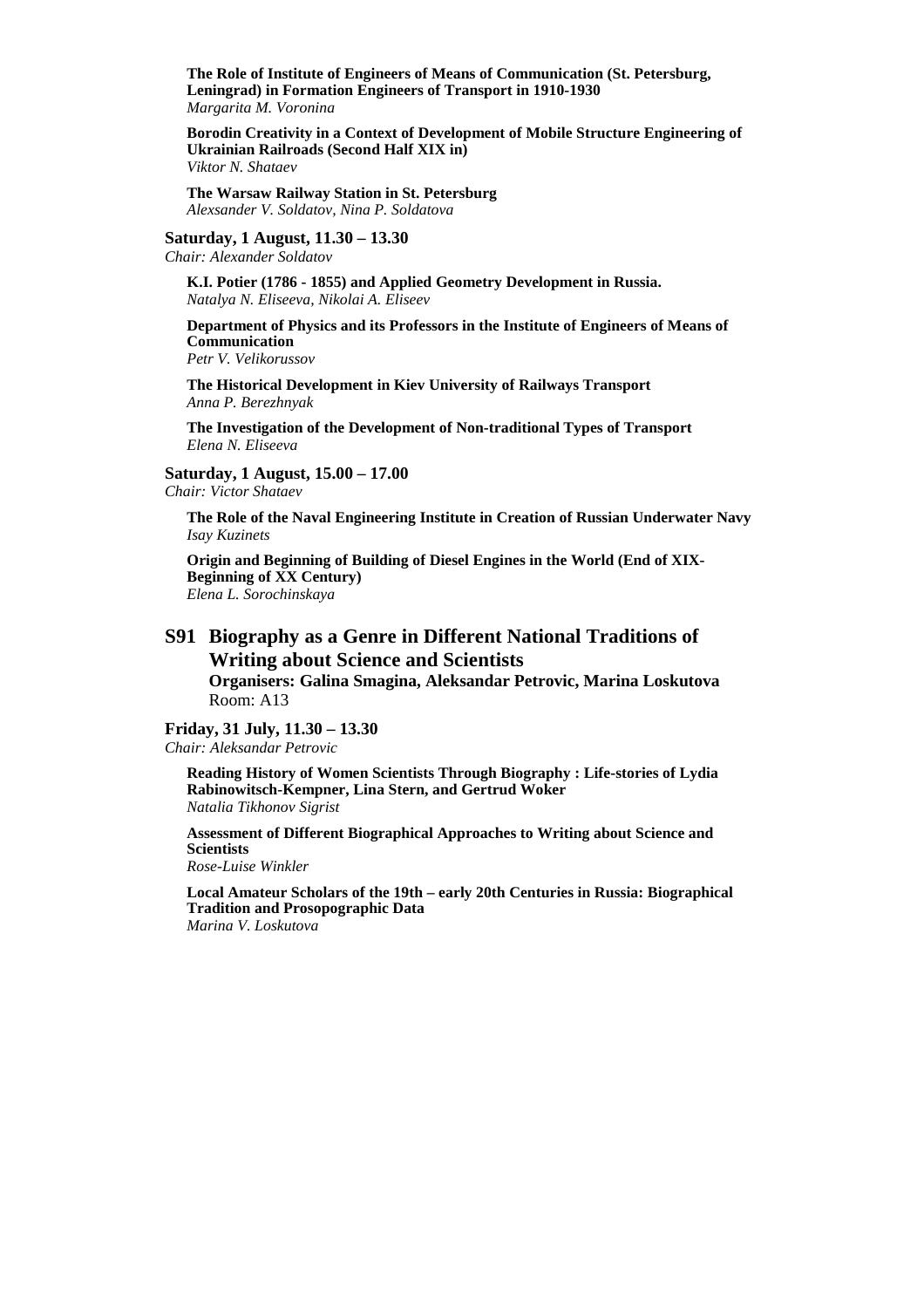**Biographic Method as an Instrument of Historical-Scientific Research (the Example of W. F. Louguinine's Studies in Thermochemistry)**  *Elena A. Zaitseva, Galina I. Liubina* 

#### **Friday, 31 July, 15.00 – 17.00**

*Chairs: Galina Smagina, Marina Loskutova* 

**The Year that has Changed the Earth**  *Aleksandar Petrovic* 

**Victor Conrad and the Seismological Service of Austria**  *Christa Hammerl* 

**The Diaries of the Traveler Pyotr Kozlov: A Self-portrait in Geographic Space**  *Tatiana I. Yusupova* 

**The First and the Only One: The Director of St. Petersburg Academy of Sciences Princess Ekaterina Dashkova and her Biographers**  *Galina I. Smagina* 

**L'histoire de Science et l'Histoire de la Vie: Une Nouvelle Lecture de la Biographie du Savant** 

*Natalia Knekht* 

### **S93 History of Prospective Technology Studies**

**Organisers: Imre Hronszky, Gerhard Banse, Armin Grunwald**  Room: C3

#### **Thursday, 30 July, 15.00 – 17.00**

*Chair: Gerhard Banse* 

**Cooperation with Middle and Eastern European Countries in the Field of TA – Results and Experiences**  *Gerhard Banse* 

**History and Perspectives of PTA – The Case of the EP**  *Miklós Györffi* 

**The Development of Parliamentary Technology Assessment (PTA) in The Netherlands**  *Jan Staman* 

**Parliamentary Technology Assessment in Europe – A Short history**  *Michael Rader* 

#### **Thursday, 30 July, 17.30 – 19.30**

*Chair: José A. López Cerezo* 

**Expectations and Expertise Meet. Nutritional Theories and Functional Foods** *Marta I. Gonzalez, Rebeca Ibanez-Martin* 

**Technology, Literacy, and Knowledge Society** *Cipriano Barrio-Alonso, Irene Díaz García* 

**Participation in Science and Technology: Learnings from the Swiss PubliForums and Publifocus**

*Sergio Bellucci*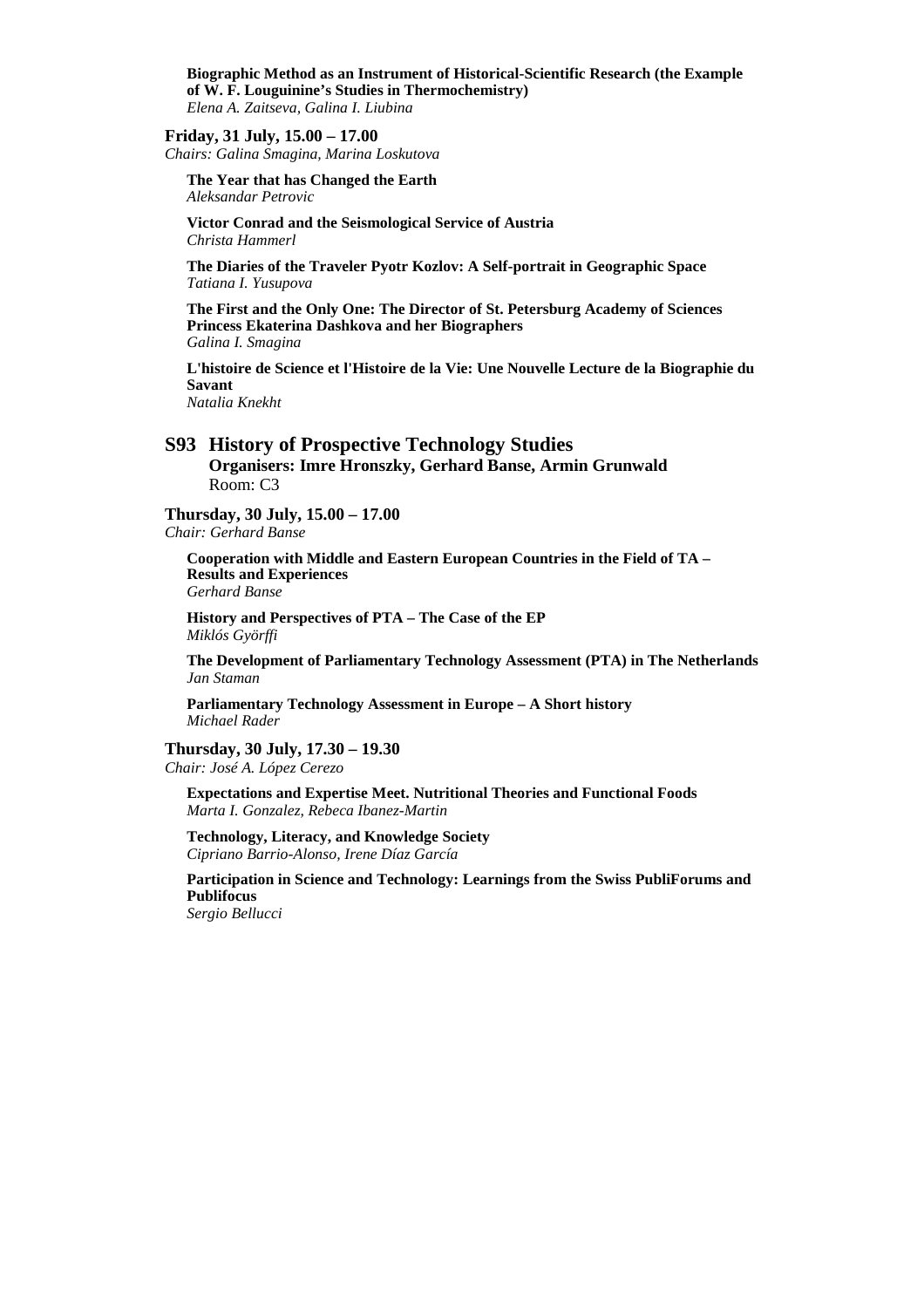### **Friday, 31 July, 11.30 – 13.30**

*Chair: Klaus Kornwachs* 

**The Methods of Herman Kahn in The Year 2000 Forecast Revisited** *Klaus Kornwachs* 

**Prospective Studies of Technology in Mexico and Latin America: Past and Future of Network Building** *F. Medardo Tapia Uribe* 

**On History of Roadmapping and Scenario Building** *Imre Hronszky, Ágnes Fésüs* 

**The Research and Public Diffusion of Science and Technology in the Museums** *Garcia Myriam, Belén Laspra* 

#### **Friday, 31 July, 15.00 – 17.00**  *Chair: Attila Havas*

**National Foresight Programmes in Central and Eastern Europe** *Attila Havas, Michael Keenan* 

**S&T Forecasting in the Soviet Union and the Post-Soviet Countries** *Igor Yegorov* 

**Florida Tech – Building a Research University (A Case Study)**  *Gordon L. Nelson* 

**A Critical Approach to Public Understanding and Participation in Science and Technology** *José A. López Cerezo, José L. Luján López, Montaña Cámara Hurtado* 

### **S94 Brief History of Characterisation of Engineering Materials and Structures**

**Organiser: László Tóth**  Room: C5

#### **Wednesday, 29 July, 11.30 – 13.30**  *Chair: László Tóth*

**The Role of the Natural and Engineering Sciences in the Economical and Social Reorganisation**  *László Tóth* 

**Historical Background and Development of Impact Testing** *Andre Pineau* 

**Metal Fatigue – The Story of an Enigmatic Science** *R. Sunder* 

**Brief History of Structural Integrity Concept** *János Lukács* 

**Evolution of the Hardness Testing**  *Péter Tóth* 

**Evolution of the Non-destructive Testing in Hungary** *Peter Trampus*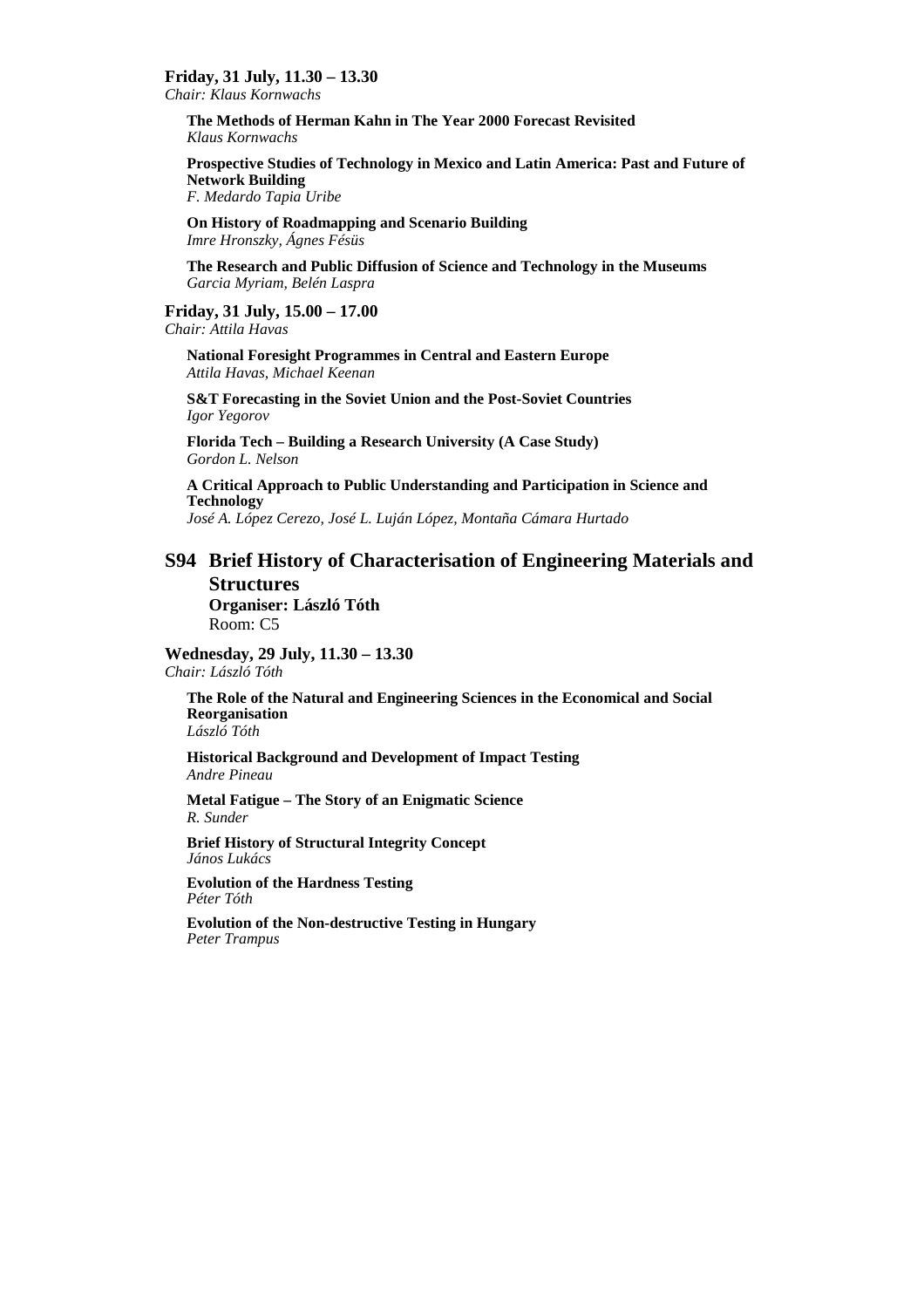### **S95 History of Travel, Travel Medicine, and Traveler's MedicalKits Organiser: Peter Felkai**  Room: A14

#### **Saturday, 1 August, 17.30 – 19.30**  *Chair: Péter Felkai*

**History of Travel Medicine and the Travelers** *Péter Felkai* 

**From the First "Fountain Pen" to Ball Point Pens. Writing Instruments from and for Medical Doctors.** 

*Gerhard F. Strasser* 

**Journeys of Medical Purpose in Ancient Near East (2nd Millennium B.C.)**  *Gaye Sahinbas Erginoz* 

# **S96 Seeing and Measuring, Constructing and Judging: Instruments in the History of the Earthsciences**

**Organisers: Ana Carneiro and Marianne Klemun**  Room: A16

**Tuesday, 28 July, 11.30 – 13.30**  *Chair: Ana Carneiro* 

**Perception of Strong Winds in Early Modern Times**  *Katrin Hauer* 

**Searching for Modernization – Instruments in the Development of Geological Sciences in Portugal (18th Century)** 

*Isabel M.C. de O. Malaquias, Manuel S. Pinto* 

**The 'Mineralogical' Task of Human Senses – A Survey on the Language of 'Mineralogy' in Weimar-Jena circa 1800**  *Benigna Kasztner* 

**Travelling with Instruments: Italian Geologists in the Field Between the 18th and 19th Centuries**  *Ezio Vaccari* 

**Tuesday, 28 July, 15.00 – 17.00**  *Chair: Marianne Klemun* 

**Minerals Scrutinized: Alberto Betim Paes Leme (1883-1938) and the Application of Spectrography**  *Silvia F.M. Figueiroa* 

**Aspects of the Role of Microscopes in the History of Petrology in Japan**  *Michiko Yajima* 

**The Early History of Geological Maps and Their Use as Instruments of Discovery, With East–West Comparisons**  *David Roger Oldroyd* 

**The Geologist's Hammer – Tool, Equipment, Instrument and/or Bagde**  *Marianne Klemun*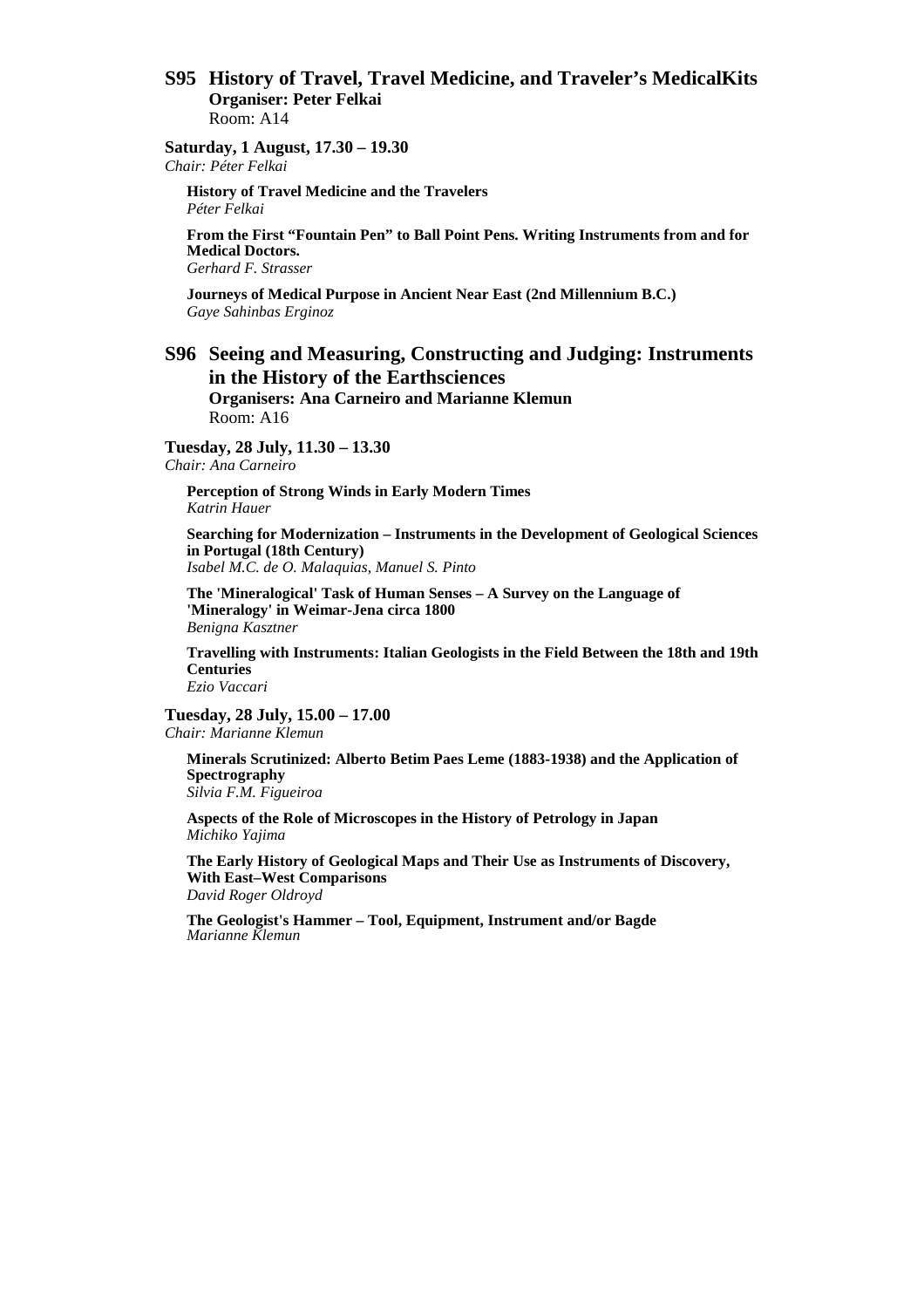### **Tuesday, 28 July, 17.30 – 19.30**

*Chair: Ana Carneiro* 

**Measuring the Inaccessible Earth: Deep Time and Unreachable Spaces**  *Gregory Good* 

**"A Bursting Landscape in the Middle of Portugal: Theories and Experiments by Georges Zbyszewski (1909—1999)"**  *Teresa S. Mota* 

**Time Machines: Model Experiments in Geology**  *Thomas Brandstetter* 

**Under the Spell of the Photographic Camera: A Case-study of the Use of Photography in Nineteenth-century Palaeontology** *Ana M. Carneiro*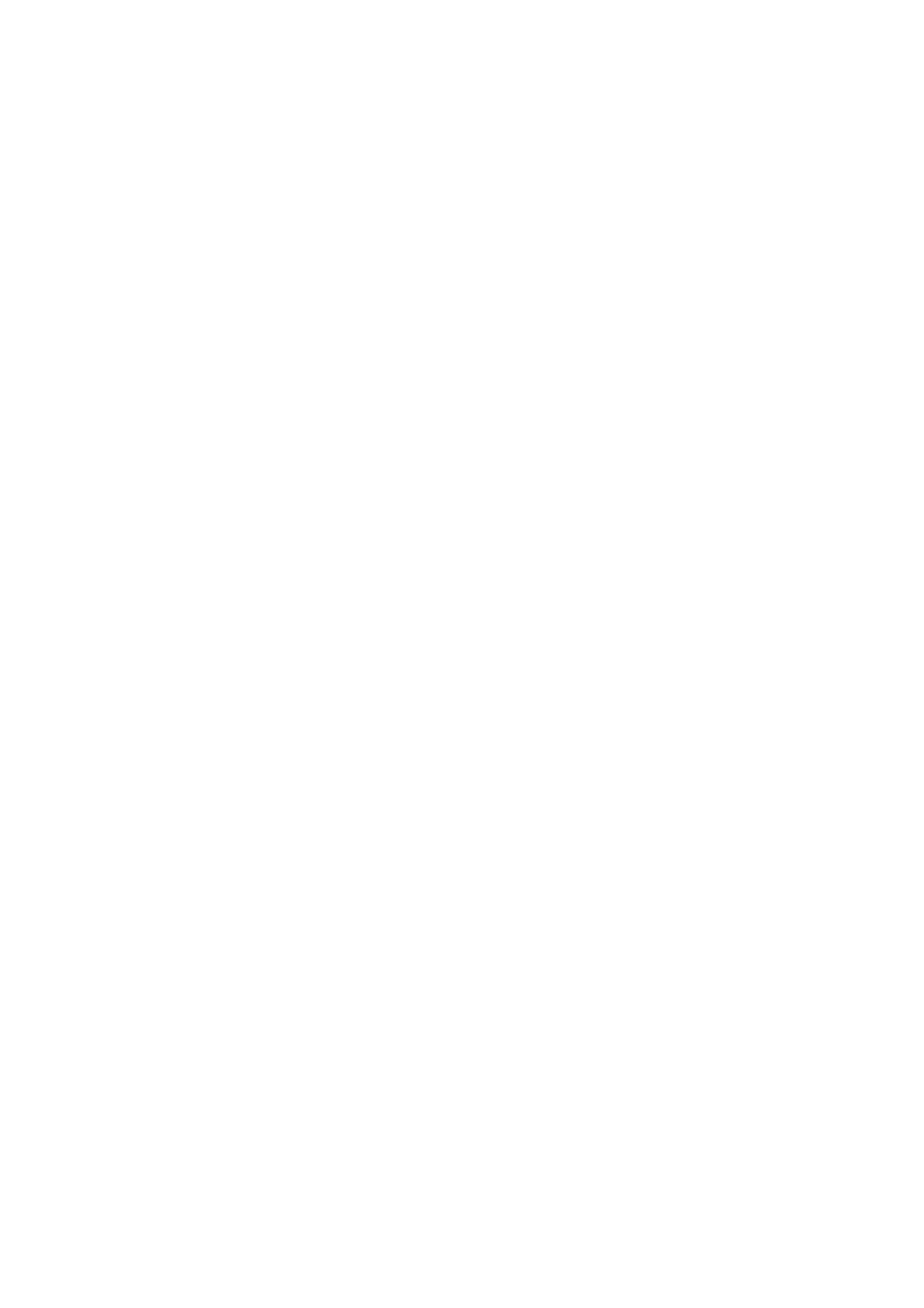# **Detailed Program of Regular Sessions**

## **T02 Classical and Oriental Antiquity**  Room: C1

#### **Tuesday, 28 July, 11.30 – 13.30**

*Chair: Hermann Hunger* 

**A Prehistoric Gnomon**  *J. Samuel Cornelius, George Abraham* 

**Accounts of Living and Dying in Aristotle's De Long. and De Juv.**  *Keith Bemer* 

**The Interaction of Mathematical and Physical Astronomy in Antiquity: The Earth-Sun Distance in Ptolemy's Astronomy and Cosmology**  *Christian C. Carman* 

**Planetary Models as Expounded by Nilakantha in Aryabhatiya-bhashya**  *Kasi Viswanatha Sarma Upadyayula* 

**Tuesday, 28 July, 15.00 – 17.00** 

*Chair: Keith Bemer* 

**Computation of Lunar Eclipse in Indian Astronomy**  *Dinesh Mohan Joshi* 

**Early Greek Mathematics and Thales Geometry: A Plausible Reinstatement**  *Dimitrios Patsopoulos* 

**Susruta: The Sage-surgeon of Ancient India & His Surgical Instruments**  *Amarnath Thakur* 

**Greek Paradoxography: The Beginning of Popular Science in the Hellenistic World, between Entertainment and Social Prestige**  *Irene Pajón Leyra* 

#### **Tuesday, 28 July, 17.30 – 19.30**

*Chair: Irene Pajón Leyra* 

**The Three- and Four-line Locus in Apollonius's CONICA: Geometry and Algebra**  *Sabetai Unguru, Michael N. Fried* 

**Analysis and Discovery: The Babylonian Mathematics in the Light of the Euclidean Data** 

*Piedad Yuste* 

**Indian Astronomy and Inscriptions**  *Subbarayappa V. Bidare* 

# **T03 Arabic and Islamic World**  Room: C1

**Wednesday, 29 July, 09.00 – 11.00**  *Chair: Mohammad Bagheri* 

**View on the Classification of Animals by Al-Jâhiz (776-868)**  *Meyssa Ben Saad*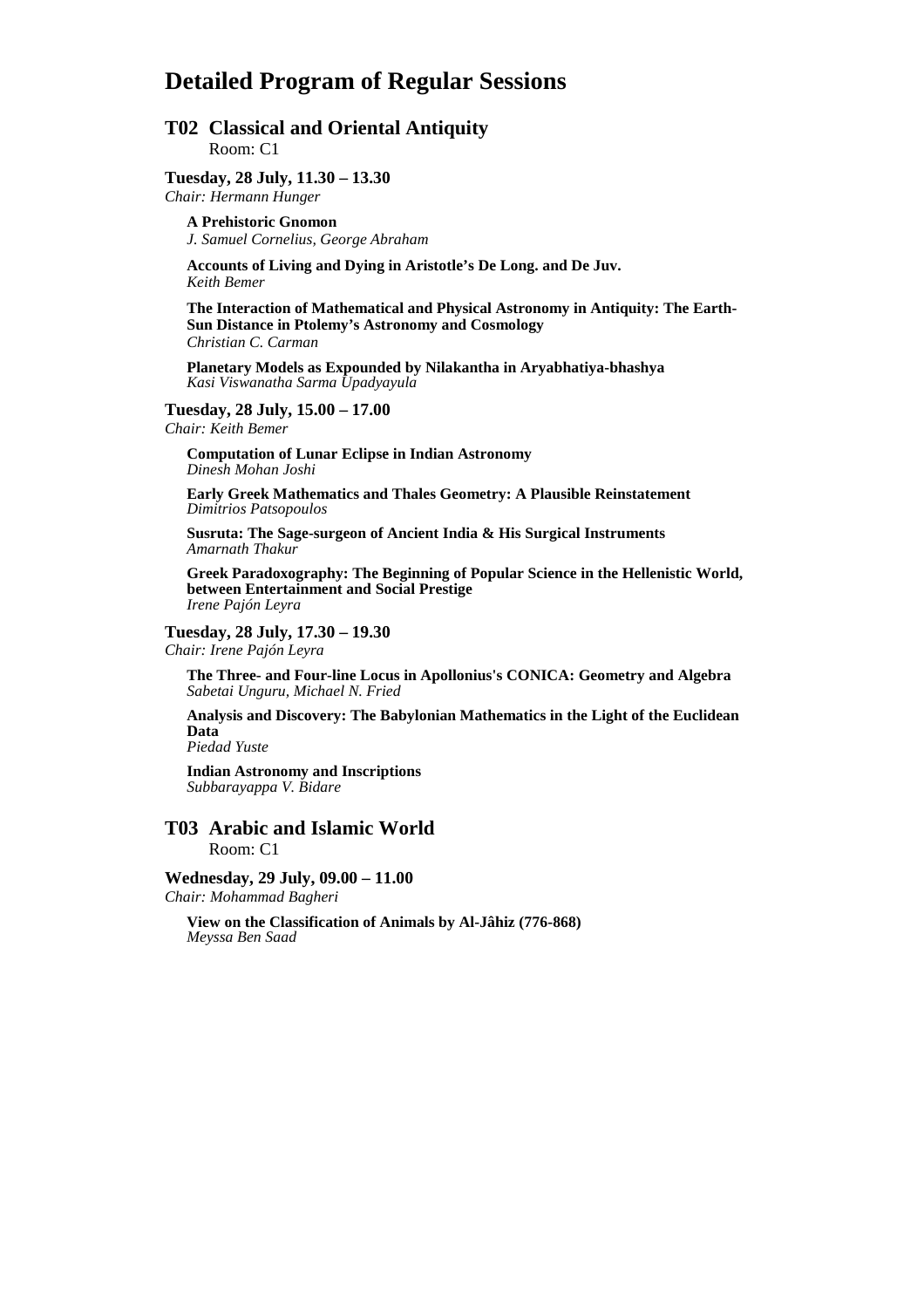**The Correlation between Local Culture & Public Spaces along the History of Islamic Cities (Case Study, Loft Port, Qeshm Island)**  *Mehri Mohebbi, Amir Saeed Mahmoodi* 

**Trees of Knowledge: Generic Templates for Al-Farabi's "Enumeration"**  *Lydia S.M. Wilson* 

**The Experimental and Instrumental Contexts of Early Arabic Optics**  *Elaheh Kheirandish* 

**Wednesday, 29 July, 11.30 – 13.30** 

*Chair: Mohammad Bagheri* 

**Combinatorial Problems on Chessboard from 11th Century Iran**  *Mohammad Bagheri* 

**Ghāzān Khān's Innovations of the Astronomical Instruments**  *Seyyed Mohammad Muzaffari, Georg H. Zotti*

**A Comparison between the Optical Doctrines of Ibn al-Haytham (Alhazen) and Ibn Sīna (Avicenna) by Kamāl al-Dīn al-Fārisī**  *Maryam Farahmand* 

**Traces of Mathematical Historiography in Islamic Mathematical Works**  *Younes Karamati* 

**Thursday, 30 July, 15.00 – 17.00** 

*Chair: Mohammad Bagheri* 

**Texts, Instruments and Learning in the 14th Century Maghrib. The Sine Quadrant as a Didactical Resource.**  *Maravillas Aguiar Aguilar* 

**Prediction via Numbers and Letters**  *Hosein Roohoullahi* 

**A Comparative Study of Qut b al-dīn Shīrāzī's Models on the Configuration of the Outer Planets**  *Kaveh F. Niazi* 

**Planetary Model of Qutb al-Din Shirazi for Superior Planets**  *Amir Mohammad Gamini* 

**Thursday, 30 July, 17.30 – 19.30** 

*Chair: Mohammad Bagheri* 

**The Integration of Philosophy, Logic, and Exact Observation in Laboudy's Medical Investigations** 

*Tarek Adnan Ahmed* 

**Linear Astrolabe according to Its Inventor**  *Sajjad Nikfahm Khybravan* 

**A History of Precise Calculations in Exact Sciences: Ancient and Medieval Times**  *Fateme Savadi*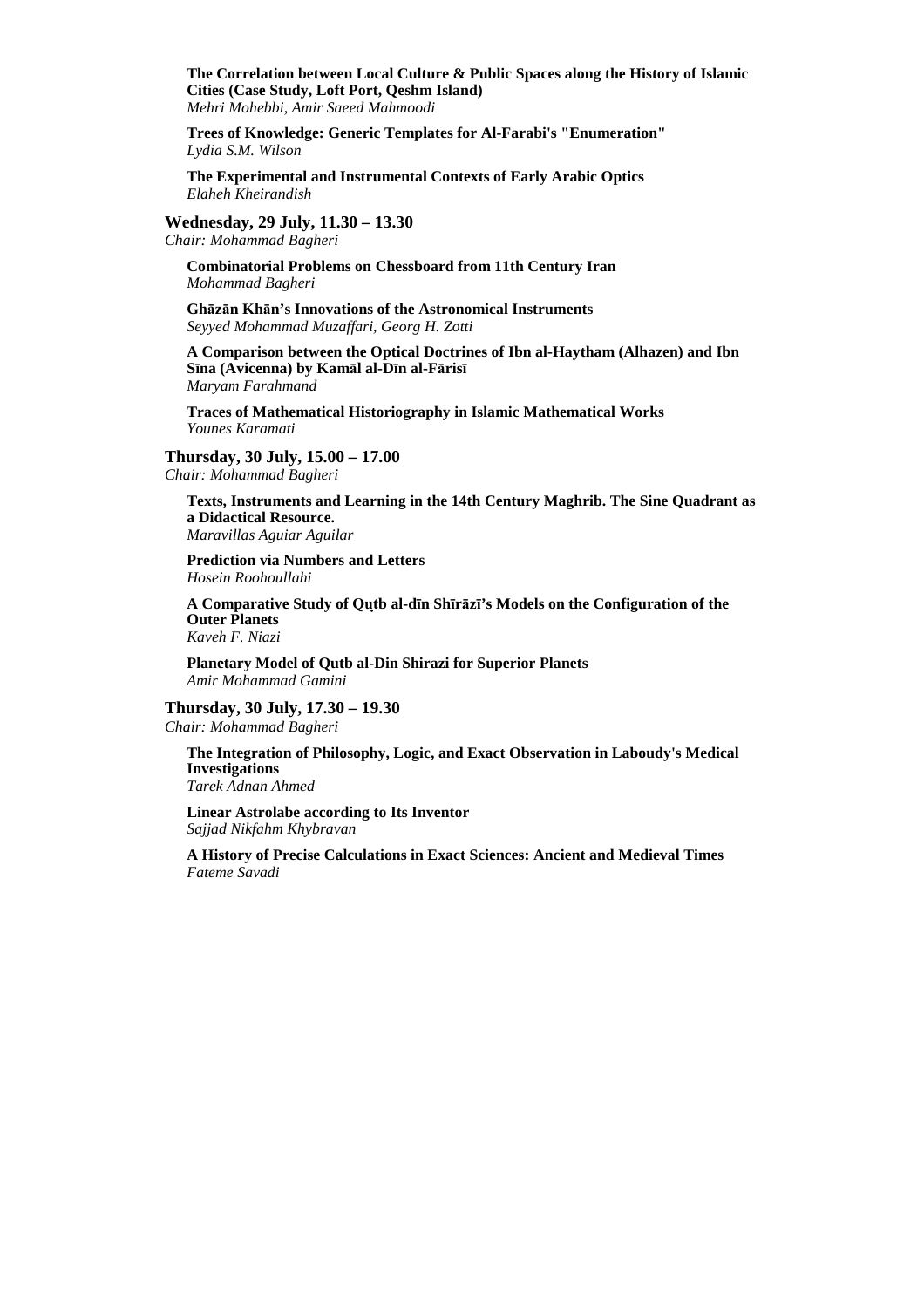#### **Friday, 31 July, 11.30 – 13.30**

*Chair: Mohammad Bagheri* 

**Mukanna "Moon Maker": Discoverer of Mercury Telescope?**  *Abasali A. Rustamov* 

**Stairway to Heaven or Sullam-al-Sama of Kashi**  *Farhad Rahimi* 

# **T04 South Asia and India**

Room: A11

# **Tuesday, 28 July, 11.30 – 13.30**

*Chair: Michael A. Cremo* 

**The History and Prospects of Bangladesh to India Natural Gas Pipeline Project**  *Md. Mamunur Rashid* 

**Perceptions of Western Techno-Scientific Progress: Karim Khan Mushtaq Jhajjari – a Visitor to Britain (1840-41)**  *Gulfishan Khan* 

**Role of Technical Thoughts in Social Context**  *Ugrasen Pandey* 

**On the History of Brahmagupta's Mathematics and Its Transmission to Arab Countries**  *Rabindra Kumar Bhattacharyya* 

**Tuesday, 28 July, 15.00 – 17.00**  *Chair: Katalin Munkácsy* 

**Planning and Technology for National Reconstruction, the NPC Initiative in Colonial India** 

*Jagdish N. Sinha* 

**Time to Change and Unchanging Time – Modernity, Colonialism and the Native Calendar Reform in Late Nineteenth Century Tamil Nadu**  *Venkateswaran Thathamangalam Viswanathan* 

**Rewriting the History of Indian Archeology**  *Michael A. Cremo* 

**Concept of Sunya in the Indian Antiquity**  *Parthasarathi Mukhopadhyay* 

**Ideas and Instruments: The Indian Contribution**  *K.S. Murty* 

**Tuesday, 28 July, 17.30 – 19.30**  *Chair: Katalin Munkácsy* 

**Jesuit Contribution in Science Education, Research and Popularisation in Bengal (India) During the Late 19th Century**  *Subhankar Ghosh*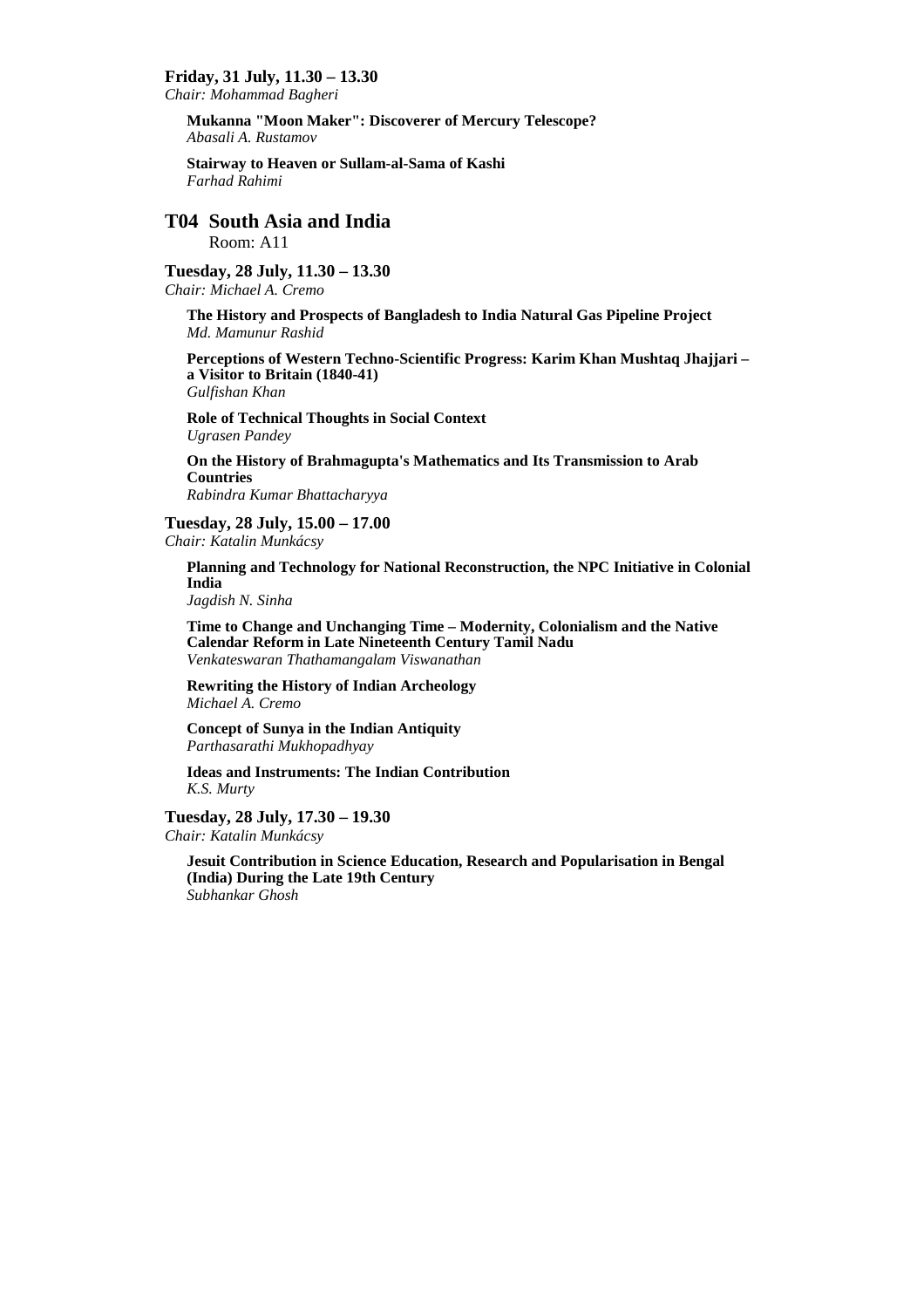#### **Saltpetre Manufacture Technology in Medieval India**  *Ishrat Alam*

**The Lessons of Millenary Water Use in the Ancient Israeli Kingdom (VIII BC– II BC)**  *Olga A. Aleksandrovskaya, V.A. Shamis* 

# **T05 East Asia**

Room: C5

#### **Friday, 31 July, 11.30 – 13.30**  *Chair: Erich Pauer*

**The Jiudian Bamboo Slips and the Space and Time Correlations of the Yin and Yang Concepts** 

*Sándor P. Szabó* 

**The Beginning of Wasan: Mathematical Practices with Disparities**  *Marion Cousin* 

**Continuing Joseph Needham's Traces of the "Great Extension Number": The Origin of the "Great Extension Mathematics " (Indeterminate Analysis) in China**  *Honghai Deng* 

**The Organization of Technical Knowledge Transfer on the Eve of Japan's Industrial Revolution**  *Erich Pauer* 

#### **Friday, 31 July, 15.00 – 17.00**

*Chair: Yuqun Liao* 

**Change in Meaning or Style of the Knowledge: Diversification of Equipments in Acupuncture Research in Contemporary China**  *Yan-Hong Huang* 

**Introduction of the Understanding and Practice Course of Managerial Psychology in China in the 20th Century**  *Kang Xu, Chao He* 

**The Main Characters of the Traditional Chinese Medicine**  *Yuqun Liao* 

**The Meaning of Solar Eclipse for the Ancient Chinese Based on the "Jing Jian Nei Zhi" Text from the Chu Bamboo Slips Collection of the Shanghai Museum**  *András Márk Szekeres* 

# **Friday, 31 July, 17.30 – 19.30**

*Chair: Hsiu-fen Chen* 

**Engendering Emotions: Women's Melancholy in 16th-17th Century Chinese Medicine**  *Hsiu-Fen Chen* 

**Election of Members of the Second Research Council of Academia Sinica and Its Impact in 1940** 

*Jinhai Guo* 

**Development of Botany in Republican China (1912-1949) – A Bibliometrics Analysis**  *Ang Li*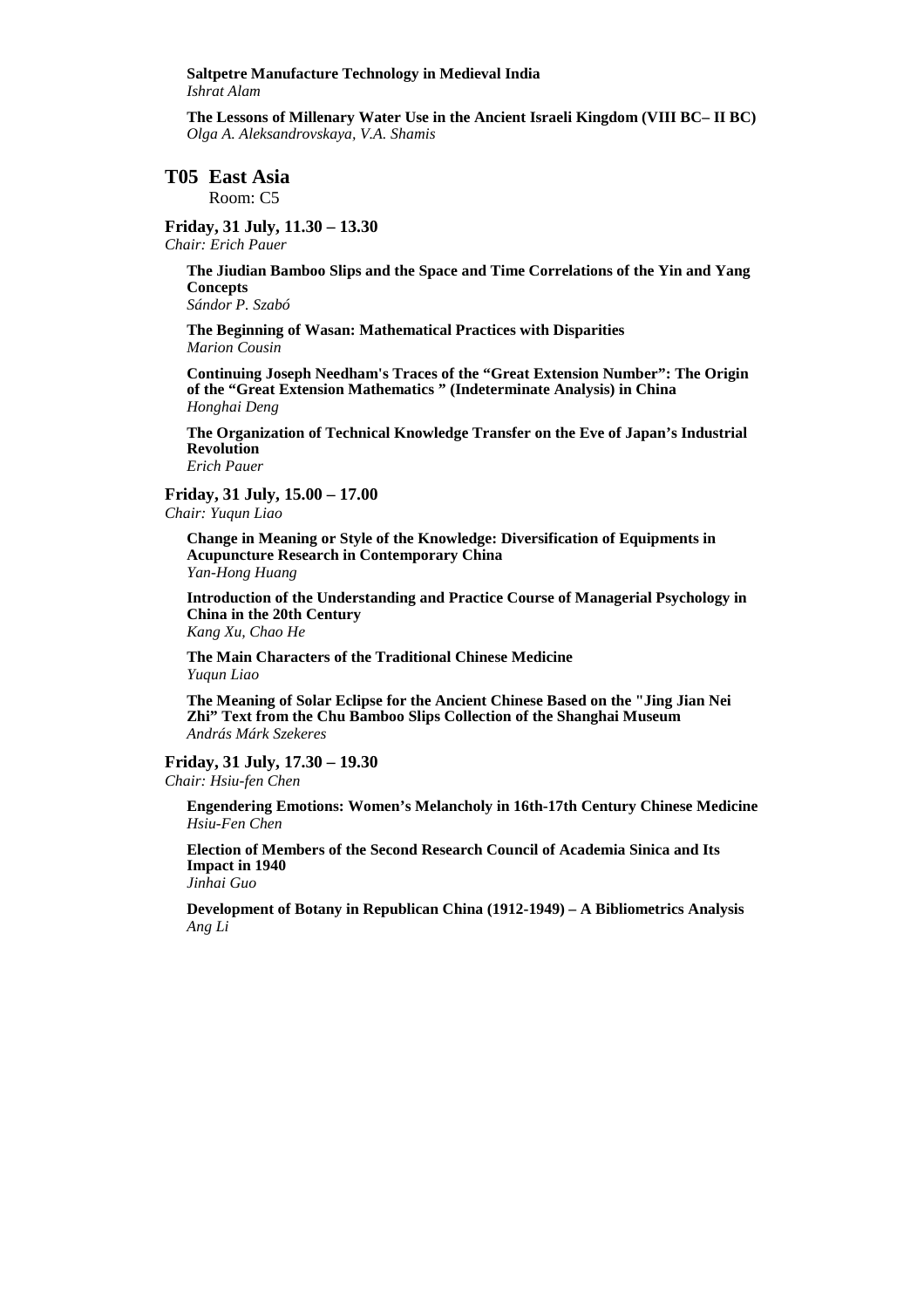**An Analysis on the Debate of the Concept of "Mass-Energy"**  *Yan-Feng Wang* 

**Good Fortune or Environmental Harmony?**  *Michael J. Paton* 

**Soviet Experts and Chinese Air Force Education (1949-1960)**  *Yang Aihua* 

**The Study of Relation between Science and Public in China Westlake Expo 1929**  *Zhengwei Li, Yadong Shi* 

# **T07 The Middle Ages (Western and Byzantine) and Renaissance**  Room: A8

# **Thursday, 30 July, 15.00 – 17.00**

*Chair: István Draskóczy* 

## **Faith or Knowledge? Normative Relations between Religion and Science in Two Byzantine Texts.**

*Gianna Katsiampoura* 

**Explanations of the Plague in the Late Middle Ages**  *Otto S. Gecser* 

**Literature and Astronomy in Sacrobosco's Tractatus de Sphaera and Computus Ecclesiasticus**  *Roberto de Andrade Martins* 

**On the Semiotic Processes that Enabled Bombelli's L'algebra**  *Roy Wagner* 

#### **Thursday, 30 July, 17.30 – 19.30**

*Chair: Roy Wagner* 

**Child Health during the Medieval Ages in Islamic World**  *Abdul Nasser Kaadan* 

**Byzantine Astrolabes and the Construction of Greek Authority in 16th-Century Europe** 

*Darin Hayton* 

**Mathematics and Venetian Naval Architecture: An Analysis of the Geometrical Methods in Ship Design Used from the 14th to the 17th Century**  *Lilia Campana, Mauro Bondioli* 

**The Cisterna Fulcronica: What Can We Learn from a 16th Century Occitan Treatise of Arithmetics ?**  *Annie Michel-Pajus* 

# **Friday, 31 July, 11.30 – 13.30**

*Chair: Benedek Varga* 

**Science and Translation in the 15th Century Europe. The Latin Texts on the Sexagenarium by Johannes Bonie and Christianus de Prolianus.**  *José A. González Marrero, Maravillas Aguiar Aguilar*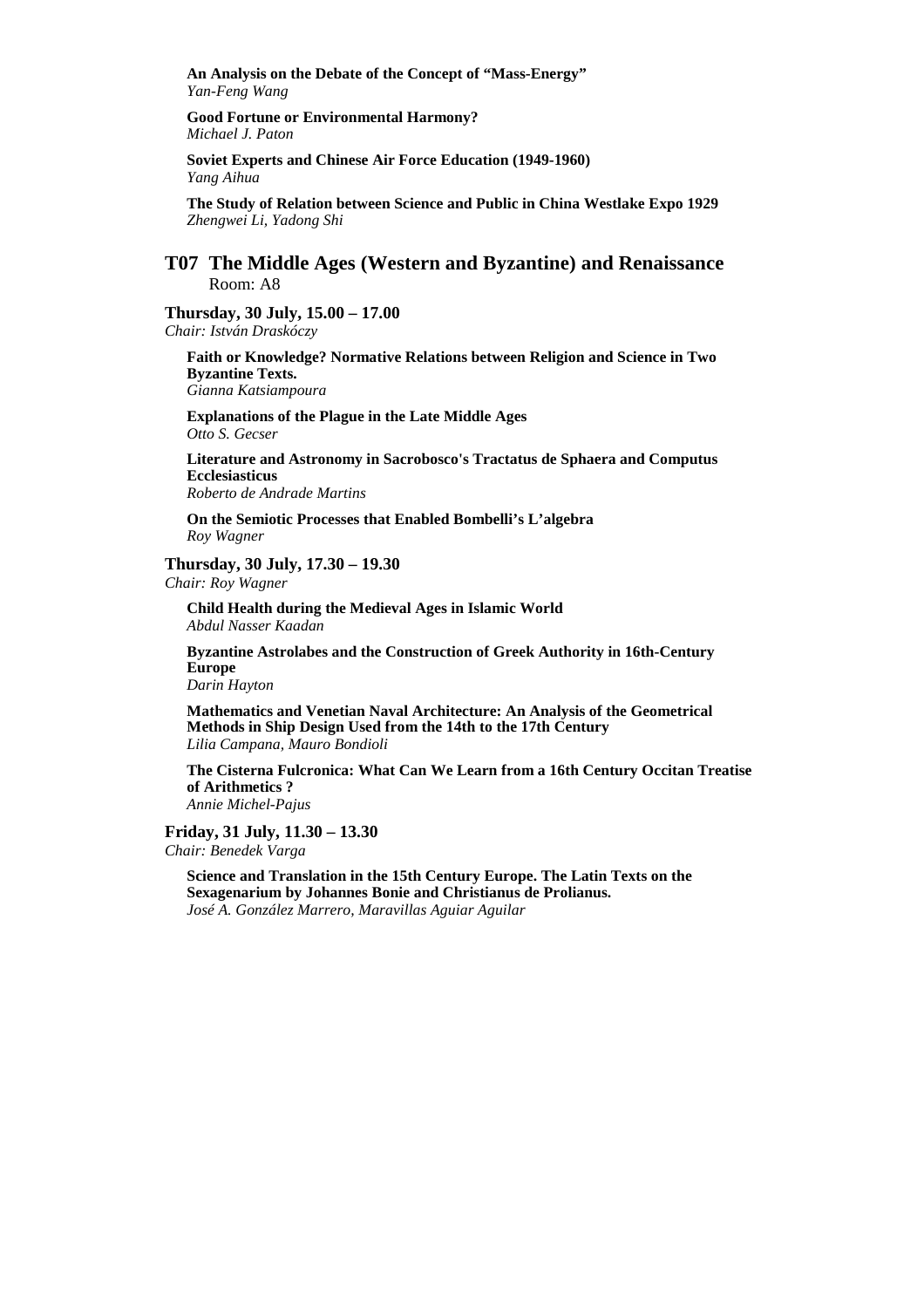**Magic and Technology in Early Italian Renaissance: Automata in Boiardo's "Orlando Innamorato"** 

*Nadia Ambrosetti* 

**From Abulcasis to Guy de Chauliac – The History of the Surgery in Europe in the Middle Ages** 

*Erzsébet Igari* 

**The Sense of Hearing and the Reconsideration of the Practical Sciences in Roger Bacon** 

*Yael Raizman-Kedar* 

**Friday, 31 July, 15.00 – 17.00** 

*Chair: Darin Hayton* 

**Horoscopes as Biographies in the Renaissance**  *Dóra Bobory* 

**The Late Medieval Salt Mining and the Technical Questions of Salt Transport in Hungary** 

*István Draskóczy* 

# **T08-01 Mathematics and Mechanics in the Classical Period (1543- 1800)**

Room: C5

**Saturday, 1 August, 09.00 – 11.00** 

*Chair: János Tanács* 

**The Problem of Parallels in its Social Context: The Political, Religious and Educational Circumstances of the Hungarian Kingdom at the End of the 18th Century**  *János Tanács* 

**The Problem of Conflict and Exchange of Knowledge: The Case of the Revolution in Ballistics in 18th Century Europe**  *Toru Tajima* 

**Do Not Lump Everything Together. The Failure of the Philosophical Model, the Success of the Mathematical one in Mechanics in the Classical Period.**  *Fabio Zanin* 

**John Theophilus Desaguliers: A Newtonian between the Patronage and the Market Relations** 

*Luiz Carlos Soares* 

**Saturday, 1 August, 11.30 – 13.30**  *Chair: János Tanács* 

**The Early Years of Gresham College, London**  *Robin Wilson* 

**L'équilibre des Sons: La Musique et les Mécaniques chez Marin Mersenne**  *Paulo T. Silva* 

**The Concept of Speed by Descartes**  *Gyula Kistüttısi*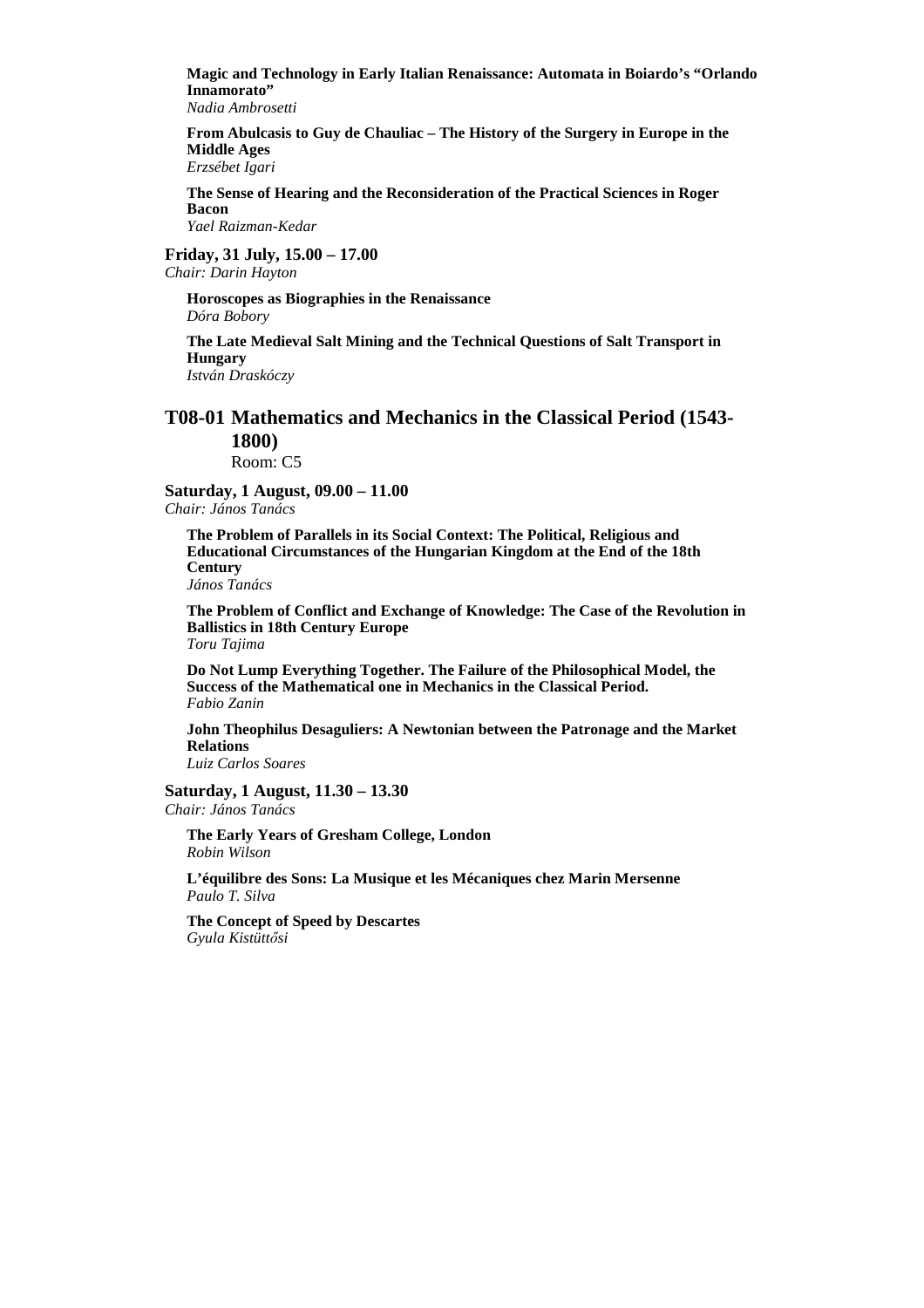**Euler's Cartographical Works and Occurrence of Differential Geometry in XVIII Century**  *Inessa I.V. Ignatushina* 

#### **Saturday, 1 August, 15.00 – 17.00**

*Chair: Petr E. Levkovsky* 

**Pedro Giannini (fl. 1773-1800)**  *Juan M. Navarro-Loidi* 

**Jacopo Riccati's Research on Differential Equations**  *Silvia Mazzone* 

**Johann Bernoulli's Research on Mechanics**  *Satoshi Nozawa* 

**Charles Bossut, an Outstanding French Mechanic and Mathematician of the XVIII Century** 

*Petr E. Levkovsky, Vadim I. Yakovlev* 

#### **Saturday, 1 August, 17.30 – 19.30**

*Chair: Katalin Munkácsy* 

**Mathematical Education in Walachia, Moldavia and Transylvania in the 18th Century. European Mobility of Highly Cultivated People.**  *Eufrosina Otlacan, Romulus-Petru Otlacan* 

**The Decimalization of Traditional Oral Numeration Systems across Languages and Culture: A Diachronic and Synchronic Overview**  *Dominique A. Vellard* 

## **T08-02 Physics and Astronomy in the Classical Period (1543-1800)**  Room: A11

**Wednesday, 29 July, 09.00 – 11.00** 

*Chair: Péter Szegedi* 

**The Astronomical Observations, Hypothesis, and Demonstrations in Chongzhen Lishu**  *Kehui Deng* 

**Tycho Brahe and Kepler in Prague: Multifold Reflections on Astronomy**  *Manolis K. Kartsonakis* 

**Notes on Johannes Kepler's Book "Harmonice Mundi"**  *Marina V. Voinova* 

**Astronomy and Optics: the Development of the Optics of Moving Bodies**  *Arnaud Mayrague* 

**Wednesday, 29 July, 11.30 – 13.30**  *Chair: Lila Rakoczy* 

**Georg Markgraf in Dutch Brazil: His Pioneering Astronomical Activities in the New World** 

*Oscar T. Matsuura*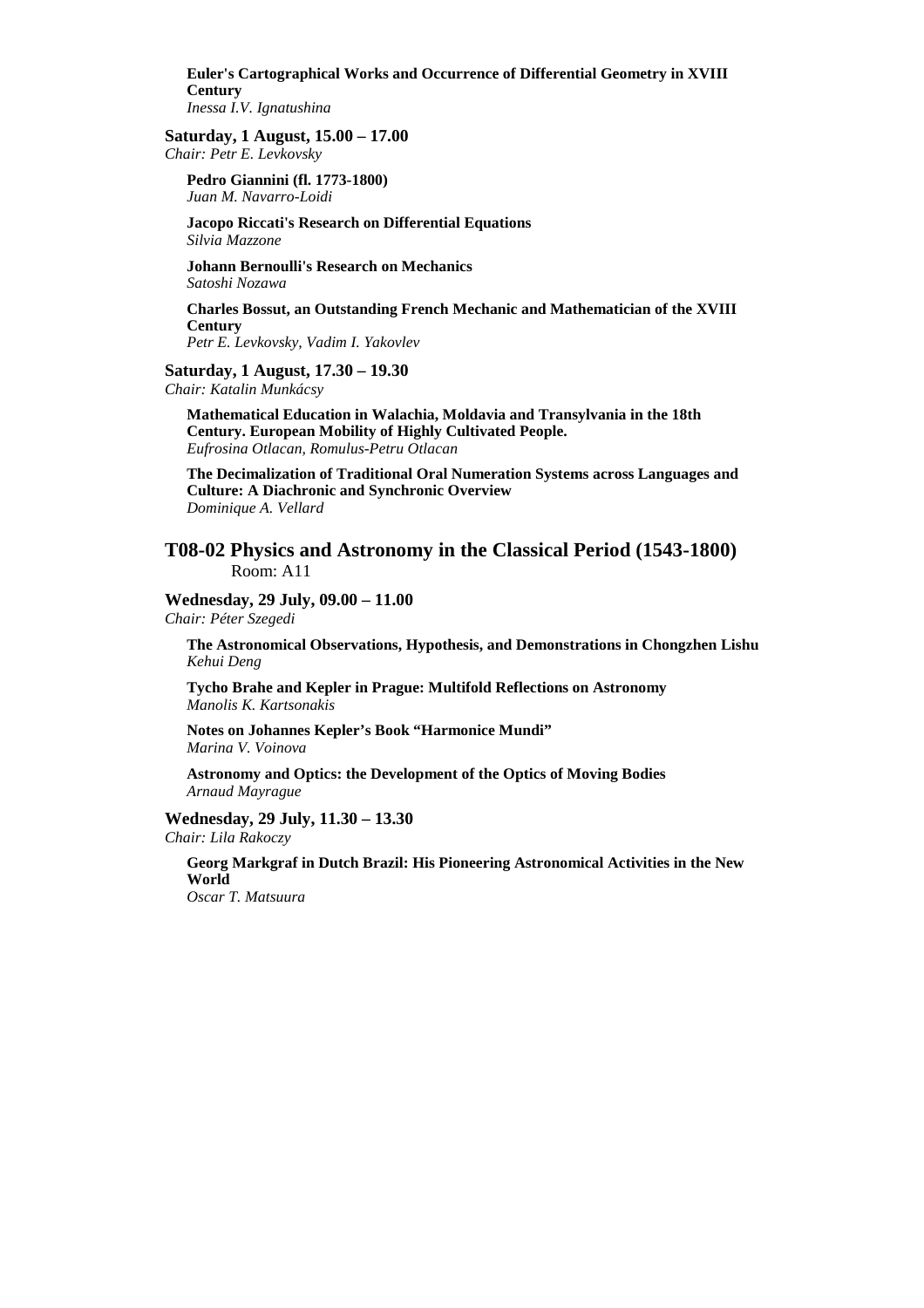**Isaac Newton: The Exoteric and Esoteric Knowledge of the Principia**  *Tessa Morrison* 

**Transformation of Proposition VII in Book I of Newton's Principia with Special Reference to the Adjoining Figures** 

*Takeshi Sugimoto* 

**Stars, Births, and Kings: Astrophysics and Mythmaking in Seventeenth-century England** 

*Lila Rakoczy, Martin Lunn* 

**Wednesday, 29 July, 15.00 – 17.00** 

*Chair: Tessa Morrison* 

**Analogies of Sound and Light in the Scientific Writings of Athanasius Kircher**  *Oona Leganovic* 

**The Status of the Milky Way in William Herschel's Work and How did Science Historians of the Nineteenth Century Focus the Question.**  *Victória Flório Pires de Andrade* 

# **T08-05 Biological and Medical Sciences in the Classical Period (1543-1800)**

Room: A10

**Thursday, 30 July, 15.00 – 17.00**  *Chair: Margaret E. Carlyle* 

**How Aldrovandi Read, and Looked at, His Lycosthenes: Reading Practices, Images, and the Persistence of Knowledge in Sixteenth-century Natural History**  *Fabian Krämer* 

**The Medical Library of the Secretary of the King of Sweden:Henrik Matsson Huggut (ca. 1540-1617): Authors from the Antiquity to the Renaissance**  *Terhi Kiiskinen* 

**Midwives Modelling Mannequins: Obstetrical Machinery and Medical Knowledge in the French Enlightenment**  *Margaret E. Carlyle* 

**Anatomy and Its Artefacts: Visualising the Body in the Eighteenth Century** 

*Lucia Dacome* 

**Thursday, 30 July, 17.30 – 19.30**  *Chair: Nuria Pérez-Pérez* 

**Instrumental Use of Experimental Physics in Medicine at the Royal College of Surgery of Barcelona (1760-1843)**  *Nuria Pérez-Pérez* 

**El Conocimiento Cientifico De La Naturaleza. El Saber Médico En Los Remedios Populares En El Yucatan Del Siglo XVII**  *Pedro Miranda Ojeda, Genny M. Negroe Sierra* 

**Giovanni Borelli (1608-79) on Animal Movement**  *Jarmo Pulkkine*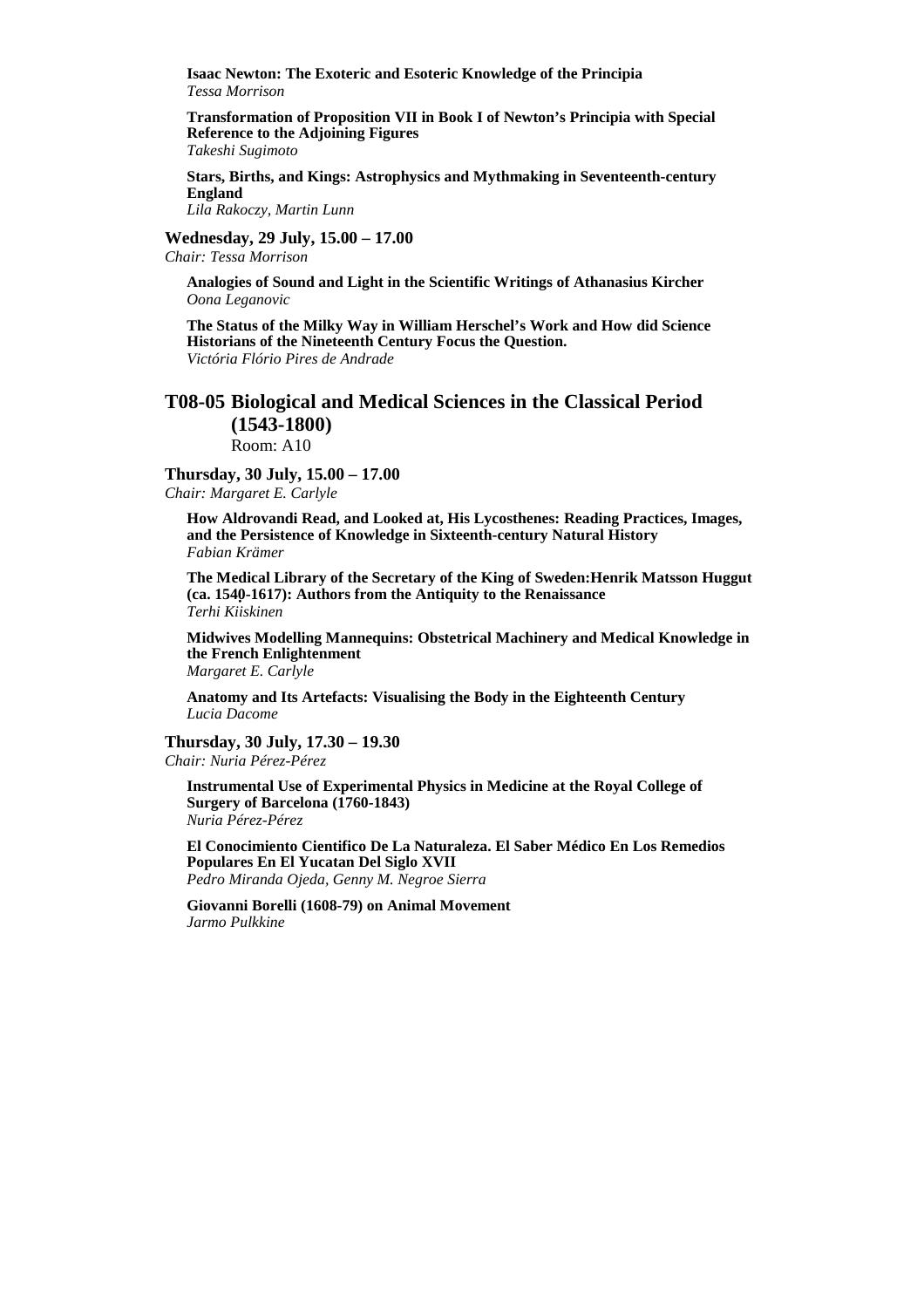# **T08-06 Technology and Engineering in the Classical Period (1543- 1800)**

Room: A6

# **Saturday, 1 August, 17.30 – 19.30**

*Chair: Robert Fox* 

**Technology and Engineering in the Council House Tower of Medieval Brasov**   $Viorel Ene, Tibor Bedő, Marius Bența$ 

**Port Engineering in the 17th Century. Construction Innovations and Later Developments.** 

*Sandro Stura, Erminio Raiteri, Giulio Scarsi, Sandro Stura* 

**Acoustique Physique et Procédés Techniques aux XVIIème et XVIIIème Siècles**  *François Baskevitch* 

**Euler Meets Dutch Windmills: an Intersection between Mathematics and Experimental Philosophy in the 18th Century**  *Satoshi Nakazawa* 

**Wolfgang von Kempelen – A Master of Engineering in the Age of Enlightenment** *Alice Reininger* 

**T09-01 Mathematics in the Contemporary Period (1800-)**  Room: A10

**Wednesday, 29 July, 09.00 – 11.00**  *Chair: Josipa G . Petrunic* 

**Kolmogorov Program on Foundations of Mathematics**  *Alexander S. Kuzichev* 

**Kazimierz śorawski, his Work and the Creation of the Cracow Mathematical School**  *Zdzisław Pogoda* 

**Quaternion Engagements and Terrains of Knowledge (1858-1880): A Comparative Social History of Peter Guthrie Tait and William Kingdon Clifford**  *Josipa G. Petrunic* 

**One or More Definitions of Number in Gottlob Frege's Papers?**  *Gabriela Besler* 

**Wednesday, 29 July, 11.30 – 13.30**  *Chair: Péter Gábor Szabó* 

**The Emergence of Fractional Calculus**  *Luisa F. Vargas Jimenez* 

**From a Measure Theory to a Theory of Measures**  *Carmen Martinez Adame* 

**The Riesz Brothers's Correspondence**  *Péter Gábor Szabó* 

**The Baire Class and the Surgimiento of the Theory of Functions**  *Luis Recalde*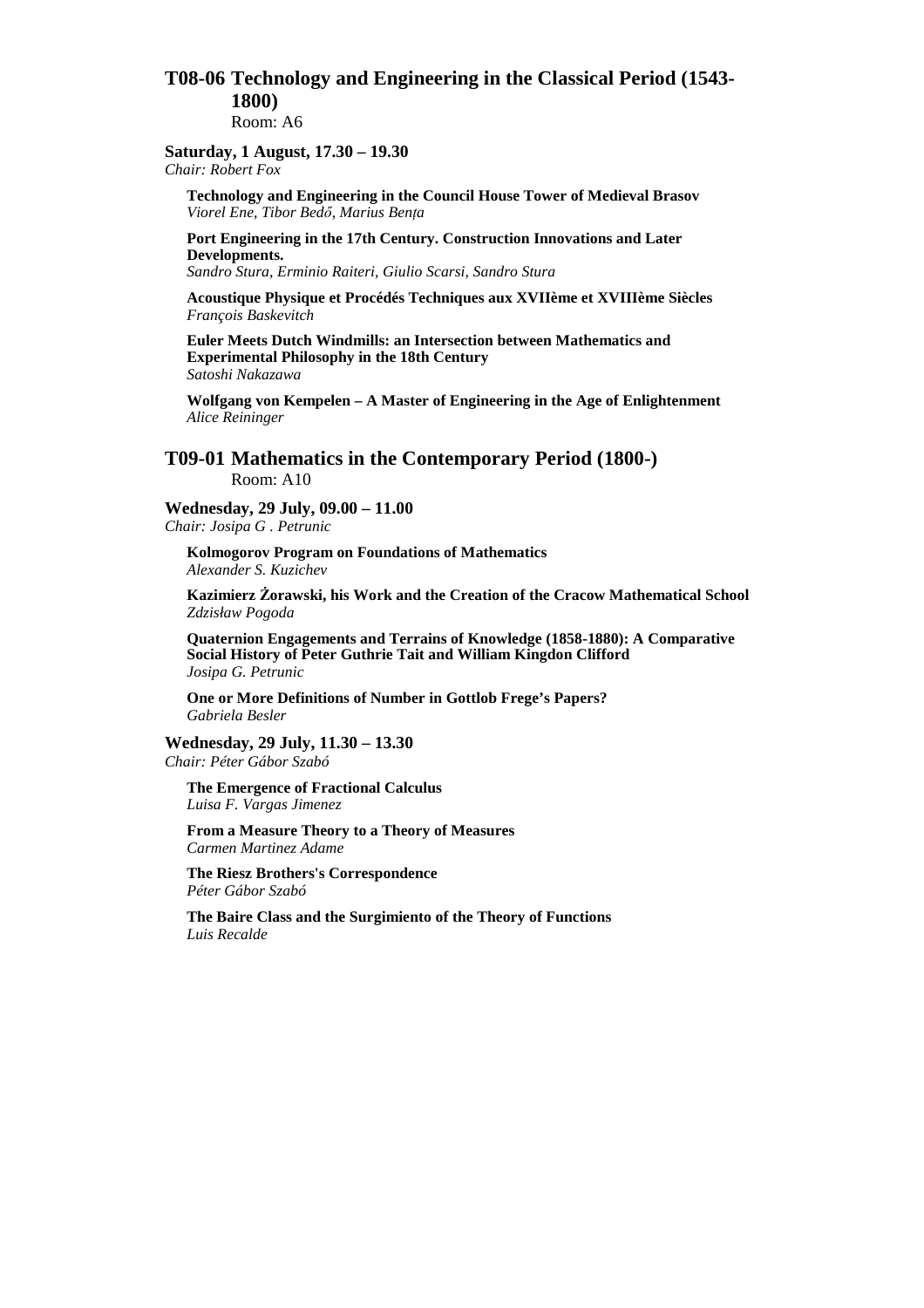**Wednesday, 29 July, 15.00 – 17.00** 

*Chair: Christian Gerini* 

**La «Mémoire sur les Méthodes Générales d'Integrátion» de Joaquim Gomes de Souza (1829-1864)** 

*Marcos Vieira Teixeira* 

**Les Commencements de la Science Statistique à lÉspagne et Portugal**  *Gabriela M. Fernández Barberis, M. Carmen Escribano Ródenas* 

**Le Père de la Recherche Opérationnelle en Espagne: Sixto Ríos García**  *M. Carmen Escribano Ródenas, Ana I. Busto Caballero*

**La Mixité du Philosophique et du Mathématique au Début du 19ème Siècle: J.-B.-E. Du Bourguet et ses Traités de Calcul Différentiel et Intégral (1810).**  *Christian Gerini* 

**Wednesday, 29 July, 17.30 – 19.30** 

*Chair: Katalin Munkácsy* 

**Is Science Discovering Nature or "Vice Versa"?**  *Jasna Fempl Madjarevic* 

**Vaclav Simerka-mathematician, Teacher, Priest**  *Karel Lepka* 

**Des Ponts Entre L'est et L'ouest: Variations Austro-hongroises, Pétersbourgeoises et Königsbourgeoises**  *Norbert Verdier* 

# **T09-02 Physics and Astronomy in the Contemporary Period (1800-)**  Room: A12

**Wednesday, 29 July, 15.00 – 17.00**  *Chair: Péter Szegedi* 

**Thomson versus Clausius: What is the Share of Each One in the Creation of the 2nd Law of Thermodynamics?** 

*Mayane L. Nobrega, Suani T.R. Pinho* 

**A History of Entropy through Various Methods**  *Eri Yagi, Rika T. Okamoto* 

**La Réception Française de la Théorie Cinétique des Gaz**  *João P. Principe* 

**The Relationship between Gibbs' Theory of Thermodynamics and that of Statistical Mechanics**  *Hajime Inaba* 

**Wednesday, 29 July, 17.30 – 19.30** 

*Chair: Ricardo L. Coelho* 

**On Hertz's Principles of Mechanics**  *Ricardo L. Coelho* 

**Hertz´s Experiments on Electromagnetic Waves from Modern Retrospective: Serious Indications on Incomplete Approach** 

*Roman Smirnov-Rueda, Alexandr Kholmetskii, Oleg Missevitch*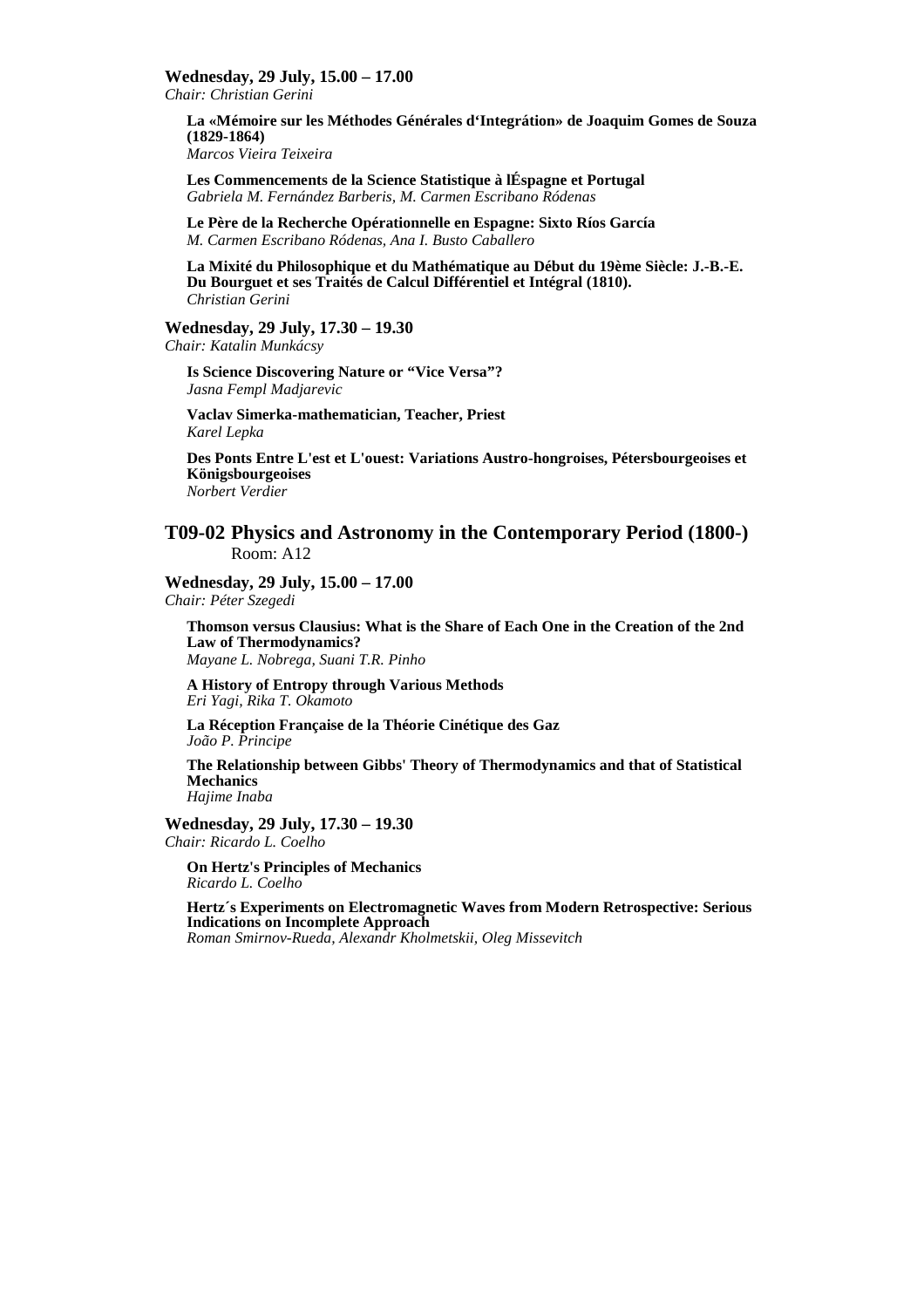**Interaction of Experimental Programs: The Development of Experimental Research on Thermal Radiation in Germany at the End of the 19th Century**  *Daisuke Konagaya* 

**Piazzi Smyth's mapping of the solar spectrum in Lisbon, Sintra and Madeira: analysis of results and instruments** 

*Fernanda M. Costa, Isabel M. Peres, Maria E. Jardim*

## **Thursday, 30 July, 15.00 – 17.00**

*Chair: Matthew Stanley* 

**Past as Prediction: Victorian Scientists on Ancient Eclipses and the Power of Science**  *Matthew Stanley* 

**The Road to the West Goes South. International Exchange in Astronomy in the Early 20th Century** 

*David M. Baneke* 

**Danjon and French Astronomy during the Second Part of the 20th Century**  *Suzanne Débarbat* 

**The Aether Drag Experiment in Three Different Contexts: Fizeau (1851), Michelson and Morley (1886), and Zeeman (1914)** 

*Roberto A. Pimentel, Carlos B. G. Koehler, Carlos E. Fellows* 

**Thursday, 30 July, 17.30 – 19.30**  *Chair: Helge Kragh* 

**Fringe Cosmo-(a)-gonies : French and British "Cosmogonists" Facing Scientific Standardization**  *Volny Fages* 

**The Revival of the Oscillating Universe**  *Helge Kragh* 

**About a New Periodisation of the History of Neutrino and Weak Interactions from the Discovery of β-radioactivity up to the Solution of Solar Neutrino puzzle (SUDBURY, KamLAND)**  *Tibor Toro* 

**Looking through the Microscope in the Context of Vienna Indeterminism – On a Local Way to Conceptualize Brownian Motion**  *Michael Stoeltzner* 

**Friday, 31 July, 11.30 – 13.30**  *Chair: Arcangelo Rossi* 

**Jun Ishiwara as a Forerunner of Bose on Statistics, de Broglie on Phase-Wave, and Einstein on Quantum Condition**  *Seiya Abiko* 

**Compton's Large Electron as an Example of His Classical Approach to X Ray Scattering**  *Indianara L. Silva, Ana Paula Bispo. Silva* 

**The Foundational Side of Italian Physics in the First Half of the XX Century**  *Arcangelo Rossi*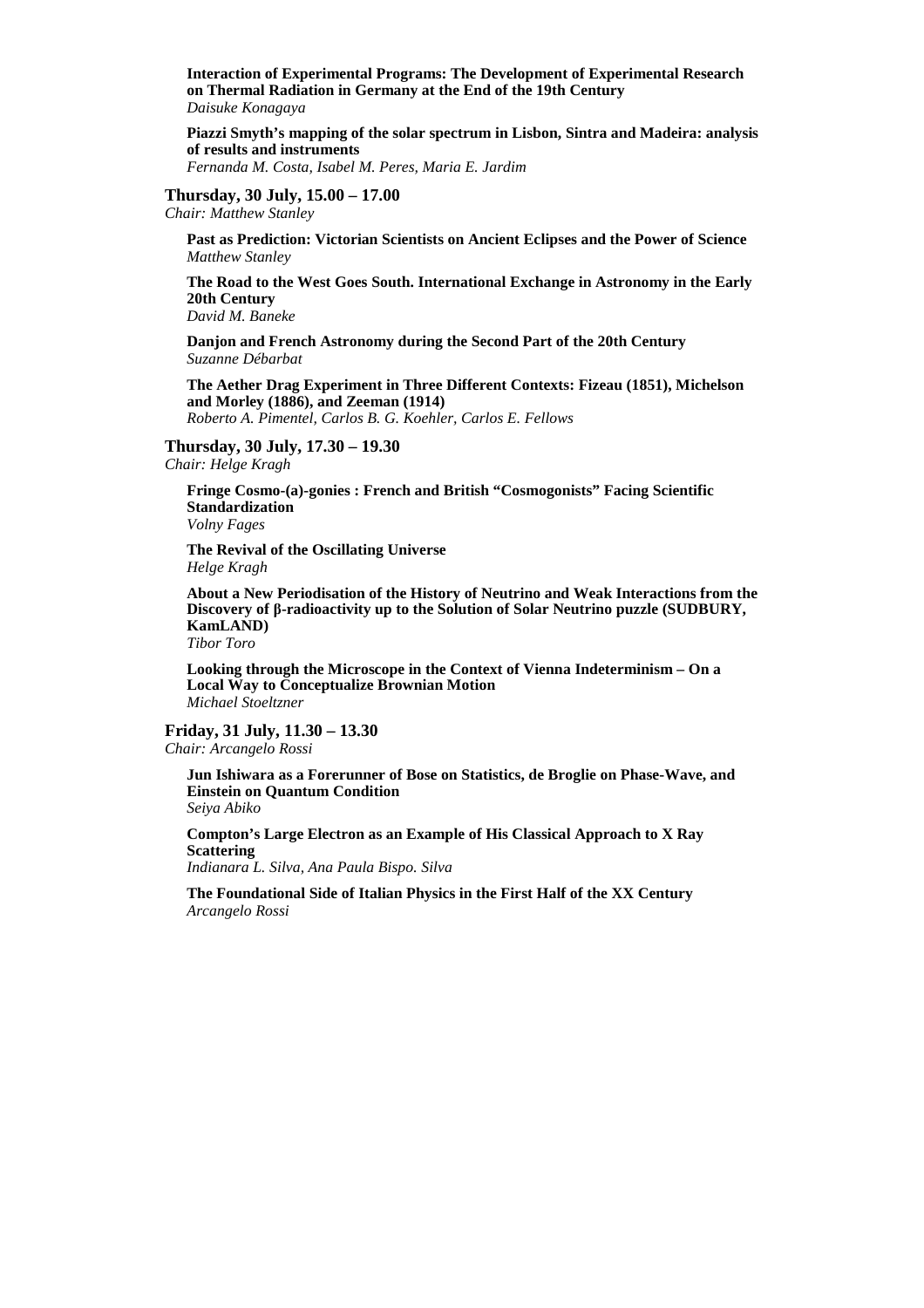**Researches and Studies in Mathematical Non-classical Physics (Quantum; Relativist) Achieved in the Period cca. 1900 – cca. 1939/1940 by Scientists from Carpathean-Danubean-Pontean / Romanian / Space**  *Liviu Alexandru Sofonea, Elena Helerea, Sofia Hagia, Horia Salca* 

# **Friday, 31 July, 15.00 – 17.00**

*Chair: Juraj Šebesta* 

**Contributions to Analyse of Life and Work of any Hungarian Origine Scientitits From Former Austro-Hungariyn Monarchy**  *Huba Laszlo Szoecs* 

**N.N. Bogoliubov – The Great Scientist and Humanist of XX Century**  *Olga N. Golubjeva, László L. Jenkovszky, Aleksandr Dmitrievich Sukhanov* 

#### **Principles of Physical Theories – Past and Present**  *Juraj Šebesta*

# **Casimir Effect, the Spread of Research on it, and the Quantum Vacuum Ontology From 1948 to 1975**

*Thiago H. Maia, Reinaldo F. de Melo e Souza* 

# **T09-03 Earth Sciences in the Contemporary Period (1800-)**  Room: A11

# **Saturday, 1 August, 09.00 – 11.00**

*Chair: H. Torrens* 

**The Social Aspects of Natural-science World Outlook and the Evolution of the Ideas about the Age of the Earth**  *S.Kh. Maghidov* 

**Two Centuries of Oil Industry of Chechen Republic**  *Ibragim Akhmedovich Kerimov* 

**Forgotten Colonial Seismology: The Introduction of Instrumental Seismology in the Philippine Islands (1865-1910)**  *Josep Batlló* 

**Changes in State Directed Assessment and the Role of 'Conclusive Evidence': The NYS HS Earth Science Regents Exam Replaces 'Polar Wandering' with 'Plate Tectonics' as the Accepted Explanatory Theory for Observed Macro-Crustal Changes**  *Michael D. Sunderland* 

#### **Saturday, 1 August, 11.30 – 13.30**

*Chair: H. Torrens* 

**Geothermal Heat Flow as a Problem: The History of Observations and Theories**  *Alexander Nicolai Zemtsov* 

**The Trails of Roman Symonowicz' Mineralogical Travel (1803) to Transylvania (Ziemia Siedmiogrodzka)**  *Algimantas Grigelis* 

**To the History of Water Supply in Moscow**  *Nadezhda Ozerova*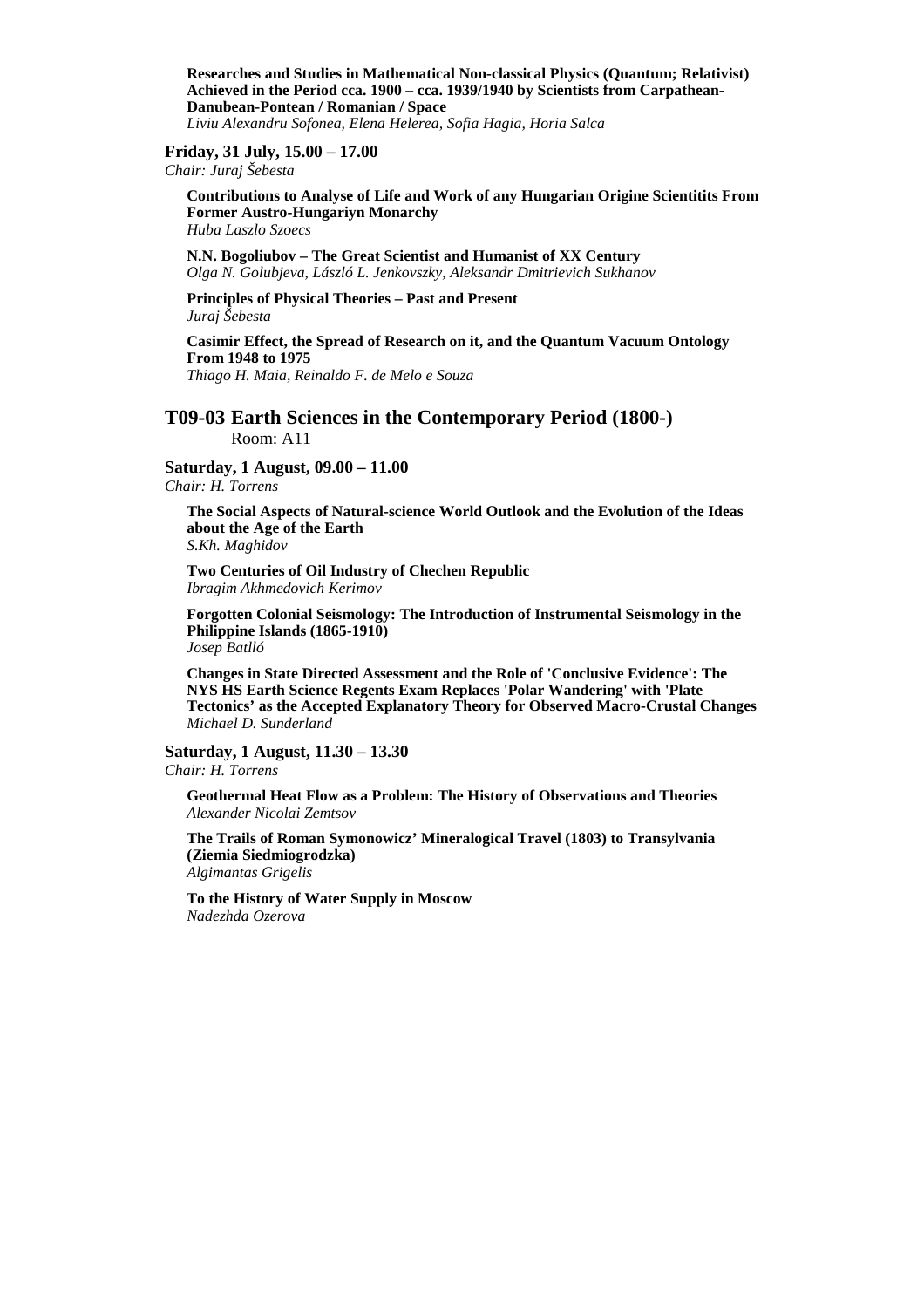**The Search of Gold in America in XVI Century – The Combination of Knowledge and Experience of Nations**  *Jury Mihajlovich Bazhenov* 

#### **Saturday, 1 August, 15.00 – 17.00**

*Chair: Károly Brezsnyánszky* 

**History of the Meteorological Observation in Buda(Pest) Since 1781**  *Zoltan A. Dunkel* 

**The First Detailed Geological Map of the Polish Kingdom's Coal Basin (1856)**  *Andrzej J. Wojcik* 

**T09-04 Chemistry in the Contemporary Period (1800-)** Room: B2

**Friday, 31 July, 11.30 – 13.30**  *Chair: Andres L. Lundgren* 

> **The Relationship between Chemistry and Alchemy in the Age of the Enlightenment**  *Halina Lichocka*

**The Mineral Chemistry Laboratory of the Polytechnic School of Lisbon**  *Maria Elisa Maia* 

**The Problematic Accommodation of the Rare Earth Elements in the Periodic Table from 1869 to 1913** 

*Pieter Thyssen* 

**Study of Water-ethanol Systems from Dmitriy Mendeleev to Nowadays**  *Svetlana Patsaeva, Vera Z. Grigorieva* 

**Friday, 31 July, 15.00 – 17.00**  *Chair: Halina Lichocka* 

> **To Do Research with Nose and Tongue: Some Reflections on the Role of Smell and Taste in the History of Chemistry L Anders Lundgren**

**The 50th Anniversary of the Heyrovský´s Nobel Prize** *Jiří Jindra* 

**The Same Discipline in Different Places: Electrochemistry in Spain in the First Third of XXth Century**  *Angel Toca* 

**Contribution of Russian Chemists to Development of Russian Spirit and Vodka Production Industry in the 19th and the Early 20th Century**  *Vera Z. Grigorieva, Svetlana Patsaeva* 

**The Development of Macromolecular Chemistry in Belgium and His Contribution to It in the International Polymer Chemistry Community** *Ali Gharib* 

**Controversies on the Nature of Caloric in the Greek-speaking Journal Hermes the Scholar, at the Turn of the Nineteenth Century**  *Efthymios Bokaris*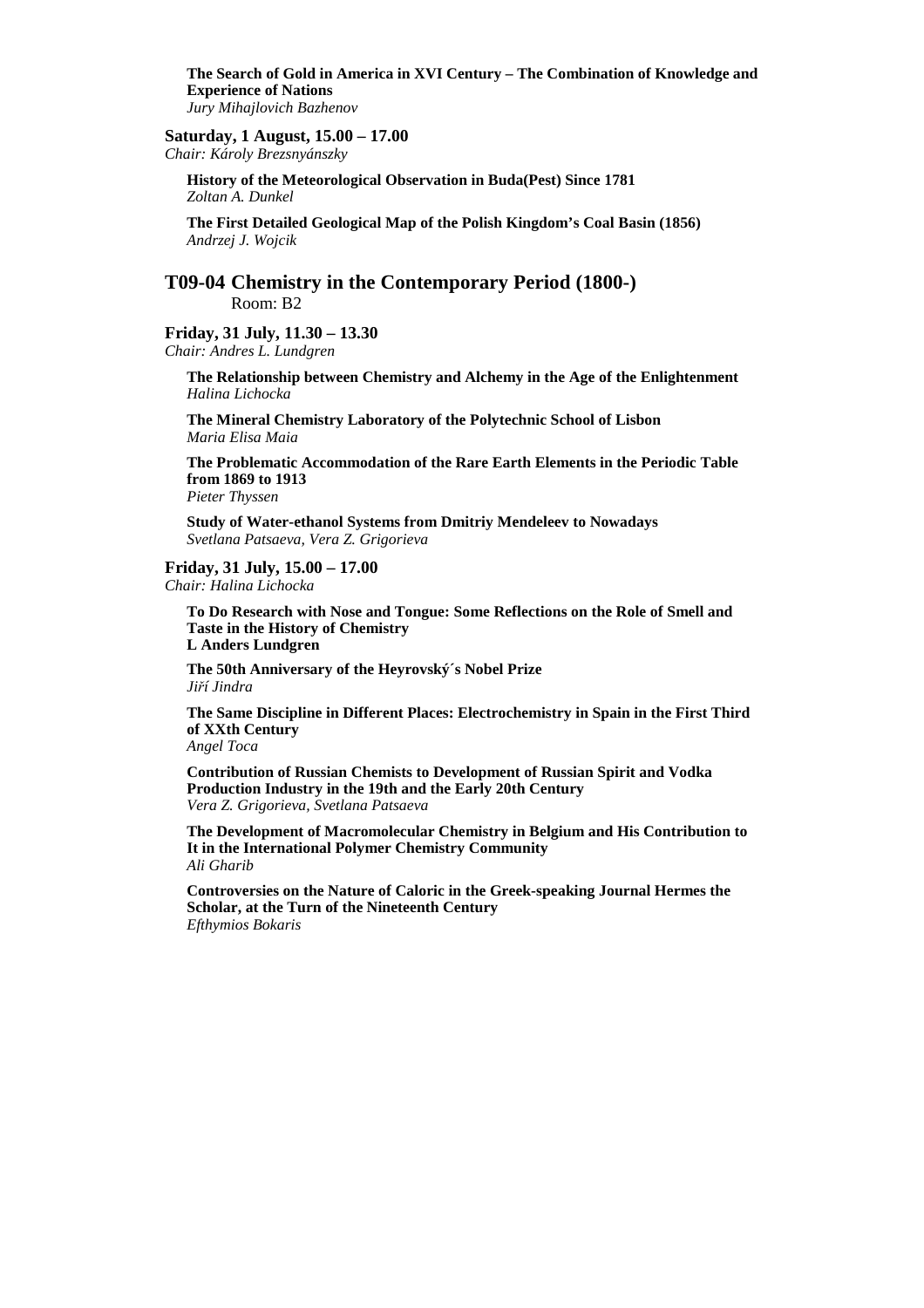# **T09-05 Biological Sciences in the Contemporary Period (1800-)**  Room: A12

# **Tuesday, 28 July, 11.30 – 13.30**

*Chair: Miklós Müller* 

**Advances in Modern Biology Can Be Accelerated by Meaningful Crosstalk between Physicists and Biologists**  *Sukhendu B. Dev* 

**Ervin Bauer and General Biology in the All-Union Institute of Experimental Medicine: Rise and Fall of a Major Soviet Laboratory**  *Miklós Müller, Gábor Elek, Sergey S. Zhebrovsky* 

**Russian Biologists at the Mediterranean. Second Part of the 19th – the Beginning of 20th Centuries.** 

*Sergei I. Fokin* 

**Between Science and Technology: The Catalan Structuralist School, the Nucleohistone Structure and the Development of X-Ray Diffraction Cameras**  *Francesc-Xavier Calvó-Monreal* 

**Tuesday, 28 July, 15.00 – 17.00** 

*Chair: Janina Wellmann* 

**Affiliation and Collaboration Networks in the Biomedical Sciences in Portugal in the Inter-war Period (1920-1940)**  *José Pedro Sousa-Dias, Ricardo S.R. Santos* 

**Critical Thinking: Historical Perspective and Present Situation in Turkey** 

*Melih Tumuçin* 

**Embryology Takes Form. Christian Heinrich Pander, Karl Ernst von Baer and the Concept of the Embryological Fold.**  *Janina Wellmann*

**History of National Institute of Genetics in Japan**  *Hajime Mizoguchi* 

**Tuesday, 28 July, 17.30 – 19.30** 

*Chair: Miguel Garcia-Sancho* 

**Edward Janczewski's Work on Monographie des Groseilliers, a Monograph on Genus Ribes (1907)**  *Kamil Kulpinski* 

**Historiographical Issues in the Introduction of Protein Sequencing into Spanish Biomedical Research, 1970-1990**  *Miguel Garcia-Sancho* 

**The Significance of Science Instruments in the Research Progress and Development Plant Physiology in Nineteenth Century. Research Instruments of Polish Scientist Emil Godlewski Senior (1847-1930)**  *Izabela Krzeptowska-Moszkowicz*

**Polish Botanical and Mycological Research in Terrestrial Ecosystems of Antarctica Since 1977** 

*Piotr Köhler*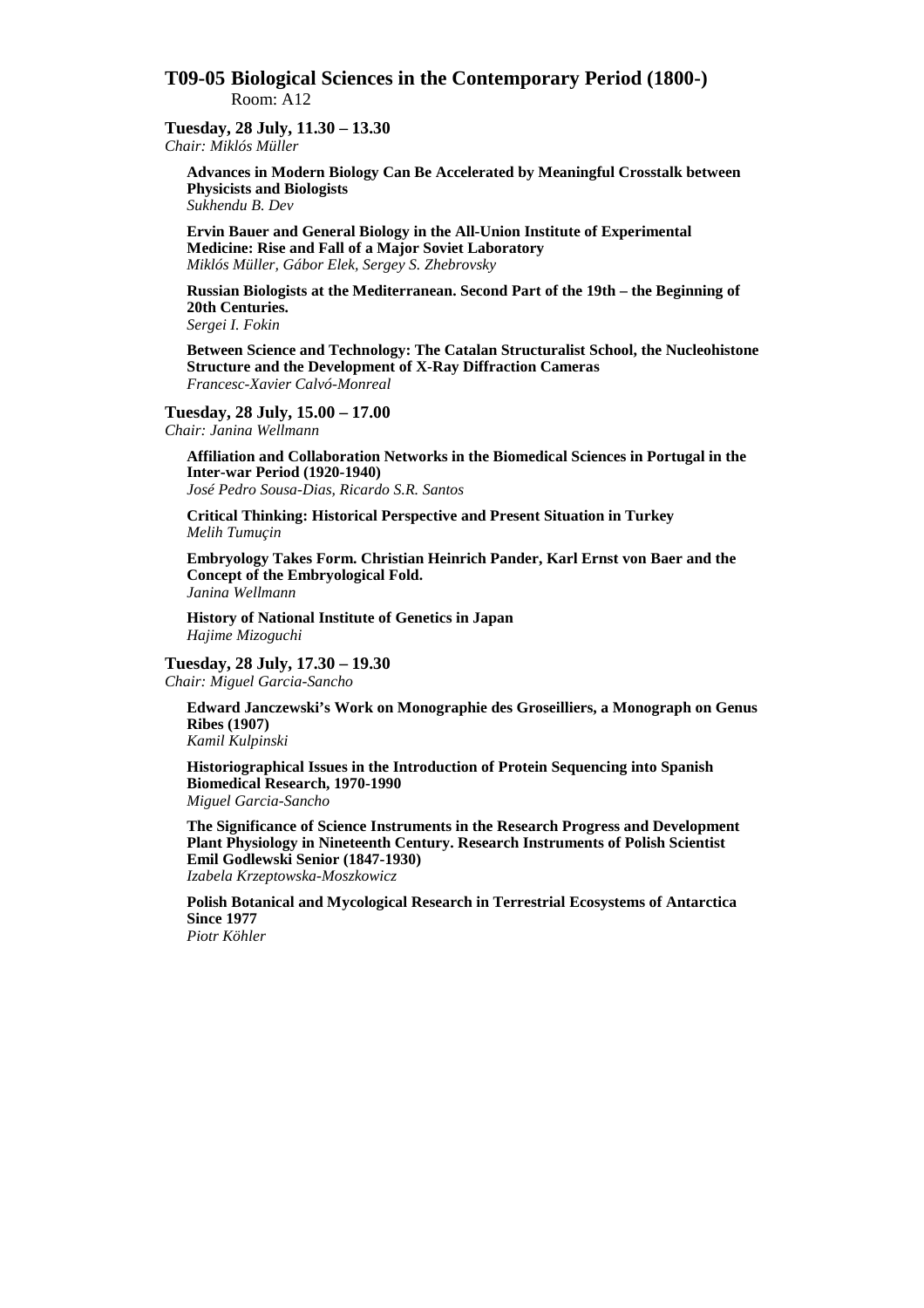#### **Wednesday, 29 July, 09.00 – 11.00**

*Chair: Tomohisa Sumida* 

**Lithuanian Space Plant Biology Researches in 1975–1990**  *Aurika Ričkien÷*

**Comparative Anatomy, the Chain of Beings, and French Zoology after Lamarck**  *Emmanuel D'Hombres* 

**Ecological Science and Nature Conservation in Japan 1906 – 1975: Focusing on Two Transitions in 1959**  *Tomohisa Sumida* 

**Early Apparatus-based Experimental Psychology**  *Maximilian Wontorra, Ingrid Kästner, Erich Schröger*

#### **Wednesday, 29 July, 11.30 – 13.30**

*Chair: Jakov Dulčić*

**Brief History of Ichthyology in Croatia**  *Jakov Dulčić*

**Electrography of Living Systems or So-called Kirlian Photography, Reconstruction of Historical Fairness and Present Potential**  *Olga A. Gaponenko, S. Raikov* 

**The Finnish Tradition of Developmental Biology**  *Anto Leikola* 

**Morgan's Change of View on Evolution, 1903-1932**  *Lilian Al-Chueyr Pereira Martins* 

# **T09-06 Medicine in the Contemporary Period (1800-)**  Room: A1

## **Tuesday, 28 July, 11.30 – 13.30**

*Chair: Claude Debru* 

**Laboratories at the Medicine Faculty of Coimbra University in the XIX Century**  *Maria Carvalho Burguete* 

**The Appliance of Science? The Laboratory and Clinic in Early-twentieth-century Scottish Psychiatry**  *Gayle L. Davis* 

**Personnel Monitoring and Evaluation Dosimetry**  *Anthony K. Shadrack* 

**Ramon y Cajal and the Law of the Dynamic Polarisation of the Neuron**  *José Luis González Recio, Francisco José Serrano Bosquet* 

#### **Tuesday, 28 July, 15.00 – 17.00**  *Chair: Benedek Varga*

**The Development of Pharmaceutical Industry in Serbia**  *Irena Mandic, Dusanka Krajnovic*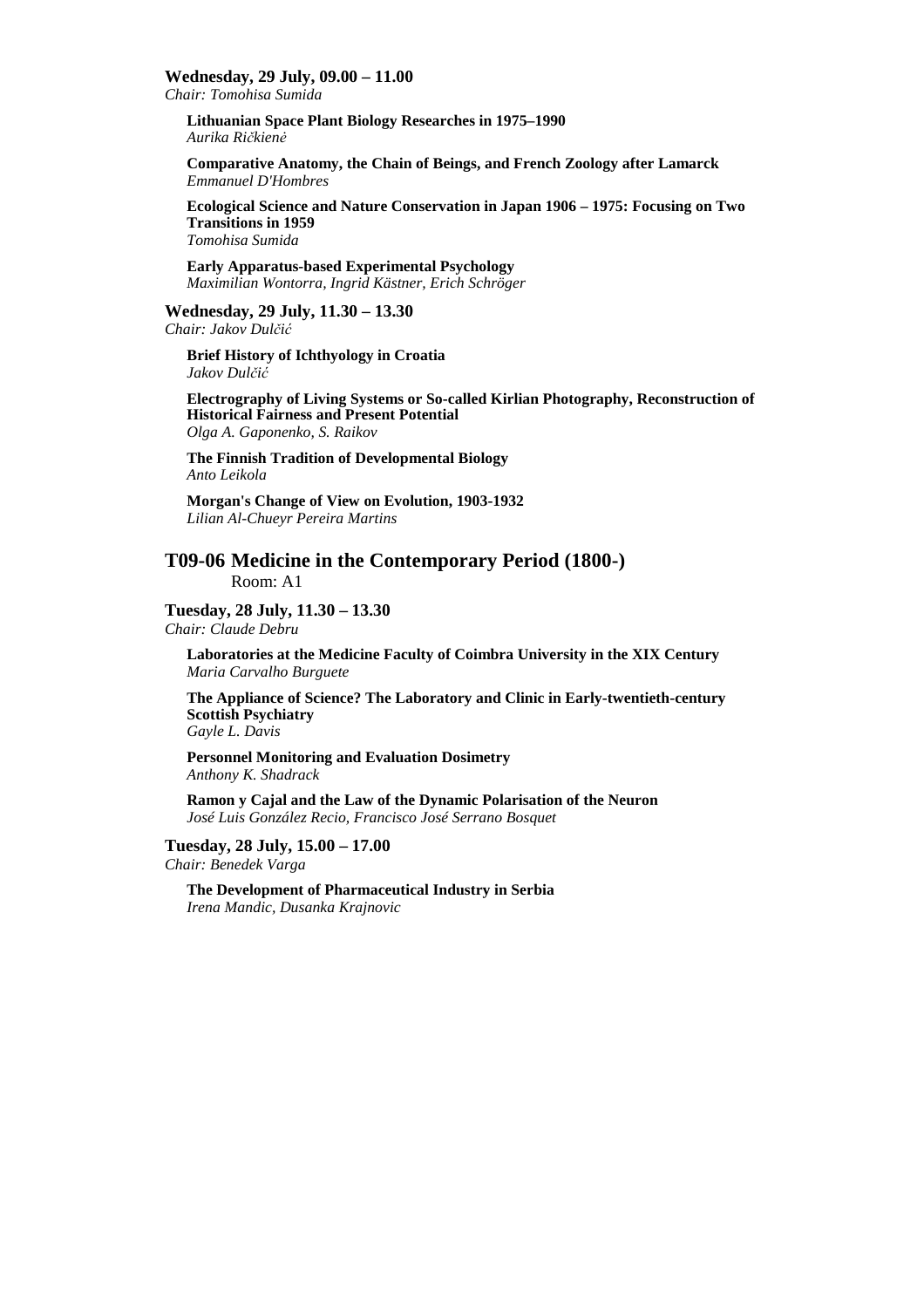**Historical Development of the Emergency Medicine in Turkey**  *Ozgur Tatli* 

**Medical Science in XIX Century in Georgia and its Social-Cultural Framework**  *Nino Chikhladze, Ramaz Shengelia, Nato Pitskhelauri*

**Aspirations and Conflicts:The 'Professionalisation' of Medicine in Colonial Banaras**  *Madhuri Sharma* 

**Tuesday, 28 July, 17.30 – 19.30** 

*Chair: József Honti* 

**Odessa City Hospital (the 1st Century of Activites)**  *Svitlana Ruda* 

**Serotherapy and Modernity in Turn-of-the-century Paris**  *Jonathan Simon* 

**Computer Tomography Scanner: A Revolutionary Instrument**  *Mei Zhou* 

**New Medical Ideas in Old History of Medicine**  *Nato Pitskhelauri* 

**Wednesday, 29 July, 09.00 – 11.00** 

*Chair: Maria Carvalho Burguete* 

**Language, Information, Instruments and Medical Treatment – The Medical Assessment by Japanese Doctors at the Beginning of the Meiji Era, Japan**  *Miyoko Tsukisawa* 

**Cut up and Imaged: Late 19th-century Representations of the Cortex**  *Heini Hakosalo* 

**Chinese Medicine and Western Medicine on the Way of Scientific Advances and Integration.** 

*Yulia Petrovna Chukova* 

**A Quest for the 'Modern': Localizing versus Universalizing Knowledge**  *EunJeong Ma* 

**Wednesday, 29 July, 11.30 – 13.30** 

*Chair: Dénes Karasszon* 

**Wagner-Jauregg and the Heredity of Mental Illness. On Special Features of the Viennese Research Programme in Psychiatric Genetics in the First Half of the 20th Century.** 

*Veronika Hofer* 

**US 'Shopping List' of Human Experimentation Data Presented by Former Japanese B.W. Units, Ishii Organization**  *Keiichi Tsuneishi* 

**La Circulation d'Idées Scientifiques: Une "Assemblage de Liens" dans les Premières Revues Médicales de São Paulo**  *Márcia Regina Barros da Silva* 

**L'Appareil Enregistreur Générale de François-Franck (1849-1921)**  *Liborio Dibattista*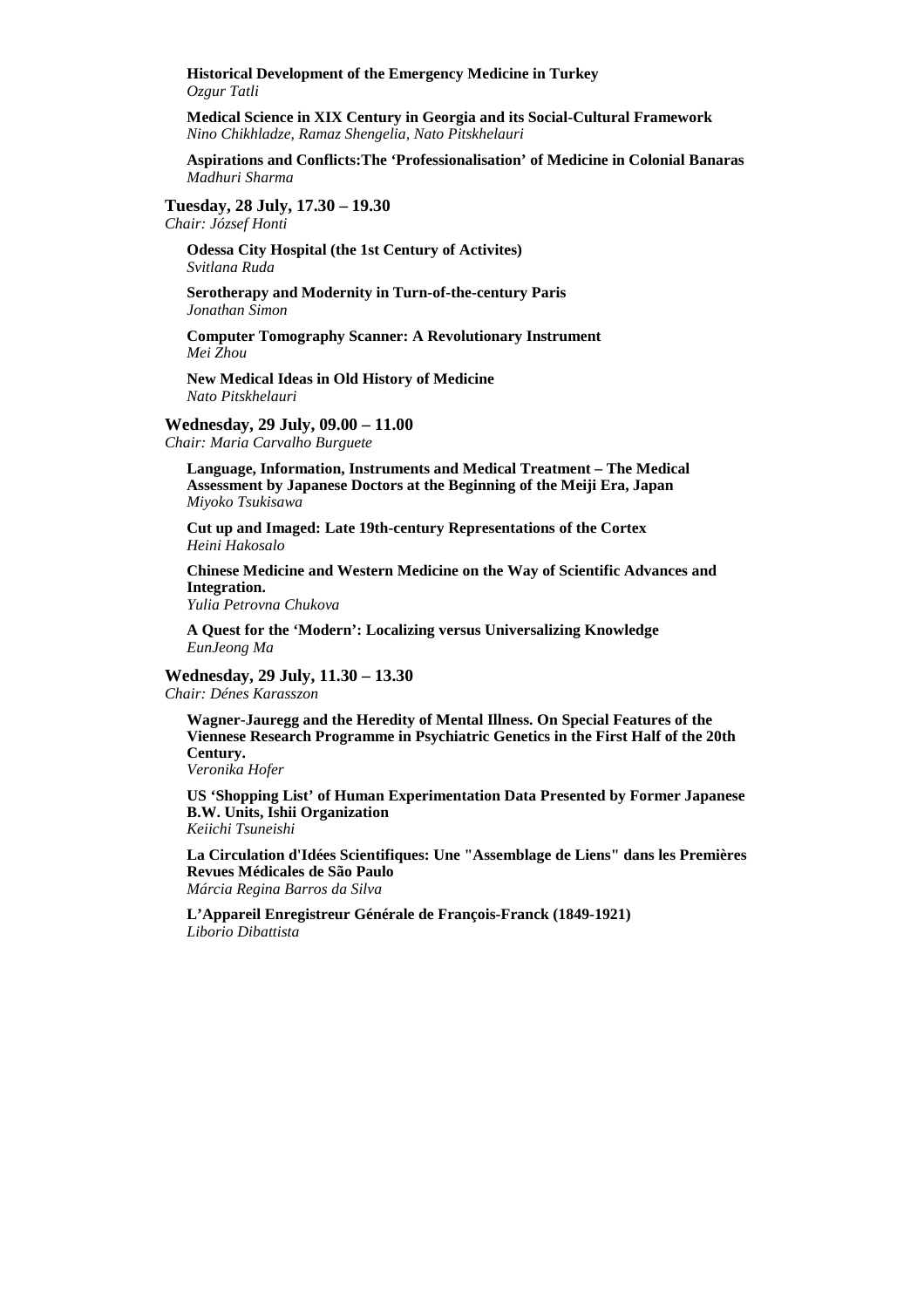# **T09-07 Technology in the Contemporary Period (1800-)**  Room: A6

# **Tuesday, 28 July, 11.30 – 13.30**

*Chair: Alexandre Herlea* 

**Micro-alloying in Early Iron Age: A Case Study from Badmal, Orissa**  *Pradeep KBehera, Subhayu Chattopadhyay, Prasanta K. Datta* 

**Making of Sound Recording in Late XIX Century and Modern Problems of Restoration and Preservation of Old Audio Media**  *Roman V. Artemenko* 

**Development Trend and Results of Industry in the Era of the Dual Monarchy of Austria-Hungary**  *Zsuzsanna Bognár* 

**The Ways of Searching "Rusalka" Coast Guard Battleship (1893-1894)**  *Vladimir O. Chikin* 

# **Tuesday, 28 July, 15.00 – 17.00**

*Chair: Alex Keller* 

**270 Years of Lightning: A Historical Review**  *Javier Lopez-Herrera, David de la Vega, María de las Mercedes Maruri* 

**Large Infrastructural Systems in the Extreme North: Learning from the Build-up of Water- and Wastewater Systems and Railway Electrification in Sweden**  *Kristina Söderholm, Roine Wiklund* 

**The Complexity of the Concept Materia Technika**  *Elena I. Helerea, Liviu Alexandru Sofonea, Laura Rab, Daniel Calin* 

**Evolution of e-Books in Turkey and in the World**  *Sakine Sensoy-Ongoz, Adnan Baki* 

**Wireless Phone in Szombathely at the Turn of the 19th and 20th Centuries**  *József Nemes* 

**T09-08 Engineering in the Contemporary Period (1800-)**  Room: A13

**Saturday, 1 August, 17.30 – 19.30**  *Chair: Zoltán Galántai* 

**Caloric Theory and Watt's Law: High Hopes for the High Pressure Steam Engine in the Early 19th Century** 

*Manabu Kobayashi* 

**The International Context of the Technological Changes of the Slovak Power Engineering Base in the First Half of the 20th Century**  *Miroslav Sabol, Ludovit Hallon* 

**From LEDs to Solid-state White Lighting Devices, Another Semiconductor Revolution**  *Vasilica Schiopu, Ileana Cernica, Alina Matei* 

**Engineers and Conservatives in the Creation of State Hydroelectric Power in Canada**  *Langins Janis*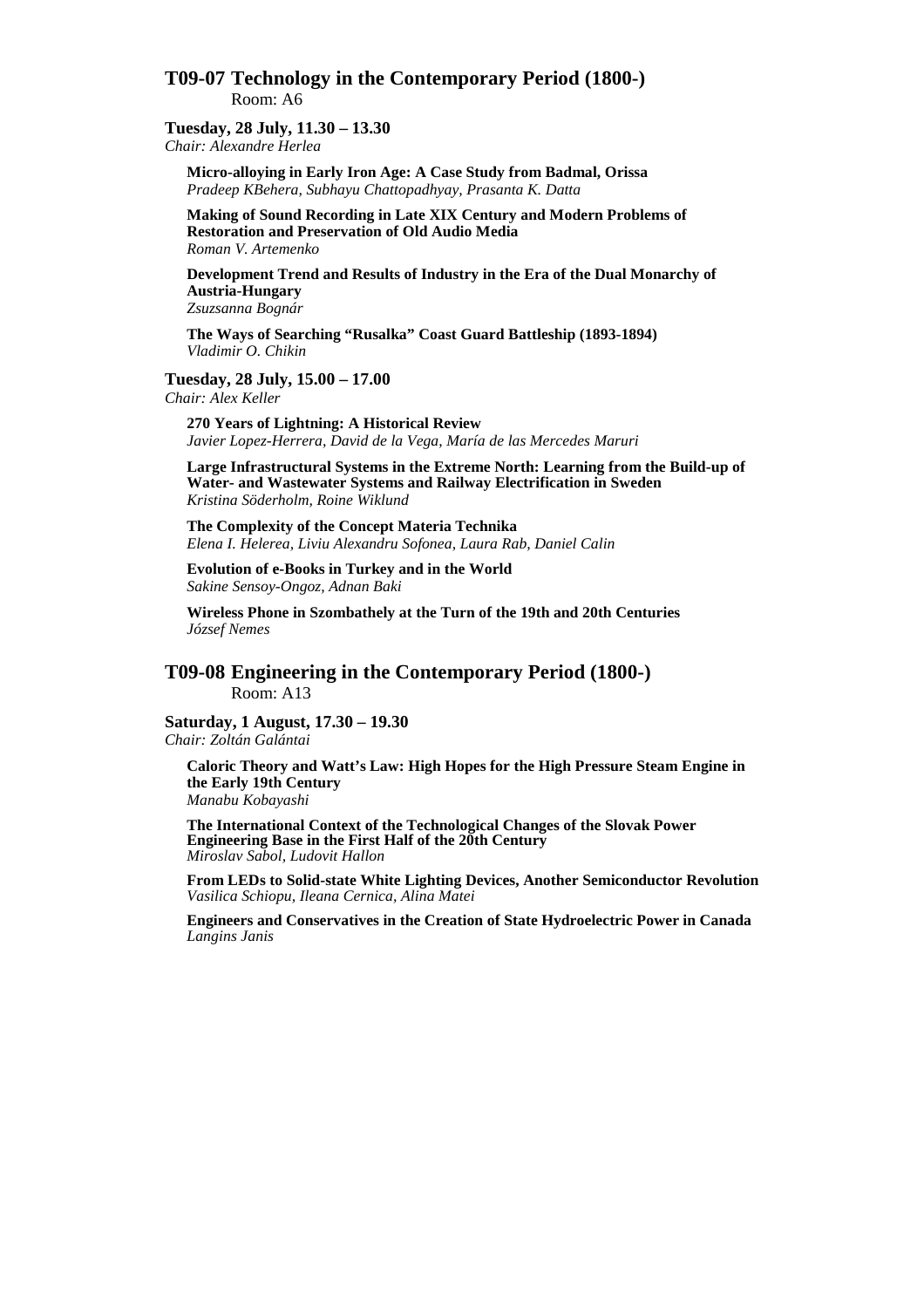# **T09-09 Space Exploration and Research in the Contemporary Period (1800-)**  Room: C2

# **Friday, 31 July, 17.30 – 19.30**

*Chair: Attila Szabó T.* 

**Hubble Space Telescope's Several Lives and Unexpected Career**  *Joseph N. Tatarewicz* 

**"The Social Life of Spacecraft": Instruments, Ideas, and Investigators on Interplanetary Robotic Missions, 1970-2008**  *Janet Vértesi* 

**Space Exploration and Research in the Contemporary Period**  *Ven. Dharmananda Shraman* 

**The Three Heroes of Spaceflight: The Rise of the Tsiolkovsky-Goddard-Oberth Interpretation and its Current Validity**  *Michael J. Neufeld* 

# **T09-10 Computing Sciences and the Internet in the Contemporary Period (1800-)**

Room: A9

**Saturday, 1 August, 09.00 – 11.00**  *Chair: Bálint Dömölki* 

**The First Hungarian Electronic (Tube) Computer – the M-3 – is 50 Years Old**  *Gyızı Kovács* 

**The Cultural History of Character Encoding**  *Daniel L. Golden* 

**The Social Construction of Computers Aided by Social Network Analysis**  *Éva Borbély* 

**Searching Methods in Artificial Intelligence**  *Angel Garrido* 

**History of Computer Science in Russia**  *Yakov I. Fet* 

# **T09-11 Geography in the Contemporary Period (1800-)** Room: A11

#### **Saturday, 1 August, 17.30 – 19.30**  *Chair: Alexey Postnikov*

**Paper Fortresses: Renaissance Military Architecture in the Context of Hapsburg Cartography**  *Zsolt G. Török* 

**Experience and Rhetoric in Sixteenth Century Spanish Atlantic Cartography: Utility and Conformity in Double Graduation Charts**  *Antonio Sánchez*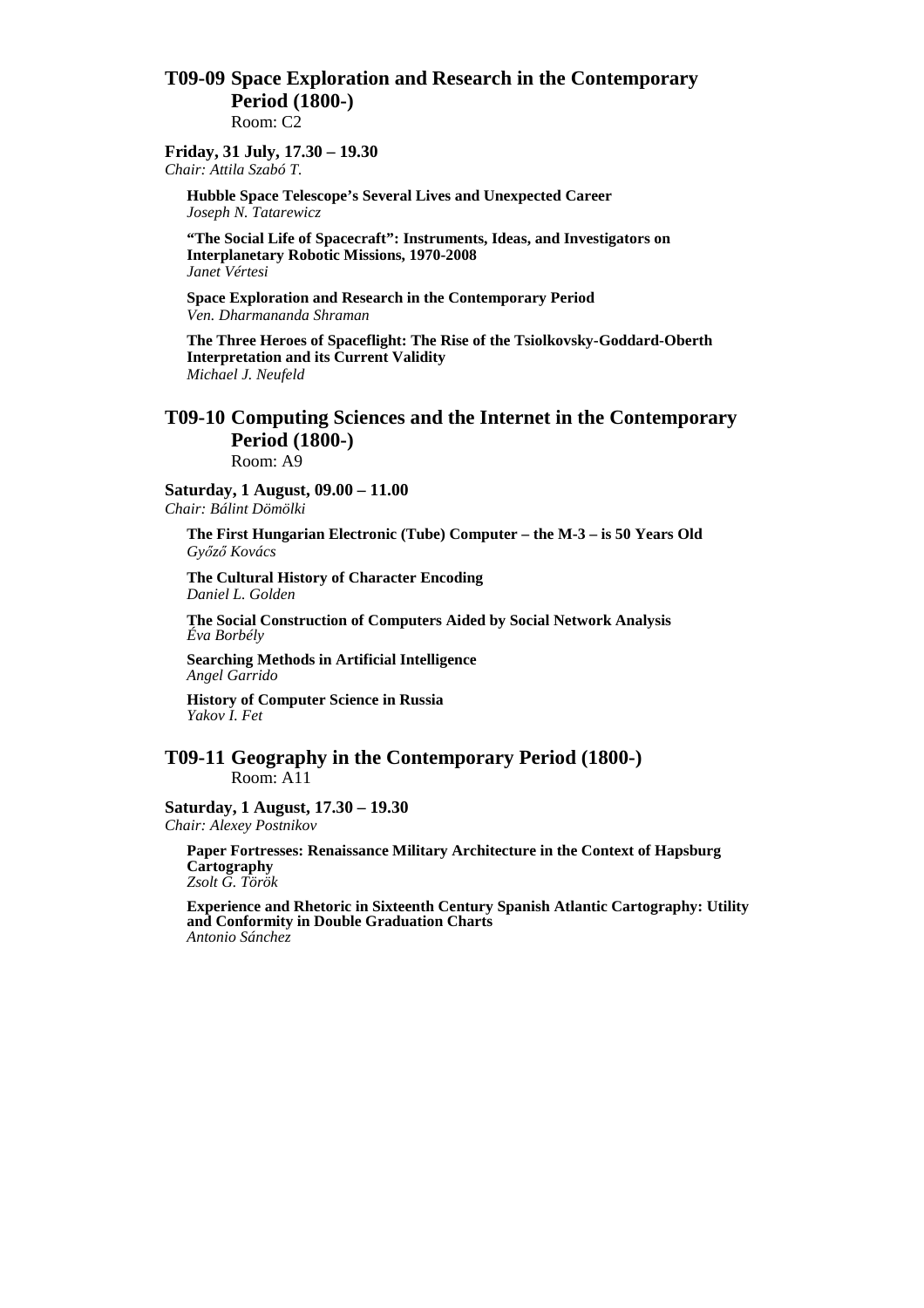**Perception of Geographical Features and the General Concept of "Shui-kou" in the Feng-Shui Thought of East Asia**  *Shizuaki Shibuya* 

**The English and Americans in the Eastern Siberia and the Russian Far East (Nineteenth - Early Twentieth Centuries): On History of Geographical Exploration and Geopolitics Dreams**  *Alexey Postnikov* 

**T09-12 Social Sciences in the Contemporary Period (1800-)**  Room: C3

**Wednesday, 29 July, 15.00 – 17.00**  *Chair: Jenny Bangham* 

**Option Pricing Theory and the Construction of Mathematical Finance in the 1970s: an Idea, Instruments and a Context**  *Ghislaine Idabouk* 

**On the Threshold of Modernity. Alva and Gunnar Myrdal vs. Eli and Ebba Heckscher on the Subject of Science and Social Welfare.**  *Ylva J.E. Hasselberg* 

**Epistemological Conditions for a Successful Transfer of Policy Relevant Knowledge: A Lesson from the History of Central Banking**  *Arie Krampf* 

**Helmholtz Resonators and the Mechanistic Revolution in Psychology**  *Zuraya Monroy-Nasr* 

**Wednesday, 29 July, 17.30 – 19.30** 

*Chair: Arie Krampf* 

**Hungarian-Chuvash Economic and Cultural Contacts in the Current Context**  *Marina Grigoryeva* 

**The Evolution of Man in the Late Nineteenth Century: Darwinism and the History of Human Marriage**  *Jenny Bangham* 

**T09-13 Natural History in the Contemporary Period (1800-)**  Room: A16

**Saturday, 1 August, 09.00 – 11.00** 

*Chair: Adriana T. do A. Martins Keuller* 

**Sir Robert Schomburgk's Biodiversity Science Legacy in Guyana**  *John Cartey Caesar* 

**Emergency of the Mexican Physical Anthropology in 19th Century, within the Context of the European Imperialistic Expansion**  *Miguel Garcia Murcia* 

**Zoology in the Library of Martorell Museum of Natural Sciences of Barcelona, since 1882 to 1915** 

*Jose J. Varela Restrepo*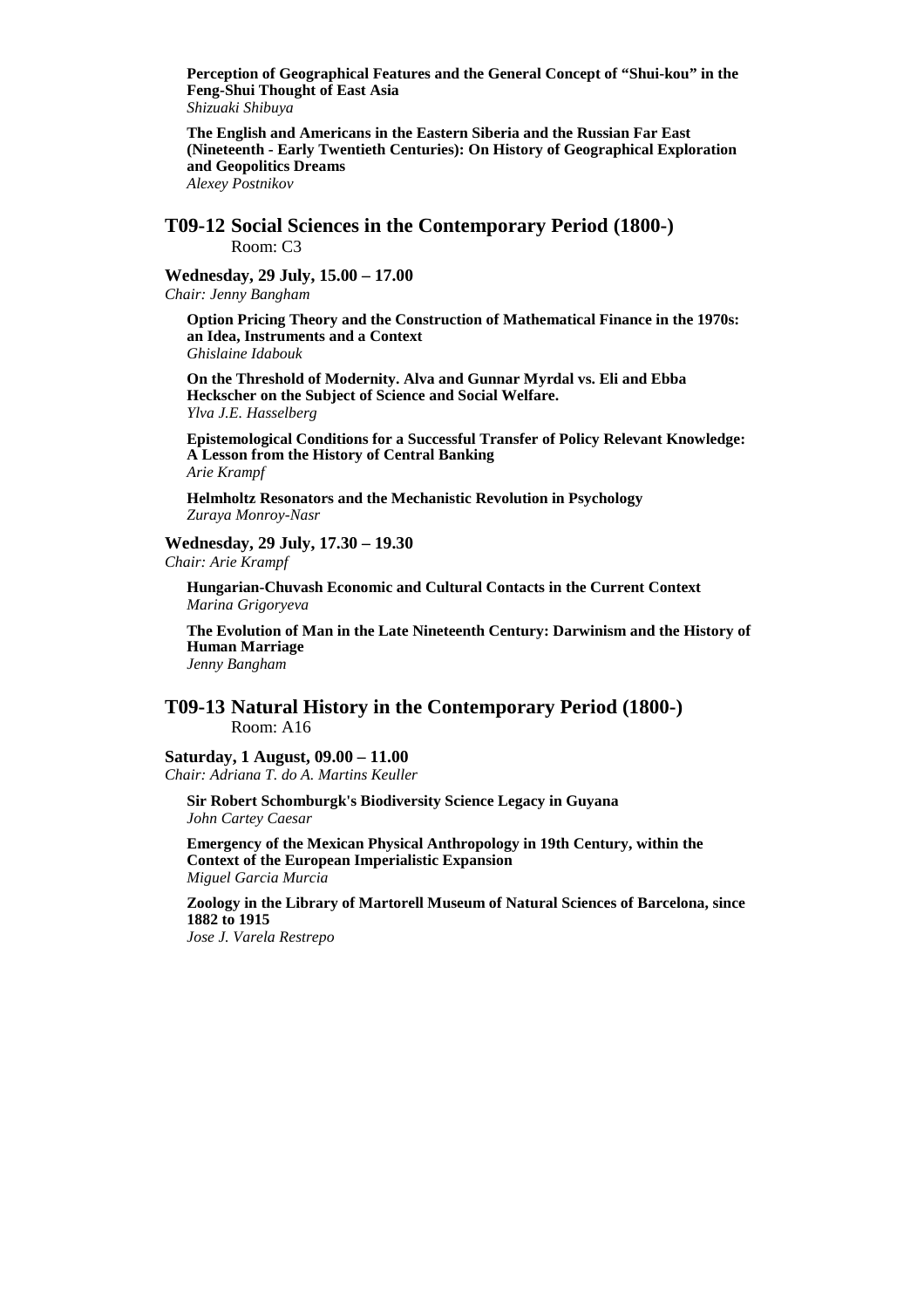**The Anthropology Laboratory at the National Museum of Rio de Janeiro (1909-1935)**  *Adriana T. do A. Martins Keuller* 

**Saturday, 1 August, 11.30 – 13.30** 

*Chair: Ewa Kaczmarzyk* 

**Seeing Past Specific Behaviors: Classical Ethology's Failure**  *Jean-Sébastien Bolduc* 

**Floristic Research of the Częstochowa Upland (Poland) between the Middle of the 19th Century and the End of the First World War**  *Ewa Kaczmarzyk* 

# **T09-14 Environmental Studies in the Contemporary Period (1800-)**  Room: A6

**Friday, 31 July, 11.30 – 13.30**  *Chair: Libby Robin* 

> **A History of Resilience Science. From Rangeland Ecology to Global Change 1973- 2008.**

*Libby Robin* 

**Sustainable Development on Community Livestock. A Case of North Eastern Province, Kenya.**  *Gordon Nyabade* 

**La Crise Environnementale Globale et la Nouvelle Dynamique du Développement dans des Régions Périphériques**  *Marcionila Fernandes* 

**The Teleconnection between Sea Surface Temperature Analysis from in Situ Data at East Mole, Lagos and Global Warming**  *Okuku Archibong Eding* 

### **Friday, 31 July, 15.00 – 17.00**

*Chair: Baisakhi Bandyopadhyay* 

**A Study of the History of Environmental Science in Social Context in the First Half of Twentieth Century**  *Baisakhi Bandyopadhyay* 

**Historical Ozone Measurements Made in the Habsburg Empire**  *Tamas Weidinger, Joseph Pinto, Gyorgyi Baranka, Anett Ivady* 

**Ancient Waterways and Hydrotechnical Constructions of the European Part of Russia (Historical and Ecological Aspects)**  *Vera A. Shirokova, Vassili M. Chesnov* 

# **T10 International Scientific Exchange**

Room: A6

**Friday, 31 July, 17.30 – 19.30**  *Chair: László Szögi* 

> **The Research on Radioactivity in Portugal and the Institut Curie du Radium**  *Isabel M Serra*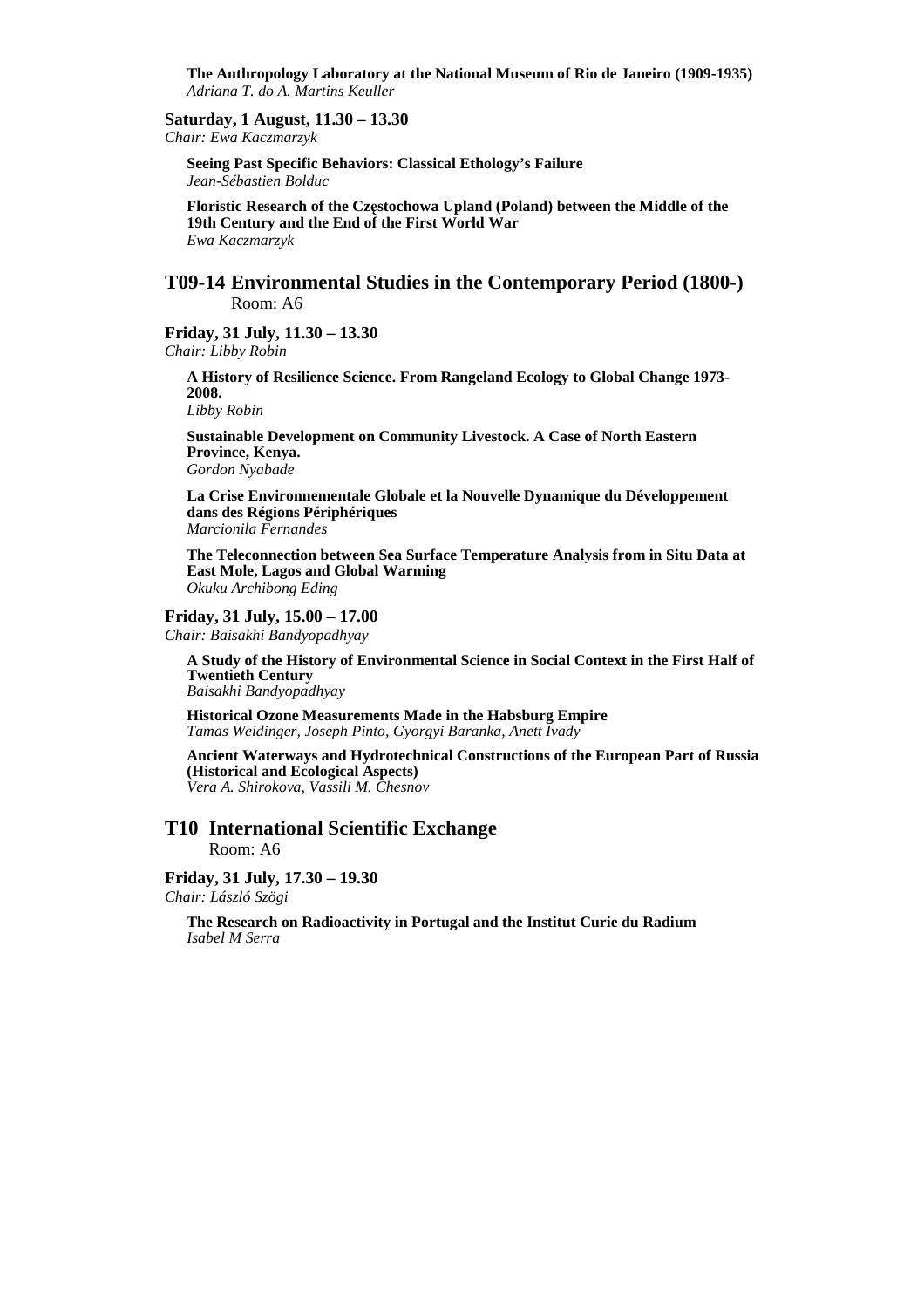**The Moscow Colloquium on Electroencephalography of Higher Nervous Activity (1958) and Its Impact on International Brain Research**  *Boleslav L. Lichterman* 

**Conservation Science in Context: Humphry Davy and the Herculaneum Papyri**  *Frank A.J.L. James* 

**The International Commission on Mathematical Instruction. The Italian Contribution from the Founding to the 1950s.**  *Livia Giacardi* 

**Saturday, 1 August, 09.00 – 11.00**  *Chair: Isabel Serra* 

**The Brazil-Germany Relations in the Context of Psychiatry**  *Cristiana Facchinetti* 

**International Eugenics: Reexamining the Relationship between British and German Eugenicists prior to the Second World War**  *Bradley W. Hart* 

#### **T11 Scientific and Technical Museums**  Room: A3

# **Saturday, 1 August, 11.30 – 13.30**

*Chair: Elisabeth Kóczián-Szentpéteri* 

**A Collections Development Strategy: Selecting Artifacts for the Interpretation of Canadian Agricultural Science and Technology**  *Franz M. Klingender* 

**National Technical Museum in Prague for the Future: Reconstruction of Historical Buildings and New Exhibitions, the Architectural Heritage Centre**  *Ivana Lorencova* 

**The Research and Public Diffusion of Science and Technology in the Museums**  *Myriam Garcia, Belen Laspra* 

# **Saturday, 1 August, 15.00 – 17.00**

*Chair: Judit Berta-Varga* 

**Early History of the Geological Museum of China: Witness of the Early Development of Geological Work in China**  *Xiping Cao, Erping Zhang* 

**Science and Technology Museum and Archives – A Joint Study of Funds for Obtaining New Information**  *Yuriy Ivanovich Krivonosov* 

**Engines and Society: Museological Interpretation of Industrial Heritage**  *Joan Muñoz Vicente, Santiago Vallmitjana* 

**Table Top Physics: Old Science, New Audience**  *Jane Wess*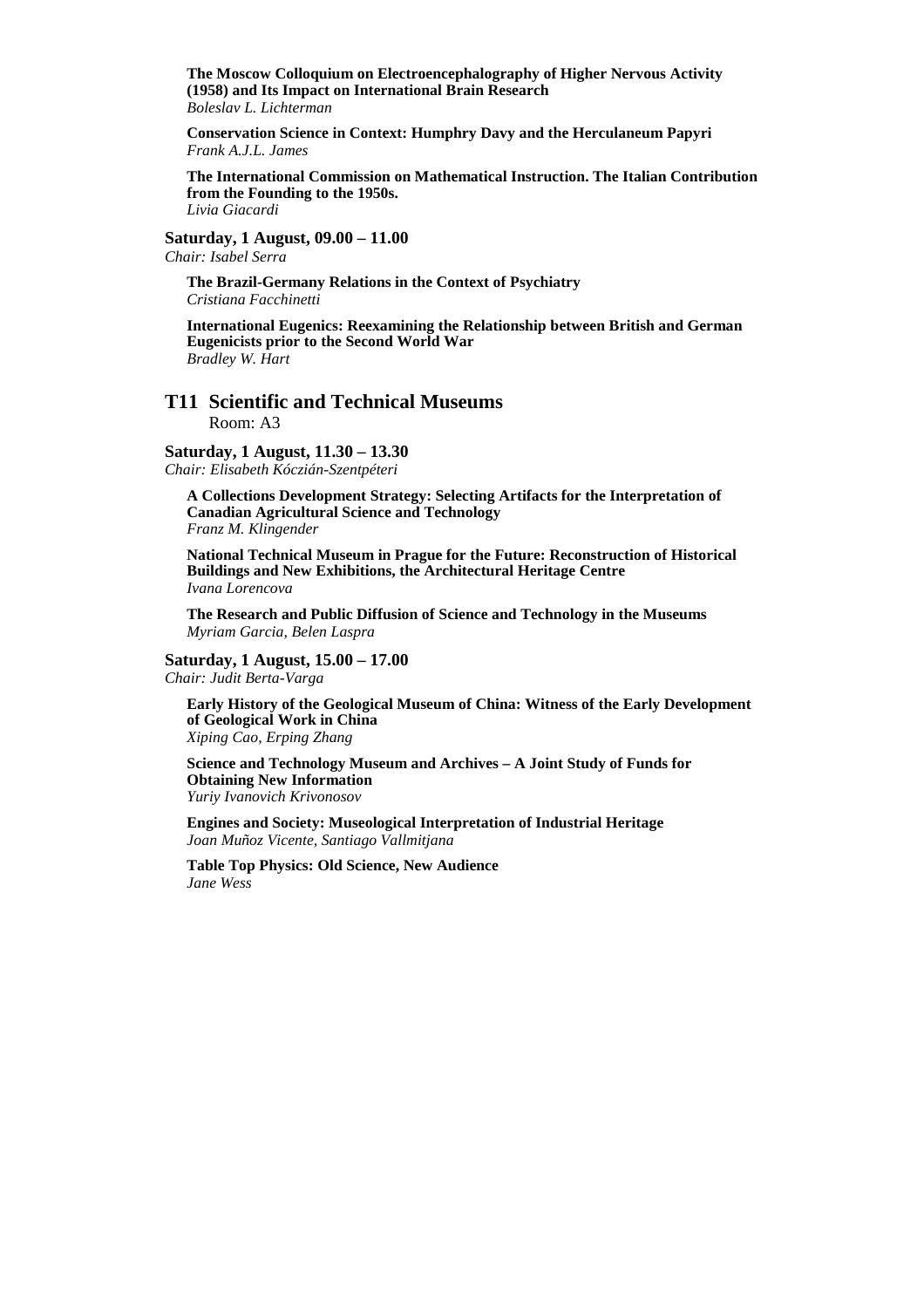# **Saturday, 1 August, 17.30 – 19.30**

*Chair: Éva Vámos* 

**The Role of Small Technical Museums in Preserving the Cultural Heritage**  *Ante Sekso-Telento, Ivan Sekso-Telento, Josip Trbus, Sándor Jeszenszky* 

**Microscope History Virtual Museum**  *Nikolay Koltovoy* 

# **T12 The Formation of Scientific Languages**

Room: A2

## **Wednesday, 29 July, 17.30 – 19.30**

*Chair: Teodora Daniela Sechel* 

**The Development of Symbolic Languages in the Field of Logic (1854-1903)**  *Amirouche Moktefi* 

**The Birth of the Mediaeval Hebrew Mathematical Language**  *Ilana Wartenberg* 

**Medicine and the National Languages in the Habsburg Monarchy (1770 -1830)**  *Teodora Daniela Sechel* 

**Semantic Reflectiveness in Developing English Pharmaceutical Terminology**  *Leontina Kerničan, Dušanka Krajnović*

# **T13 The Evolution of Teaching and Public Involvement**  Room: A10

**Saturday, 1 August, 17.30 – 19.30**  *Chair: Felicitas Seebacher* 

**Learning in the Lab: High School Science Teaching in Ontario, 1880-1921**  *Michelle D. Hoffman* 

**The Teaching of Radiochemistry in Portugal**  *Francisca Viegas, Cristina Felizardo, Elisa Maia* 

**Kant Meets Comte amidst Industrial Confusion: The Formulation of the Idea of Applied Science in 19th Century Britain**  *Robert Bud* 

**"Elementary" Texts as a Scientific Genre in Eighteenth-century France**  *Jeffrey L. Schwegman* 

**Ideas of Modern Natural Sciences as the Instrument for Formation of People Rational Thinking** 

*Olga Naumovna Golubjeva* 

**Modern Mathematics at the Center for the Teaching of Sciences of Bahia (Brazil), 1965-1969** 

*Freire Inês, André Luís Mattedi Dias*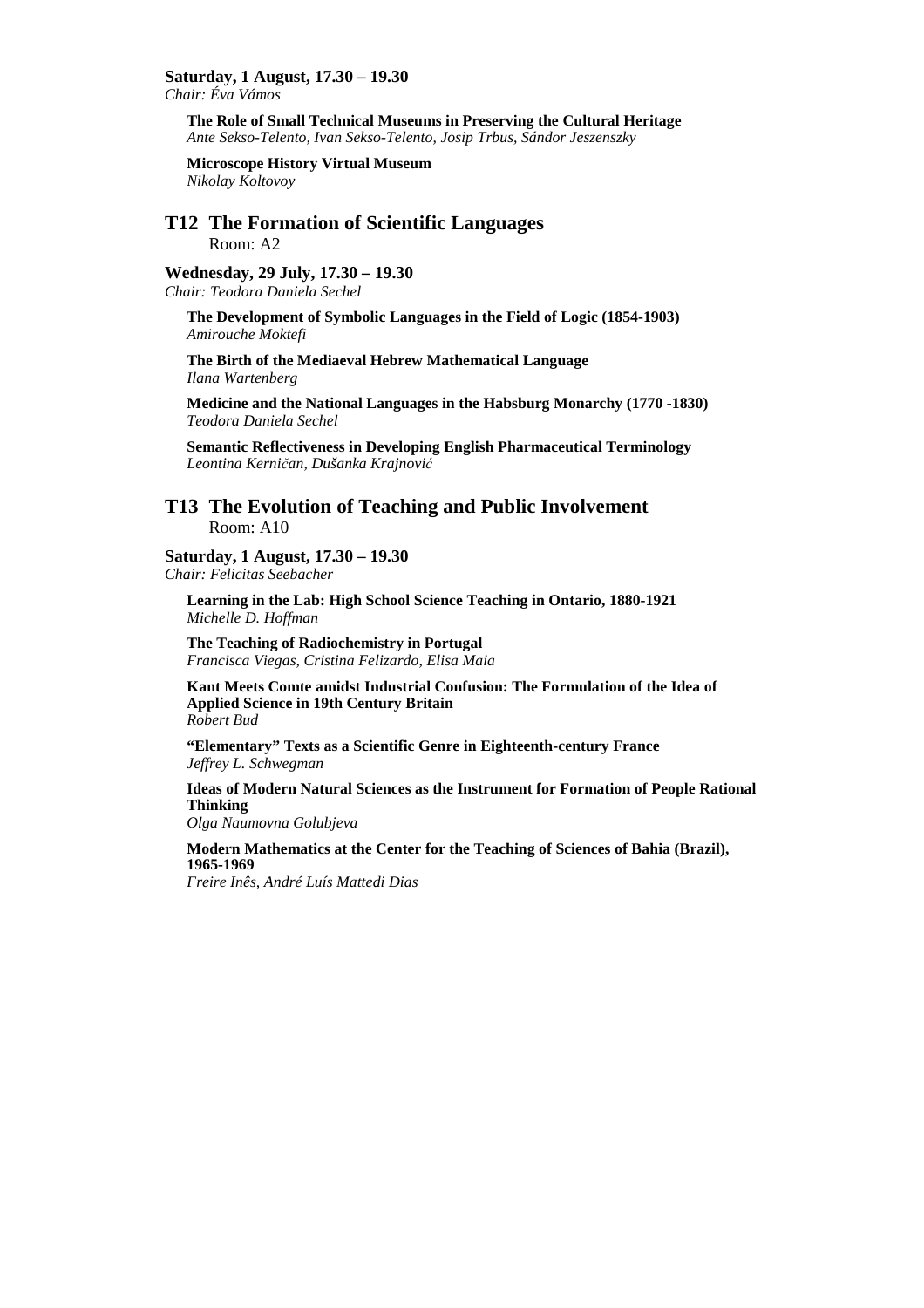# **T14 Scientific Institutions - Learned Societies**  Room: A6

**Saturday, 1 August, 11.30 – 13.30** 

*Chair: Jouzas Algimantas Krikstopaitis* 

**Academies of Science in 18th-century Europe and the Application of Scientific Methods on Exploration – A Comparative Study**  *Jan E.A. Vandersmissen* 

**Academic Drift among Scientific Institutions – Necessity or Serendipity?**  *Thomas Kaiserfeld* 

**The Missing Link in Science Communication: The Role of Learned Societies and Popular Journals**  *Jørgen Burchardt* 

**Saint-Petersburg Academy of Sciences in 1855-1917: Projects of Reform** 

*Ekaterina Yu. Basargina* 

# **Saturday, 1 August, 15.00 – 17.00**

*Chair: Jørgen Buchardt* 

**École Polytechnique de Lisbonne versus École Polytechnique de Paris**  *Pilar B.G. Pereira* 

**The Role of the Japanese Cultural Background in the Formation of Engineering Education: In the Case of the Imperial College of Engineering, 1871-1886**  *Masanori Wada* 

**Moscow Society of the Friends of Natural Sciences, Anthropology and Ethnography and Popularisation of Scientific Knowledge in the 19th Century Russia**  *Galina G. Krivosheina* 

**Learned Society as Promoter of Education and Intellectual Activity: Baltic Case**  *Juozas Algimantas Krikstopaitis* 

# **T15 Art and Science**

Room: A14

# **Wednesday, 29 July, 09.00 – 11.00**

*Chairs: Dénes Nagy, Assimina Kaniari* 

**Art and Science in a Split Culture – A General Outlook and a Case Study: Breaking Leonardo's Vitruvian "Code" and the Golden Section with Less "Gold"**  *Dénes Nagy* 

**Post-war Biology, Avant-Garde Art and the Social Life of Scientific Ideas at the Festival of Britain 1951: L.L. Whyte, D'Arcy Thompson and 'Form'**  *Assimina Kaniari* 

**Carnap's Universal Metaphor: Art and Structural Objectivity between the Wars**  *Boris Jardine* 

**Imre Lakatos' and Emmanuel Levinas'. Approaches to the Natural and Human Sciences.** 

*Natalie E. Ross*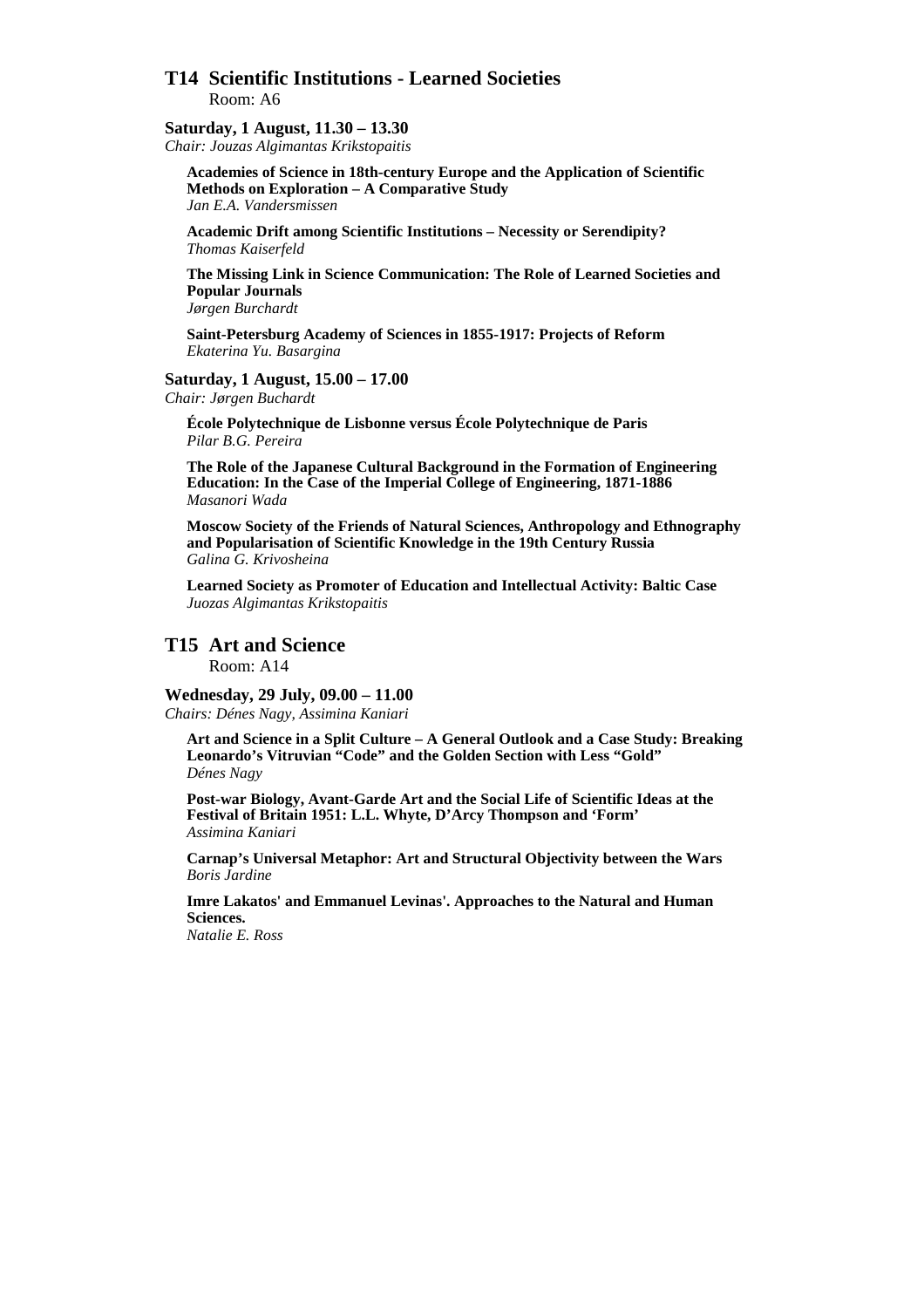#### **Wednesday, 29 July, 11.30 – 13.30**

*Chairs: Dénes Nagy, Geert Vanpaemel* 

**Bringing the Laboratory into the Museum of Fine Arts**  *Geert Vanpaemel* 

**L'Architectecte, le Dessin et la Science, Formes du Savoir dans la Construction**  *Nathalie Huyghues des Etages* 

**New Results of the Arthistorical Researches of the Renaissance Frescoes of the Archbishop Johannes Vitéz's Studiolo in Esztergom /Hungary/**  *Mária Prokopp* 

The Restoration of the Renaissance Mural Painting "Virtues", in the Studiolo of **Johannes Vítéz, at the Castle Museum of Esztergom, New Researches and Results**  *Zsuzsanna Wierdl* 

# **Wednesday, 29 July, 15.00 – 17.00**

*Chairs: Dénes Nagy, Oscar Joao Abdounur* 

**Prospective Dwelling: From Utopian to Iconic Habitats**  *Jorge Croce Rivera* 

**An Exhibition on the History of the Interrelationships between Mathematics and Music**  *Oscar Joao Abdounur* 

**The Art, Science, and Technology of Electrifying Music** 

*Pierfrancesco Lostia* 

**A Literary Figuration of Alchemy; Novelist Park, Sang-ryoong's 'A Study of Death'**  *Myungshin Kim* 

#### **Wednesday, 29 July, 17.30 – 19.30**

*Chairs: Iván Urbán, Bogdan Zemanek* 

**Caravaggio's "Boy Bitten by a Lizard", an Epileptic Contagion between History of Medicine and Folklore**  *Mauro Di Vito* 

**History of Botany and Science - Nature - Culture Relations; Interdisciplinary Symposia in Cracow (Poland)**  *Alicja Zemanek, Bogdan Zemanek* 

# **T16 Science and Society**

Room: A1

**Wednesday, 29 July, 15.00 – 17.00**  *Chair: Tihamér Margitay* 

**Preliminary Notes for a History of the Popularization of Quantum Physics in Spain**  *María C. Boscá* 

**Science and Society in the Context of Contemporary Socio-economical and Ecological Problems** 

*Zulfira Sherpaevna Gagaeva*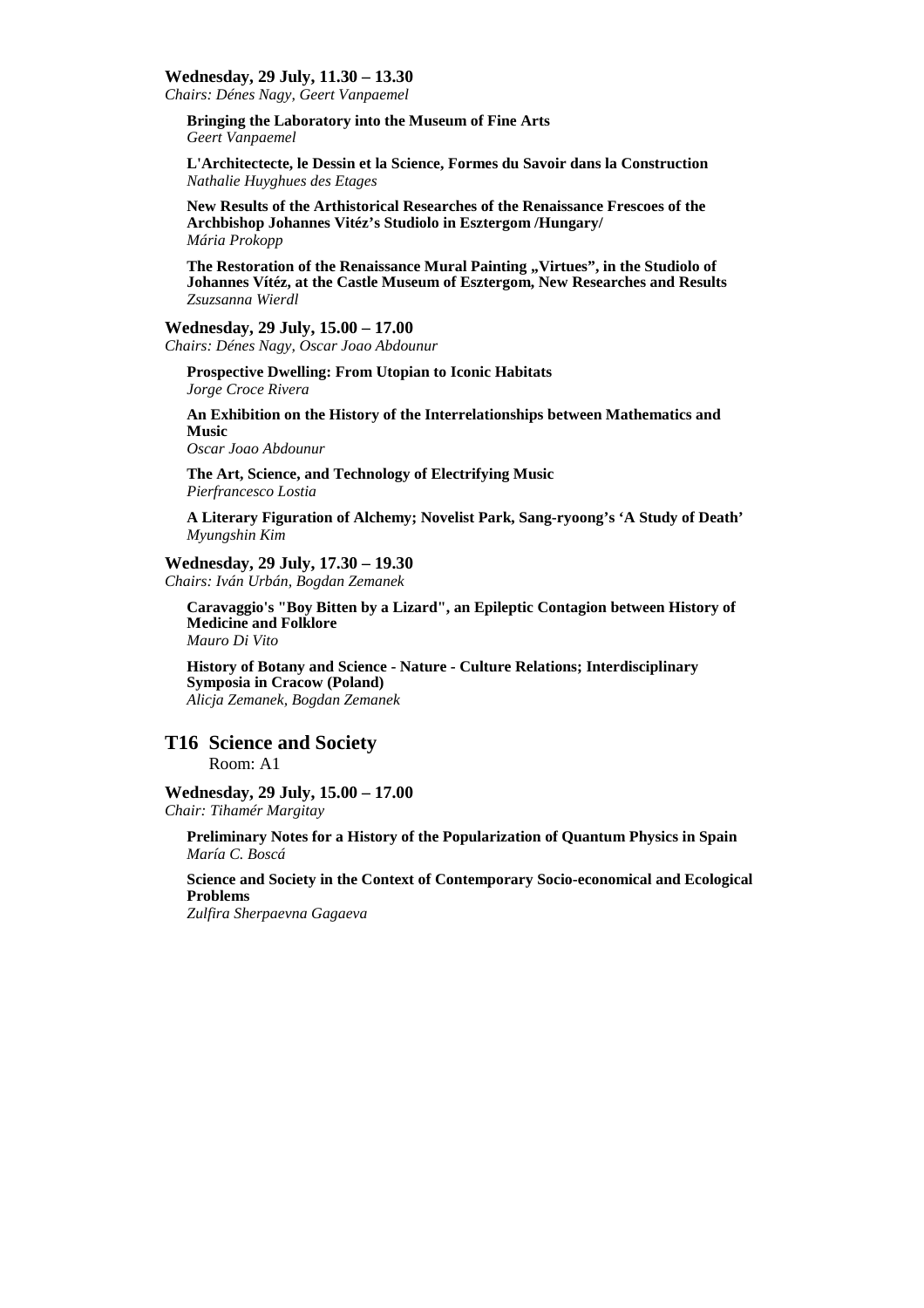**The Professional and Public Recognition of Scholar**  *Oleksandr Fedorovych Konovets* 

**Organizing Nordic Eugenics in the 1920s**  *Sven Widmalm* 

# **Wednesday, 29 July, 17.30 – 19.30**

*Chair: Sven Widmalm* 

**The Institute of Race Biology in Sweden – Social Networks and Media Strategies**  *Maria Björkman* 

**A Survey of Objective Transfer of Science and Technology Policy in European Union**  *Xinying Fang* 

**Role of Nanotechnology in Optoengineering Development**  *Vladimir Gurikov* 

**The Nobel Prize Complex in South Korea: Historical and Sociological Considerations**  *Sungook Hong* 

**Thursday, 30 July, 15.00 – 17.00** 

*Chair: Sungook Hong* 

**Transition to Post-academic Science: Performance Indicators and Trust in Science**  *Tihamér Margitay* 

**The Architectural History of a Chinese Village**  *Yuan Wang* 

**Not Only Fermi. Edoardo Amaldi and the Rebirth of the Italian Physic**  *Luca Malagoli* 

**The Biodiversity and Ecosystem Function Research Field: Intersections between Science, Politics, and the Public**  *Marcela Zalamea* 

#### **Thursday, 30 July, 17.30 – 19.30**

*Chair: Marcela Zalamea* 

**Public Concern about Animal Experimentation and the Russian Academy of Sciences in 1904-1906**  *Natalia E. Beregoy* 

**Women and Civilization in the Thought of Edvard Westermarck (1862–1939)**  *Niina M. Timosaari* 

**Investigative Report of State-owned Coal Mines for the Purpose of Understanding the Relationship of Science and Society in Mainland China**  *Li He* 

**The Role of Shipbuilding and Navigation in the Development and Expansion of Mankind Civilization**  *Vladimir Nikitich Krasnov* 

**Friday, 31 July, 11.30 – 13.30**  *Chair: Natalia E. Beregoy* 

> **The Role of Science-documentary Movies in the 1930s' in Hungary**  *Soma Redey*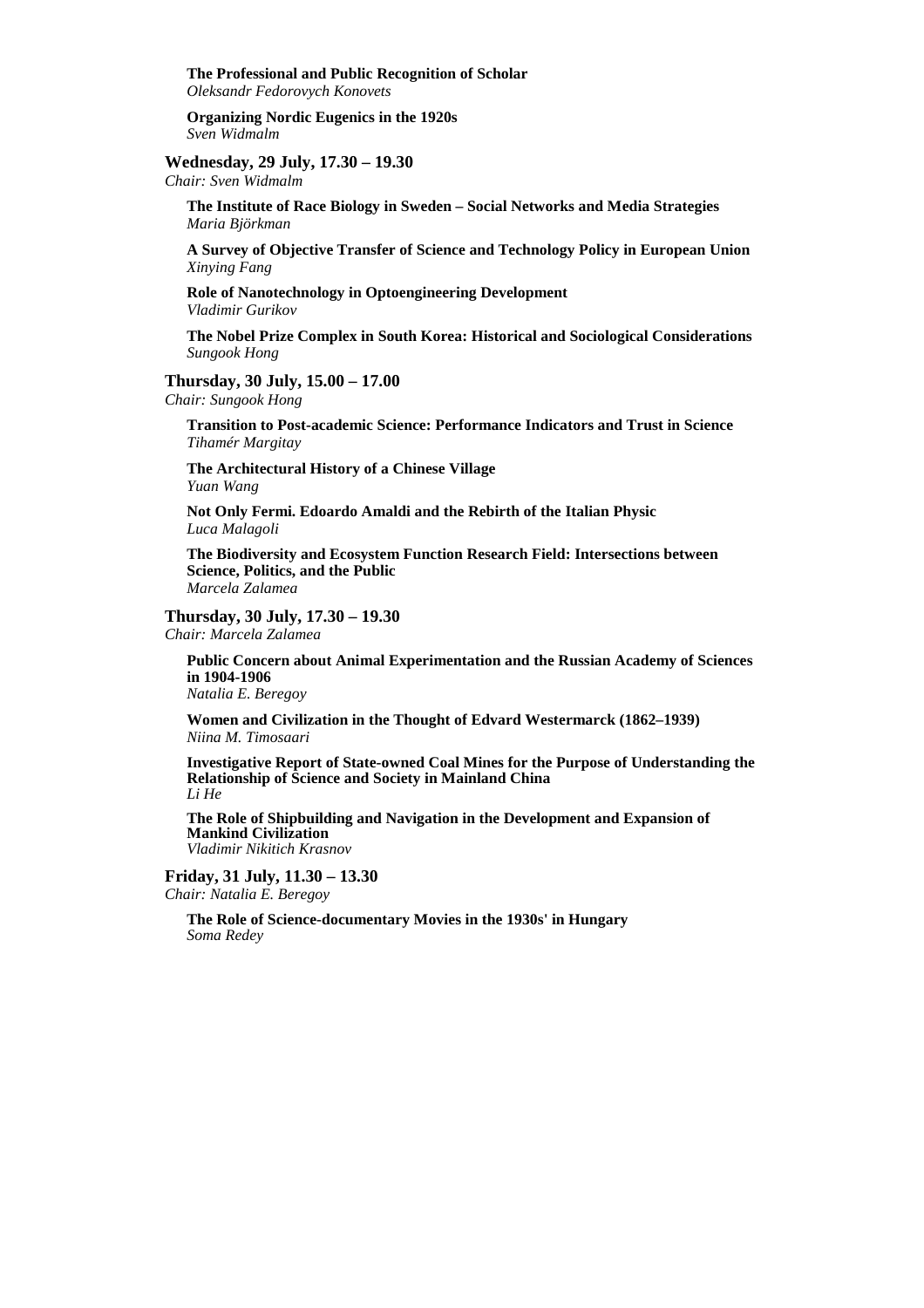**A Comparative History of the Formation of Passive Building Technology**  *Naoki Takuma, Hideto Nakajima, Naoki Yamano* 

**The Relationship between Science Journals and the Media: A Lasting Marriage**  *Germana F. Barata* 

**Social Phenomenon of Continuity of Scientific Schools of Statistical Physics in Ukraine**  *Alla S. Lytvynko* 

**Friday, 31 July, 15.00 – 17.00** 

*Chair: Soma Redey* 

**Critical Assessment of Nikola Tesla's Legacy for Contemporary Science and Society**  *Tomislav Petkovic* 

**The Role of the Referee in Royal Society of London at Nineteenth Century**  *Adriana Mattos* 

**Image, Scientific Expedition, the Public, and Nation in Brazil (1870-1930)**  *Moema de R. Vergara* 

**The 1853-1856 Cholera Morbus Epidemic in Portugal as Seen by the Press**  *Maria Antónia P. Almeida* 

## **T17 Science and Culture**  Room: B3

**Saturday, 1 August, 09.00 – 11.00** 

*Chair: Roger Hahn* 

**Measurement of Time, Length and Area in Southern India around 10th Century AD**  *B.S. Shylaja* 

**Laboratory Culture in Academia**  *Truus Van Bosstraeten* 

**Narrating the Beehive**  *Tania Munz* 

**Credit for Idea, Credit for Experiments: the Authorship of the Doctoral Dissertation in Laboratory Sciences in the Eighteenth Century**  *Ku-ming (Kevin) Chang* 

**Saturday, 1 August, 11.30 – 13.30**  *Chair: Tania Munz* 

**Spinoza's Place in the Genesis of Early Modern Psychology**  *Igor S. Kaufman* 

**La Femme et l'Univers Végétal dans la Botanique Mise à la Portée de Tout le Monde**  *Fernando Calderón* 

**Visuality and Portentous Weather in Early Modern Culture**  *Maija Kallinen* 

**Collecting Practices and Circulating Objects: The Material Culture of Sciences in Mid 19th Century England**  *Anastasia Filippoupoliti*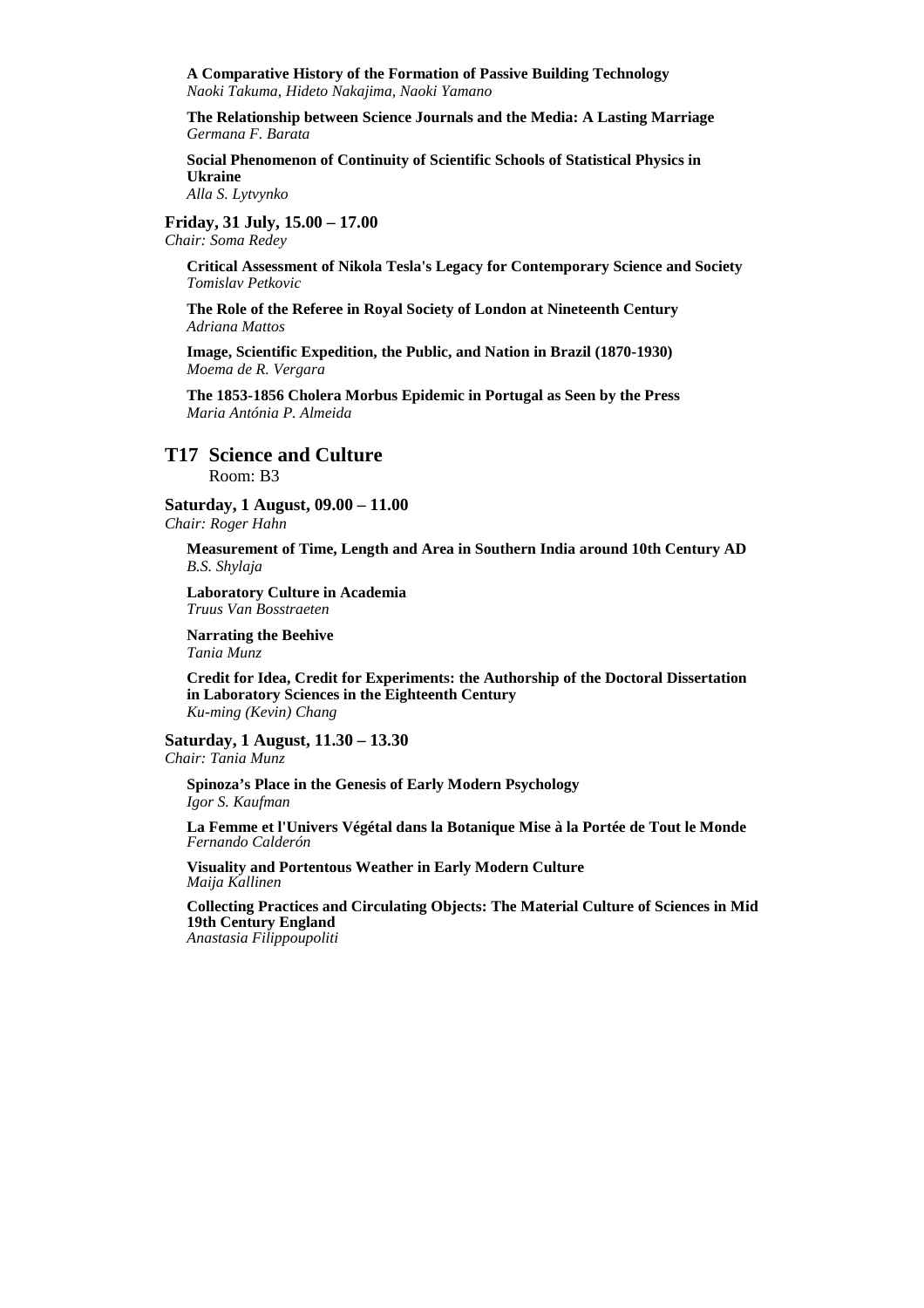**Saturday, 1 August, 15.00 – 17.00** 

*Chair: Mihály Beck* 

**Japanese Chemical Industry and the "Chemicalization of Everyday Life" in East Asia, 1895-1945** 

*Shao-li Lu* 

**The Former Headquarters of the Board of Public Health and Its Role in Sanitary Reform at the Beginning of the 20th Century**  *Benedito Tadeu Oliveira* 

**Biopolitics and Cultural Heritage in Brazil: The Nation Versions between World Wars** 

*Joel Birman* 

**Danjon and French Astronomy during the Second Part of the 20th Century**  *John T. Blackmore* 

#### **Saturday, 1 August, 17.30 – 19.30**  *Chair: B.S. Shylaja*

**Science in Culture and Culture in Science: Intertwining Experiences for Stimulating Curiosity in Children**  *Breda Čebulj Sajko* 

**The Language of Science in a Globalizing World**  *Anna N. Gorodishcheva* 

**Anti-Science: Its History and Features**  *Hongxia Sun* 

**Bringing Science Communication to Public Behavior**  *Junping Hu* 

# **T18 Trans-cultural Diffusion of Science**

Room: A12

# **Saturday, 1 August, 15.00 – 17.00**

*Chair: Imre Hronszky* 

**Transformation and Assimilation: The Response of Chinese Literati to Western Crystalline Sphere in the Late Ming and Early Qing Period**  *Chengsheng Sun* 

**Cultural Controversy in 18th Century England: The Transmission of Variolation**  *Alicia Grant* 

**The Introduction of the Smithsonian Meteorological System in Japan**  *Kae Takarabe* 

**Des Objets aux Gestes: Une Archéologie de l'École de Pharmacie de l'Ouro Preto, Minas Gerais, Brésil: 1890-1920**  *Myriam Bahia Lopes* 

**Saturday, 1 August, 17.30 – 19.30**  *Chair: Myriam Bahia Lopes* 

**Les Enjeux d'Un Média Visuel dans l'Entre-deux-guerres**  *Florence Riou*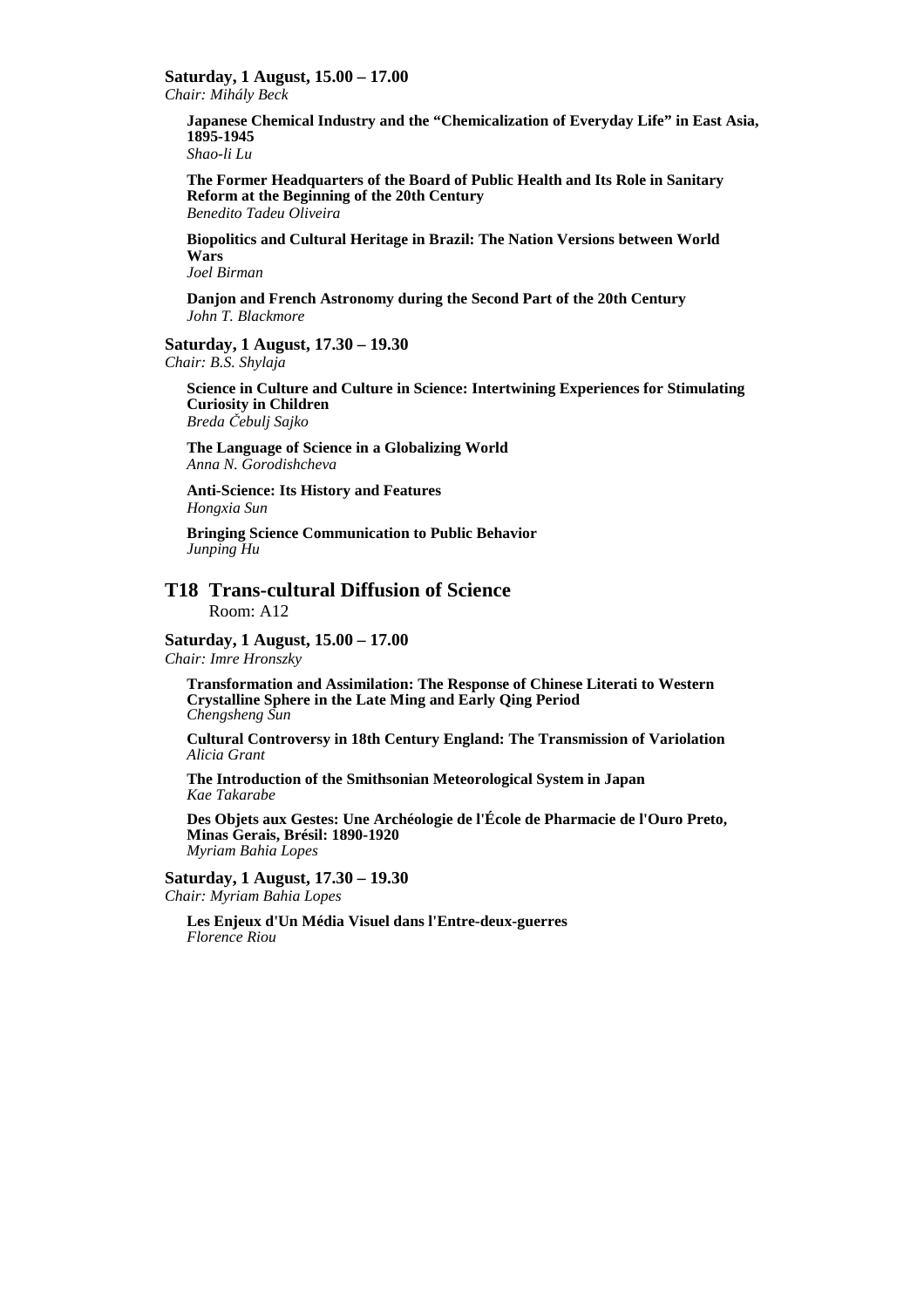**Paradigm of Transference of Sciences for Example Andalusia in Final of Medieval**  *Mohamadreza Pak* 

**La Géologie en Algérie (fin XIXe-milieu XXe siècles): Origines et Développement d'Une Discipline au Service de l'État en Contexte Colonial**  *Yamina Bettahar*

# **T19 Technology Transfer**

Room: C4

# **Friday, 31 July, 17.30 – 19.30**

*Chair: Maria Elvira Callapez* 

**The US Foreign Policy in the Early Period of the Cold War and the Introduction of Television Broadcasting and Atomic Energy to Japan**  *Kenzo Okuda* 

**Digitization like Science**  *Rimvydas Lauzikas* 

**Technology Transfer Constraints and the Portuguese Polymer Industry**  *Maria Elvira Callapez* 

**Mercury Amalgamation in Hispanic America: Globalization of a Mining Technique in the Sixteenth Century**  *Jeannette Graulau* 

**How a Guild Apprentice Became an Architect in the 19th Century? – On the Example of János Prokop's Journeys** 

*Ákos Varga* 

**Analysis of the Soviet Technology Transfer in the Development of China's Nuclear Weapons** 

*Yanqiong Liu* 

#### **T20 Gender in Science and Technology**  Room: A3

**Wednesday, 29 July, 15.00 – 17.00**  *Chair: Éva Vámos* 

**Women Investigators at the Institute for Heredity Research in Berlin 1912-1928/33; First Results** 

*Ida H. Stamhuis* 

**Women Scientists and the Culture of Different Laboratory Practices – From the Industry to the Kaiser Wilhelm Society and Vice Versa**  *Annette B. Vogt* 

**Women-scientists as an Object of the Governmental Propaganda in Soviet Union before the World War II**  *Olga A. Valkova* 

**The Current Situation of Female Researchers in Japan**  *Mariko Ogawa*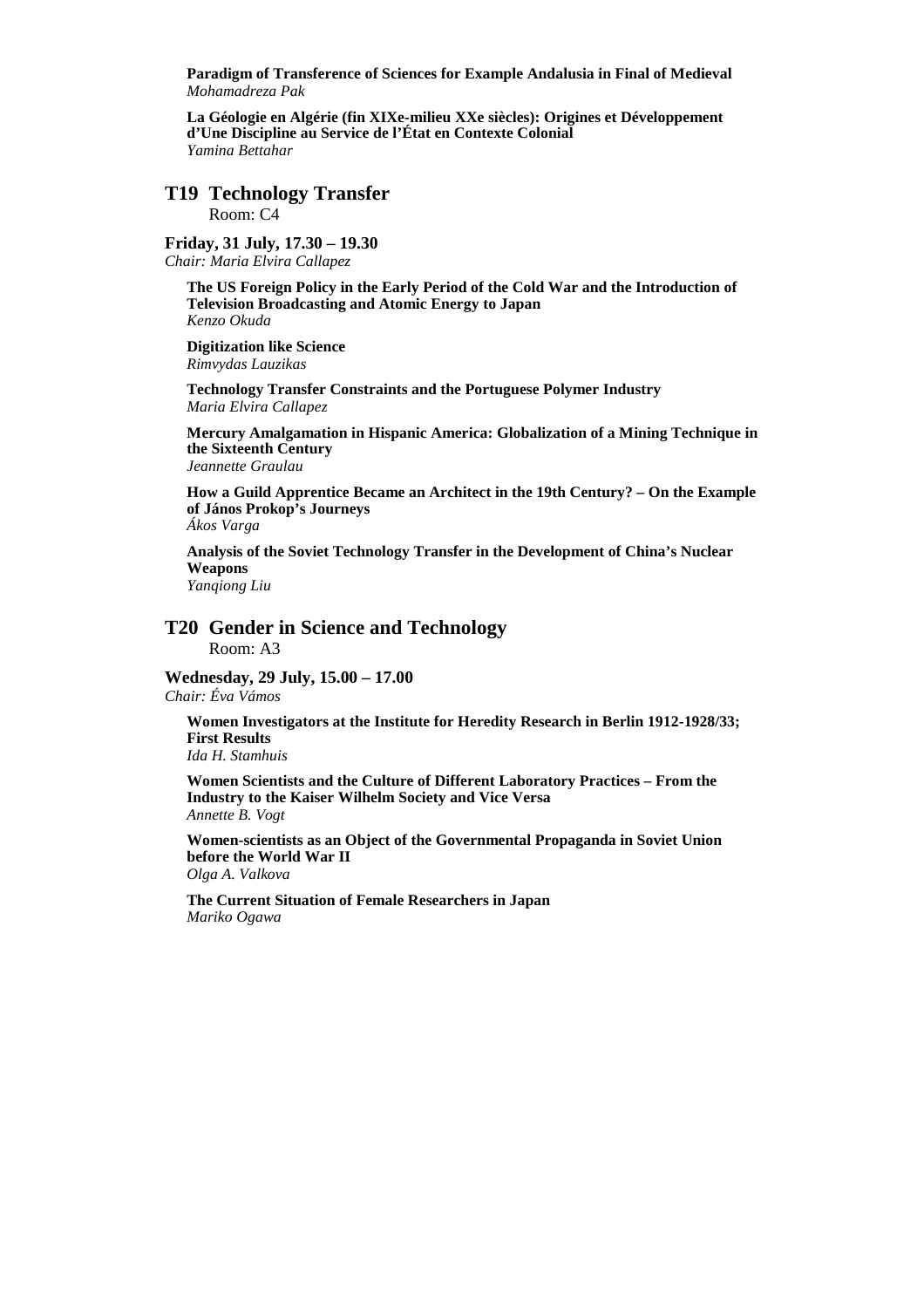### **Wednesday, 29 July, 17.30 – 19.30**

*Chair: Ida Stamhuis* 

**Gendered Elements in Chemical Thermodynamics: A Model for Conceptualizing Gender Ideology in the Content of the Physical Sciences**  *Ágnes Kovács* 

**A Gender Perspective on Research Careers in Science and Technology during the Economical Transition in Russia** 

*Anne-Sophie Godfroy-Genin, Vera Uvarova* 

**Empowerment Process in the Rural Woman Promouting by Public Policies**  *Maria Almanza, Paola Olivares* 

**Pain and Child Birth: A Journey through the History of Obstetrics' Anaesthetics in the 19th Century** 

*Maria Alexandra Valadas* 

**Gender, Culture and Power in the Social Construction of Menopause**  *Rebeca B. Fertrin, Lea Velho* 

# **T21 Science and Political Context**

Room: C2

**Friday, 31 July, 11.30 – 13.30** 

*Chair: Péter Szegedi* 

**Ottoman Decadence Reflected in Dr. Essad's Ophthalmoscope**  *Seref Etker* 

**History of Science and Nation-building: Identifying the "Turkish Contributions to Science," 1870-1950**  *M. Alper Yalcinkaya* 

**"For Paupers only!" The General Policlinic Vienna: Policy Laboratory and Counter University**  *Felicitas Seebacher* 

**Did G. Mendel's Political Involvement Interfere with His Scientific Achievements during the Period 1853-1865?**  *Christiane L. Nivet* 

# **Friday, 31 July, 15.00 – 17.00**

*Chair: Mitchell Ash* 

**Science, Nationalism and (Multi)Culturalism in the Late Habsburg Monarchy 1848- 1918: A Preliminary Overview of the Issues**  *Mitchell Ash* 

**Complementary or Competitive? National and International Science in 19th Century Habsburg Monarchy.** 

*Jan J. Surman* 

**'Staatsnation', 'Kulturnation', 'Nationalstaat'. Chances or Risks for Science and Scholarship in the Late Habsburg Monarchy?**  *Johannes Feichtinger* 

**Scientific Nationalism**  *Gábor Palló*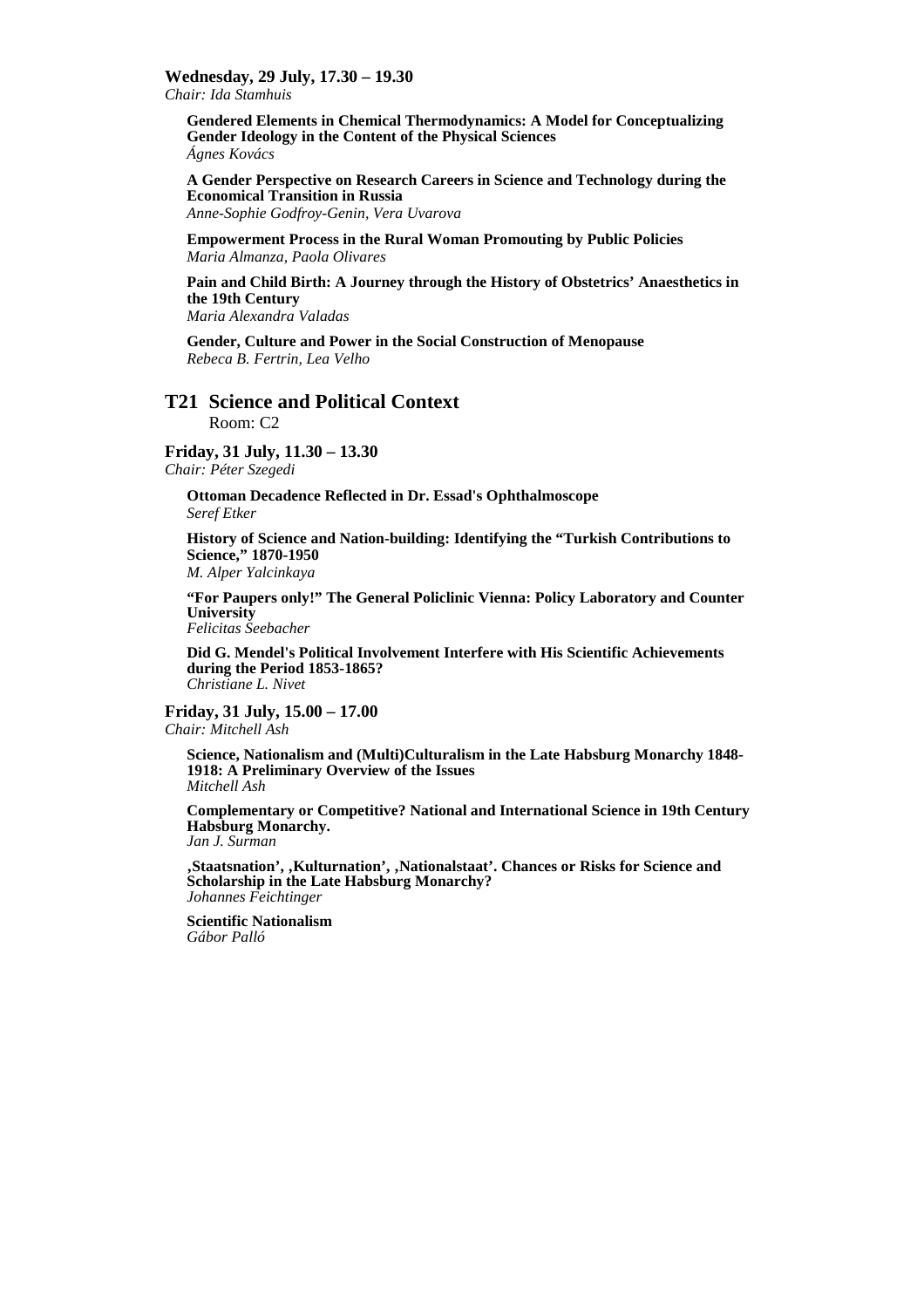## **Saturday, 1 August, 09.00 – 11.00**

*Chair: Mitchell Ash* 

**Patriotism, Nationalism and Internationalism. Chemists in the Czech National Enlightenment.**  *Soňa Štrbáňová* 

**To Be a Good Son of One's Nation… Czech Historians between National Program and Scientific Style** 

*Antonin Kostlan* 

**Racial Sciences in Hungary in the Decades around 1900**  *Emese Lafferton* 

**Anthropological Disciplines in the Late Habsburg Monarchy**  *Irene Ranzmaier* 

# **Saturday, 1 August, 11.30 – 13.30**

*Chair: Joao Rangel de Almeida* 

**Instruments of Paper, Overseas Agents, Distant Natural Objects: On the Spanish Instructions of the 18th Century**  *Marcelo Fabián Figueroa* 

**Vinegar, Fire and Smoke. Quarantine and Purification in the 1830-1851 Mediterranean Sea.**  *Joao Rangel de Almeida* 

**Nurses during the Spanish Civil War: The Political Participation of Women through Medical and Welfare Care**  *Dolores Martin Moruno* 

**Archaeology in the Tropics: Science and the 20th Century Portuguese Colonial Agenda**  *Ana Cristina Martins* 

#### **Saturday, 1 August, 15.00 – 17.00**  *Chair: Valentin Bazhanov*

**Popular Medical Manuals and Guidebooks in Late-18th Early-19th Century**  *Betania Goncalves Figueiredo* 

**Ideology and Mathematical Logic: The History of Soviet-Hungarian Ties before and after World War II** 

*Valentin A. Bazhanov* 

**Imperial Ears: Ogawa Naoyoshi and the Colonial Linguistics in Early Twentieth Century Taiwan**  *Feng En Tu* 

**Philosophical Roots of Boris Hessen: A Criticism against the Myth of Hessen's Externalism**  *Pablo Huerga Melcón* 

**Saturday, 1 August, 17.30 – 19.30**  *Chair: Fabio de Sio* 

**An Ivory Tower Downtown: The Rise and Fall of the "Area per la Ricerca" in Naples (1965-1970)** 

*Fabio De Sio, Mauro Capocci*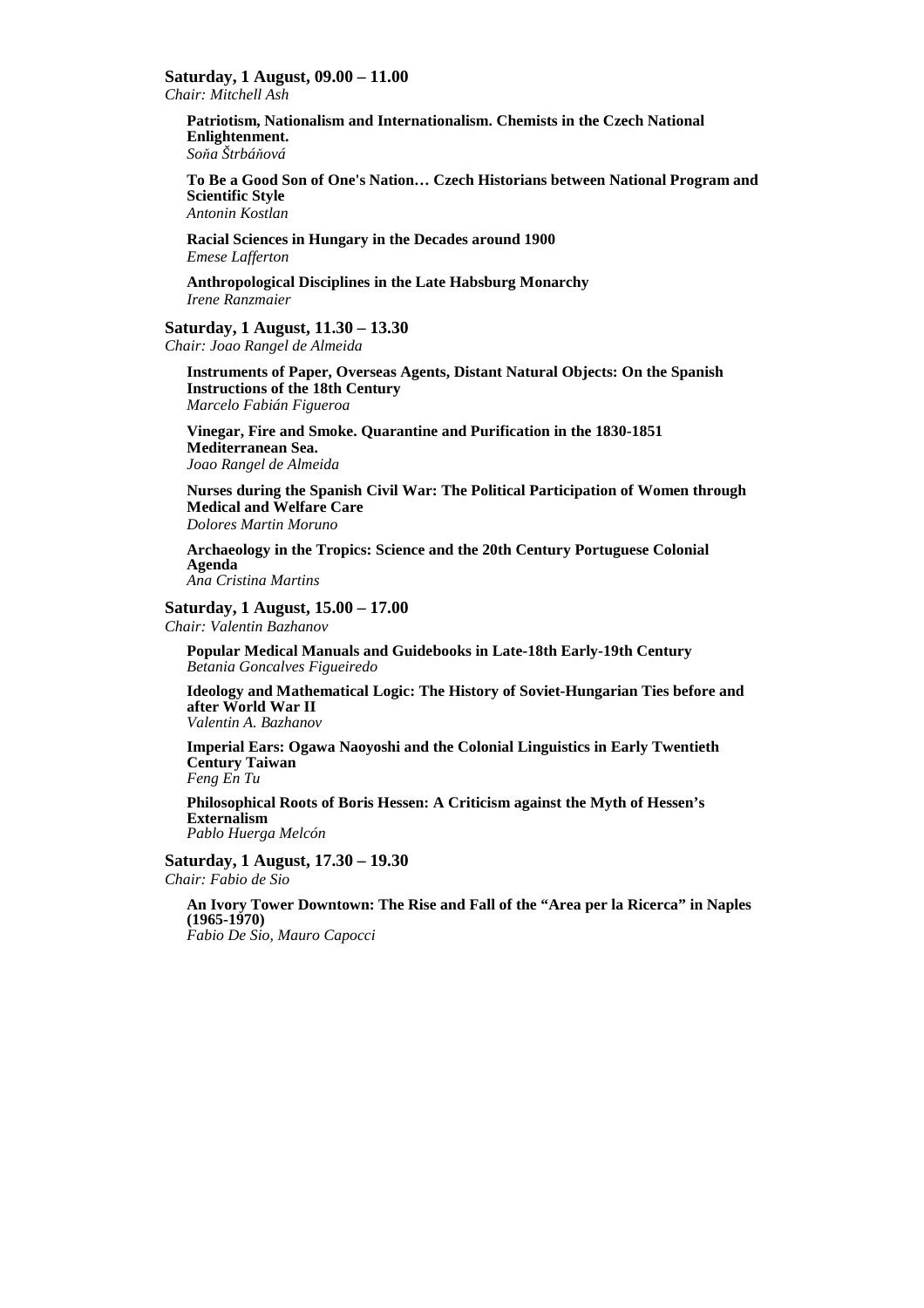**The Politics of Anatomy in Vienna**  *Tatjana Buklijas* 

**Plague, Cholera and the Expansion of Habsburg Medicine to the Ottoman Empire 1840-1860** 

*Marcel Chahrour* 

**The Diaries of an Outstanding Physicist and Historian of Science – Sergey I. Vavilov**  *Vladimir Mihailovich Orel, Yuriy Ivanovich Krivonosov* 

# **T22 Methodology and Sources for the History of Science and Technology**

Room: A6

**Wednesday, 29 July, 15.00 – 17.00** 

*Chair: Levente Csóka* 

**10 Years in the Research of the Water-powered Up-and-down Sawmill Programme in Szeklerland (Eastern Transylvania)** 

*Tamás Pauló* 

**The Role of Old Globes as a Multidisciplinary Source, in the Birth and Emergence of Porto University** 

*Mónica C. Ramalho Oliveira* 

**The Material Culture of the First Experimental Tests of Bell's Theorem: An Analysis of the Experimental Apparatus (1972-82)**  *Wilson Fábio de Oliveira Bispo* 

**Historical Development of Doors and Windows in the Carpathian Basin**  *Tamás Szemerey, Levente Csóka* 

**The Bending Techniques of Wood in a Historical View** *Sándor László Tóth* 

#### **Wednesday, 29 July, 17.30 – 19.30**

*Chair: Thomas A. S. Haddad* 

**Aesthetic Principles in Evolution of Physics**  *Svitlana D. Gapochenko* 

**Taking Practices as an Explanatory Source: Toward a Post-Needham Historiography of Chinese Science** 

*Xiang Huang, Sergio Martìnez* 

**Astronomy and History of Astronomy in the Jesuit Mémoires de Trévoux (1701- 1762): An Assessment of Themes and Modes of Presentation**  *Thomas A.S. Haddad* 

**Hipparchus vs. Ptolemy and the Antikythera Mechanism. Pin/Slot Device Models Lunar Motions**  *Elias Gourtsoyannis* 

**On Metrology of Bukhara Emirate of the End of XVIII – The Beginning of XX Centuries** 

*Mahmudjon Sh. Kholov*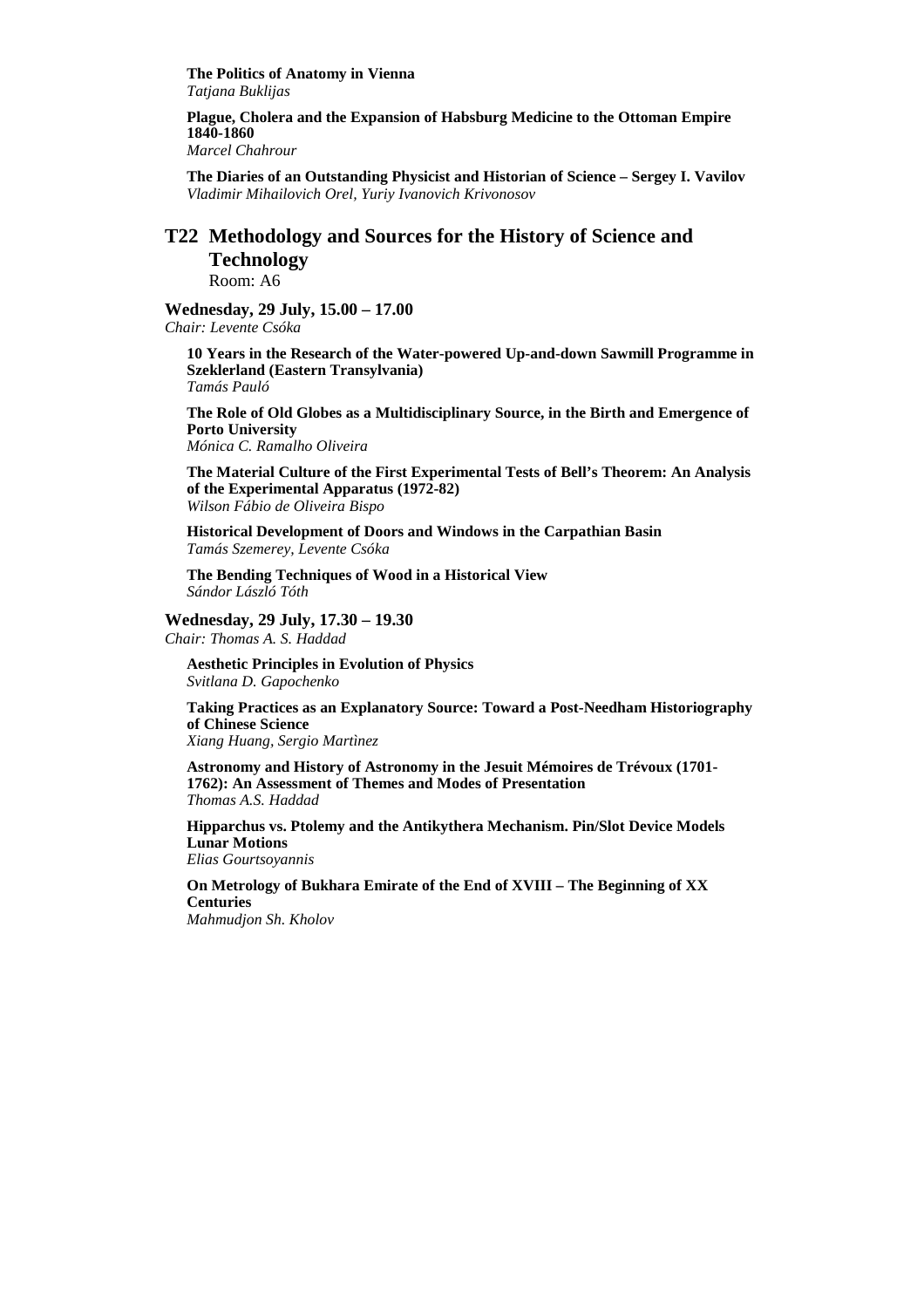# **T23 Science and Philosophy**

Room: C2

# **Tuesday, 28 July, 11.30 – 13.30**

*Chair: Wojciech P. Grygiel* 

**The Problem of Quality and Quantity in the Development of Science from Ancient Times to Present** 

*Erwin Neuenschwander* 

**Philosophy of Mathematics in the Warsaw School of Mathematical Logic: Tarski and Mostowski** 

*Roman Murawski* 

**The Role of Historical Approach in the Emergence of New Humanist Philosophy of Mathematics** 

*Olga Kiss* 

**Philosophy of Mathematics and Effects on Mathematics Education**  *Tuba Gökçek* 

#### **Tuesday, 28 July, 15.00 – 17.00**

*Chair: Erwin Neuenschwander* 

**Science and Philosophy**  *Kajal Sraman* 

**The Relationship between Science and Philosophy – Historical and Theoretical Aspects**  *Boris Chendov* 

**Enjeux Entre les Approches Historique et Logique de la Recherche Scientifique**  *Fabio Tenorio de Carvalho* 

**Eugene Wigner and Philosophy: The Steps of his Philosophical Formation**  *Frederik M. dos Santos* 

#### **Tuesday, 28 July, 17.00 – 19.30**

*Chair: Boris Chendov* 

**Cultural and Historical Coexistence and Irrelevance of Presentist/Eternalist Debate**  *Alain Ulazia* 

**Man's Determination of Nature's Cognition**  *Yuriy Kulkov* 

**Non-cognitive Values and Applications of Scientific Theories**  *Kelly I. Koide* 

**Casus or Philosophy and Representation of the Singular?**  *Natalia A. Kolodiy, Tatiana Konyukhova* 

#### **Wednesday, 29 July, 09.00 – 11.00**

*Chair: Olga Kiss* 

**History of Quarks as the Witness of Instrurealism in Observational-theoretical Distinction: Reconciliation of Scientific Realism and Instrumentalism**  *Musa Akrami*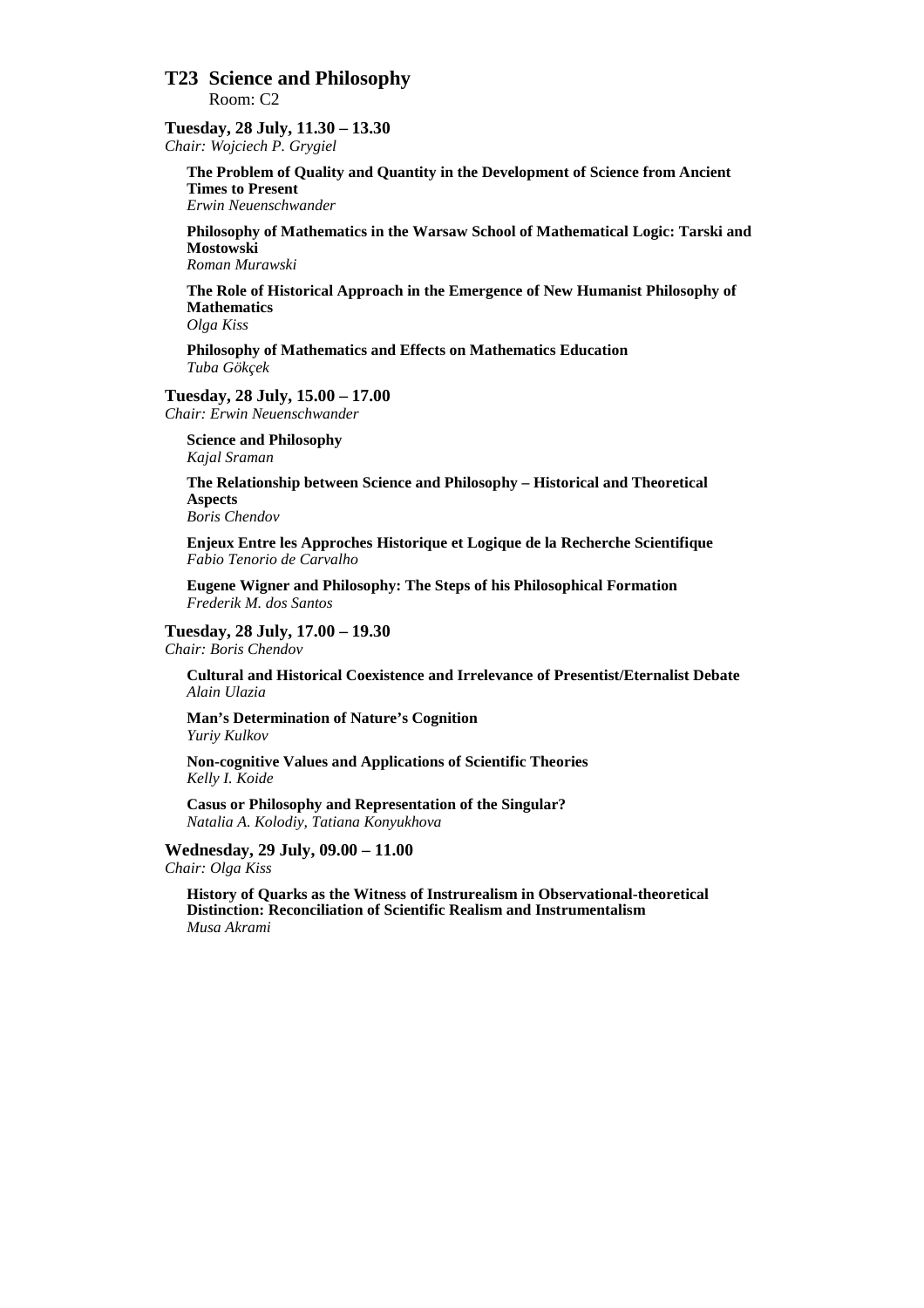**Physics-likeness of Science**  *Peeter Müürsepp* 

**Historical Reasons and Possible Ways of the New Scientific Synthesis**  *Alexander E. Egoyan* 

**Wednesday, 29 July, 11.30 – 13.30** 

*Chair: Peeter Müürsepp* 

**Was Einstein Right about Quantum Mechanics?**  *Fátima Masot Conde* 

**Le Développement de la Théorie de la Relativité dans le Milieu Philosophique Français dans les Années 1920: Une Étude à Partir de l'Épistémologie Bach**  *José Ernane Carneiro Carvalho Filho, Michel Paty, Elyana Barbosa, Aurino Ribeiro Filho* 

**String Theory – The Fall of Science?**  *Wojciech P. Grygiel* 

**Einstein and Newton;Two Giant Philosophers – Scholars:Relativity Absorbs Quantum Grativity and Negates Absolute!**  *Shiva Kaviani* 

# **T24 Science and Military Affairs**

Room: A7

# **Friday, 31 July, 17.30 – 19.30**

*Chair: Emese Szoleczky* 

**Turning Organic Chemistry into 'a Science rather than an Art': The Role of the US Military during and after World War II**  *Stephen J. Weininger* 

**The Quest for National Fuels, an International Matter of the Interwar**  *Camille Molles* 

**Working Out of the Laser Weapon under the Program «Star Wars» in the USA**  *Anatoly Djemin* 

# **T25 Modernization and Development**

Room: A4

**Wednesday, 29 July, 15.00 – 17.00**  *Chair: Eldar M. Movsumzad* 

**Forgotten "Industrial Warriors": The Boom of Vocational Training in South Korea, 1967-1986** 

*Tae-Ho Kim* 

**A Review of the Observations of the Historian Kume Kunitake on Chemistry Education, Mining and Chemical Manufacturing in the West and in Japan in the True Accounts of the Iwakura Embassy to the United States of America and Europe 1871- 1873** 

*Yona Siderer, Masanori Kaji*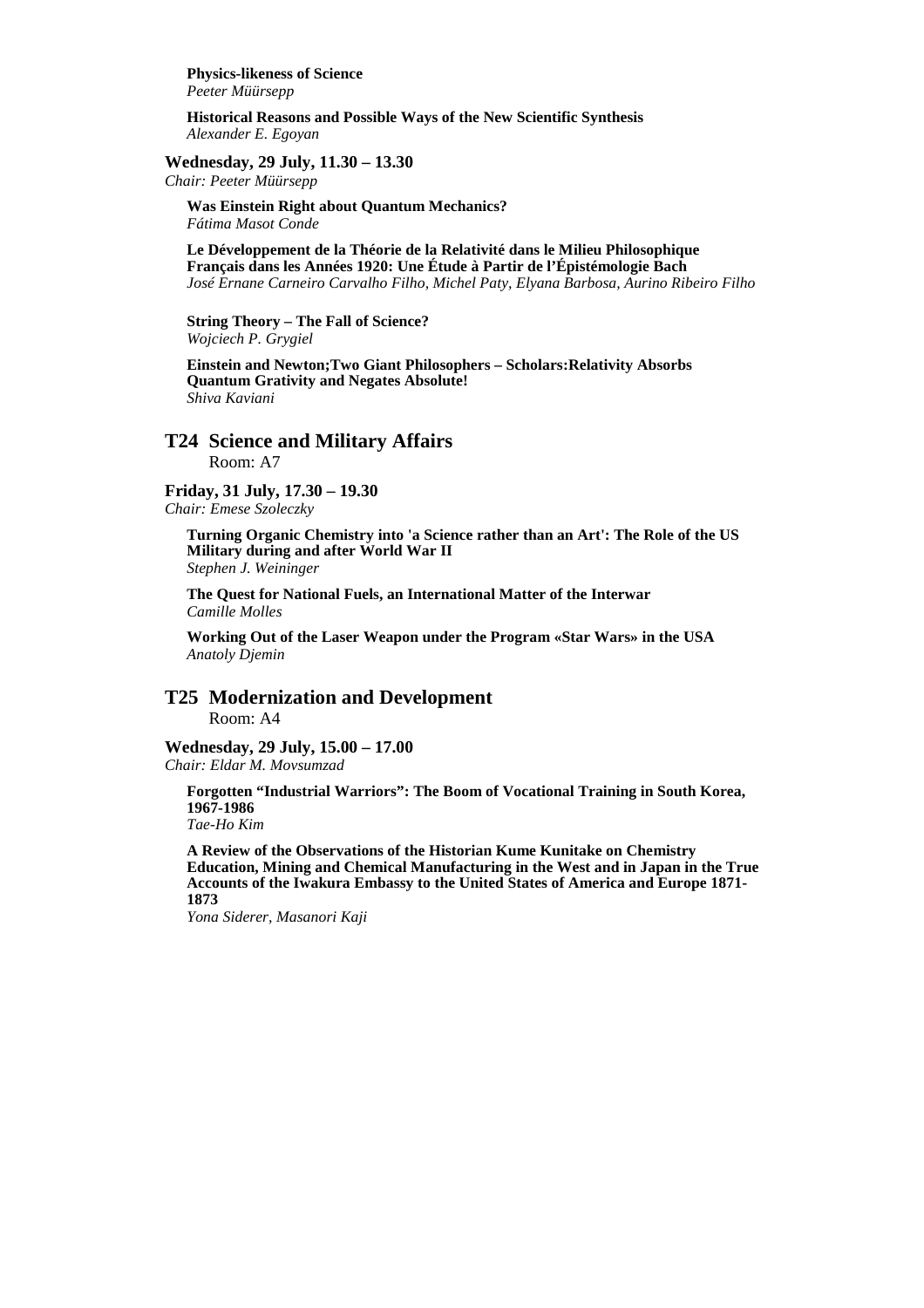**Development of Transport Systems for Oil and Gas Delivery from Offshore Fields**  *Anna Lokshina, Ildar Shammazov* 

**Bulgarian Dairy Industry Meets the (West) European, 1910-1940**  *Elitsa R. Stoilova* 

**Wednesday, 29 July, 17.30 – 19.30** 

*Chair: Yona Siderer* 

**The Gas Hydrocarbon Stock for Electroenergetic**  *Eldar M. Movsumzade, E.S. Bogacheva, M.Y. Karisalov, A.V. Borodin* 

**Development of Mathematical Methods and Information Technology**  *T.A. Aliyev, N.Ch. Movsum-zade, Abdula E. Karayev* 

**Development of Helium Industrial Production from Natural and Casing-head Oil Gases in Russia** 

*Alik M. Syrkin, Е.V. Stolypin, V.I. Stolypin, N.L. Egutkin* 

# **Evolution of the Technologies and Technical Means for Offshore Oil and Gas Fields Development**

*Boris N. Mastobaev, Ayrat M. Shammazov* 

# **T26 Technology and Society**

Room: A2

#### **Tuesday, 28 July, 11.30 – 13.30**

*Chair: Lilyia P. Ponomarenko* 

**Strategies for Simulation of View in the Production Agroindustry**  *Rubén D. Bonilla Isaza, Milton Mauricio Herrera Ramírez* 

**L'Usage du Marbre dans la Construction des Églises: la Technique au Service de la Symbolique dans la Spiritualité Chrétienne**  *Joëlle Petit* 

**De la Parade au Changement Climatique: Homme, Habitat et Isolation Thermique**  *Dominique Theile* 

**The Plot of Concrete in Brazil: A History of the Technology Diffusion of Reinforced Concrete** 

*Roberto Eustaáquio dos Santos* 

**Tuesday, 28 July, 15.00 – 17.00**  *Chair: László Tóth* 

**Risk Assessment and Risk Society: Winners and Losers in Genetic Discourse**  *Maria Alexandra Valadas, Carlos Melendez* 

**Shattered Hopes – The Swedish Wood Gas Experience**  *AK Helena Ekerholm* 

**A Chain of Technological Development in Japan after the WW II and Social Constructionism of Technology**  *Tadaaki Kimoto* 

**Telescola: An Educational Television Project Developed in Portugal, in the 1960's**  *Mária C. Almeida*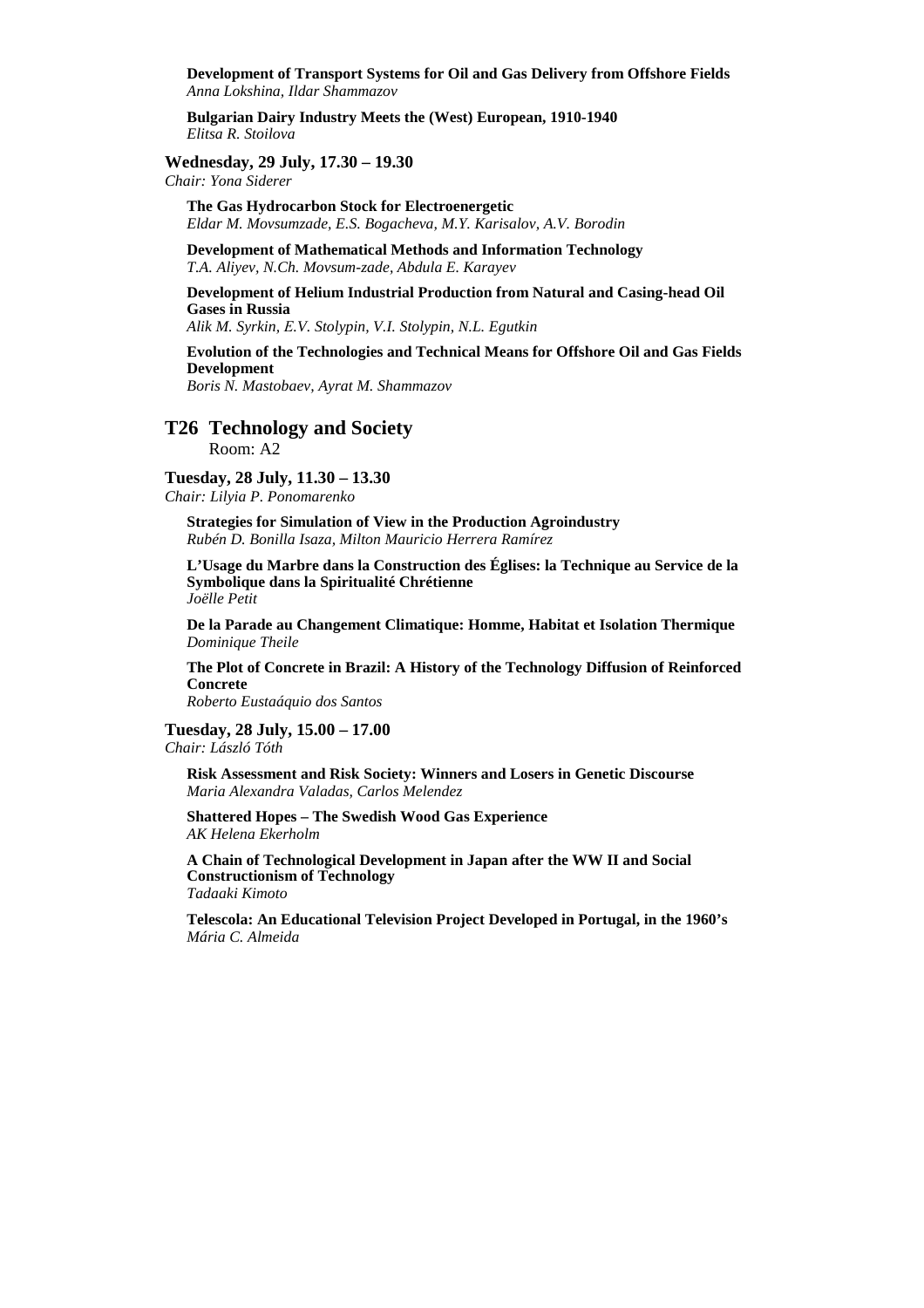## **Tuesday, 28 July, 17.30 – 19.30**

*Chair: László Tóth* 

**A Phenomenological Analysis of Facebook**  *Carlos R. Melendez, M. Alexandra Valadas* 

**Development of High-tech and Social Fairness**  *Feng Zhang* 

**The Necessity of Control of the Increasing Global Radiation Risk by Way of the Creation of the Complex System of the Two-united Radionuclide-ecological and the Medical-genome Monitoring (REMGM)** 

*Alexandr P. Elokhin, Igor Ivanovich Suskov, Alexandr Ivanovich Glushchenko, Alexandr Prokopevich Elokhin, Larisa Stepanovna Baleva, Alla Evgenevna Sipyagina* 

#### **The Most Common Technical Systems in the Service of the Mankind – History of Toilets**

*Petri S. Juuti, Riikka P. Rajala* 

#### **Wednesday, 29 July, 09.00 – 11.00**

*Chair: Lillian Hoddeson* 

**Long-term Thinking in Water Services in Finland**  *Riikka P. Rajala, Petri S Juuti* 

**Information Society as Surveillance Society**  *László Molnár* 

**Showmanship and Technological Futurism: The Middleton Family at the 1939 New York World's Fair** 

*Jaume Sastre-Juan* 

**GM Rice Trial in Japan: Its Historical Background and Meaning**  *Takako Nakajima* 

# **Wednesday, 29 July, 11.30 – 13.30**

*Chair: László Molnár* 

**Public Opinion towards Biotechnological Applications: Example of Turkey**  *Oguz Ozdemir* 

**One of the Ways to Solve Power and Environmental Problems: Application of the Superconductivity** 

*Lilyia P. Ponomarenko* 

**Social Agendas and Transdisciplinary Education as Engines for Radical Scientific Invention: Stanford Ovshinsky's Energy and Information Inventions**  *Lillian Hoddeson* 

**History of Electric Energy in Brazil: The "Electromemory" Project – 1890 to 2005**  *Gildo M. Santos* 

#### **Wednesday, 29 July, 15.00 – 17.00**

*Chair: Carlos R. Melendez, Sándor Jeszenszky* 

**The Public Side of Technology: Patents Publications XVI-XVII Century**  *Luisa Dolza*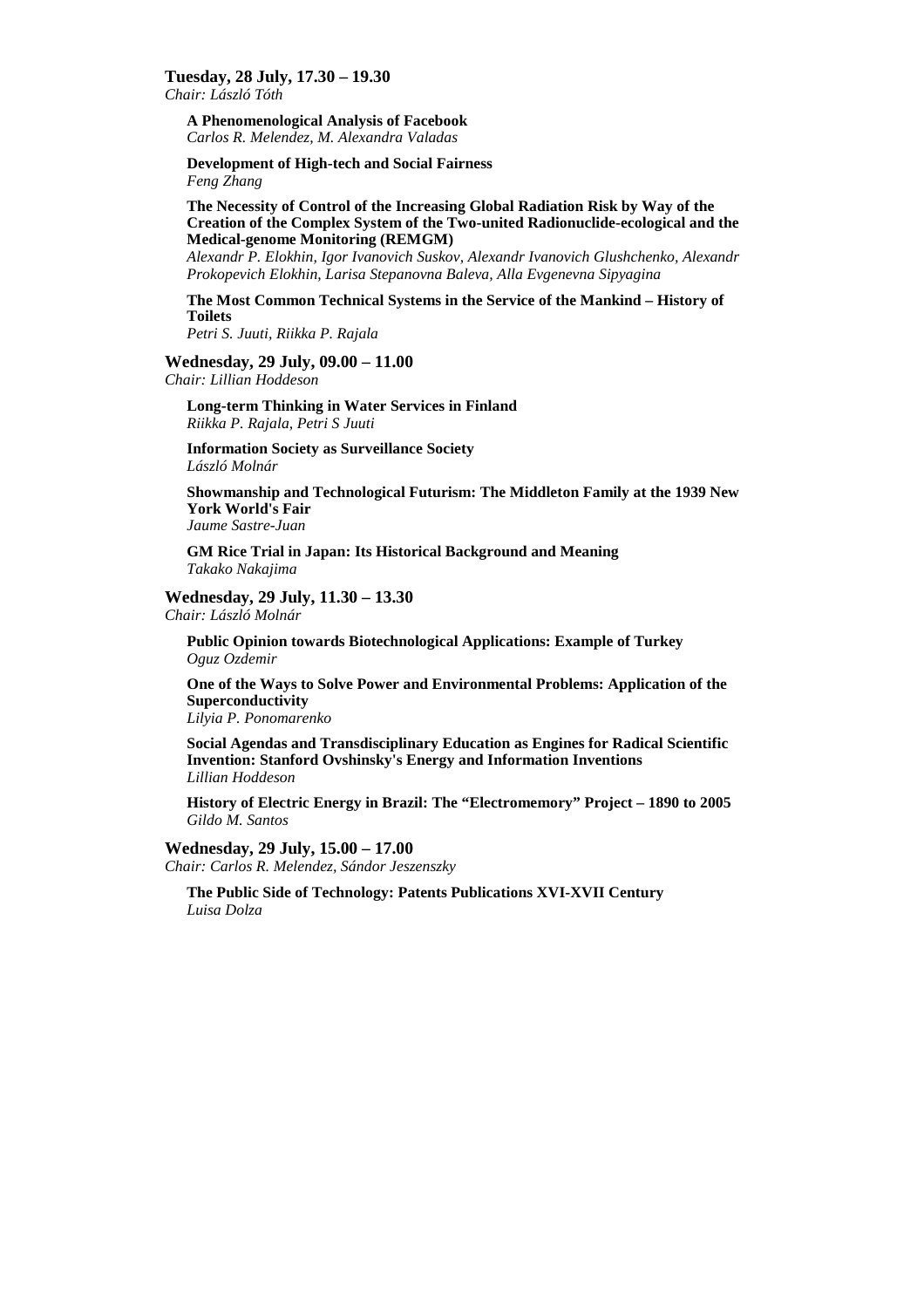**A Brazilian in the Genesis of the Electronics Technology**  *Francisco A. de Queiroz* 

**New Rurality: Approaches and Synergies. Emergence of an Alternative Development Model**  *Noriero Escalante Lucio, Almanza Sánchez María, Torres Carral Guillermo, Ramírez Miranda César Adrían* 

**Political and Cultural Grounds as Driving Force of Soviet Broadcasting Technologies**  *Nina A. Borisova* 

**Technology's Fingerprints on Social Crossroads**  *Elena Lacatus* 

**T27 Politics of Technology**  Room:A15

#### **Saturday, 1 August, 17.30 – 19.30**

*Chair: Imre Hronszky* 

**Negotiating Neighbours – National and Transnational Politics of a Natural Gas Pipeline** 

*Anna Åberg* 

**The Politics of Dust Suppression in Spanish Coal Mining, 1944-1975**  *Alfredo Menéndez-Navarro* 

**Leviathan and the Airplane: The Rise and Fall of the Technological State in Indonesia, 1966-1998**  *Sulfikar Amir* 

**T28 Approaches to History of Science**  Room: A7

**Wednesday, 29 July, 09.00 – 11.00** 

*Chair: Hayo Siemsen* 

**Different Approaches to the History of Science and an Idea of the Optimal Doctoral Programs in the History of Science**  *Michal Kokowski* 

**On the Resistance of the World**  *Ilksen N. Icen* 

**Ernst Mach and George Sarton: The Genesis of Ideas in the History of Science**  *Hayo Siemsen, Karl Hayo Siemsen* 

**Rosalind Franklin and the DNA Double – Helix: Historiographical Accounts**  *Marcos Rodrigues Da Silva* 

**Wednesday, 29 July, 11.30 – 13.30**  *Chair: Robin W Scheffler* 

**From the Local to the Global. The 'Circulation of Knowledge', a Promising Perspective?**  *Bart Karstens* 

**Yangzhou** 揚州 **Scholars' Eyes On Jesuit Science: Reflections on the Chouren zhuan**  *Ling-Hsuan Shih*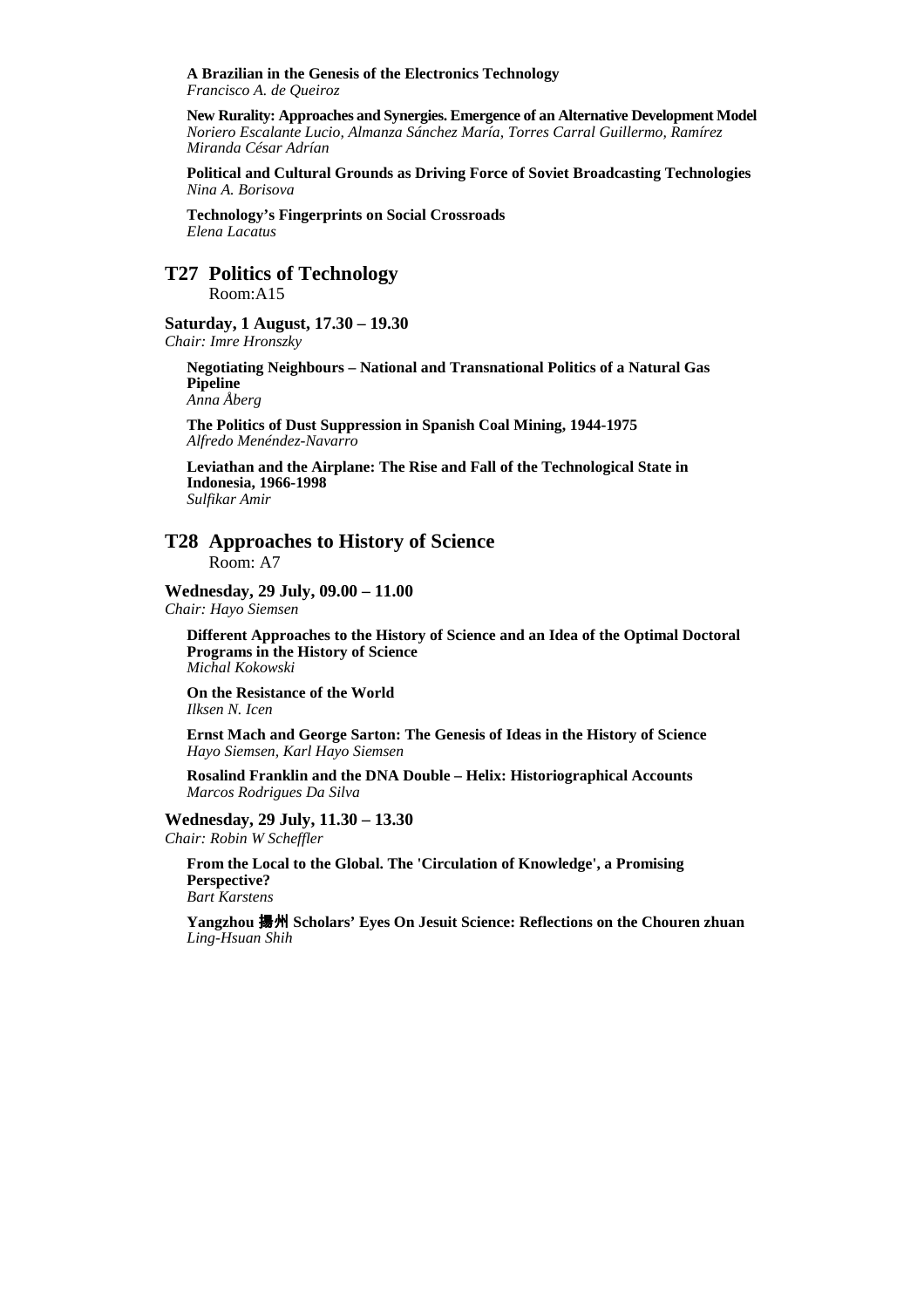**Le « Degré Zéro » de la Nanotechnologie : à Propos de Feynman Comme Précurseur**  *Marcos A.G. Nalli* 

**Interests and Instrument: A Micro-history of Object Wh. 3469 (X-ray Diffraction Powder Camera c. 1940)**  *Robin W. Scheffler* 

**T29 Darwin 1809-1859-2009**  Room: A7

**Wednesday, 29 July, 15.00 – 17.00**  *Chair: György Kampis* 

**The Dialectical Structure of Darwin's Argumentation** *Anna Carolina Regner* 

**History and Philosophy of Science on Trial**  *David W. Mercer* 

**The Introduction of Darwin in Portuguese Science and Culture (1865-1914)**  *Ana Leonor Pereira* 

**Mendelism Enforcing Darwinism: The Introduction of the Mendelian Laws of Heredity in the Portuguese Scientific Thought of the Early 20th Century**  *Pedro R.G. Fonseca* 

**Wednesday, 29 July, 17.30 – 19.30** 

*Chair: István Matskásy* 

**The Development of Darwinism by Ukrainian Zoologists (End of XIXth – Beginning of XXth Century)** 

*Oleg Pilipchuk* 

**What Had Happened if Darwin Had Known Mendel (or Mendel's Work)?**  *Pablo Lorenzano* 

**Darwinism and the Study of Behavior: The Case of "Clever Horses from Elberfeld"**  *Marco Stella* 

#### **T30 Galileo 1609-2009**

Room: A13

#### **Wednesday, 29 July, 09.00 – 11.00**

*Chair: Lajos Bartha* 

**On Mechanical Science: Leonardo, Tartaglia, Galilei and Lorini**  *Raffaele Pisano, Danilo Capecchi* 

**Galileo's Military Compass and the Context for Mathematical Physics**  *Nikhil Bhattacharya* 

**"La Ragione del Vacuo". Why and How Galileo Measured the Resistance of Vacuum**  *Cesare S. Maffioli* 

**Observer Point of View as an Argument for Physical Knowledge (from Galileo to Hawking)** 

*Igor D. Nevvazhay*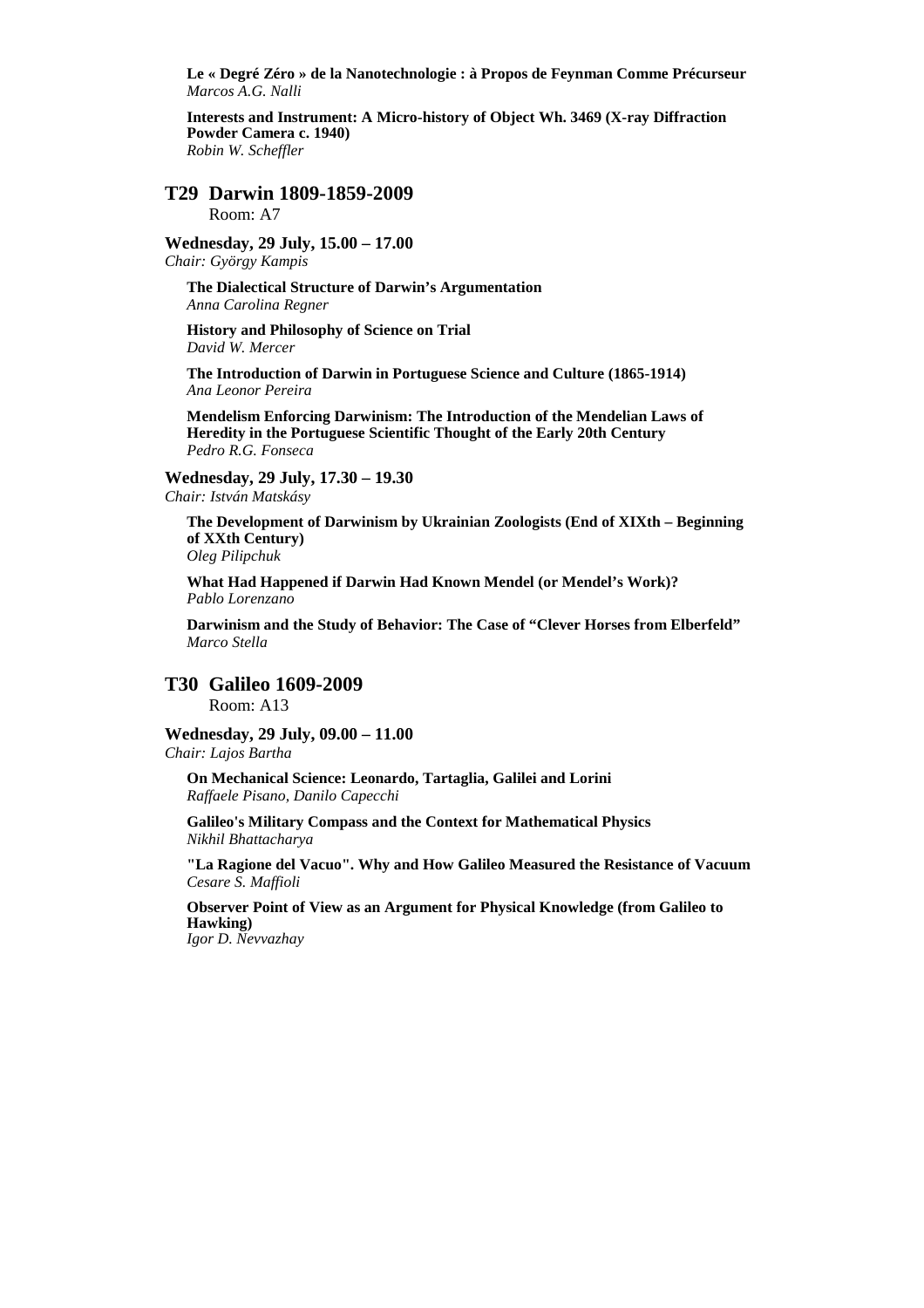# **T31 History of Science in Education**  Room: C3

#### **Tuesday, 28 July, 11.30 – 13.30**

*Chair: Michael R. Matthews* 

**"Les Magiciens de la Lumière" or "Wizards with Light", a Film Tracing the History of the Speed of Light** 

*Pierre Lauginie, Serge Guyon, Christine Azémar, Laurent Baraton, Alain Sarfati*

**Historical Artefacts - Direct and Indirect Evidences for Evolution in Biology Curricula** 

*Gergely Kertész* 

**Science and Worldviews in the Classroom: Joseph Priestley and Photosynthesis**  *Michael R. Matthews* 

**George Sarton's Viewpoints on the Teaching of the History of Science**  *Longhu Qiu* 

**Tuesday, 28 July, 15.00 – 17.00** 

*Chair: Jan Mikes* 

**"The First Days of Electricity": Teaching Proposal for the Exploration of the History of Electricity Using a Scientific Instrument Collection**  *Flora Paparou, Alexandra Karaliota* 

**Analyses of the Historical Thermodynamics Contents in the Physical Chemistry Textbooks Used in Brazil**  *Glaucia M. Da Silva, Leo Degreve, Giovana Aline Moi*

**New Attitudes to the Technical History Research, by Way of an Example: Modelling of the Electrotechnical Origins in Czech Countries**  *Jan Mikeš, Marcela Efmertová* 

**Invisible Vapor: Electric Motors from the Perspective of the History of Electricity**  *Kemal Yurumezoglu, Ayse Oguz* 

#### **Tuesday, 28 July, 17.30 – 19.30**

*Chair: Nicla Palladino* 

**Science Students' Description of an Atom: A Comparative Epistemological Analysis**  *Ayse Oguz, Husamettin Akcay, Dilek Akyol* 

**The Models of Mathematical Surfaces and the Anaglyphs: Their Historical Origin, Didactics Applications, Actual Use in Image Communication**  *Nicla Palladino* 

**Coexistance of History of Mathematics and Modern Mathematics**  *Saeed Banihashemi* 

**Idea of Universal Mathematical Instrument in Jacobi's Tracts – CANCELLED!!!**  *Milyausha Ananyeva* 

**Wednesday, 29 July, 09.00 – 11.00**  *Chair: Gergely Kertész* 

**Outputs of the Science History Course: The Sample of KTU Department of Computer Education & Instructional Technologies**  *Emine Timuçin, Sakine Sensoy-Öngöz*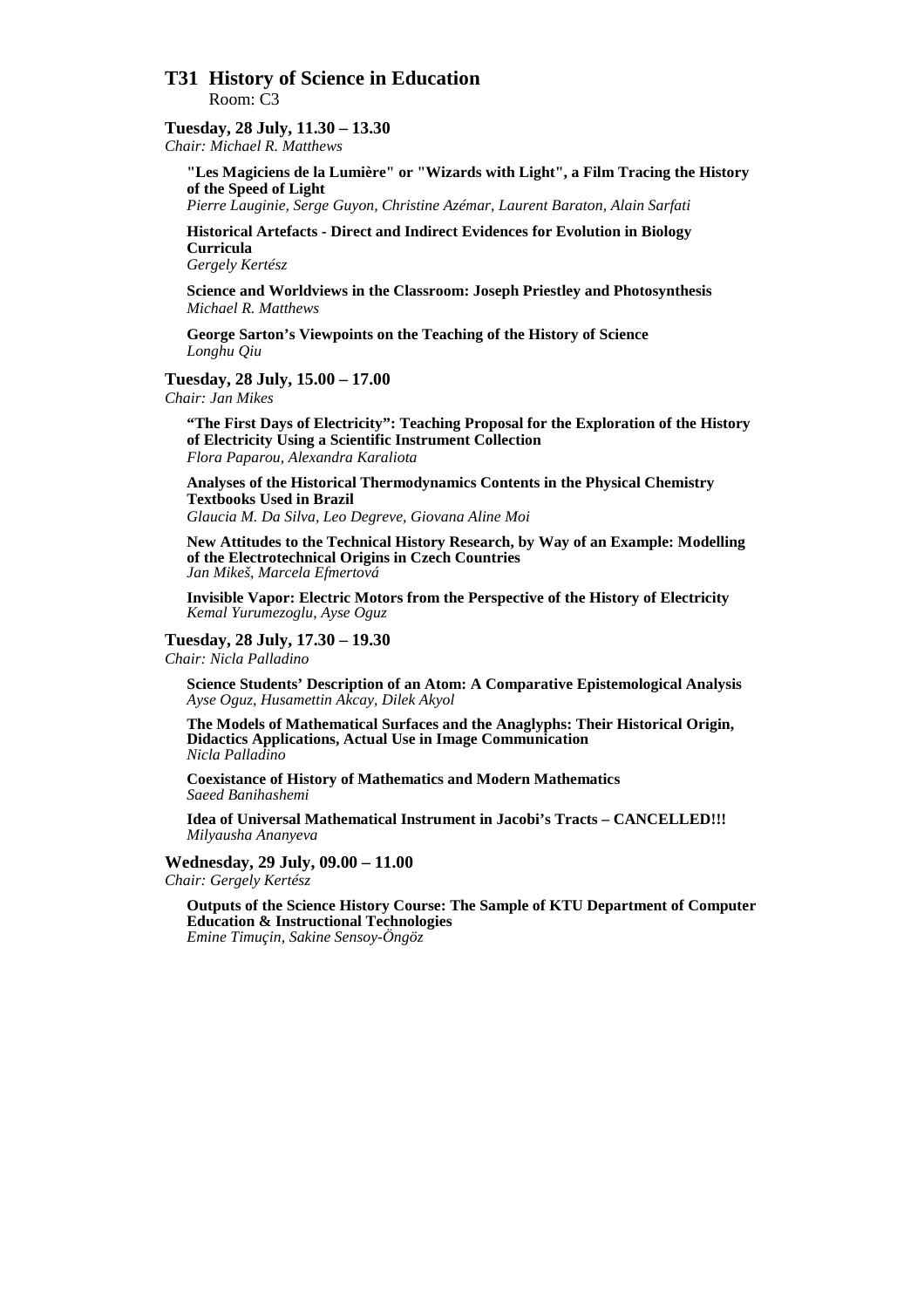**Historical and Scientific Material in Professional Training of Teachers**  *Irina Vlasova* 

**A Naturalist Who Became a Pioneer of Experimental Marine Oceanography in Portugal. Assets for Science Education.**  *Cláudia Faria, Gonçalo Pereira, Isabel Chagas* 

**A Few Stories from Biochemistry and Molecular Biology**  *Carme Zaragoza Domenech, Josep M. Fernández Novell* 

**Wednesday, 29 July, 11.30 – 13.00** 

*Chair: Thomas L. Isenhour* 

**EPMagazine from the Students to the Students**  *Angelo Rapisarda* 

**Can You Tell Me What the Science Is?**  *Zeynep Haliloglu Tatli, Alipaşa Ayas, Rabia Yildiz* 

**History of Science and Philosophy of Science: Analysis of Correlations**  *Sergey F. Martynovich* 

**The Evolution of Modern Science: Integrating Science into the Humanities**  *Thomas L. Isenhour* 

# **T32 Science in Social Context**

Room: A11

**Friday, 31 July, 11.30 – 13.30** 

*Chair: Luís Miguel Carolino* 

**Paradox of Interdisciplinarity Revisited (Curriculum Vitae of a Discipline)**  *György Darvas* 

**Popular Interest in Science: The Readers of the Magazine Ciência Popular (1948-1960)**  *Catarina C. Silva* 

**The Formation of a Space-rocket and Radio Technologies: Personality and Politics**  *Vassili M. Chesnov* 

#### **Friday, 31 July, 15.00 – 17.00**

*Chair: György Darvas* 

**The Eclipse, the Astronomer, and His Audience: Federico Oom and the Total Solar Eclipse of 28 May 1900 in Portugal**  *Luís Miguel Carolino* 

**Scientific Achievements - The Starting Factor of Country Innovative Development**  *Valeriy Grigoryev* 

**Interpreting the Cephaloscope: Instruments, Diagnosis, and the Medicalization of the Deaf, 1800-1850**  *Jaipreet Virdi* 

**Friday, 31 July, 17.30 – 19.30**  *Chair: Jaipreet Virdi* 

**The Roots of the Modern Social and Welfare State and the Ideas of the Vienna Scientific Essayist on Social Reform Rudolf Goldscheid (1870-1931)**  *Gudrun Exner*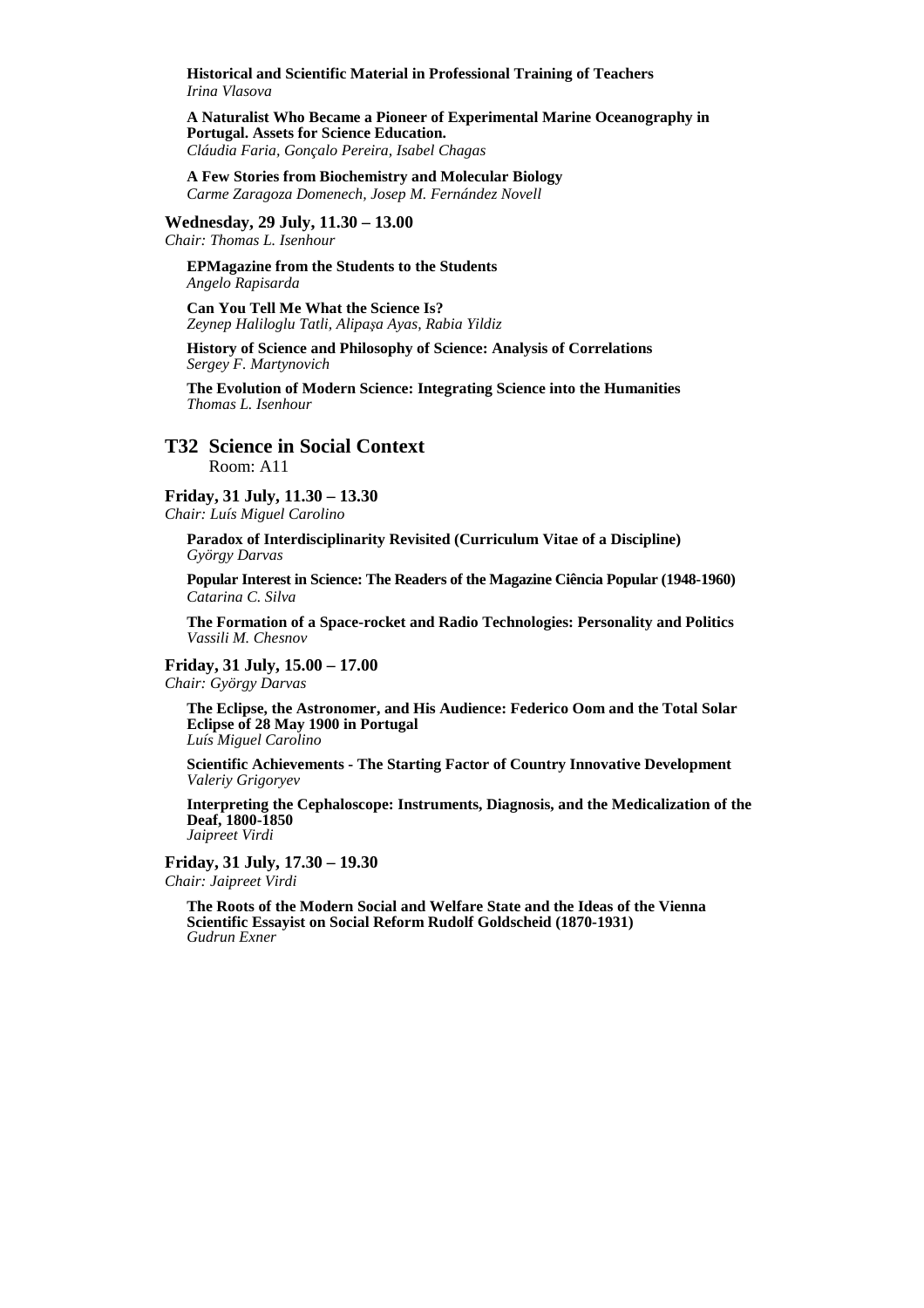**Romance of an Indigenous Chemical Enterprise in Kolkata – Case of East India Pharmaceutical Works Limited**  *Malika Basu(Ghosh)* 

# **T35 Scientific Instruments**

Room: A2

#### **Thursday, 30 July, 15.00 – 17.00**

*Chair: Vasily Borisov* 

**The Unilever Collection and the Dilemma's of Collecting Modern Scientific Instruments** 

*Ad Maas* 

**The Project "EPMOSPHERE": The Old French Armillary Sphere of Lomonosov Museum as the Object of the International Education, Restoration, Research**  *Tatiana M. Moiseeva* 

**Gnomon: A Mediating Instrument for Drawing, through Historical Origin, Morfological Construction and Use**  *Panagiotis N. Delikanlis* 

#### **Thursday, 30 July, 17.30 – 19.30**

*Chair: Steven Turner* 

**Wavefront Sensing. A Non Contact Technique for the Assessment of Optical Instruments**  *Santiago Vallmitjana, Carme Ferran* 

**An Apparatus for Demonstrating the Imperishability of Forces of Nature**  *Jan Tapdrup* 

**How the Interferometer Changed Ideas about Nature**  *Harry H. Mark* 

**Controversy over the Reliability of Wind Tunnels in Early British Aeronautical Research**  *Takehiko Hashimoto* 

**Friday, 31 July, 11.30 – 13.30**  *Chair: Stephen Johnston* 

> **The Taly Range – An Introduction to a Remarkable Family of Instruments of Precision Measurement**  *John S. Reid, Michael A. Player*

**Canterbury Tales: Medieval Instruments in Social Context**  *Silke Ackermann* 

**Geography, Astronomy and Mathematical Instruments in 16th-century Europe**  *Katie Taylor* 

**The Planetarium by Hartog van Laun**  *Hans Hooijmaijers* 

**Friday, 31 July, 15.00 – 17.00**  *Chair: Paolo Brenni* 

> **Telescopes as Decorative Art**  *Marvin Bolt*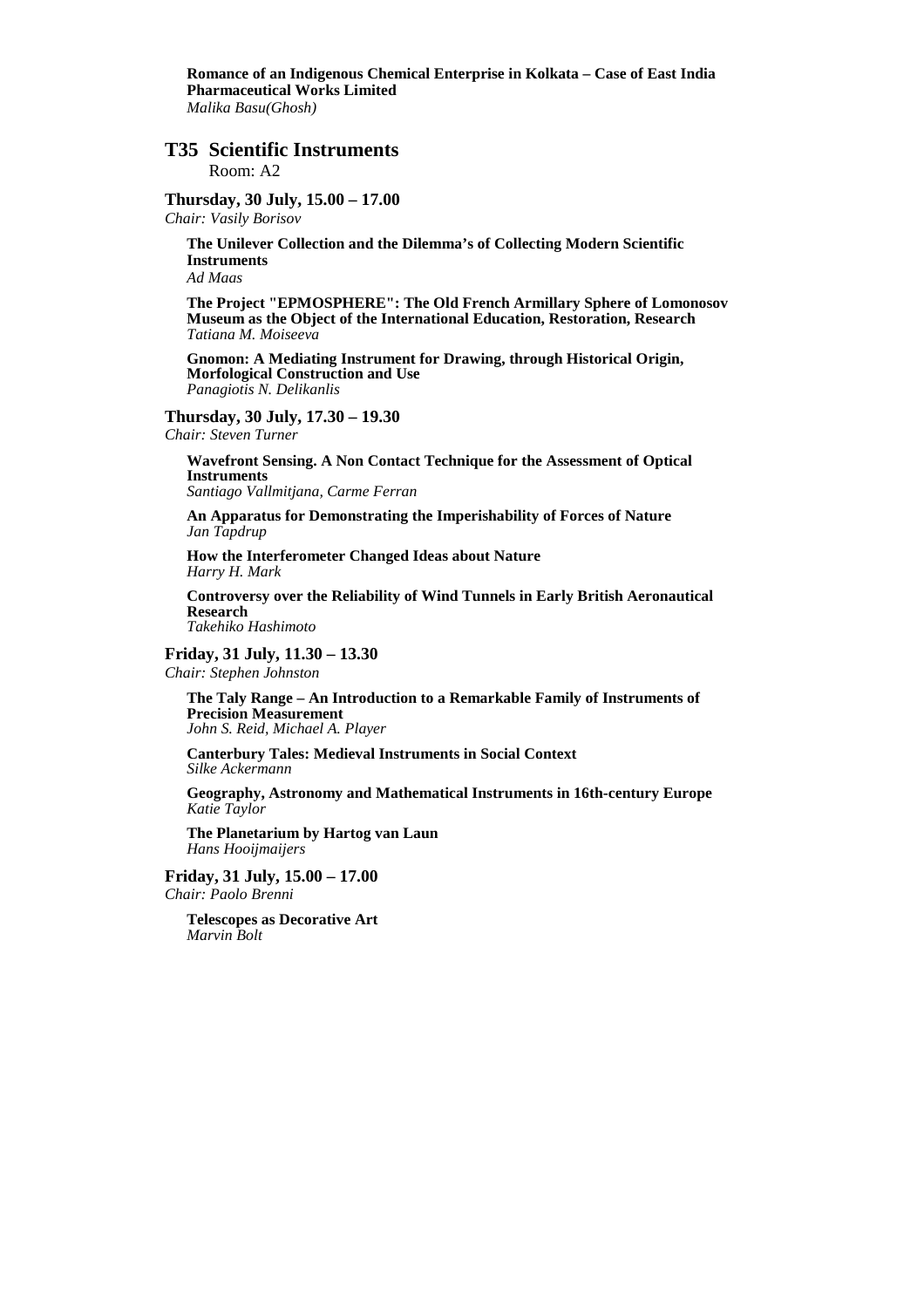**Scoping Longitude: Optical Designs for Navigation at Sea**  *Richard Dunn* 

**Astronomical Instruments for Gazing and Measuring**  *James Caplan* 

**The Schmidt Telescope – A Highlight in Astrophotography**  *Gudrun Wolfschmidt* 

#### **Friday, 31 July, 17.30 – 19.30**

*Chair: Gloria Clifton* 

**Teaching and Research: Shifting Trajectories of Science at Georgetown University in the Nineteenth Century**  *Dana A. Freiburger* 

**Ranking the Stars; the Magnum Opus of J.C.Kapteyn**  *Jan W. Huisman* 

**Astronomical Sites and Instruments as World Heritage: The Case of 19th and 20th Century Observatories** 

*Françoise C. Le Guet Tully, Jean Davoigneau* 

**Advanced Instruments and Informal Scientific Bodies: The First Observations of Venus and Mercury by Radar**  *Vasily P. Borisov* 

**Saturday, 1 August, 11.30 – 13.30** 

*Chair: Richard Kremer* 

**Instruments of Music as Instruments of Science: Hermann von Helmholtz's Sound Sensation Studies, His Classicism, and His Beethoven Sonata**  *Alexandra E. Hui* 

**The Early Years of Histological Research at Ghent University (Belgium)**  *Kristel Wautier, Alexander Jonckheere, Danny Segers*

**Bringing Physics to the Physicians**  *Robert D. Hicks* 

**What Happened on the East River: The Synergy of Scientific Instrument Development at the Rockefeller Institute and the RF Virus Laboratory**  *Darwin H. Stapleton* 

**Saturday, 1 August, 15.00 – 17.00**  *Chair: Peggy Kidwell* 

**Doing it by the Book**  *Tacye Phillipson* 

**Liebig's Kaliapparat: A Case Study on the Material Culture of Chemistry**  *Sara R.D.S. Carvalho* 

**Buying Instruments: Costs of an Experimental Culture. The Case of the Physics Laboratory at Padua University (1847-1857)**  *Christian Carletti* 

**En Route to the "German Chronometer": The Introduction of Precision Timekeeping in the German Mercantile Marine and Imperial Navy in the 19th Century**  *Günther Oestmann*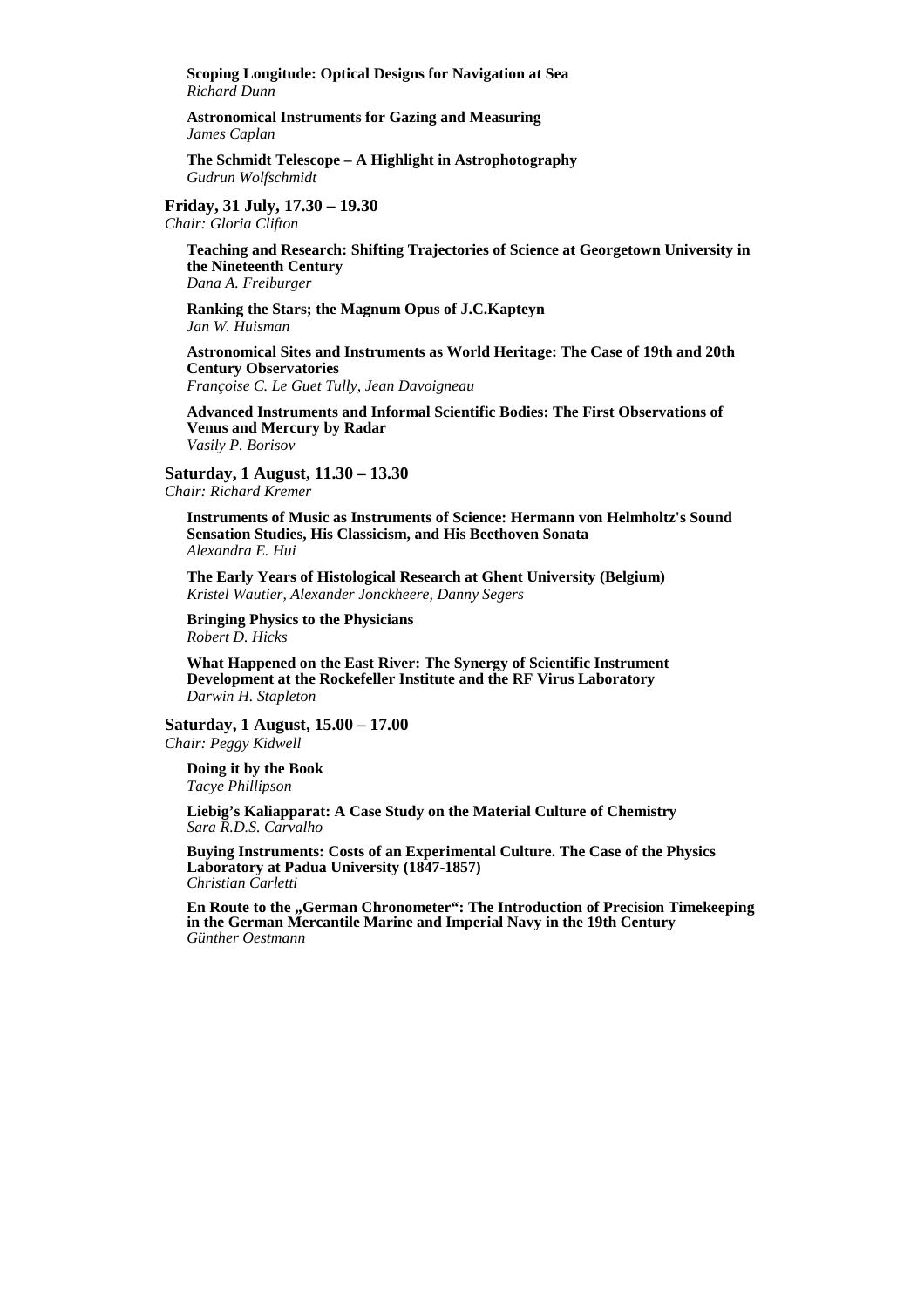**Saturday, 1 August, 17.30 – 19.30** 

*Chair: Tacye Phillipson* 

**Models as Material Ideas. Teaching Useful Knowledge with Irenical Instruments in the Early Enlightenment**  *Kelly J. Whitmer* 

**The Inclined Plane: A New Look at a (Very) Old Instrument**  *Steven C. Turner* 

**Scientific Instruments in the Polytechnic School of Lisbon: The 19th Century Collection of Optical Instruments**  *I. Marília Peres* 

**Skinner Box in Psychology Didactic Laboratories in Brazil**  *Sergio D. Cirino, Kennon A. Lattal, Rodrigo L. Miranda, Robson N. Cruz* 

# **T36 Studies in the History of Metrology**

Room: A8

**Wednesday, 29 July, 09.00 – 11.00** 

*Chair: Roger Hahn* 

**Foundation for Traditional Chinese Metrology Museum** *Zhelei Xia, Wei Huang, Jiebin Lang, Xinming Jiang* 

**Résolution Numérique d'Un Problème Métrologique: le Pied, la Perche et l'Acre d'Angleterre** 

*Olivier Reguin* 

**La Métrologie Historique en France Depuis un Demi-siècle**  *Jean-Claude Hocquet* 

**La Coordination Métrologique et la Spatialité dans le Cas de Quelques Petites Églises Romanes en Bourgogne** 

*Masatsugu Nishida* 

#### **Wednesday, 29 July, 11.30 – 13.30**

*Chair: Jean-Claude Hocquet* 

**A Study on Ying Biao Yi – A New View on the Important Document in the History of Metrology in China** 

*Yuzhen Guan* 

**On Historical Development of Chinese Metrology**  *Zengjian Guan* 

**Material Metrology and the Strange Pyramidology of C. Piazzi Smyth**  *Michael J. Barany* 

**The Management of Chinese Time Metrology in the Period of the Tang Dynasty – Administrative Organs, System and Legal Precedent of Clepsydra**  *Yong-liang Ji*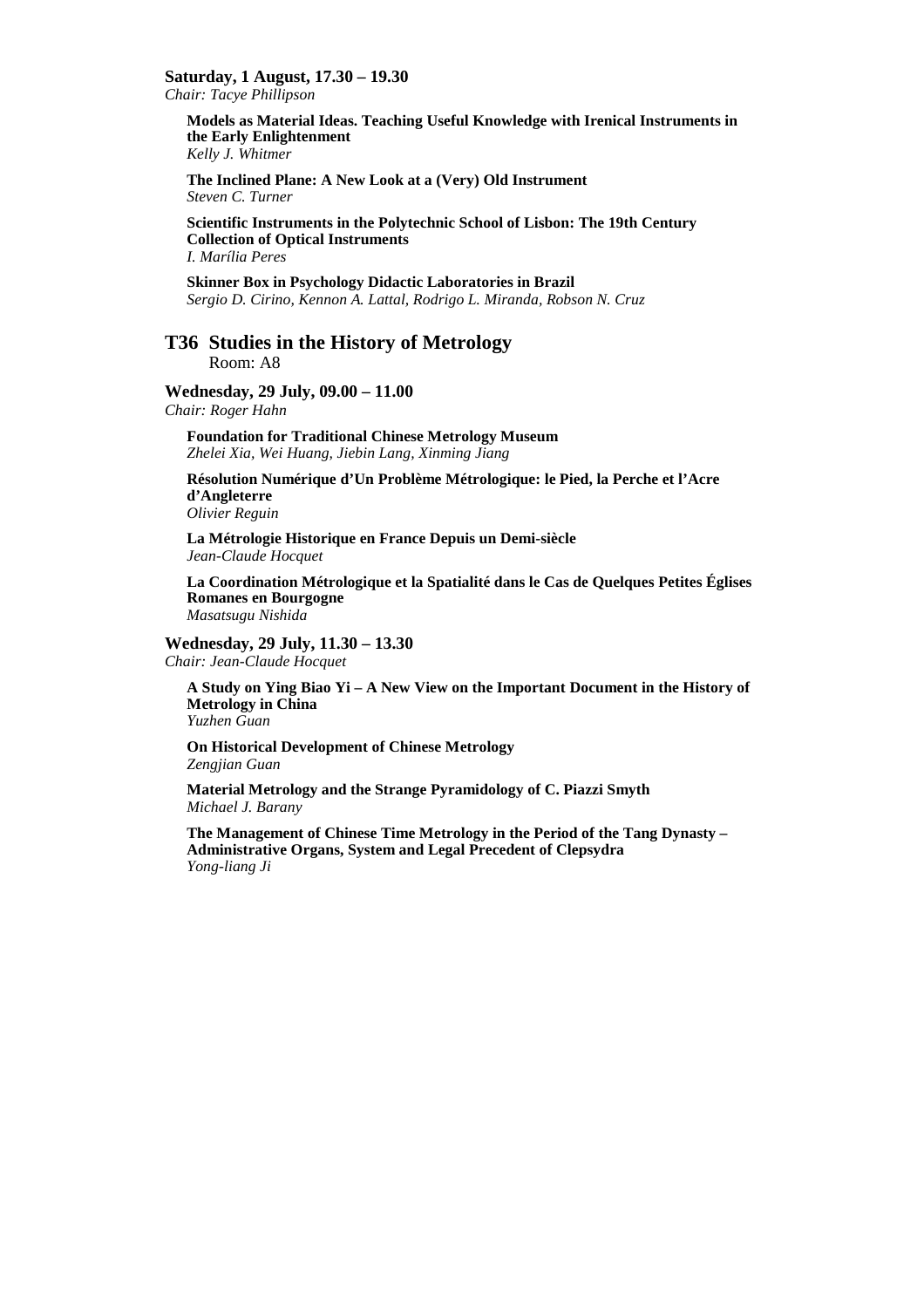**Wednesday, 29 July, 15.00 – 17.00** 

*Chair: Lajos Bartha* 

**The Emergence of Macroscopic Quantum Effects and the New International System of Units (SI 2011) Based upon Fundamental Constants** *Heinz Luebbig* 

**History of Precise Reading for Measuring Instruments**  *Eiju Matsumoto* 

**On the Evolution and its Impact of the Metrological Units of Traditional Chinese Medicine in Ancient China**  *Rentian Ji* 

**On the Metrological Legal System in Qin Dynasty: The Initial Formation Times of Ancient Chinese Metrological Legal System.**  *Junlin Yu* 

# **Wednesday, 29 July, 17.30 – 19.30**

*Chair: Eiju Matsumoto* 

**The Portuguese Marco – The First Measurement Standard Travelling around the World** 

*Antonio Cruz* 

**The Measurement of the Standard Time in the Republic of China**  *Vilin Sun* 

**Historical Review on Pre-metric Metrology in the Netherlands**  *Shigeru Kurosu* 

# **T37 Controversies and Methodology in the History of Science**  Room: A5

**Friday, 31 July, 11.30 – 13.30** 

*Chair: Gábor Zemplén* 

**Leibniz's Method of Conciliation of the Opposites in a Scientific Controversy**  *Marcelo Dascal, Erez Firt* 

**Metaphysics, Physics, and Methodology in the Vis Viva Controversy**  *Idan Shimony* 

**Hume's Experimental Method**  *Tamás Demeter* 

**Discussion** 

**Friday, 31 July, 15.00 – 17.00**  *Chair: Marcelo Dascal* 

> **Methodology as an Argumentative Tool in Debates around Newton's Theory of Light and Colours**  *Gábor Á. Zemplén*

**Controversy Studies: Another Field of Scientific Meta-expertise?**  *Gábor Kutrovátz* 

**Discussion**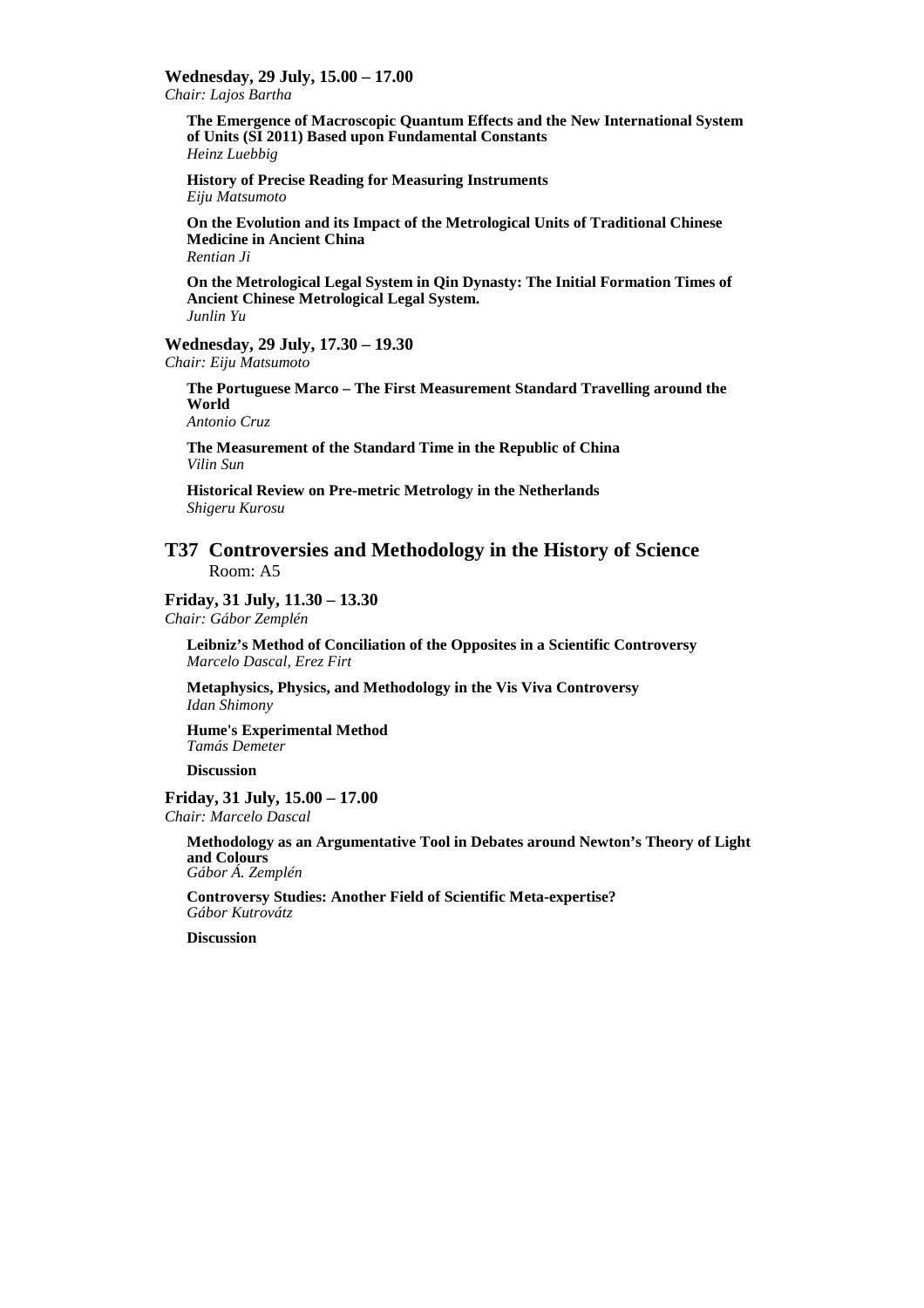# **T38 Scientific Controversies**  Room: C4

#### **Wednesday, 29 July, 11.30 – 13.30**  *Chair: Günther Fleck*

**The Dispute about Culture(s). Controversies in the Social and Cultural Sciences and What We Can Learn from Them.**  *Manfred Fraunlob* 

**Science between Emancipation and Adaptation**  *Gernot Stimmer* 

**Intuition versus Science: The Limits of Reason in a World of Emotions**  *Rainer Born, Eva Gatarik* 

**Wednesday, 29 July, 15.00 – 17.00**  *Chair: Katalin Martinás* 

**Psychological or Physiological: Which Suit Should We Wear?**  *Shulamith Kreitler* 

**Therapy According to Diagnosis or Vice Versa?**  *Dagmar Eigner* 

**Science or Pseudoscience: The Strange Case of Parapsychology**  *Günther Fleck* 

**Wednesday, 29 July, 17.30 – 19.30**  *Chair: Rainer Born*

**Miller's Experiments: A Relativistic Controversy**  *Roberto Lalli* 

**Energy Controversy**  *Katalin Martinás* 

**Controversies in Thermodynamics**  *László Ropolyi* 

**T39 History of Cognitive Science**  Room: C4

**Tuesday, 28 July, 11.30 – 13.30**  *Chair: Lillia Gurova* 

**Interdisciplinary Issues in Early Cybernetics**  *Leone Montagnini* 

**On the Criterion for Deciding whether Machines Can Think**  *Stefan Riegelnik* 

**History of Humanoid Robots**  *Basak Yuksel, Yoshihiko Nakamura*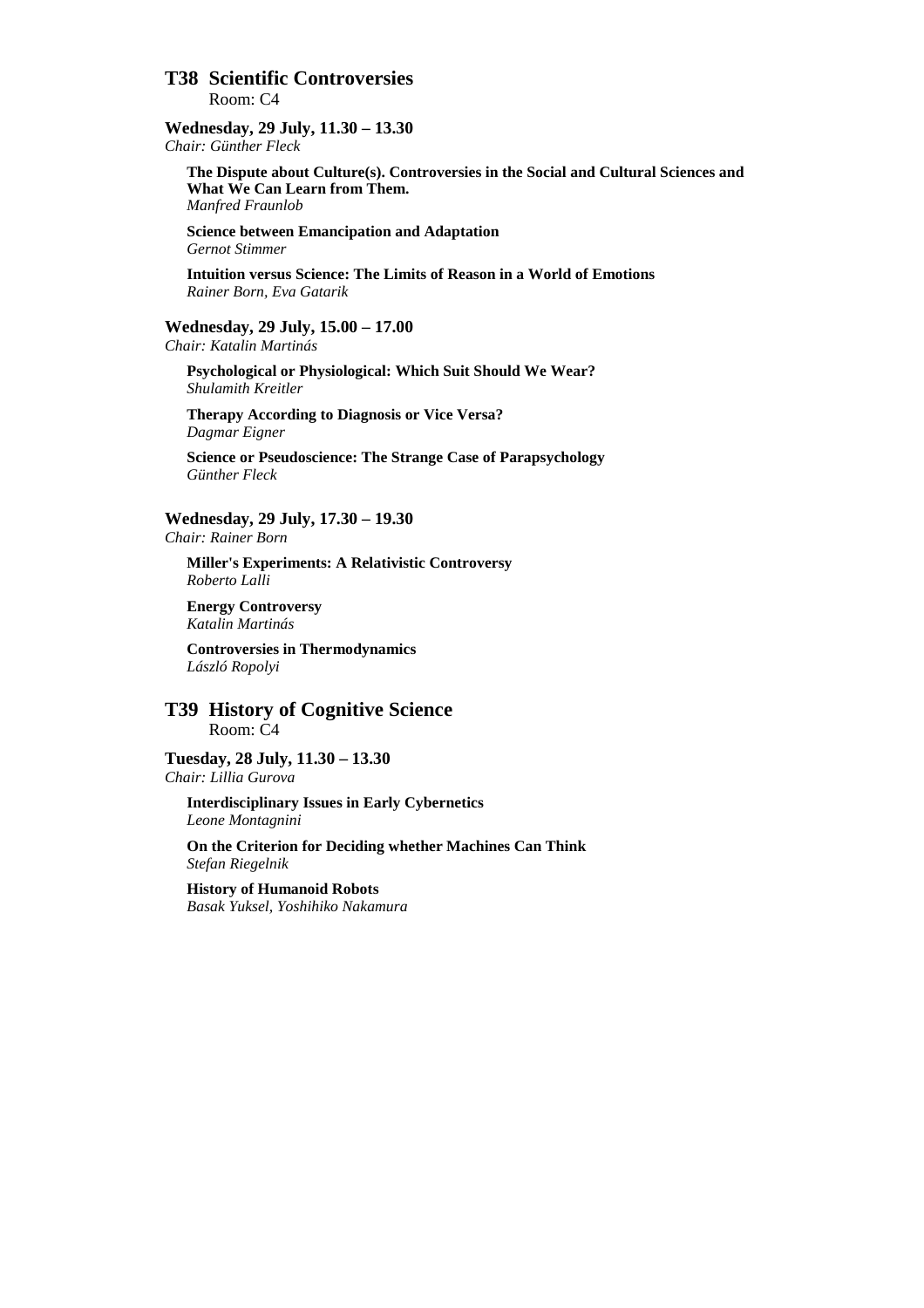**Anthropomorphism as a Demarcation Criterion in the History of the Hungarian Cognitive Dog-ethology**  *Katalin Mund* 

**Prehistory of Cognitive Science**  *Andrew Brook* 

**Tuesday, 28 July, 15.00 – 17.00**  *Chair: Csaba Pléh* 

**Behaviourism and Cognitivism - On the Roots of Cognitive Sciences**  *Gabriele M. Mras* 

**From Today's Crisis in Cognitive Science to Yesterday's Crisis in Psychology**  *Nicole Rossmanith, Andreas Reichelt* 

**Models of the Mind throughout the History of Cognitive Science**  *Sven Walter* 

**Thirty Years Cognitive Studies of Categorization: What's behind the Reported Progress** 

*Lilia Gurova* 

#### **Tuesday, 28 July, 17.30 – 19.30**

*Chair: Nicole Rossmanith* 

**Animal Memory and the Origins of Mind: The Conception of Lajos Kardos, a Hungarian Comparative Psychologist**  *Csaba Pléh* 

**Cognitive Science between Biology and the Social Sciences Abstraction, Isolation, Reopening** 

*Andreas F. Reichelt, Nicole Rossmanith* 

**Then and Now: Cognitive Science and Economics**  *Filomena De Sousa* 

**The Right Hemisphere of Cognitive Science**  *Bálint Forgács* 

# **T40 Pioneering Ideas and Methods in the History of Earth Sciences**  Room: C1

**Saturday, 1 August, 15.00 – 17.00**  *Chair: Miklós Kázmér* 

**History of the Geonomical Concept and the Hungarian School of Geonomy in the Second Half of XX. Century**  *Terézia Póka* 

**Giuseppe Folgheraiter the Italian Pionier of Archaeomagnetism**  *Claudia Principe, Jonas Malfatti, Yves Gallet, Maxime Le Goff, Agnes Genevey* 

**Relevant Cartographical Maps Made and Used by Geographers in the Carpathian-Danubian-Pontic Area, in the 17-20th Centuries**  *Horia Salca, Doina Suteu*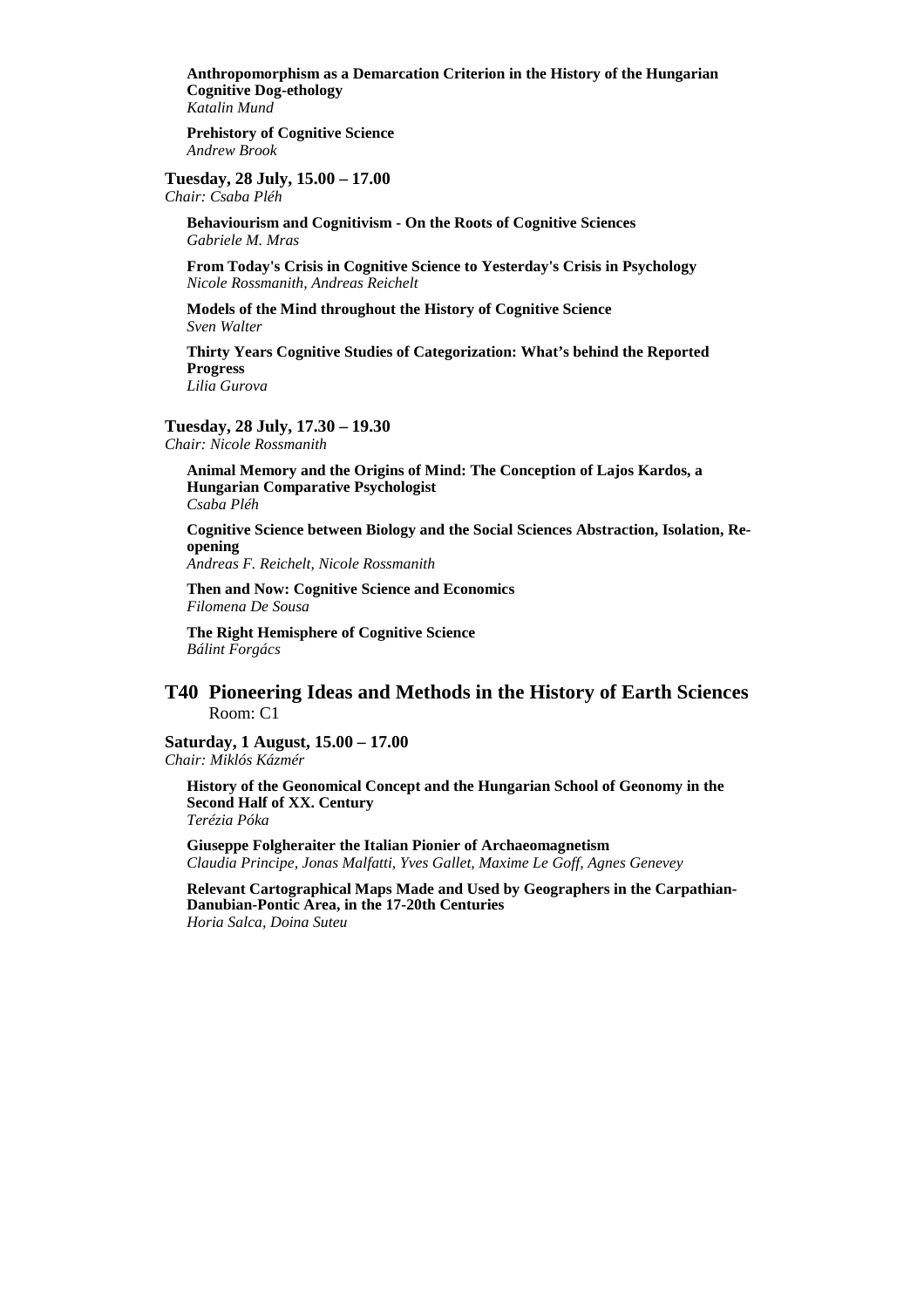# **T41 Some Methodological Aspects of History of Science**  Room: A13

#### **Friday, 31 August, 17.30 – 19.30**  *Chair: Roberto Angeloni*

**Why does the Traditional Distinction between Internal and External History not Hold?** 

*Roberto Angeloni* 

**Principles of Determination of Discovery Convention Priorities**  *Aleksandr Pilipenko* 

**Methodological Issues of the History of Soviet Psychology between the Two World Wars: Case Study of Vygotsky Circle**  *Anton Yasnitsky*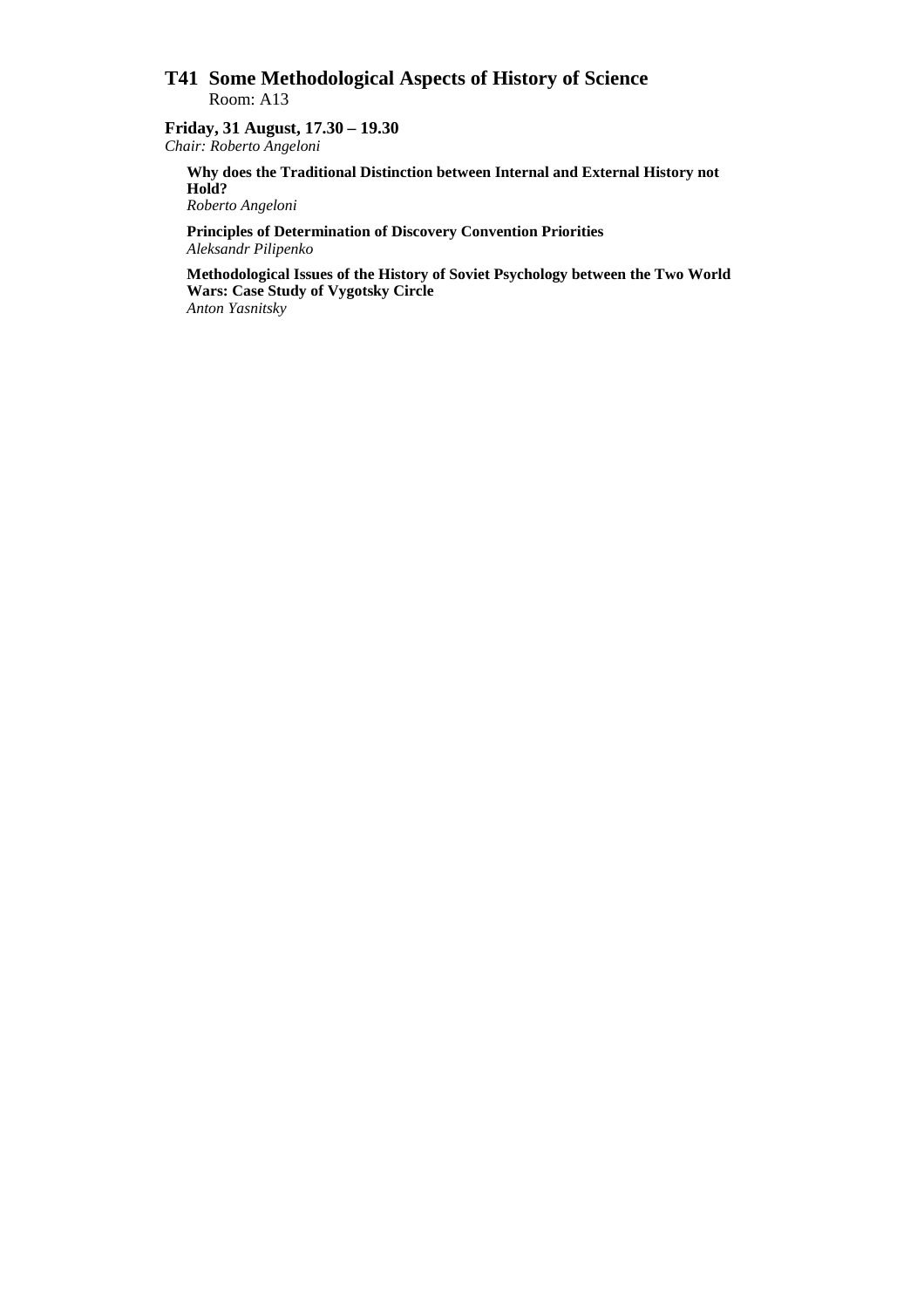# **Special Meetings during ICHST 2009**

*(as of 14 July)* 

**Business Meeting of CBD (Commission on Bibliography and Documentation)**  Tuesday, 28 July, 17.30 – 18.30, Room: A6

**Pioneer's Roundtable**  Tuesday, 28 July, 18.30 – 19.30, Room: D1

**IASCUD Commission Meeting**  Wednesday, 29 July, 09.00 – 11.00, Room: C4

**Commission for History of Ancient Medieval Astronomy CHAMA**  Wednesday, 29 July, 09.00 – 11.00, Room: C7

**ESHS Meeting**  Wednesday, 29 July, 13.30 – 15.00, Room: A9

**Meeting of editors and journals**  Wednesday, 29 July, 15.00 – 17.00, Room: C7

**IUHPS/DHST Council Meeting I.**  Wednesday, 29 July, 17.30 – 19.30, Room: C6

**IUHPS/DHST General Assembly I.**  Thursday, 30 July, 09.00 – 13.00, Room: C7

**IUHPS/DHS Modern Commission for the History of Modern Phisics**  Thursday, 30 July, 15.00 – 16.00, Room: A6

**Sciences et Empire Commission ICHST/UNESCO**  Thursday, 30 July, 15.00 – 16.00, Room: A7

**Commission on History of Science and Technology in Islamic Societies**  Thursday, 30 July, 15.00 – 17.00, Room: A4

**Meeting of the Commission on History of Geography**  Thursday, 30 July, 15.00 – 17.00, Room: A5

**Business Meeting of Pacific Circle**  Thursday, 30 July, 15.00 – 17.00, Room: A3

**Women in Science Commission**  Thursday, 30 July, 15.00 – 17.00, Room: A13

**East Asian Comission**  Thursday, 30 July, 17.30 – 19.30, Room: A6

**When is a Problem Solved? Round Table Phil Davis Essay**  Thursday, 30 July, 17.30 – 19.30, Room: A5

**Joint Commission**  Thursday, 30 July, 18.30 – 19.30, Room: A3

**Teaching Commission**  Thursday, 30 July, 18.30 – 19.30, Room: A13

**Meeting of ICOHTEC Executive Board**  Thursday, 30 July, 20.00 – 22.00, Room: D1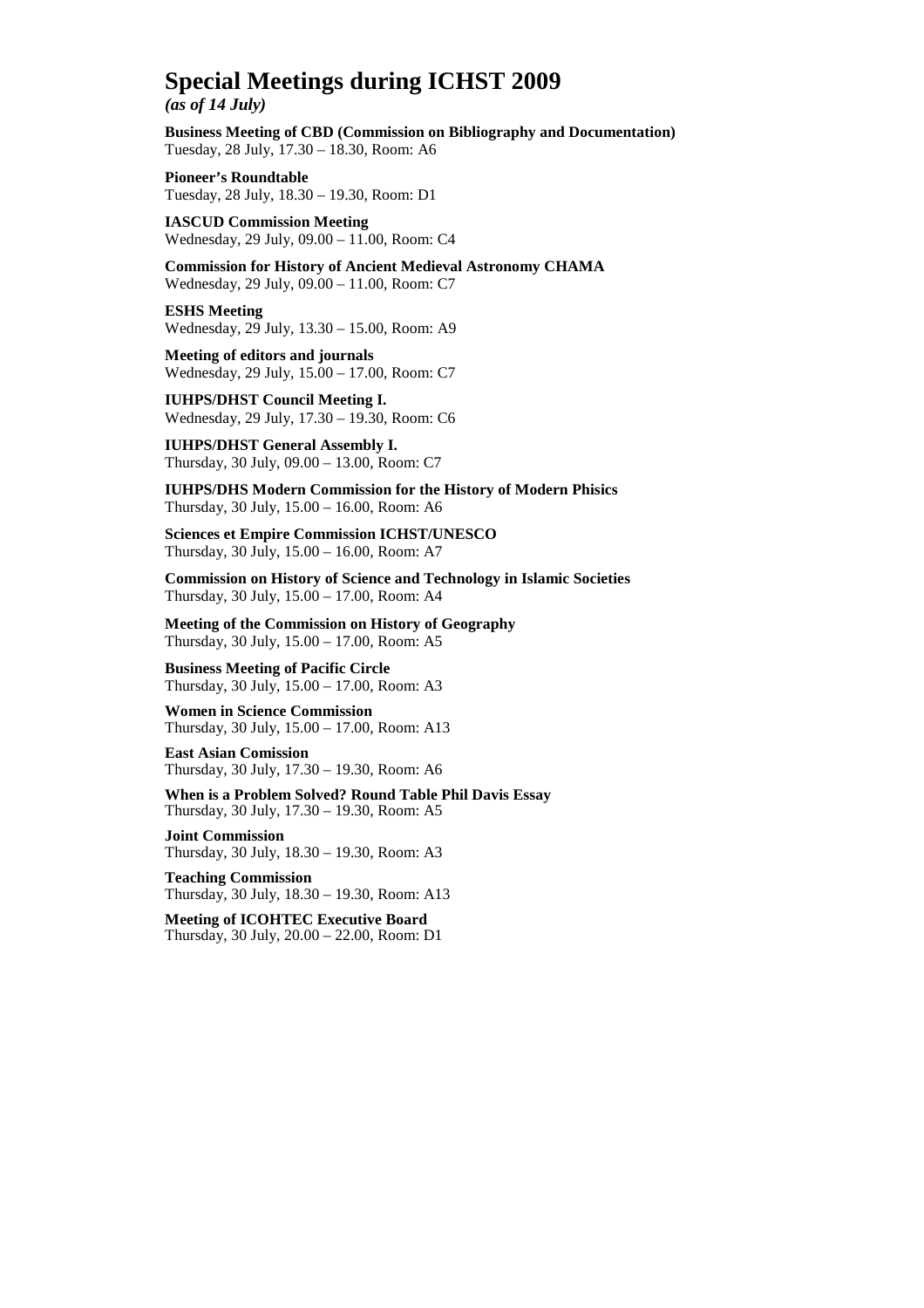**DHST-DLMPS Meeting**  Friday, 31 July,  $13.30 - 15.00$ 

**CHST Meeting**  Friday, 31 July, 15.00 – 17.00, Room: C7

**Open Session of ICHM**  Friday, 31 July, 17.30 – 19.30, Room: C7

**"For Better or Worse – Co-operative Scientific Couples" Future Project Dicsussion**  Friday, 31 July, 17.30 – 19.30, Room: A4

**Scientific Instrument Commission**  Saturday, 1 August, 09.00 – 11.00, Room: A2

**General Assembly of ICOHTEC**  Saturday, 1 August, 15.00 – 17.30, Room: D1

**IUHPS/DHST General Assembly II.**  Saturday, 1 August, 15.00 – 19.00, Room: C7

**IUHPS/DHST Council meeting II**  Sunday, 2 August, 12.30 – 13.30, Room: C6

# **Field Trips**

On July, 30 morning special visits will be organized to places of interest (history, science and culture). The shuttle buses will start at 9.30, meeting point in the registration area.

#### **FT1 – Hungarian Museum for Science, Technology and Transport, Central Building**

The predecessor of the Central Unit was the Transport Museum, founded in 1896. The collections and exhibitions almost all are related to transportation history. The main units are: Transport on water: maritime and river and railway transportation. Safety and signaling equipment. There exists an independent aviation collection, space research collection and life style collection. We find here more than 200 original objects: coaches, carriages, trams, wagons, airplanes, gliders, space capsules. These objects can be seen in the main building. World famous is the collection of 1- to 5- scale models of locomotives and wagons.

The Kossuth Historic Boat is open to the public. The Coach Museum in Parád is very popular.

Near the central building there is Petőfi Hall with the airplane collection and the space research exhibition.

The tour starts with a 20-minute stop at the Budapest Evangelic Secondary School where several of the Nobel-Laureates of Hungarian origin studied.

#### **FT2 – Hungarian Museum for Science, Technology and Transport, Study Stores**

The predecessor of the Study-stores, the Hungarian Museum for Science and Technology was founded in 1954 as Group for Registering and Collecting of Technical Relics.

The sphere of collecting comprises all the branches of science (except life sciences), and all the branches of technology (except transportation).

The main scientific collections are:

Objects related to mathematics, informatics, and physics are displayed in the study stores. Objects related to chemistry are also shown here. The collections comprises the best set of geodetic instruments in the country and a very good and old collection of astronomy and optics, The collection of office equipment and household are connected to everyday life. A visit to the telecommunication collection makes the tour complete.MOBILEUM the interactive power machine hall is a fascinating part of the Study-stores.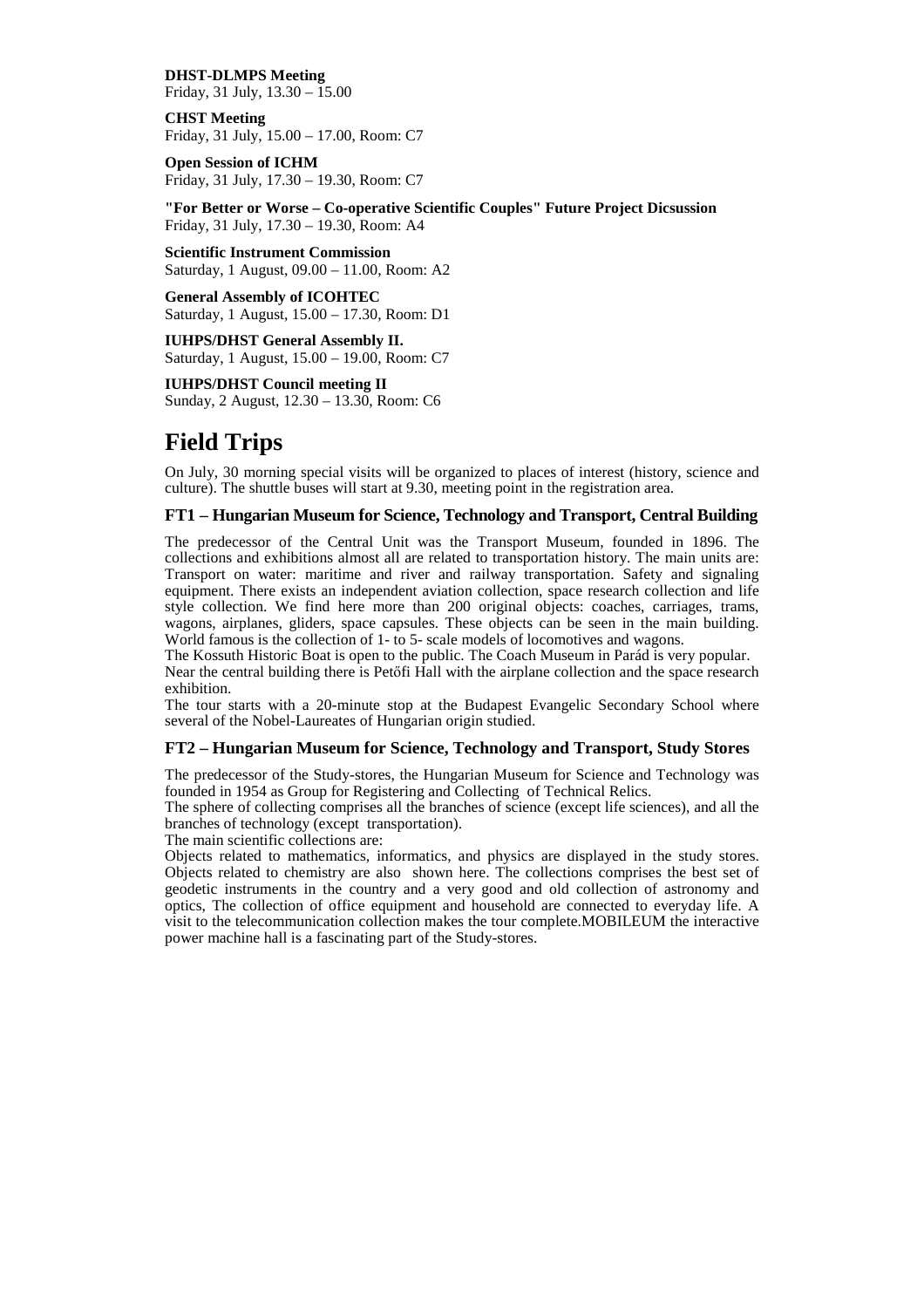# **FT3 – Foundry Museum of the Hungarian Museum for Science, Technology and Transport**

Foundry Museum preserves the past of a profession in the heart of the capital, in an old foundry shop of Abraham Ganz's erstwhile world famous railway wheels factory.

The exterior of the Foundry Museum building is a treat for the eyes. Entering, visitors meet a wooden structure workshop of a 19th century's factory. All the melting furnaces, pouring ladles, mould boxes, revolving cranes preserved as relics, make the impression of getting into an operating iron foundry.

Take a look at our wonderful relics and documents, 19th century's artistic iron castings, bell show, cast iron lacy spiral stairs, and relics of Abraham Ganz and András Mechwart's lives.

### **FT4 – Electrotechnical Museum of the Hungarian Museum for Science, Technology and Transport**

The museum opened its doors in 1982, and houses exhibitions featuring more than a century's worth of Hungarian contributions to the electric power industry. Electric trains, lighting technologies, and transformer production are on display along with various consumer technologies and a host of other original artifacts.

## **FT5 – Hungarian Natural History Museum**

The Hungarian Natural History Museum is one of the finest institutions of its kind in Europe, an inspirational setting that houses magnificent collections of major historical importance. To promote public understanding and nature conservation the museum collects, classifies, and preserves a wealth of natural artifacts, presenting them according to the latest scientific knowledge.

## **FT6 – Hungarian Geographical Museum**

The Hungarian Geographical Museum presents the heritage of great geographers. Historic documentation from research conducted by Hungarian geographers and geologists, as well as the artefacts from their exotic travels, are displayed in the exhibition.

The Museum presents the heritage of great geographers such as Jenő Cholnoky, Gyula Germanus, Sándor Láng, Lajos Lóczy, János Tulogdi, and, last but not least, of its founder Dénes Balázs. Lóczy's leather boat used for his research on Lake Balaton, as well as the artefacts from Cholnoky's travels in China and objects from Papua New-Guinea, East Africa, and North and South America are all among the exhibits.

Permanent exhibitions: the role of Hungarians in the scientific discovery of Earth from the 13th century to the present day; scientific exploration in the Carpathian Basin - the results of the leading figures in earth sciences, geography, geology, palaeontology and cartography in the natural scientific discovery of Hungary. The pantheon of the Hungarian world-travelling geographers can be seen in the Museum Gardens.

Built around 1840, the Classicist Wimpffen Mansion is home to the Museum.

Temporary exhibitions are also arranged in the Museum which has a public library.

## **FT7 – Geological Institute of Hungary**

The Geological Institute – housed in a purpose-built, spectacular Art Nouveau palace – has been responsible for the geological mapping of Hungary since 1869. This activity is served by a museum of fossils and minerals, a major library of books and maps, and an archive. Exhibitions display old maps, geologists' instruments and books on the Carpathians from the last 400 years.